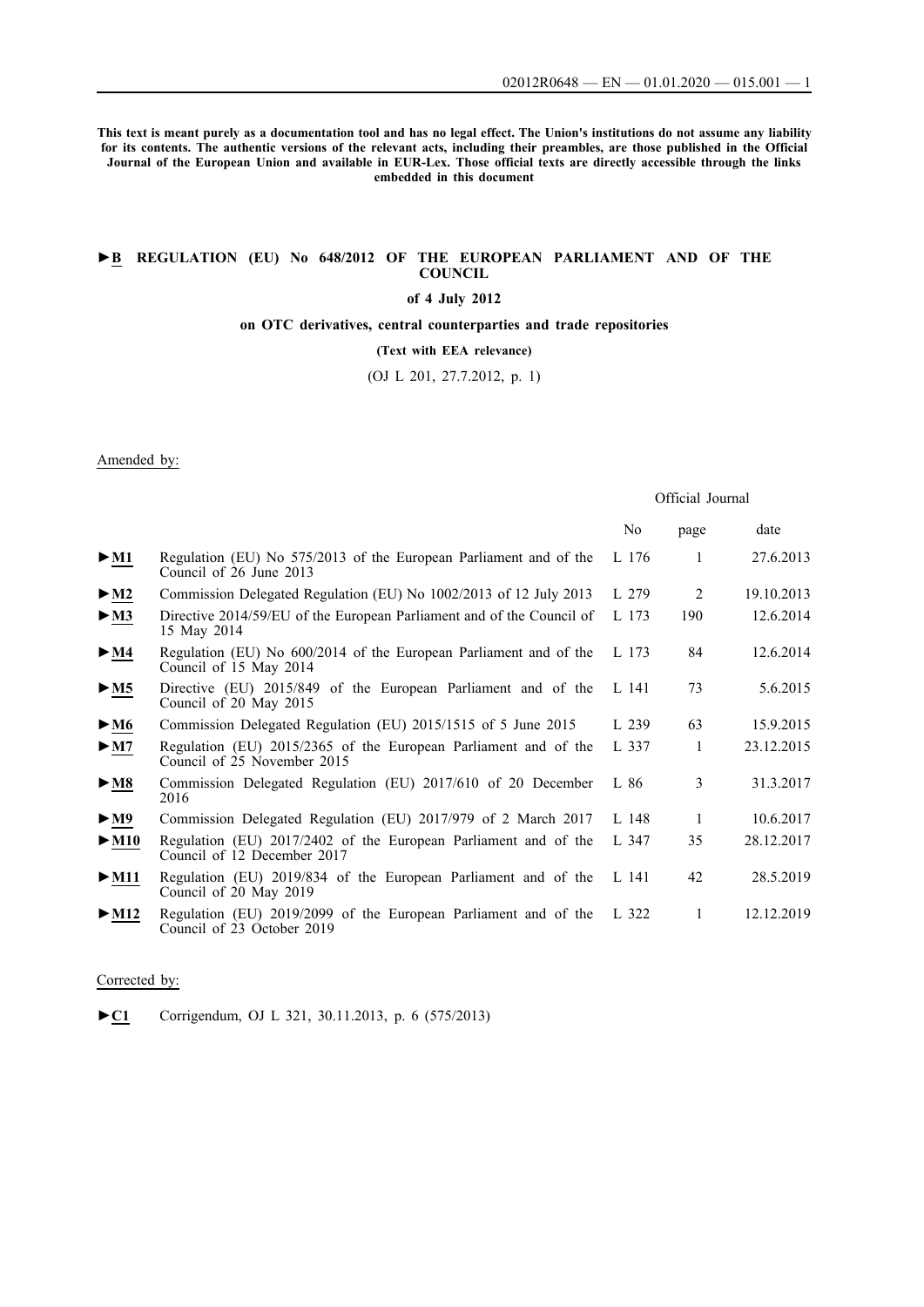### **REGULATION (EU) No 648/2012 OF THE EUROPEAN PARLIAMENT AND OF THE COUNCIL**

### **of 4 July 2012**

### **on OTC derivatives, central counterparties and trade repositories**

**(Text with EEA relevance)**

### TITLE I

## **SUBJECT MATTER, SCOPE AND DEFINITIONS**

### *Article 1*

### **Subject matter and scope**

1. This Regulation lays down clearing and bilateral risk-management requirements for over-the-counter ('OTC') derivative contracts, reporting requirements for derivative contracts and uniform requirements for the performance of activities of central counterparties ('CCPs') and trade repositories.

2. This Regulation shall apply to CCPs and their clearing members, to financial counterparties and to trade repositories. It shall apply to non-financial counterparties and trading venues where so provided.

3. Title V of this Regulation shall apply only to transferable securities and money-market instruments, as defined in point (18)(a) and (b) and point (19) of Article 4(1) of Directive 2004/39/EC.

- 4. This Regulation shall not apply to:
- (a) the members of the ESCB and other Member States' bodies performing similar functions and other Union public bodies charged with or intervening in the management of the public debt;
- (b) the Bank for International Settlements;

# **▼M2**

- (c) the central banks and public bodies charged with or intervening in the management of the public debt in the following countries:
	- (i) Japan;
	- (ii) United States of America;

#### **▼M9**

- (iii) Australia;
- (iv) Canada;
- (v) Hong Kong;
- (vi) Mexico;
- (vii) Singapore;
- (viii) Switzerland.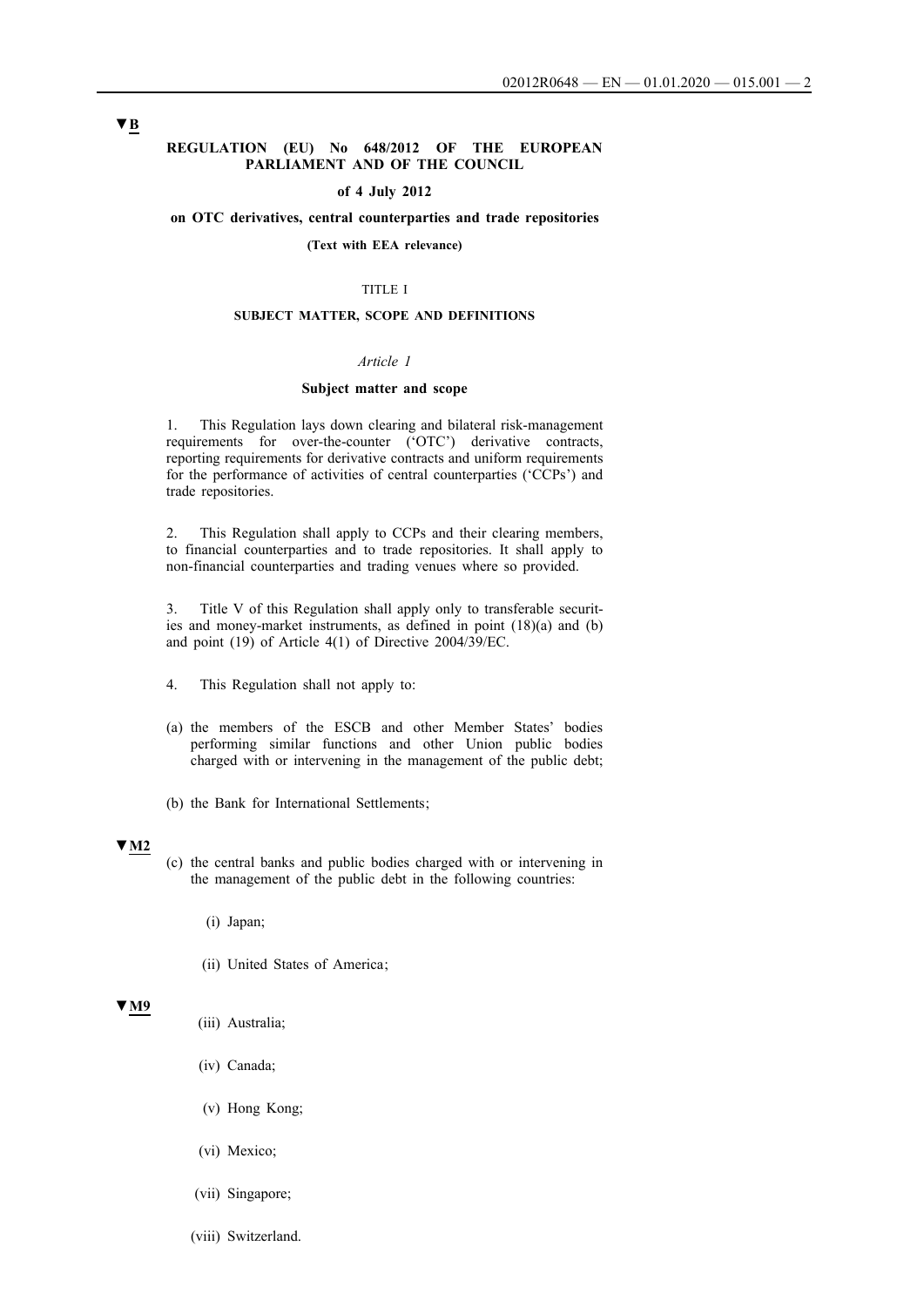With the exception of the reporting obligation under Article 9, this Regulation shall not apply to the following entities:

- (a) multilateral development banks, as listed under Section 4.2 of Part 1 of Annex VI to Directive 2006/48/EC;
- (b) public sector entities within the meaning of point (18) of Article 4 of Directive 2006/48/EC where they are owned by central governments and have explicit guarantee arrangements provided by central governments;
- (c) the European Financial Stability Facility and the European Stability Mechanism.

6. The Commission shall be empowered to adopt delegated acts in accordance with Article 82 to amend the list set out in paragraph 4 of this Article.

To that end, by 17 November 2012 the Commission shall present to the European Parliament and the Council a report assessing the international treatment of public bodies charged with or intervening in the management of the public debt and central banks.

The report shall include a comparative analysis of the treatment of those bodies and of central banks within the legal framework of a significant number of third countries, including at least the three most important jurisdictions as regards volumes of contracts traded, and the risk-management standards applicable to the derivative transactions entered into by those bodies and by central banks in those jurisdictions. If the report concludes, in particular in regard to the comparative analysis, that the exemption of the monetary responsibilities of those third-country central banks from the clearing and reporting obligation is necessary, the Commission shall add them to the list set out in paragraph 4.

#### *Article 2*

#### **Definitions**

For the purposes of this Regulation, the following definitions shall apply:

- (1) 'CCP' means a legal person that interposes itself between the counterparties to the contracts traded on one or more financial markets, becoming the buyer to every seller and the seller to every buyer;
- (2) 'trade repository' means a legal person that centrally collects and maintains the records of derivatives;
- (3) 'clearing' means the process of establishing positions, including the calculation of net obligations, and ensuring that financial instruments, cash, or both, are available to secure the exposures arising from those positions;
- (4) 'trading venue' means a system operated by an investment firm or a market operator within the meaning of Article  $4(1)(1)$  and 4(1)(13) of Directive 2004/39/EC other than a systematic internaliser within the meaning of Article  $4(1)(7)$  thereof, which brings together buying or selling interests in financial instruments in the system, in a way that results in a contract in accordance with Title II or III of that Directive;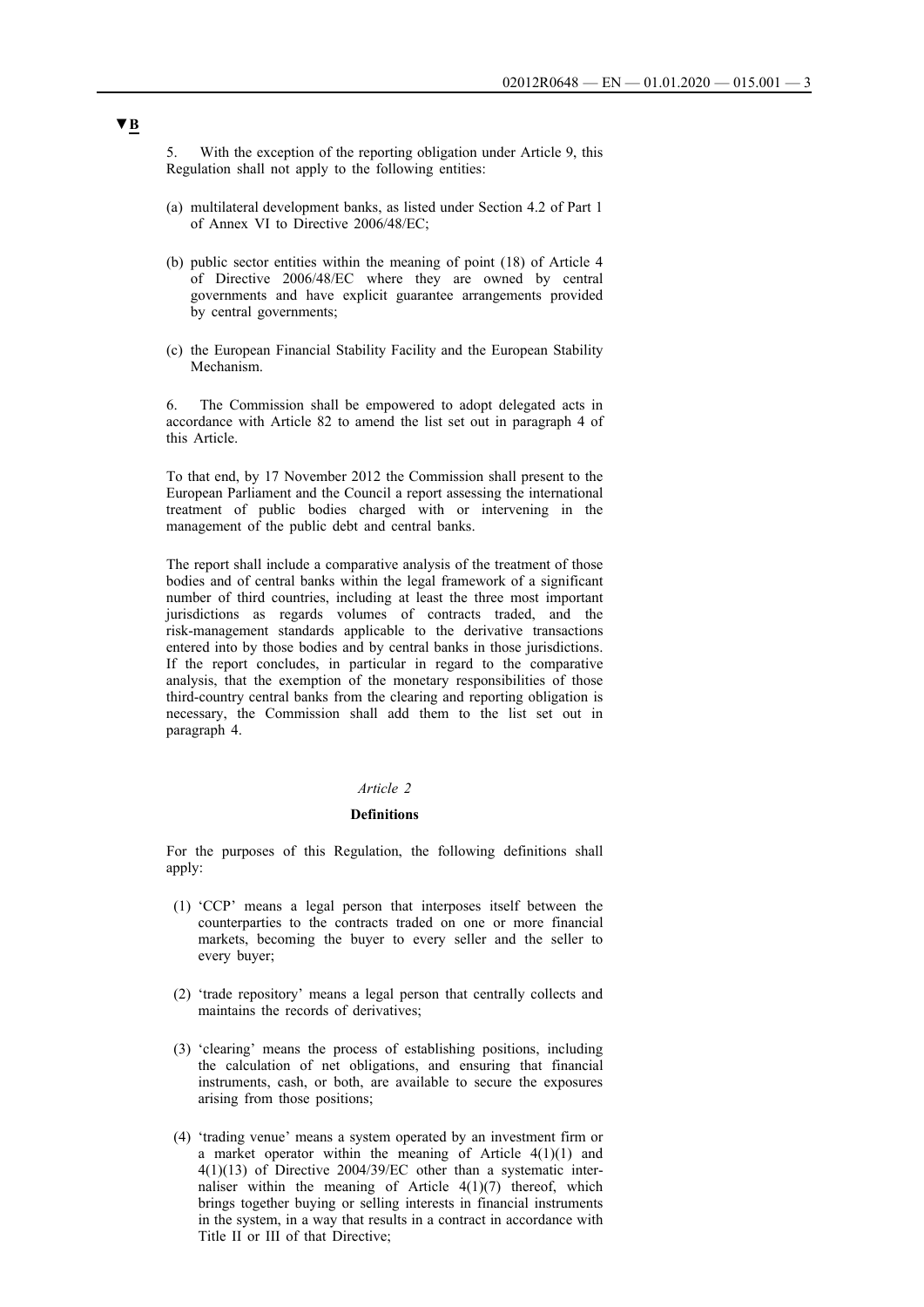- (5) 'derivative' or 'derivative contract' means a financial instrument as set out in points (4) to (10) of Section C of Annex I to Directive 2004/39/EC as implemented by Article 38 and 39 of Regulation (EC) No 1287/2006;
- (6) 'class of derivatives' means a subset of derivatives sharing common and essential characteristics including at least the relationship with the underlying asset, the type of underlying asset, and currency of notional amount. Derivatives belonging to the same class may have different maturities;

(7) 'OTC derivative' or 'OTC derivative contract' means a derivative contract the execution of which does not take place on a regulated market within the meaning of Article  $4(1)(14)$  of Directive 2004/39/EC or on a third-country market considered to be equivalent to a regulated market in accordance with Article 2a of this Regulation;

#### **▼M11**

- (8) 'financial counterparty' means:
	- (a) an investment firm authorised in accordance with Directive 2014/65/EU of the European Parliament and of the Council  $(1)$ ;
	- (b) a credit institution authorised in accordance with Directive 2013/36/EU of the European Parliament and of the Council  $(2)$ ;
	- (c) an insurance undertaking or reinsurance undertaking authorised in accordance with Directive 2009/138/EC of the European Parliament and of the Council  $(3)$ ;
	- (d) a UCITS and, where relevant, its management company, authorised in accordance with Directive 2009/65/EC, unless that UCITS is set up exclusively for the purpose of serving one or more employee share purchase plans;
	- (e) an institution for occupational retirement provision (IORP), as defined in point (1) of Article 6 of Directive (EU) 2016/2341 of the European Parliament and of the Council (4);

- (2) Directive 2013/36/EU of the European Parliament and of the Council of 26 June 2013 on access to the activity of credit institutions and the prudential supervision of credit institutions and investment firms, amending Directive 2002/87/EC and repealing Directives 2006/48/EC and 2006/49/EC (OJ L 176, 27.6.2013, p. 338).
- (3) Directive 2009/138/EC of the European Parliament and of the Council of 25 November 2009 on the taking-up and pursuit of the business of Insurance and Reinsurance (Solvency II) (OJ L  $335$ , 17.12.2009, p. 1).
- (4) Directive (EU) 2016/2341 of the European Parliament and of the Council of 14 December 2016 on the activities and supervision of institutions for occupational retirement provision (IORPs) (OJ L 354, 23.12.2016, p. 37).

<sup>(1)</sup> Directive 2014/65/EU of the European Parliament and of the Council of 15 May 2014 on markets in financial instruments and amending Directive 2002/92/EC and Directive 2011/61/EU (OJ L 173, 12.6.2014, p. 349).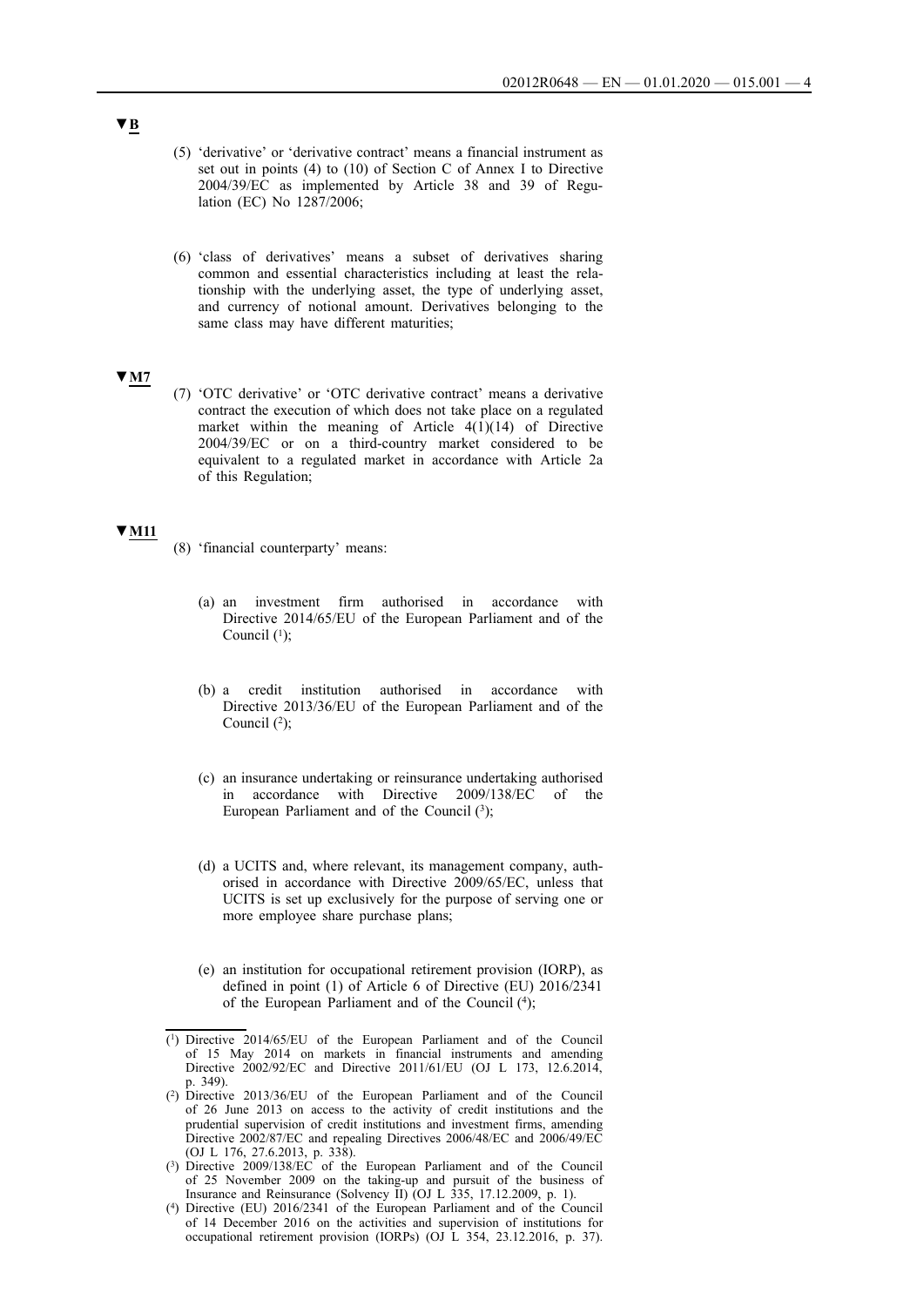- (f) an alternative investment fund (AIF), as defined in point (a) of Article 4(1) of Directive 2011/61/EU, which is either established in the Union or managed by an alternative investment fund manager (AIFM) authorised or registered in accordance with that Directive, unless that AIF is set up exclusively for the purpose of serving one or more employee share purchase plans, or unless that AIF is a securitisation special purpose entity as referred to in point (g) of Article  $2(3)$  of Directive 2011/61/EU, and, where relevant, its AIFM established in the Union;
- (g) a central securities depository authorised in accordance with Regulation (EU) No 909/2014 of the European Parliament and of the Council  $(1)$ ;

## **▼B**

- (9) 'non-financial counterparty' means an undertaking established in the Union other than the entities referred to in points (1) and (8);
- (10) 'pension scheme arrangement' means:
	- (a) institutions for occupational retirement provision within the meaning of Article 6(a) of Directive 2003/41/EC, including any authorised entity responsible for managing such an institution and acting on its behalf as referred to in Article 2(1) of that Directive as well as any legal entity set up for the purpose of investment of such institutions, acting solely and exclusively in their interest;
	- (b) occupational retirement provision businesses of institutions referred to in Article 3 of Directive 2003/41/EC;
	- (c) occupational retirement provision businesses of life insurance undertakings covered by Directive 2002/83/EC, provided that all assets and liabilities corresponding to the business are ring-fenced, managed and organised separately from the other activities of the insurance undertaking, without any possibility of transfer;
	- (d) any other authorised and supervised entities, or arrangements, operating on a national basis, provided that:
		- (i) they are recognised under national law; and
		- (ii) their primary purpose is to provide retirement benefits;

<sup>(1)</sup> Regulation (EU) No 909/2014 of the European Parliament and of the Council of 23 July 2014 on improving securities settlement in the European Union and on central securities depositories and amending Directives 98/26/EC and 2014/65/EU and Regulation (EU) No 236/2012 (OJ L 257, 28.8.2014, p. 1).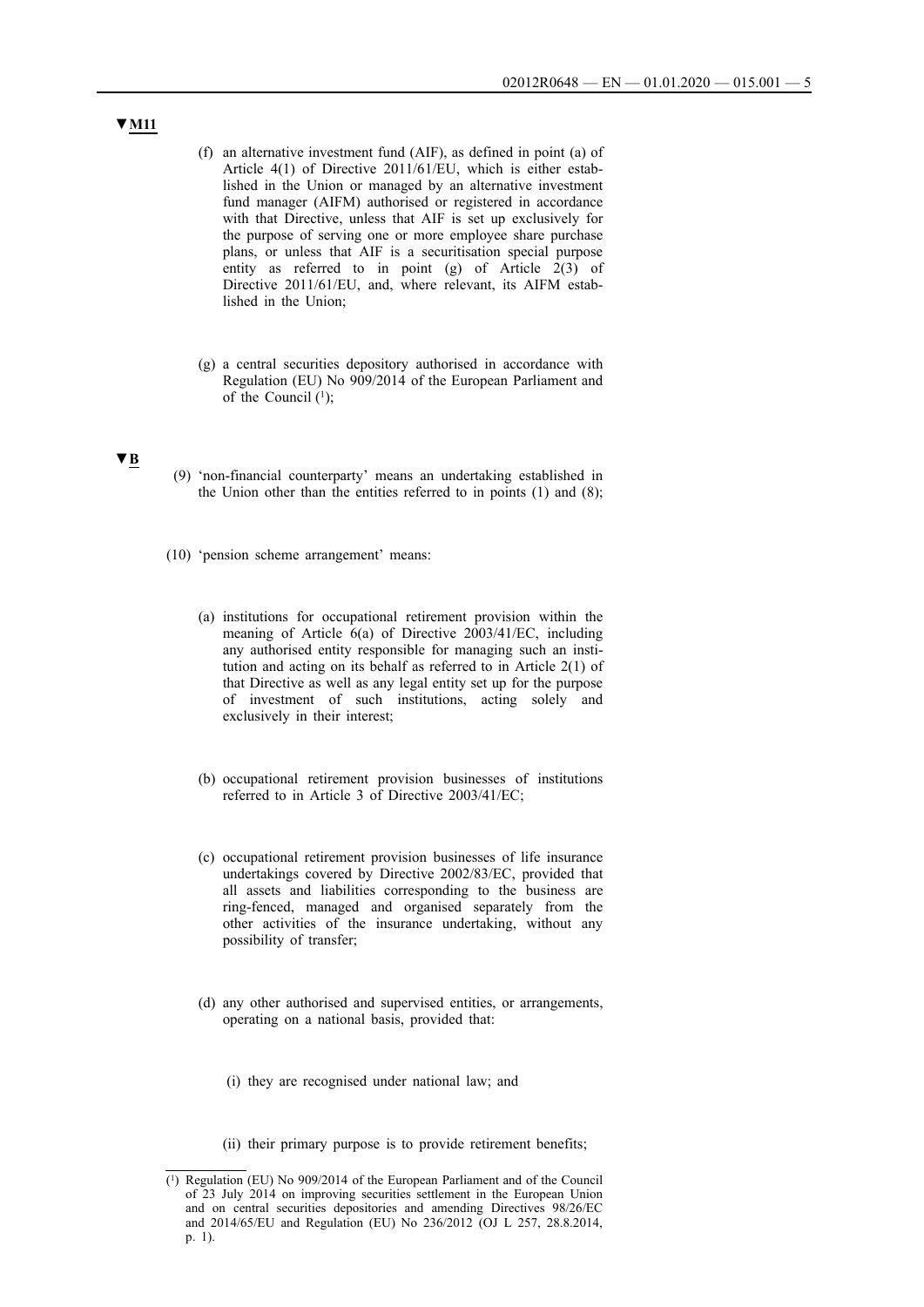- (11) 'counterparty credit risk' means the risk that the counterparty to a transaction defaults before the final settlement of the transaction's cash flows;
- (12) 'interoperability arrangement' means an arrangement between two or more CCPs that involves a cross-system execution of transactions;
- (13) 'competent authority' means the competent authority referred to in the legislation referred to in point (8) of this Article, the competent authority referred to in Article 10(5) or the authority designated by each Member State in accordance with Article 22;
- (14) 'clearing member' means an undertaking which participates in a CCP and which is responsible for discharging the financial obligations arising from that participation;
- (15) 'client' means an undertaking with a contractual relationship with a clearing member of a CCP which enables that undertaking to clear its transactions with that CCP;
- (16) 'group' means the group of undertakings consisting of a parent undertaking and its subsidiaries within the meaning of Articles 1 and 2 of Directive 83/349/EEC or the group of undertakings referred to in Article 3(1) and Article 80(7) and (8) of Directive 2006/48/EC;
- (17) 'financial institution' means an undertaking other than a credit institution, the principal activity of which is to acquire holdings or to carry on one or more of the activities listed in points (2) to (12) of Annex I to Directive 2006/48/EC;
- (18) 'financial holding company' means a financial institution, the subsidiary undertakings of which are either exclusively or mainly credit institutions or financial institutions, at least one of such subsidiary undertakings being a credit institution, and which is not a mixed financial holding company within the meaning of Article 2(15) of Directive 2002/87/EC of the European Parliament and of the Council of 16 December 2002 on the supplementary supervision of credit institutions, insurance undertakings and investment firms in a financial conglomerate  $(1)$ ;
- (19) 'ancillary services undertaking' means an undertaking the principal activity of which consists in owning or managing property, managing data-processing services, or a similar activity which is ancillary to the principal activity of one or more credit institution;

 $\overline{(^1)$  OJ L 35, 11.2.2003, p. 1.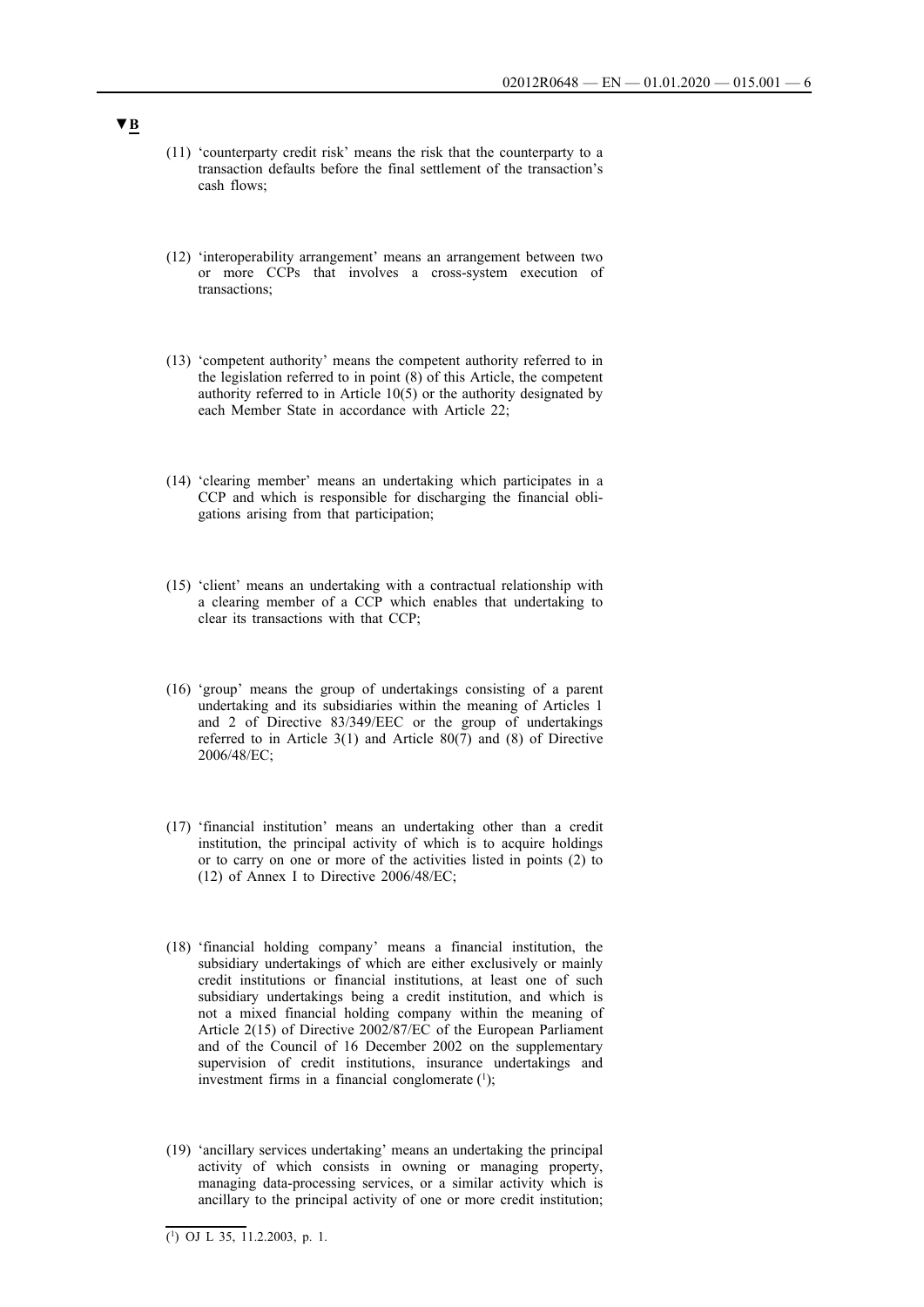- (20) 'qualifying holding' means any direct or indirect holding in a CCP or trade repository which represents at least 10 % of the capital or of the voting rights, as set out in Articles 9 and 10 of Directive 2004/109/EC of the European Parliament and of the Council of 15 December 2004 on the harmonisation of transparency requirements in relation to information about issuers whose securities are admitted to trading on a regulated market  $(1)$ , taking into account the conditions regarding aggregation thereof laid down in Article 12(4) and (5) of that Directive, or which makes it possible to exercise a significant influence over the management of the CCP or trade repository in which that holding subsists;
- (21) 'parent undertaking' means a parent undertaking as described in Articles 1 and 2 of Directive 83/349/EEC;
- (22) 'subsidiary' means a subsidiary undertaking as described in Articles 1 and 2 of Directive 83/349/EEC, including a subsidiary of a subsidiary undertaking of an ultimate parent undertaking;
- (23) 'control' means the relationship between a parent undertaking and a subsidiary, as described in Article 1 of Directive 83/349/EEC;
- (24) 'close links' means a situation in which two or more natural or legal persons are linked by:
	- (a) participation, by way of direct ownership or control, of 20 % or more of the voting rights or capital of an undertaking; or
	- (b) control or a similar relationship between any natural or legal person and an undertaking or a subsidiary of a subsidiary also being considered a subsidiary of the parent undertaking which is at the head of those undertakings.

A situation in which two or more natural or legal persons are permanently linked to one and the same person by a control relationship shall also be regarded as constituting a close link between such persons.

- (25) 'capital' means subscribed capital within the meaning of Article 22 of Council Directive 86/635/EEC of 8 December 1986 on the annual accounts and consolidated accounts of banks and other financial institutions  $(2)$  in so far it has been paid up, plus the related share premium accounts, it fully absorbs losses in going concern situations, and, in the event of bankruptcy or liquidation, it ranks after all other claims;
- (26) 'reserves' means reserves as set out in Article 9 of Fourth Council Directive 78/660/EEC of 25 July 1978 based on Article  $54(3)(g)$ of the Treaty on the annual accounts of certain types of companies  $(3)$  and profits and losses brought forward as a result of the application of the final profit or loss;

<sup>(1)</sup> OJ L 390, 31.12.2004, p. 38.

<sup>(2)</sup> OJ L 372, 31.12.1986, p. 1.

<sup>(3)</sup> OJ L 222, 14.8.1978, p. 11.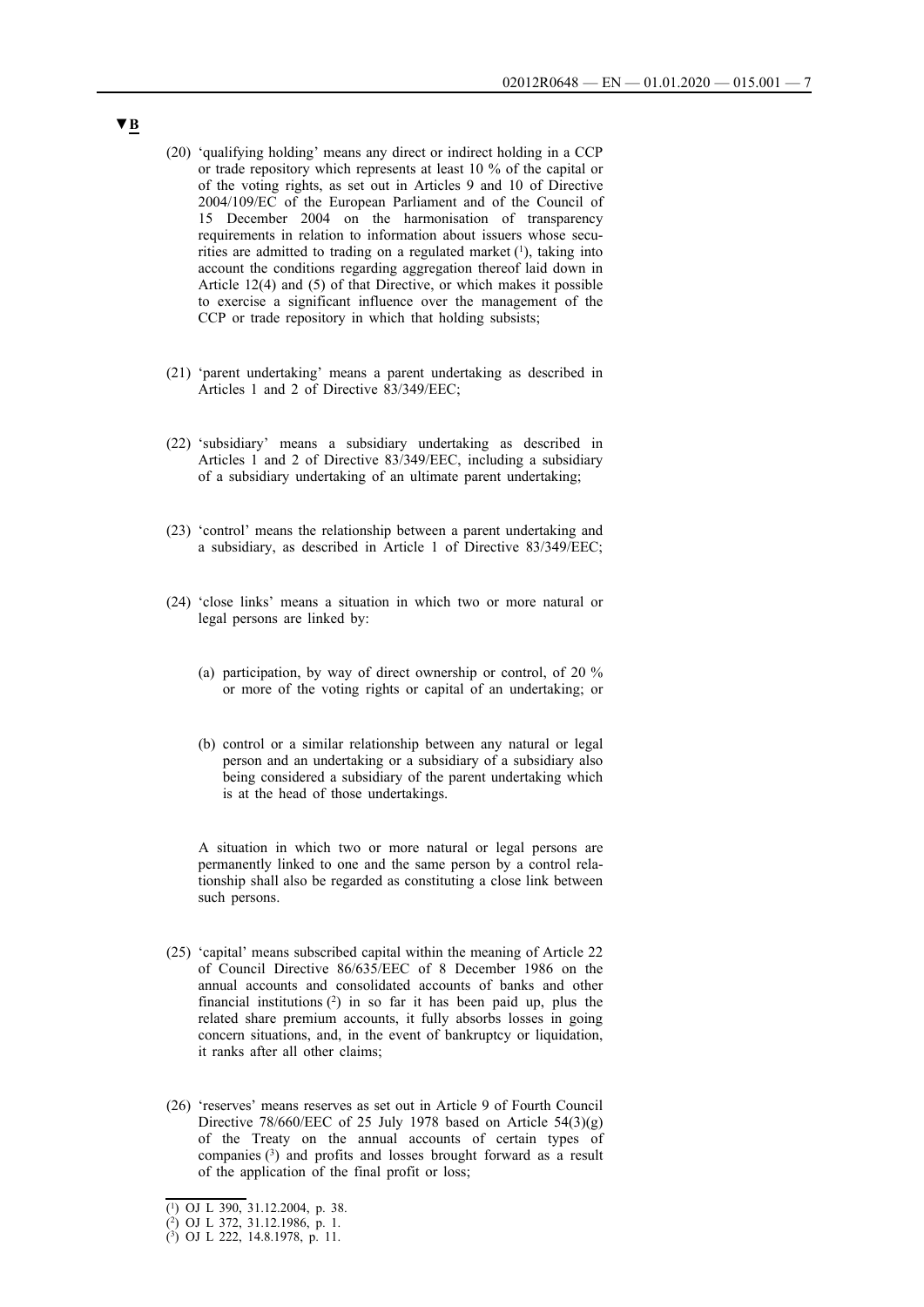- (27) 'board' means administrative or supervisory board, or both, in accordance with national company law;
- (28) 'independent member' of the board means a member of the board who has no business, family or other relationship that raises a conflict of interests regarding the CCP concerned or its controlling shareholders, its management or its clearing members, and who has had no such relationship during the five years preceding his membership of the board;
- (29) 'senior management' means the person or persons who effectively direct the business of the CCP or the trade repository, and the executive member or members of the board;

- (30) 'covered bond' means a bond meeting the requirements of Article 129 of Regulation (EU) No 575/2013;
- (31) 'covered bond entity' means the covered bond issuer or cover pool of a covered bond.

## **▼M7**

#### *Article 2a*

### **Equivalence decisions for the purposes of the definition of OTC derivatives**

1. For the purposes of Article 2(7) of this Regulation, a third-country market shall be considered to be equivalent to a regulated market within the meaning of Article  $4(1)(14)$  of Directive 2004/39/EC where it complies with legally binding requirements which are equivalent to the requirements laid down in Title III of that Directive and it is subject to effective supervision and enforcement in that third country on an ongoing basis, as determined by the Commission in accordance with the procedure referred to in paragraph 2 of this Article.

2. The Commission may adopt implementing acts determining that a third-country market complies with legally binding requirements which are equivalent to the requirements laid down in Title III of Directive 2004/39/EC and it is subject to effective supervision and enforcement in that third country on an ongoing basis for the purposes of paragraph 1.

Those implementing acts shall be adopted in accordance with the examination procedure referred to in Article 86(2) of this Regulation.

3. The Commission and ESMA shall publish on their websites a list of those markets that are to be considered to be equivalent in accordance with the implementing act referred to in paragraph 2. That list shall be updated periodically.

## **▼B**

#### *Article 3*

### **Intragroup transactions**

1. In relation to a non-financial counterparty, an intragroup transaction is an OTC derivative contract entered into with another counterparty which is part of the same group provided that both counterparties are included in the same consolidation on a full basis and they are subject to an appropriate centralised risk evaluation, measurement and control procedures and that counterparty is established in the Union or, if it is established in a third country, the Commission has adopted an implementing act under Article 13(2) in respect of that third country.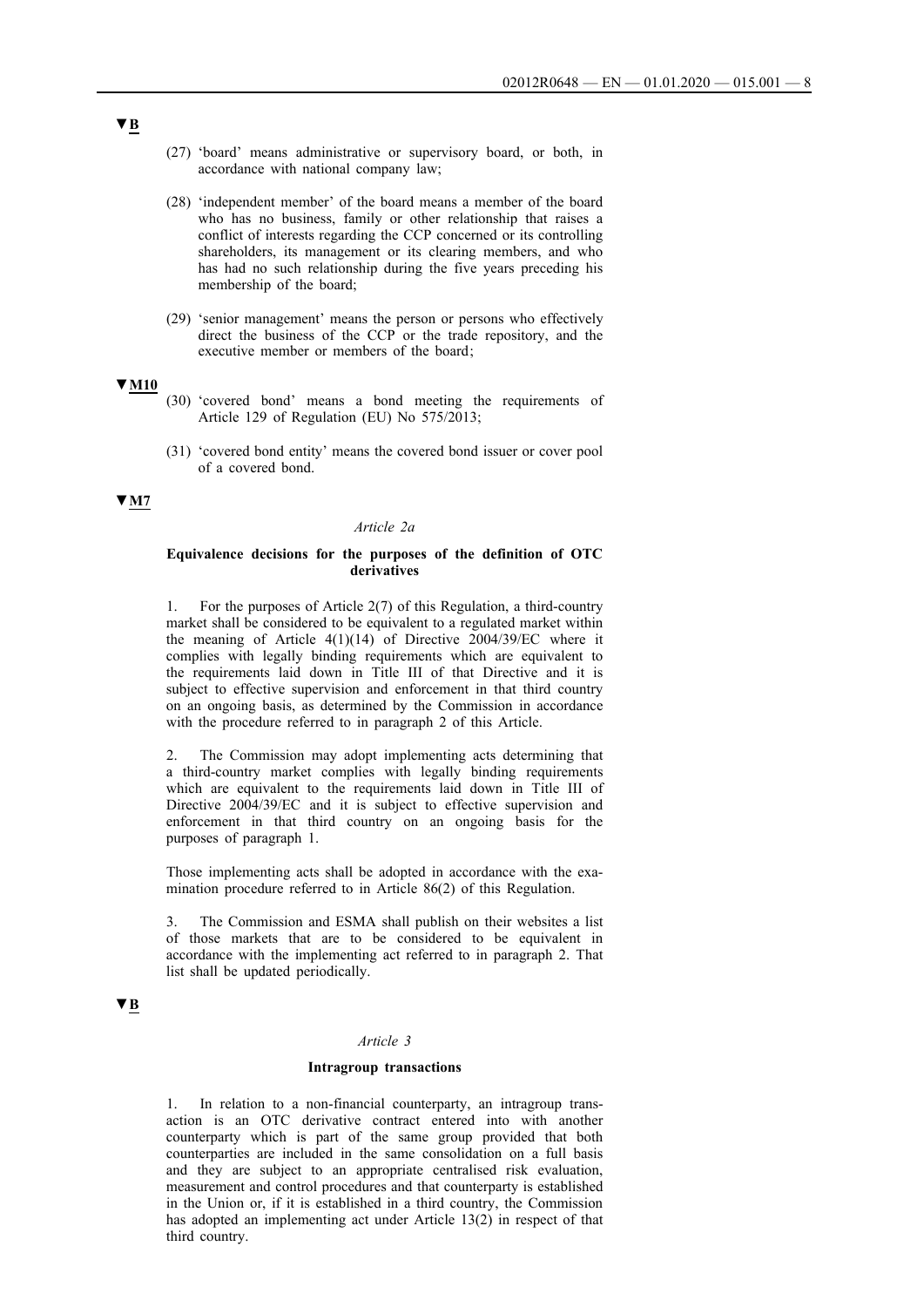2. In relation to a financial counterparty, an intragroup transaction is any of the following:

- (a) an OTC derivative contract entered into with another counterparty which is part of the same group, provided that the following conditions are met:
	- (i) the financial counterparty is established in the Union or, if it is established in a third country, the Commission has adopted an implementing act under Article 13(2) in respect of that third country;
	- (ii) the other counterparty is a financial counterparty, a financial holding company, a financial institution or an ancillary services undertaking subject to appropriate prudential requirements;
	- (iii) both counterparties are included in the same consolidation on a full basis; and
	- (iv) both counterparties are subject to appropriate centralised risk evaluation, measurement and control procedures;
- (b) an OTC derivative contract entered into with another counterparty where both counterparties are part of the same institutional protection scheme, referred to in Article 80(8) of Directive 2006/48/EC, provided that the condition set out in point (a)(ii) of this paragraph is met;
- (c) an OTC derivative contract entered into between credit institutions affiliated to the same central body or between such credit institution and the central body, as referred to in Article 3(1) of Directive 2006/48/EC; or
- (d) an OTC derivative contract entered into with a non-financial counterparty which is part of the same group provided that both counterparties are included in the same consolidation on a full basis and they are subject to an appropriate centralised risk evaluation, measurement and control procedures and that counterparty is established in the Union or in a third-country jurisdiction for which the Commission has adopted an implementing act as referred to in Article 13(2) in respect of that third country.
- 3. For the purposes of this Article, counterparties shall be considered to be included in the same consolidation when they are both either:
- (a) included in a consolidation in accordance with Directive 83/349/EEC or International Financial Reporting Standards (IFRS) adopted pursuant to Regulation (EC) No 1606/2002 or, in relation to a group the parent undertaking of which has its head office in a third country, in accordance with generally accepted accounting principles of a third country determined to be equivalent to IFRS in accordance with Regulation (EC) No 1569/2007 (or accounting standards of a third country the use of which is permitted in accordance with Article 4 of that Regulation); or
- (b) covered by the same consolidated supervision in accordance with Directive 2006/48/EC or Directive 2006/49/EC or, in relation to a group the parent undertaking of which has its head office in a third country, the same consolidated supervision by a third-country competent authority verified as equivalent to that governed by the principles laid down in Article 143 of Directive 2006/48/EC or in Article 2 of Directive 2006/49/EC.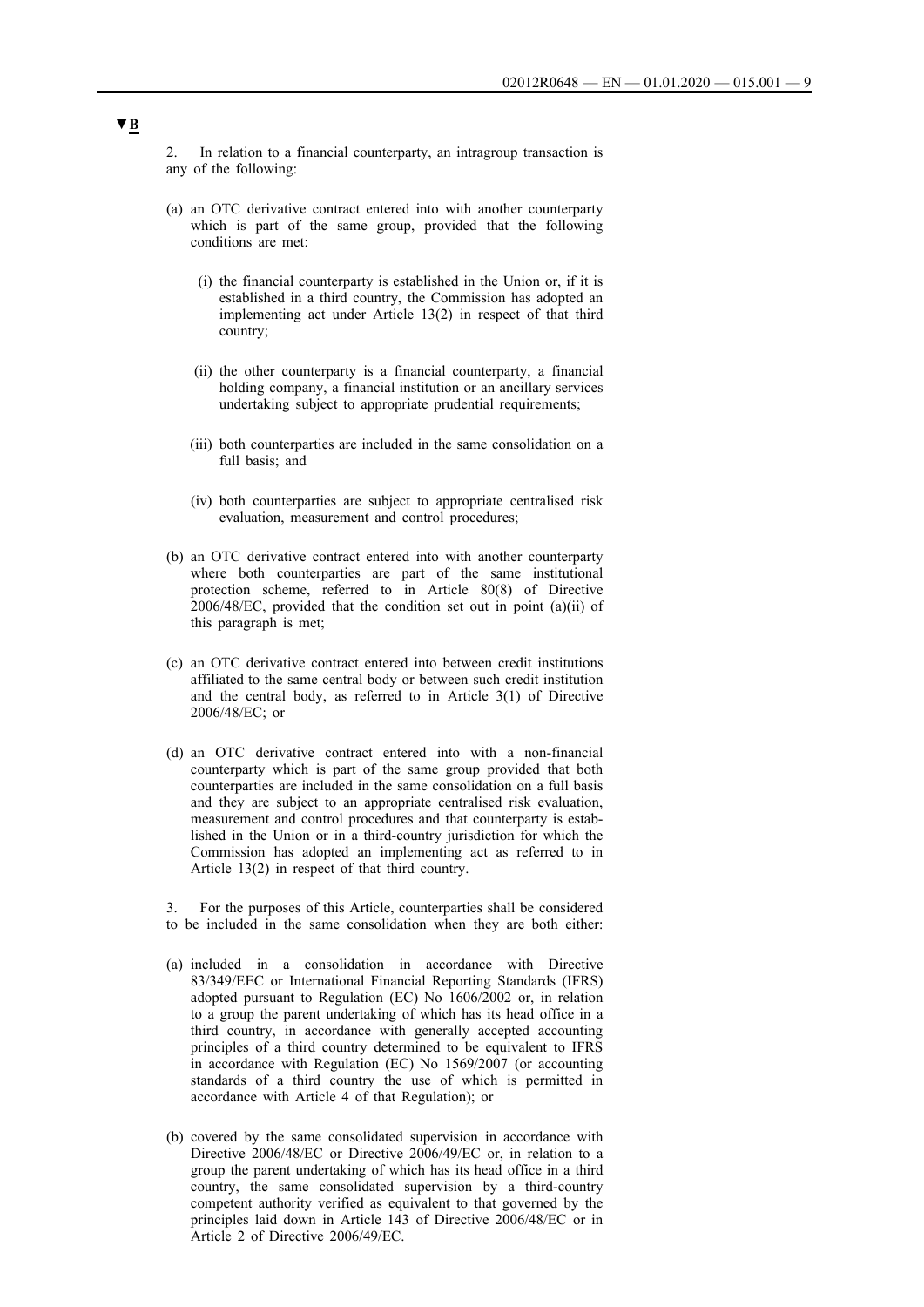#### TITLE II

### **CLEARING, REPORTING AND RISK MITIGATION OF OTC DERIVATIVES**

#### *Article 4*

## **Clearing obligation**

1. Counterparties shall clear all OTC derivative contracts pertaining to a class of OTC derivatives that has been declared subject to the clearing obligation in accordance with Article 5(2), if those contracts fulfil both of the following conditions:

(a) they have been concluded in one of the following ways:

#### **▼M11**

- (i) between two financial counterparties that meet the conditions set out in the second subparagraph of Article 4a(1);
- (ii) between a financial counterparty that meets the conditions set out in the second subparagraph of Article 4a(1) and a nonfinancial counterparty that meets the conditions set out in the second subparagraph of Article 10(1);
- (iii) between two non-financial counterparties that meet the conditions set out in the second subparagraph of Article 10(1);
- (iv) between, on the one side, a financial counterparty that meets the conditions set out in the second subparagraph of Article 4a(1) or a non-financial counterparty that meets the conditions set out in the second subparagraph of Article 10(1), and, on the other side, an entity established in a third country that would be subject to the clearing obligation if it were established in the Union;

#### **▼B**

(v) between two entities established in one or more third countries that would be subject to the clearing obligation if they were established in the Union, provided that the contract has a direct, substantial and foreseeable effect within the Union or where such an obligation is necessary or appropriate to prevent the evasion of any provisions of this Regulation; and

### **▼M11**

(b) they are entered into or novated on or after the date on which the clearing obligation takes effect, provided that, on the date they are entered into or novated, both counterparties meet the conditions set out in point (a).

### **▼B**

2. Without prejudice to risk-mitigation techniques under Article 11, OTC derivative contracts that are intragroup transactions as described in Article 3 shall not be subject to the clearing obligation.

The exemption set out in the first subparagraph shall apply only:

(a) where two counterparties established in the Union belonging to the same group have first notified their respective competent authorities in writing that they intend to make use of the exemption for the OTC derivative contracts concluded between each other. The notification shall be made not less than 30 calendar days before the use of the exemption. Within 30 calendar days after receipt of that notification, the competent authorities may object to the use of this exemption if the transactions between the counterparties do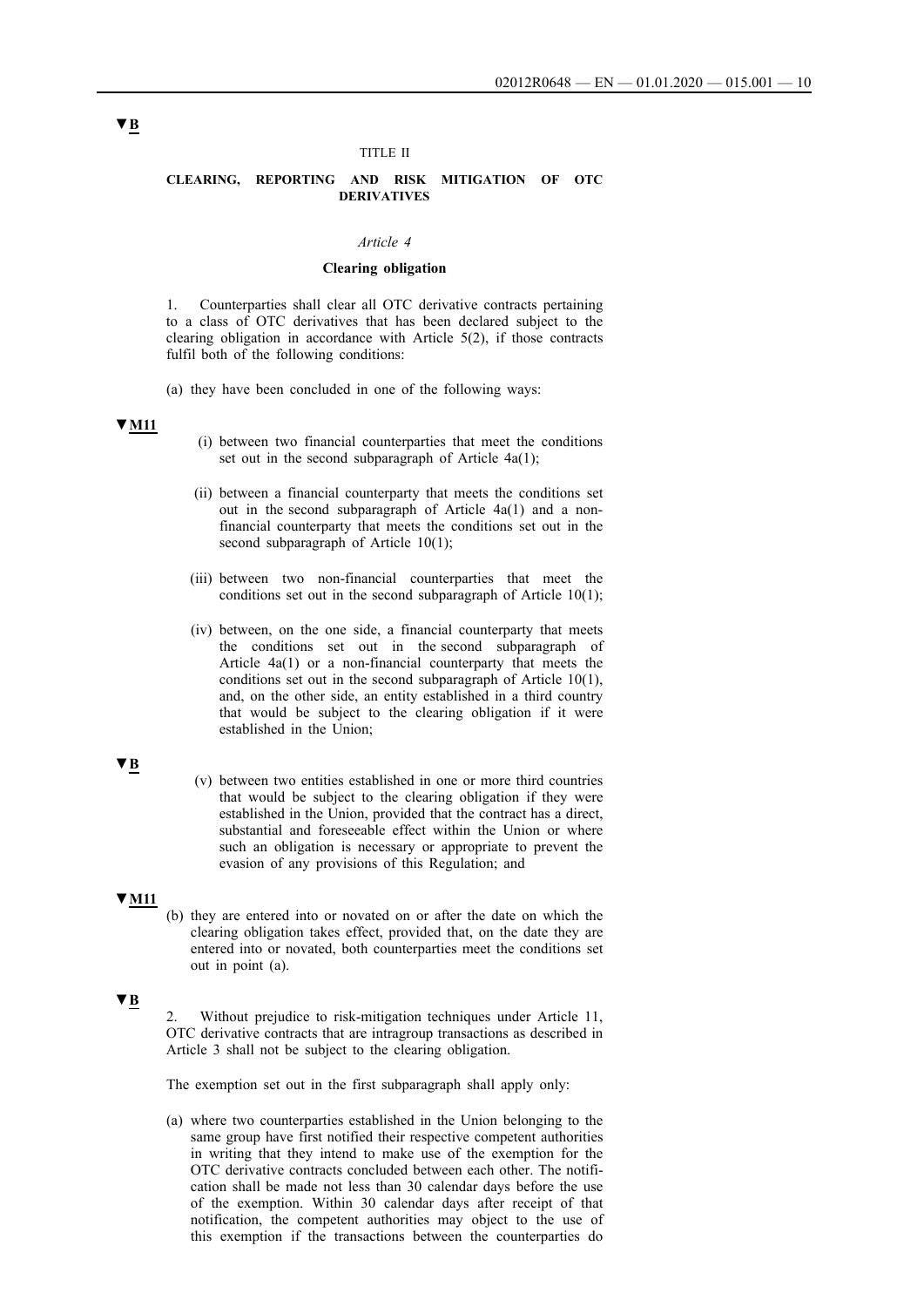not meet the conditions laid down in Article 3, without prejudice to the right of the competent authorities to object after that period of 30 calendar days has expired where those conditions are no longer met. If there is disagreement between the competent authorities, ESMA may assist those authorities in reaching an agreement in accordance with its powers under Article 19 of Regulation (EU) No 1095/2010;

(b) to OTC derivative contracts between two counterparties belonging to the same group which are established in a Member State and in a third country, where the counterparty established in the Union has been authorised to apply the exemption by its competent authority within 30 calendar days after it has been notified by the counterparty established in the Union, provided that the conditions laid down in Article 3 are met. The competent authority shall notify ESMA of that decision.

3. The OTC derivative contracts that are subject to the clearing obligation pursuant to paragraph 1 shall be cleared in a CCP authorised under Article 14 or recognised under Article 25 to clear that class of OTC derivatives and listed in the register in accordance with Article  $6(2)(b)$ .

For that purpose a counterparty shall become a clearing member, a client, or shall establish indirect clearing arrangements with a clearing member, provided that those arrangements do not increase counterparty risk and ensure that the assets and positions of the counterparty benefit from protection with equivalent effect to that referred to in Articles 39 and 48.

In order to ensure consistent application of this Article, ESMA shall develop draft regulatory technical standards specifying the contracts that are considered to have a direct, substantial and foreseeable effect within the Union or the cases where it is necessary or appropriate to prevent the evasion of any provision of this Regulation as referred to in paragraph  $1(a)(v)$ , and the types of indirect contractual arrangements that meet the conditions referred to in the second subparagraph of paragraph 3.

ESMA shall submit those draft regulatory technical standards to the Commission by 30 September 2012.

Power is delegated to the Commission to adopt the regulatory technical standards referred to in the first subparagraph in accordance with Articles 10 to 14 of Regulation (EU) No 1095/2010.

### **▼M10**

Paragraph 1 of this Article shall not apply with respect to OTC derivative contracts that are concluded by covered bond entities in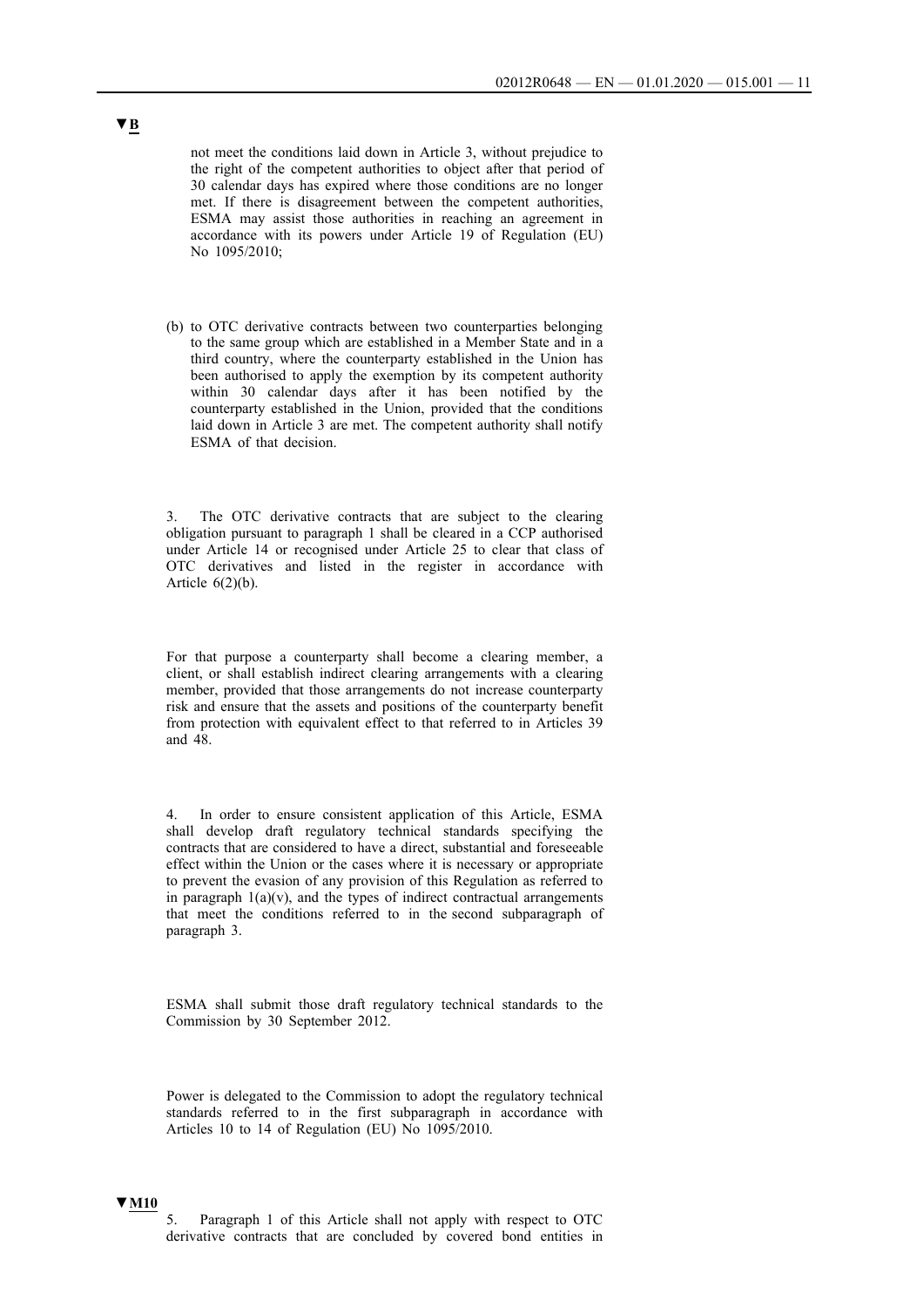connection with a covered bond, or by a securitisation special purpose entity in connection with a securitisation, within the meaning of Regulation (EU) 2017/2402 of the European Parliament and of the Council  $(1)$  provided that:

- (a) in the case of securitisation special purpose entities, the securitisation special purpose entity shall solely issue securitisations that meet the requirements of Article 18, and of Articles 19 to 22 or 23 to 26 of Regulation (EU) 2017/2402 (the Securitisation Regulation);
- (b) the OTC derivative contract is used only to hedge interest rate or currency mismatches under the covered bond or securitisation; and
- (c) the arrangements under the covered bond or securitisation adequately mitigate counterparty credit risk with respect to the OTC derivative contracts concluded by the covered bond entity or securitisation special purpose entity in connection with the covered bond or securitisation.

6. In order to ensure consistent application of this Article, and taking into account the need to prevent regulatory arbitrage, the ESAs shall develop draft regulatory technical standards specifying criteria for establishing which arrangements under covered bonds or securitisations adequately mitigate counterparty credit risk, within the meaning of paragraph 5.

The ESAs shall submit those draft regulatory technical standards to the Commission by 18 July 2018.

Power is delegated to the Commission to supplement this Regulation by adopting the regulatory technical standards referred to in this paragraph in accordance with Articles 10 to 14 of Regulations (EU) No 1093/2010, (EU) No 1094/2010 or (EU) No 1095/2010.

## **▼M11**

#### *Article 4a*

### **Financial counterparties that are subject to the clearing obligation**

Every 12 months, a financial counterparty taking positions in OTC derivative contracts may calculate its aggregate month-end average position for the previous 12 months in accordance with paragraph 3.

Where a financial counterparty does not calculate its positions, or where the result of that calculation exceeds any of the clearing thresholds specified pursuant to point (b) of Article 10(4), the financial counterparty shall:

- (a) immediately notify ESMA and the relevant competent authority thereof, and, where relevant, indicate the period used for the calculation;
- (b) establish clearing arrangements within four months after the notification referred to in point (a) of this subparagraph; and

<sup>(1)</sup> Regulation (EU) 2017/2402 of the European Parliament and of the Council of 12 December 2017 laying down a general framework for securitisation and creating a specific framework for simple, transparent and standardised securitisation, and amending Directives 2009/65/EC, 2009/138/EC and 2011/61/EU and Regulations (EC) No 1060/2009 and (EU) No 648/2012 (OJ L 347, 28.12.2017, p. 35).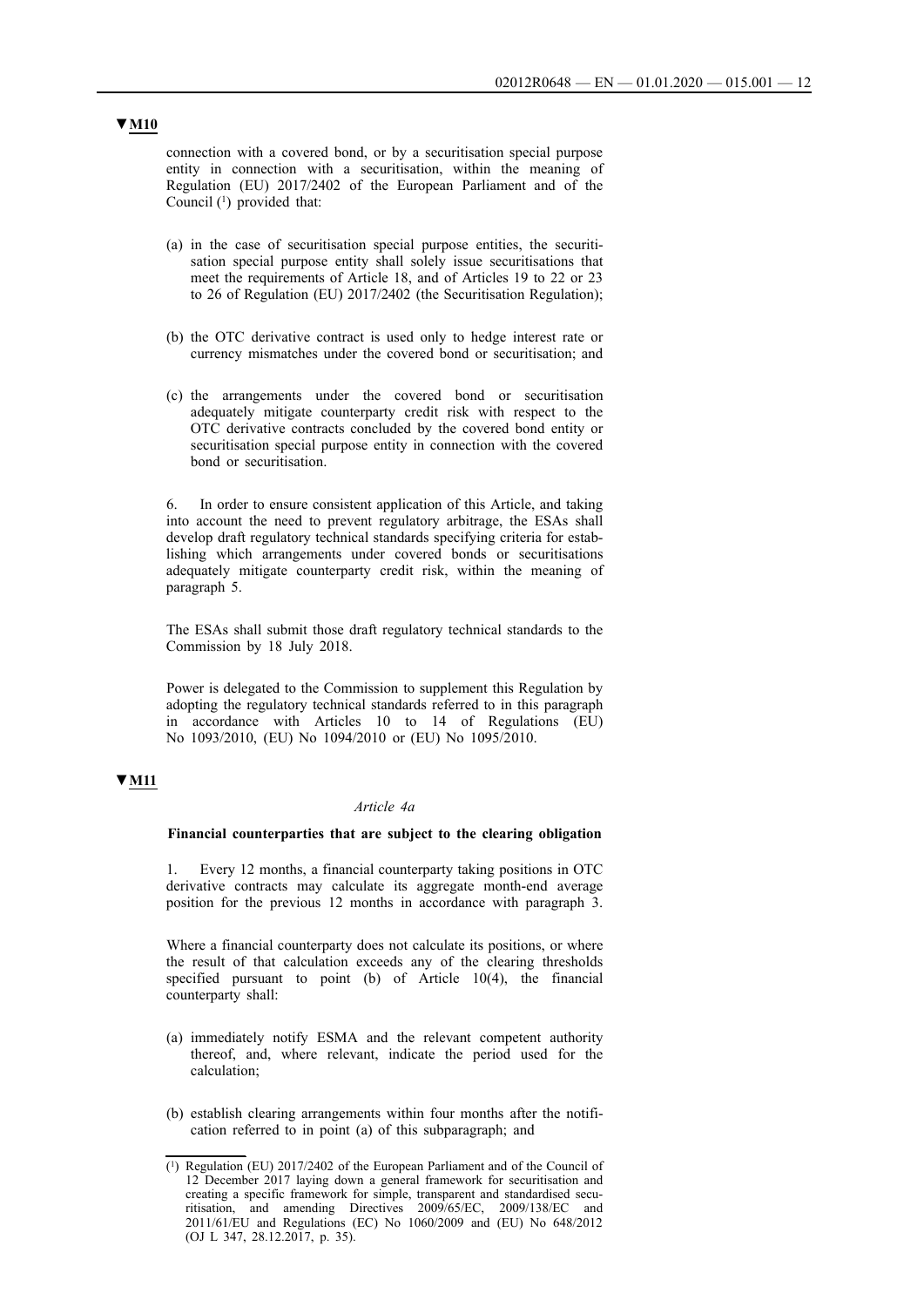(c) become subject to the clearing obligation referred to in Article 4 for all OTC derivative contracts pertaining to any class of OTC derivatives which is subject to the clearing obligation entered into or novated more than four months following the notification referred to in point (a) of this subparagraph.

2. A financial counterparty that is subject to the clearing obligation referred to in Article 4 on 17 June 2019 or that becomes subject to the clearing obligation in accordance with the second subparagraph of paragraph 1, shall remain subject to that obligation and shall continue clearing until that financial counterparty demonstrates to the relevant competent authority that its aggregate month-end average position for the previous 12 months does not exceed the clearing threshold specified pursuant to point (b) of Article 10(4).

The financial counterparty shall be able to demonstrate to the relevant competent authority that the calculation of the aggregate month-end average position for the previous 12 months does not lead to a systematic underestimation of that position.

3. In calculating the positions referred to in paragraph 1, the financial counterparty shall include all OTC derivative contracts entered into by that financial counterparty or entered into by other entities within the group to which that financial counterparty belongs.

Notwithstanding the first subparagraph, for UCITS and AIFs, the positions referred to in paragraph 1 shall be calculated at the level of the fund.

UCITS management companies which manage more than one UCITSs and AIFMs which manage more than one AIF shall be able to demonstrate to the relevant competent authority that the calculation of positions at the fund level does not lead to:

- (a) a systematic underestimation of the positions of any of the funds they manage or the positions of the manager; and
- (b) a circumvention of the clearing obligation.

The relevant competent authorities of the financial counterparty and of the other entities within the group shall establish cooperation procedures to ensure the effective calculation of the positions at the group level.

### **▼B**

#### *Article 5*

### **Clearing obligation procedure**

### **▼M11**

Where a competent authority authorises a CCP to clear a class of OTC derivatives under Article 14 or 15, or where a class of OTC derivatives which a CCP intends to start clearing is covered by an existing authorisation granted in accordance with Article 14 or 15, the competent authority shall immediately notify ESMA of that authorisation or of the class of OTC derivatives which the CCP intends to start clearing.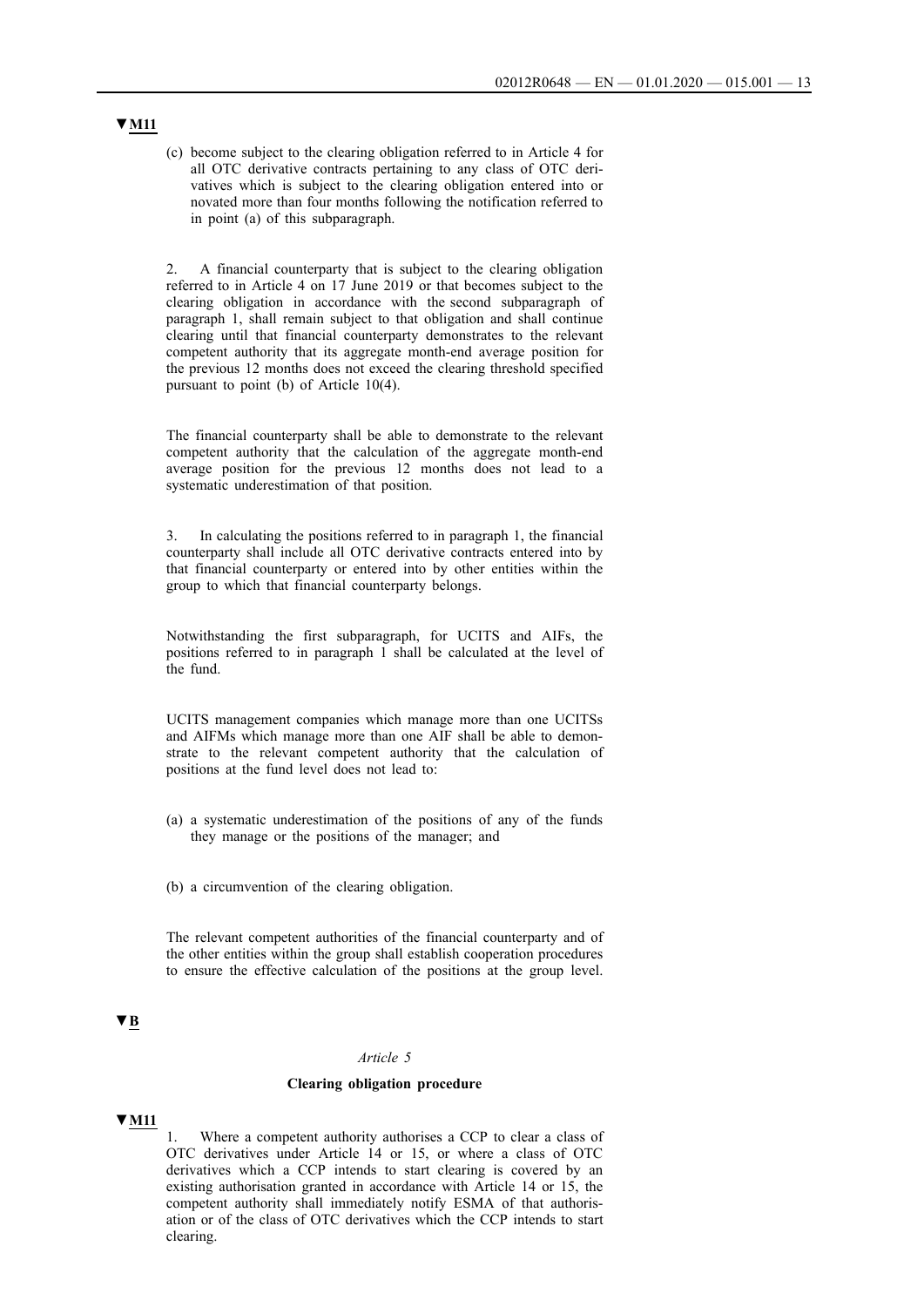2. Within six months of receiving notification in accordance with paragraph 1 or accomplishing a procedure for recognition set out in Article 25, ESMA shall, after conducting a public consultation and after consulting the ESRB and, where appropriate, the competent authorities of third countries, develop and submit to the Commission for endorsement draft regulatory technical standards specifying the following:

- (a) the class of OTC derivatives that should be subject to the clearing obligation referred to in Article 4;
- (b) the date or dates from which the clearing obligation takes effect, including any phase in and the categories of counterparties to which the obligation applies.

# **▼M11** \_\_\_\_\_\_\_\_\_\_

## **▼B**

Power is delegated to the Commission to adopt regulatory technical standards referred to in the first subparagraph in accordance with Articles 10 to 14 of Regulation (EU) No 1095/2010.

### **▼M4**

In the developing of the draft regulatory technical standards under this paragraph ESMA shall not prejudice the transitional provision relating to C6 energy derivative contracts as laid down in Article 95 of Directive 2014/65/EU (1).

## **▼B**

3. ESMA shall, on its own initiative, after conducting a public consultation and after consulting the ESRB and, where appropriate, the competent authorities of third countries, identify, in accordance with the criteria set out in points (a), (b) and (c) of paragraph 4 and notify to the Commission the classes of derivatives that should be subject to the clearing obligation provided in Article 4, but for which no CCP has yet received authorisation.

Following the notification, ESMA shall publish a call for a development of proposals for the clearing of those classes of derivatives.

4. With the overarching aim of reducing systemic risk, the draft regulatory technical standards for the part referred to in paragraph 2(a) shall take into consideration the following criteria:

- (a) the degree of standardisation of the contractual terms and operational processes of the relevant class of OTC derivatives;
- (b) the volume and liquidity of the relevant class of OTC derivatives;
- (c) the availability of fair, reliable and generally accepted pricing information in the relevant class of OTC derivatives.

In preparing those draft regulatory technical standards, ESMA may take into consideration the interconnectedness between counterparties using the relevant classes of OTC derivatives, the anticipated impact on the levels of counterparty credit risk between counterparties as well as the impact on competition across the Union.

<sup>(1)</sup> Directive 2014/65/EU of the European Parliament and of the Council of 15 May 2014 on markets in financial instruments and amending Directive 2002/92/EC and Directive 2011/61/EU (OJ L 173, 12.6.2014, p. 349).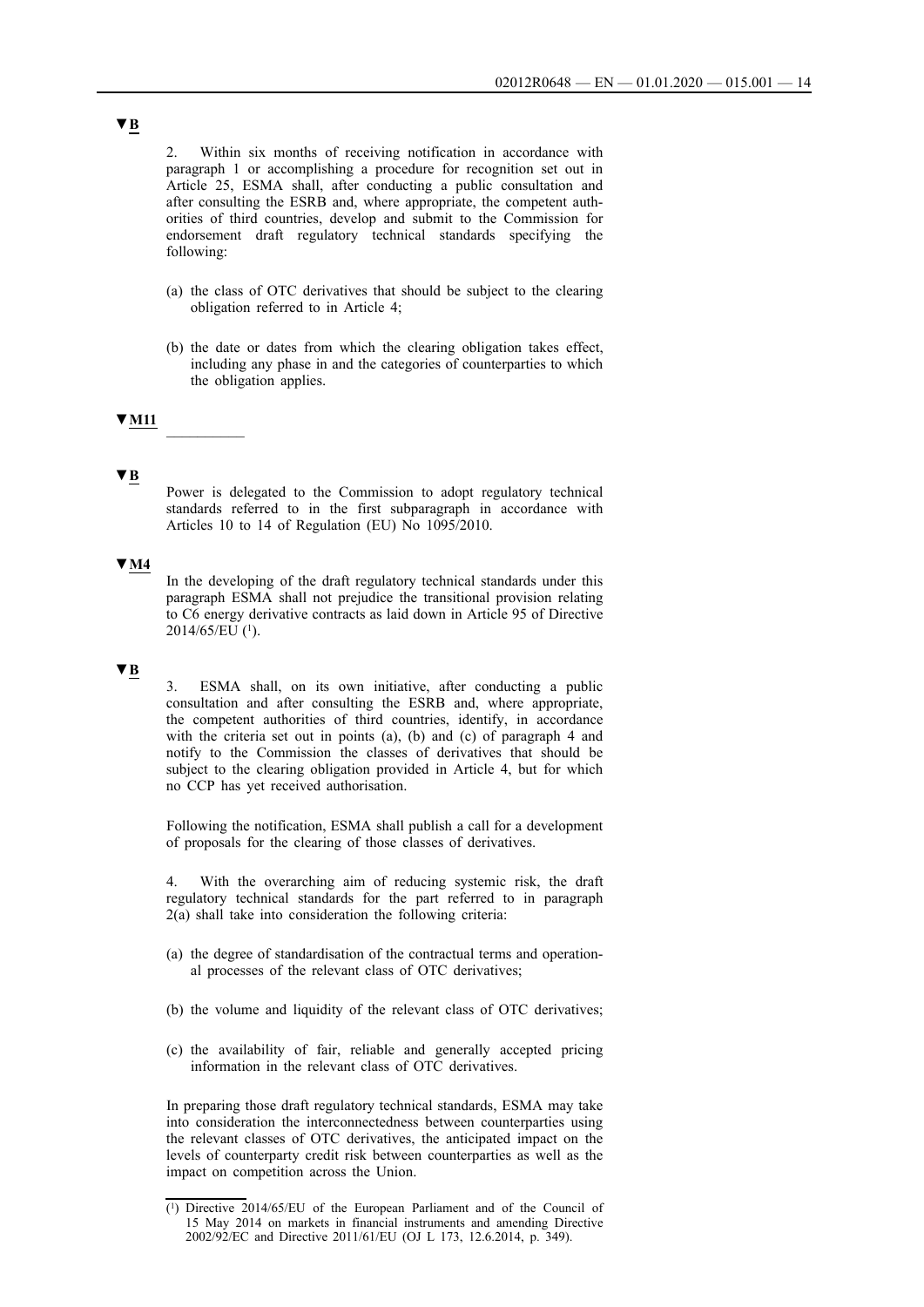In order to ensure consistent application of this Article, ESMA shall develop draft regulatory technical standards further specifying the criteria referred to in points (a), (b) and (c) of the first subparagraph.

ESMA shall submit those draft regulatory technical standards to the Commission by 30 September 2012.

Power is delegated to the Commission to adopt regulatory technical standards referred to in the third subparagraph of this paragraph in accordance with Articles 10 to 14 of Regulation (EU) No 1095/2010.

5. The draft regulatory technical standards for the part referred to in paragraph 2(b) shall take into consideration the following criteria:

- (a) the expected volume of the relevant class of OTC derivatives;
- (b) whether more than one CCP already clear the same class of OTC derivatives;
- (c) the ability of the relevant CCPs to handle the expected volume and to manage the risk arising from the clearing of the relevant class of OTC derivatives;
- (d) the type and number of counterparties active, and expected to be active within the market for the relevant class of OTC derivatives;
- (e) the period of time a counterparty subject to the clearing obligation needs in order to put in place arrangements to clear its OTC derivative contracts through a CCP;
- (f) the risk management and the legal and operational capacity of the range of counterparties that are active in the market for the relevant class of OTC derivatives and that would be captured by the clearing obligation pursuant to Article 4(1).

6. If a class of OTC derivative contracts no longer has a CCP which is authorised or recognised to clear those contracts under this Regulation, it shall cease to be subject to the clearing obligation referred to in Article 4, and paragraph 3 of this Article shall apply.

### *Article 6*

### **Public register**

1. ESMA shall establish, maintain and keep up to date a public register in order to identify the classes of OTC derivatives subject to the clearing obligation correctly and unequivocally. The public register shall be available on ESMA's website.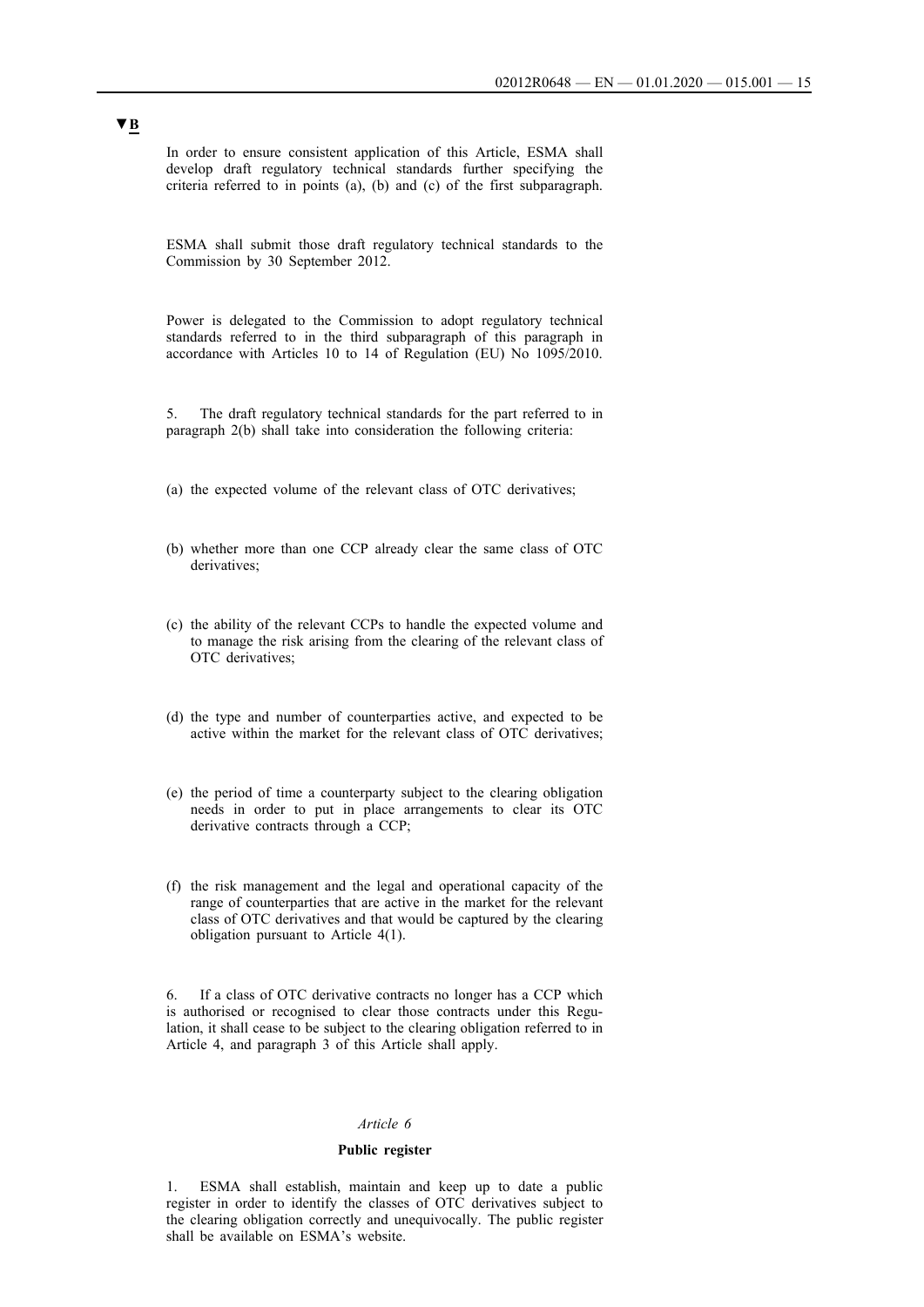- 2. The register shall include:
- (a) the classes of OTC derivatives that are subject to the clearing obligation pursuant to Article 4;

(b) the CCPs that are authorised in accordance with Article 17 or recognised in accordance with Article 25 and the date of authorisation or recognition respectively, indicating the CCPs that are authorised or recognised for the purpose of the clearing obligation;

## **▼B**

- (c) the dates from which the clearing obligation takes effect, including any phased-in implementation;
- (d) the classes of OTC derivatives identified by ESMA in accordance with Article 5(3);

## **▼M11** \_\_\_\_\_\_\_\_\_\_

## **▼B**

(f) the CCPs that have been notified to ESMA by the competent authority for the purpose of the clearing obligation and the date of notification of each of them.

## **▼M11**

3. Where a CCP is no longer authorised or recognised in accordance with this Regulation to clear a specific class of OTC derivatives, ESMA shall immediately remove that CCP from the public register in relation to that class of OTC derivatives.

### **▼B**

4. In order to ensure consistent application of this Article, ESMA may develop draft regulatory technical standards specifying the details to be included in the public register referred to in paragraph 1.

ESMA shall submit any such draft regulatory technical standards to the Commission by 30 September 2012.

Power is delegated to the Commission to adopt the regulatory technical standards referred to in the first subparagraph in accordance with Articles 10 to 14 of Regulation (EU) No 1095/2010.

### **▼M11**

### *Article 6a*

#### **Suspension of clearing obligation**

ESMA may request that the Commission suspend the clearing obligation referred to in Article 4(1) for specific classes of OTC derivatives or for a specific type of counterparty, where one of the following conditions is met:

- (a) the specific classes of OTC derivatives are no longer suitable for central clearing in accordance with the criteria referred to in the first subparagraph of Article 5(4) and in Article 5(5);
- (b) a CCP is likely to cease clearing those specific classes of OTC derivatives and no other CCP is able to clear those specific classes of OTC derivatives without interruption;
- (c) the suspension of the clearing obligation for those specific classes of OTC derivatives or for a specific type of counterparty is necessary to avoid or address a serious threat to financial stability or to the orderly functioning of financial markets in the Union and that suspension is proportionate to those aims.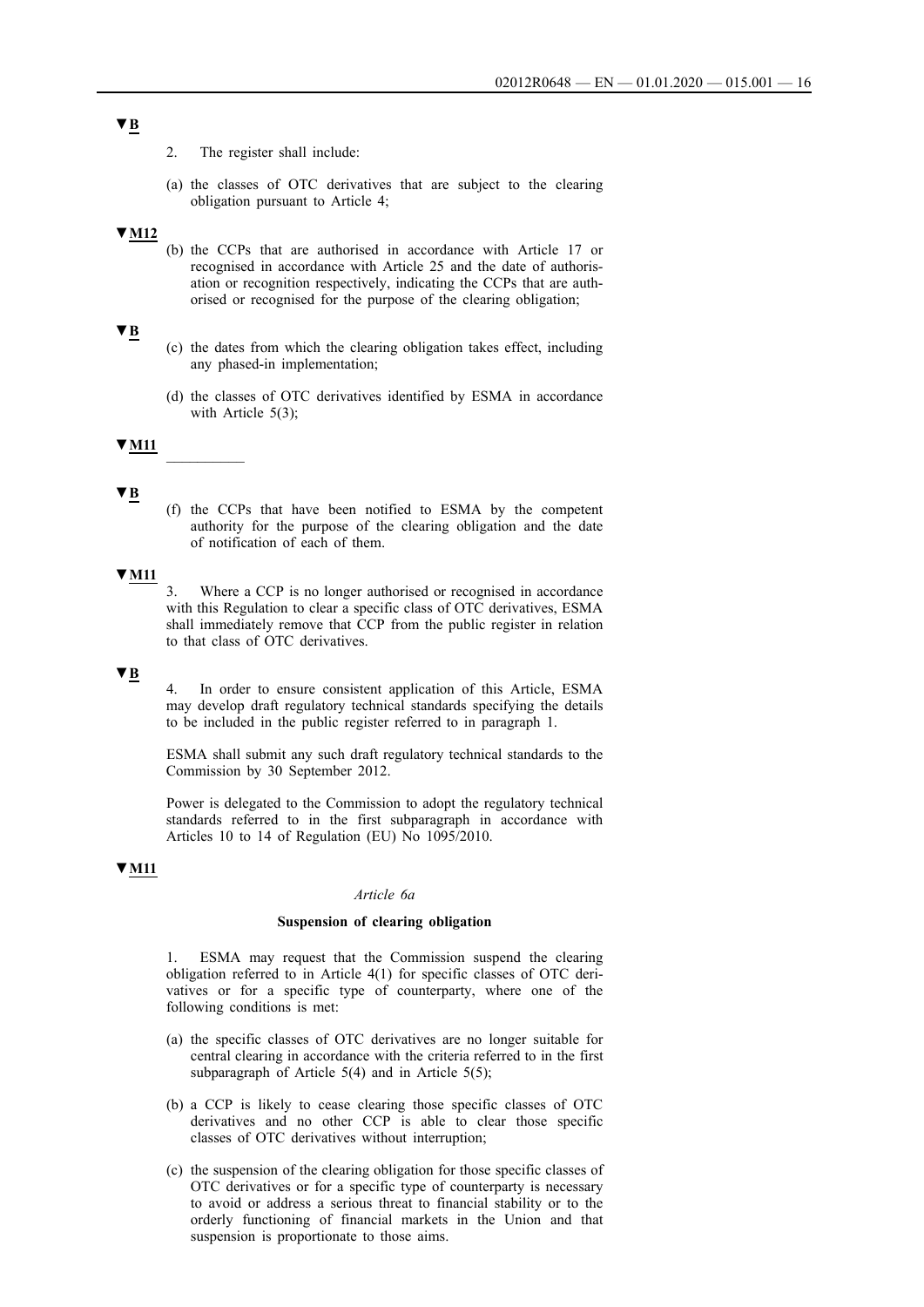For the purposes of point (c) of the first subparagraph, prior to the request referred to in the first subparagraph, ESMA shall consult the ESRB and the competent authorities designated in accordance with Article 22.

The request referred to in the first subparagraph shall be accompanied by evidence that at least one of the conditions set out therein is met.

Where the suspension of the clearing obligation is considered by ESMA to be a material change in the criteria for the trading obligation to take effect referred to in Article 32(5) of Regulation (EU) No 600/2014, the request referred to in the first subparagraph of this paragraph may also include a request to suspend the trading obligation laid down in Article 28(1) and (2) of that Regulation for the same specific classes of OTC derivatives that are subject to the request to suspend the clearing obligation.

2. Under the conditions set out in paragraph 1 of this Article, the competent authorities responsible for the supervision of clearing members and the competent authorities designated in accordance with Article 22 may request that ESMA submit a request for a suspension of the clearing obligation to the Commission. The request by the competent authority shall provide reasons and submit evidence showing that at least one of the conditions set out in the first subparagraph of paragraph 1 of this Article is met.

ESMA shall, within 48 hours of receipt of the request from the competent authority referred to in the first subparagraph of this paragraph, on the basis of the reasons and evidence provided by the competent authority, either request that the Commission suspend the clearing obligation referred to in Article 4(1) or reject the request referred to in the first subparagraph of this paragraph. ESMA shall inform the competent authority concerned of its decision. Where ESMA rejects the request by the competent authority, it shall provide reasons therefor in writing.

3. The requests referred to in paragraphs 1 and 2 shall not be made public.

4. The Commission shall, without undue delay after receipt of the request referred to in paragraph 1, on the basis of the reasons and evidence provided by ESMA, either suspend the clearing obligation for the specific classes of OTC derivatives or for the specific type of counterparty referred to in paragraph 1 by way of an implementing act, or reject the requested suspension. Where the Commission rejects the requested suspension, it shall provide reasons therefor in writing to ESMA. The Commission shall immediately inform the European Parliament and the Council thereof and forward them the reasons provided to ESMA. Such information shall not be made public.

The implementing act referred to in the first subparagraph of this paragraph shall be adopted in accordance with the procedure referred to in Article 86(3).

5. Where requested by ESMA in accordance with the fourth subparagraph of paragraph 1 of this Article, the implementing act suspending the clearing obligation for specific classes of OTC derivatives may also suspend the trading obligation laid down in Article 28(1) and (2) of Regulation (EU) No 600/2014 for the same specific classes of OTC derivatives that are subject to the suspension of the clearing obligation.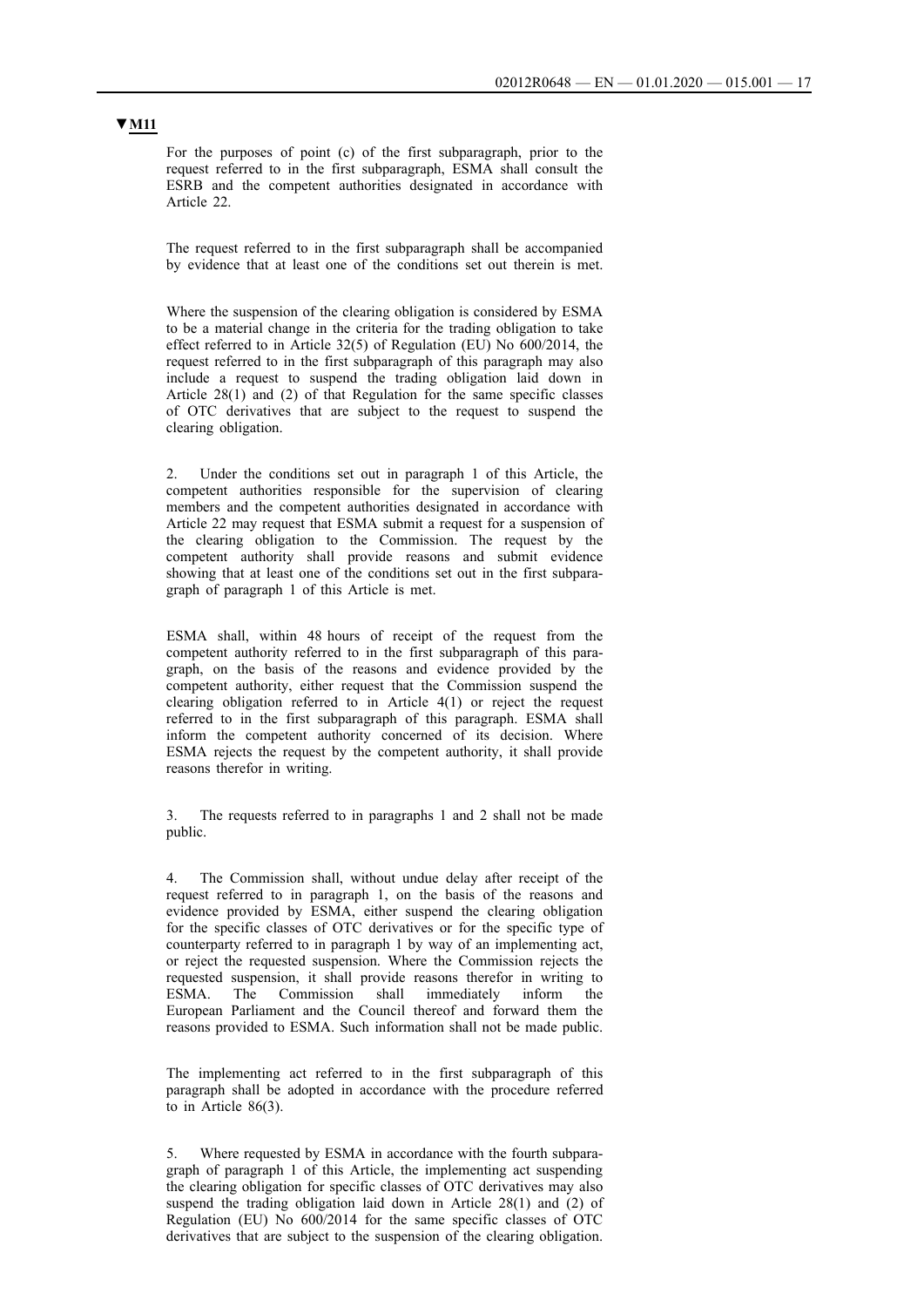6. The suspension of the clearing obligation and, where applicable, the trading obligation shall be communicated to ESMA and shall be published in the *Official Journal of the European Union*, on the Commission's website and in the public register referred to in Article 6.

7. The suspension of the clearing obligation referred to in paragraph 4 shall be valid for an initial period of no more than three months from the date of application of that suspension.

The suspension of the trading obligation referred to in paragraph 5 shall be valid for the same initial period.

8. Where the grounds for the suspension continue to apply, the Commission may, by way of an implementing act, extend the suspension referred to in paragraph 4 for additional periods of no more than three months, with the total period of the suspension of no more than 12 months. Any extensions of the suspension shall be published in accordance with paragraph 6.

The implementing act referred to in the first subparagraph of this paragraph shall be adopted in accordance with the procedure referred to in Article 86(3).

ESMA shall, in sufficient time before the end of the suspension period referred to in paragraph 7 of this Article or of the extension period referred to in the first subparagraph of this paragraph, issue an opinion to the Commission on whether the grounds for the suspension continue to apply. For the purposes of point (c) of the first subparagraph of paragraph 1 of this Article, ESMA shall consult the ESRB and the competent authorities designated in accordance with Article 22. ESMA shall send a copy of that opinion to the European Parliament and to the Council. That opinion shall not be made public.

The implementing act extending the suspension of the clearing obligation may also extend the period of the suspension of the trading obligation referred to in paragraph 7.

The extension of the suspension of the trading obligation shall be valid for the same period as the extension of the suspension of the clearing obligation.

## **▼B**

### *Article 7*

### **Access to a CCP**

## **▼M4**

1. A CCP that has been authorised to clear OTC derivative contracts shall accept clearing such contracts on a non-discriminatory and transparent basis, including as regards collateral requirements and fees related to access, regardless of the trading venue. This in particular shall ensure that a trading venue has the right to non-discriminatory treatment in terms of how contracts traded on that trading venue are treated in terms of:

(a) collateral requirements and netting of economically equivalent contracts, where the inclusion of such contracts in the close-out and other netting procedures of a CCP based on the applicable insolvency law would not endanger the smooth and orderly functioning, the validity or enforceability of such procedures; and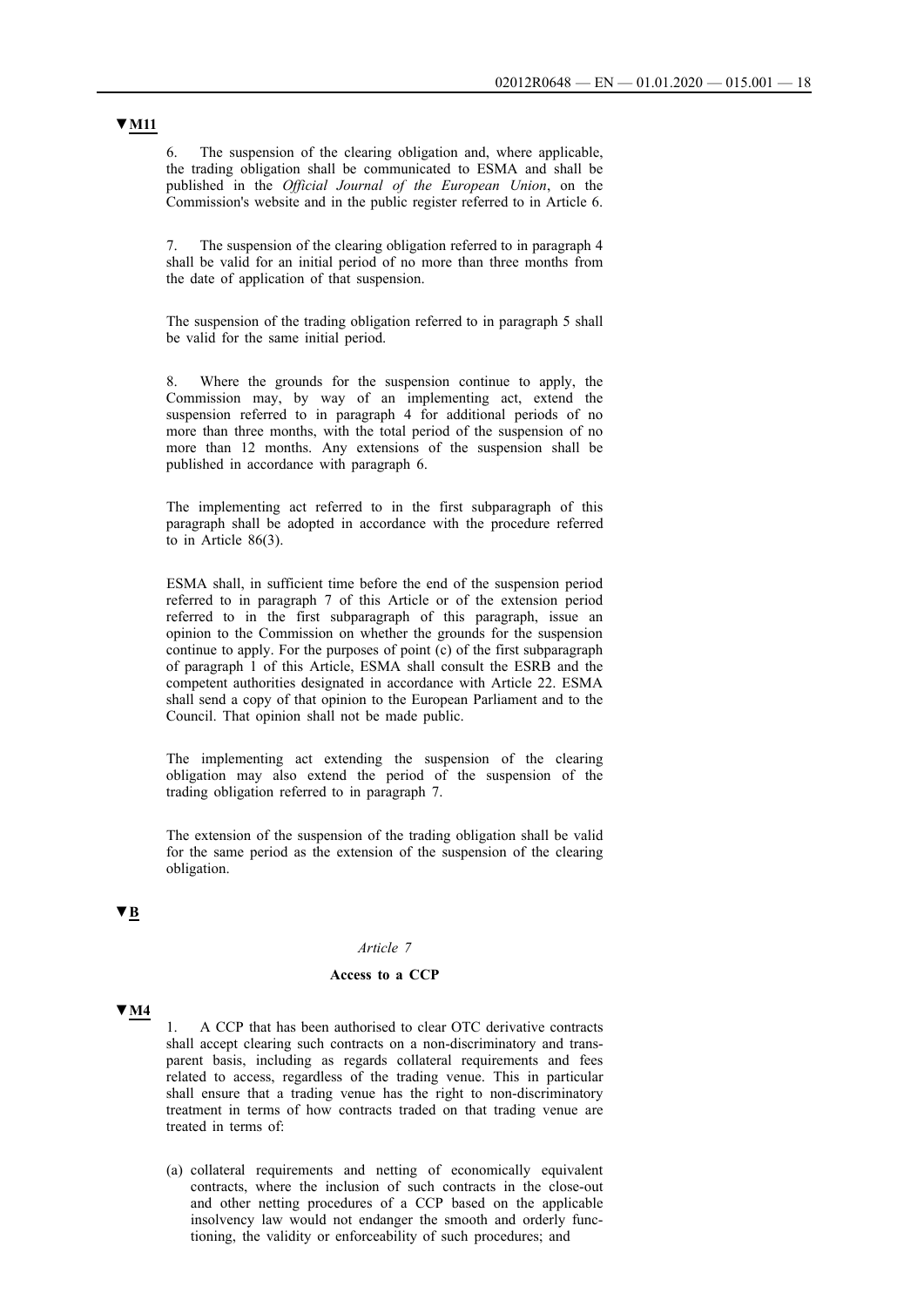(b) cross-margining with correlated contracts cleared by the same CCP under a risk model that complies with Article 41.

A CCP may require that a trading venue comply with the operational and technical requirements established by the CCP, including the risk-management requirements.

# **▼B**

2. A CCP shall accede to or refuse a formal request for access by a trading venue within three months of such a request.

3. Where a CCP refuses access under paragraph 2, it shall provide the trading venue with full reasons for such refusal.

Save where the competent authority of the trading venue and that of the CCP refuse access, the CCP shall, subject to the second subparagraph, grant access within three months of a decision acceding to the trading venue's formal request in accordance with paragraph 2.

The competent authority of the trading venue and that of the CCP may refuse access to the CCP following a formal request by the trading venue only where such access would threaten the smooth and orderly functioning of the markets or would adversely affect systemic risk.

5. ESMA shall settle any dispute arising from a disagreement between competent authorities in accordance with its powers under Article 19 of Regulation (EU) No 1095/2010.

# **▼M4**

6. The conditions laid down in paragraph 1 regarding non-discriminatory treatment in terms of how contracts traded on that trading venue are treated in terms of collateral requirements and netting of economically equivalent contracts and cross-margining with correlated contracts cleared by the same CCP shall be further specified by the technical standards adopted pursuant to Article  $35(6)(e)$ of Regulation (EU) No 600/2014 (1).

## **▼B**

#### *Article 8*

### **Access to a trading venue**

1. A trading venue shall provide trade feeds on a non-discriminatory and transparent basis to any CCP that has been authorised to clear OTC derivative contracts traded on that trading venue upon request by the CCP.

<sup>(1)</sup> Regulation (EU) No 600/2014 of the European Parliament and of the Council of 15 May 2014 on markets in financial instruments and amending Regulation (EU) No 648/2012 (OJ L 173, 12.6.2014, p. 84).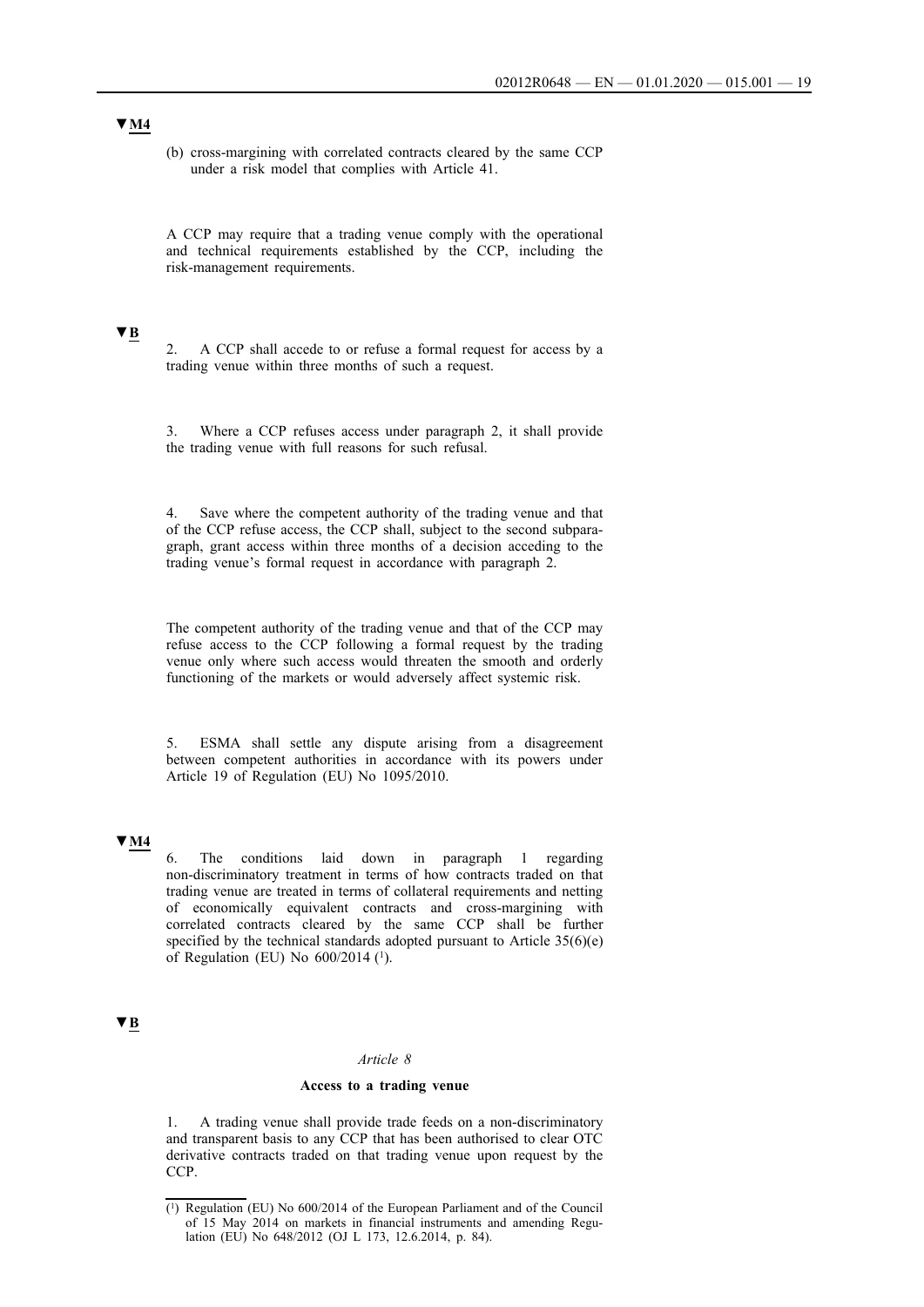2. Where a request to access a trading venue has been formally submitted to a trading venue by a CCP, the trading venue shall respond to the CCP within three months.

3. Where access is refused by a trading venue, it shall notify the CCP accordingly, providing full reasons.

Without prejudice to the decision by competent authorities of the trading venue and of the CCP, access shall be made possible by the trading venue within three months of a positive response to a request for access.

Access of the CCP to the trading venue shall be granted only where such access would not require interoperability or threaten the smooth and orderly functioning of markets in particular due to liquidity fragmentation and the trading venue has put in place adequate mechanisms to prevent such fragmentation.

5. In order to ensure consistent application of this Article, ESMA shall develop draft regulatory technical standards specifying the notion of liquidity fragmentation.

ESMA shall submit those draft regulatory technical standards to the Commission by 30 September 2012.

Power is delegated to the Commission to adopt the regulatory technical standards referred to in the first subparagraph in accordance with Articles 10 to 14 of Regulation (EU) No 1095/2010.

#### *Article 9*

### **Reporting obligation**

# **▼M11**

1. Counterparties and CCPs shall ensure that the details of any derivative contract they have concluded and of any modification or termination of the contract are reported in accordance with paragraphs 1a to 1f of this Article to a trade repository registered in accordance with Article 55 or recognised in accordance with Article 77. The details shall be reported no later than the working day following the conclusion, modification or termination of the contract.

The reporting obligation shall apply to derivative contracts which:

- (a) were entered into before 12 February 2014 and remain outstanding on that date;
- (b) were entered into on or after 12 February 2014.

Notwithstanding Article 3, the reporting obligation shall not apply to derivative contracts within the same group where at least one of the counterparties is a non-financial counterparty or would be qualified as a non-financial counterparty if it were established in the Union, provided that:

- (a) both counterparties are included in the same consolidation on a full basis;
- (b) both counterparties are subject to appropriate centralised risk evaluation, measurement and control procedures; and
- (c) the parent undertaking is not a financial counterparty.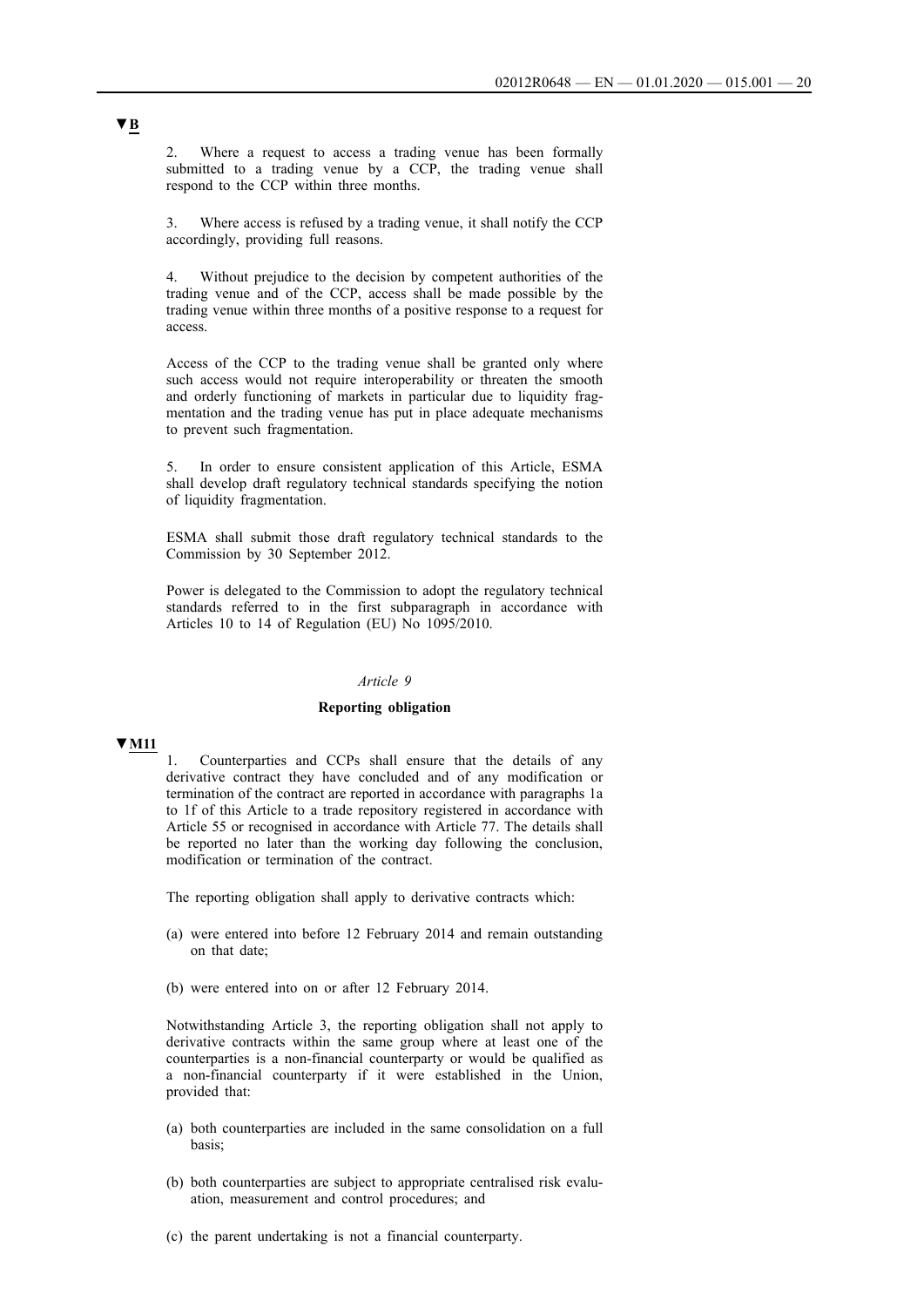Counterparties shall notify their competent authorities of their intention to apply the exemption referred to in the third subparagraph. The exemption shall be valid unless the notified competent authorities do not agree upon fulfilment of the conditions referred to in the third subparagraph within three months of the date of notification.

1e. Counterparties and CCPs that are required to report the details of derivative contracts shall ensure that such details are reported correctly and without duplication.

Counterparties and CCPs that are subject to the reporting obligation referred to in paragraph 1 may delegate that reporting obligation.

### **▼B**

2. Counterparties shall keep a record of any derivative contract they have concluded and any modification for at least five years following the termination of the contract.

3. Where a trade repository is not available to record the details of a derivative contract, counterparties and CCPs shall ensure that such details are reported to ESMA.

In this case ESMA shall ensure that all the relevant entities referred to in Article 81(3) have access to all the details of derivative contracts they need to fulfil their respective responsibilities and mandates.

4. A counterparty or a CCP that reports the details of a derivative contract to a trade repository or to ESMA, or an entity that reports such details on behalf of a counterparty or a CCP shall not be considered in breach of any restriction on disclosure of information imposed by that contract or by any legislative, regulatory or administrative provision.

No liability resulting from that disclosure shall lie with the reporting entity or its directors or employees.

5. In order to ensure consistent application of this Article, ESMA shall develop draft regulatory technical standards specifying the details and type of the reports referred to in paragraphs 1 and 3 for the different classes of derivatives.

The reports referred to in paragraphs 1 and 3 shall specify at least:

- (a) the parties to the derivative contract and, where different, the beneficiary of the rights and obligations arising from it;
- (b) the main characteristics of the derivative contracts, including their type, underlying maturity, notional value, price, and settlement date.

ESMA shall submit those draft regulatory technical standards to the Commission by 30 September 2012.

Power is delegated to the Commission to adopt the regulatory technical standards referred to in the first subparagraph in accordance with Articles 10 to 14 of Regulation (EU) No 1095/2010.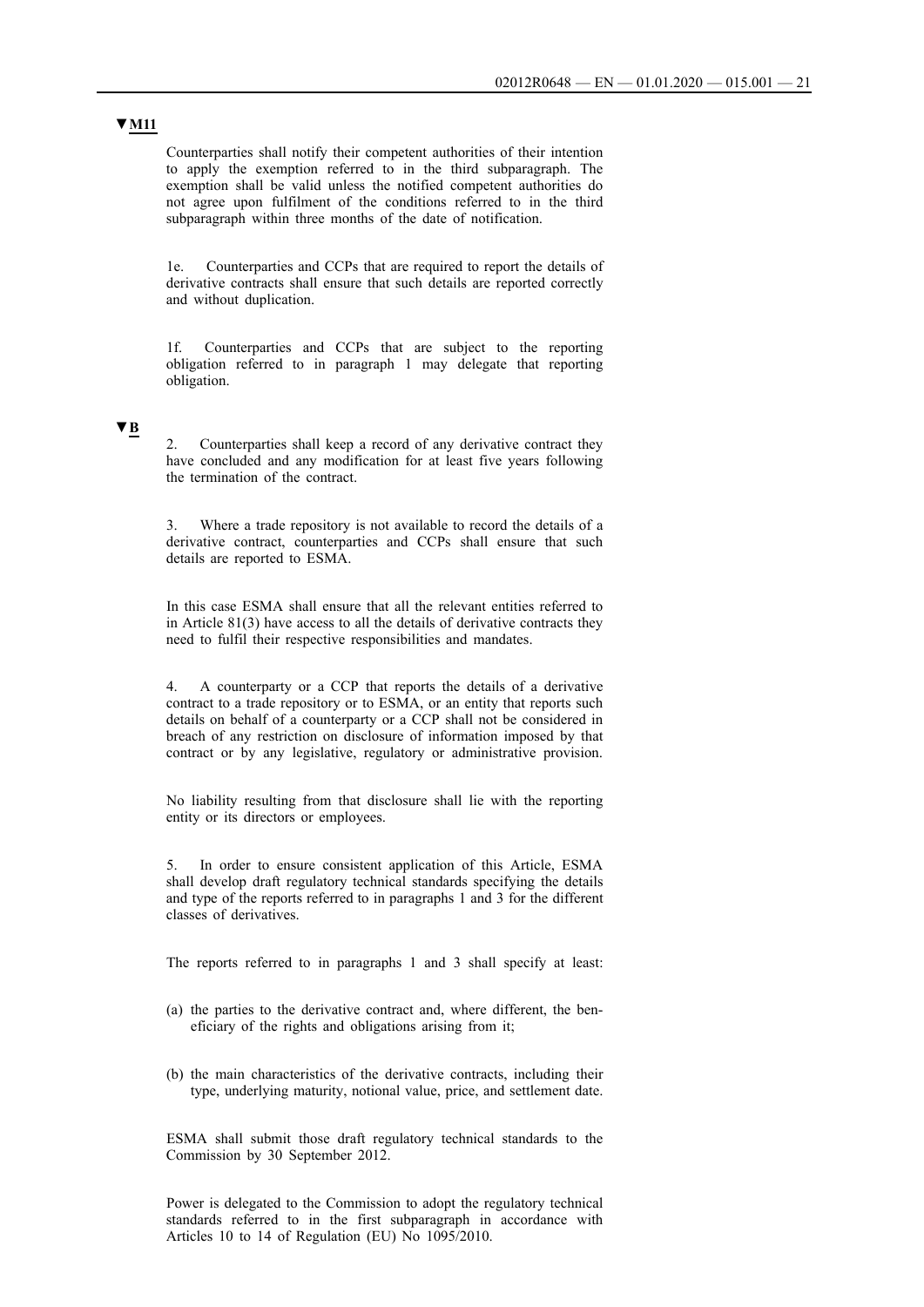6. To ensure uniform conditions of application of paragraphs 1 and 3, ESMA shall, in close cooperation with the ESCB, develop draft implementing technical standards specifying:

- (a) the data standards and formats for the information to be reported, which shall include at least the following:
	- (i) global legal entity identifiers (LEIs);
	- (ii) international securities identification numbers (ISINs);
	- (iii) unique trade identifiers (UTIs);
- (b) the methods and arrangements for reporting;
- (c) the frequency of the reports;
- (d) the date by which derivative contracts are to be reported.

In developing those draft implementing technical standards, ESMA shall take into account international developments and standards agreed upon at Union or global level, and their consistency with the reporting requirements laid down in Article 4 of Regulation (EU) 2015/2365 (1) and Article 26 of Regulation (EU) No 600/2014.

ESMA shall submit those draft implementing technical standards to the Commission by 18 June 2020.

Power is conferred on the Commission to adopt the implementing technical standards referred to in the first subparagraph in accordance with Article 15 of Regulation (EU) No 1095/2010.

## **▼B**

### *Article 10*

#### **Non-financial counterparties**

#### **▼M11**

Every 12 months, a non-financial counterparty taking positions in OTC derivative contracts may calculate its aggregate month-end average position for the previous 12 months in accordance with paragraph 3.

Where a non-financial counterparty does not calculate its positions, or where the result of that calculation in respect of one or more classes of OTC derivatives exceeds the clearing thresholds specified pursuant to point (b) of the first subparagraph of paragraph  $\overline{4}$ , that non-financial counterparty shall:

- (a) immediately notify ESMA and the relevant competent authority thereof, and, where relevant, indicate the period used for the calculation;
- (b) establish clearing arrangements within four months of the notification referred to in point (a) of this subparagraph;

<sup>(1)</sup> Regulation (EU) 2015/2365 of the European Parliament and of the Council of 25 November 2015 on transparency of securities financing transactions and of reuse and amending Regulation (EU) No 648/2012 (OJ L 337, 23.12.2015, p. 1).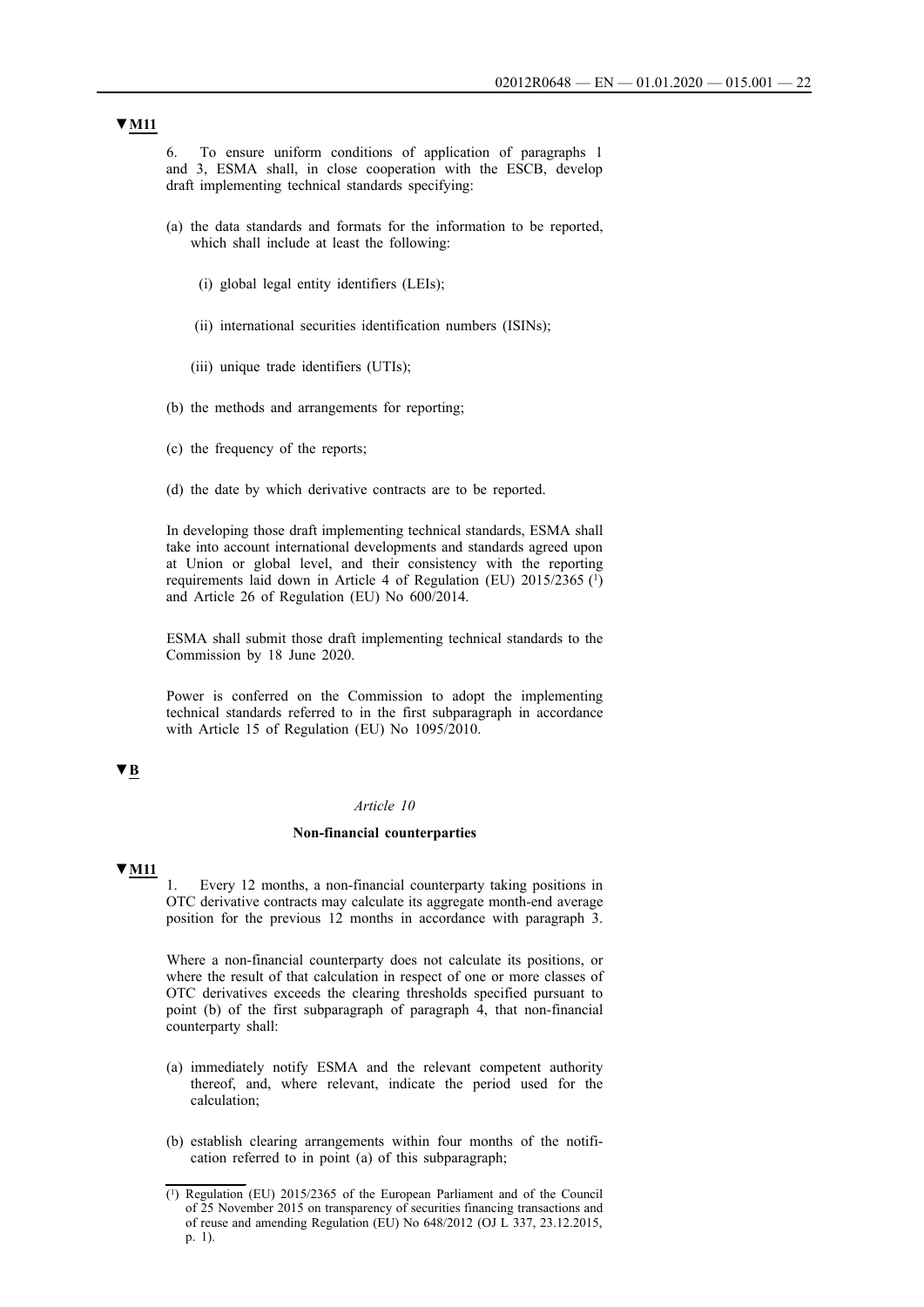(c) become subject to the clearing obligation referred to in Article 4 for the OTC derivative contracts entered into or novated more than four months following the notification referred to in point (a) of this subparagraph that pertain to those asset classes in respect of which the result of the calculation exceeds the clearing thresholds or, where the non-financial counterparty has not calculated its position, that pertain to any class of OTC derivatives which is subject to the clearing obligation.

2. A non-financial counterparty that is subject to the clearing obligation referred to in Article 4 on 17 June 2019 or that becomes subject to the clearing obligation in accordance with the second subparagraph of paragraph 1 of this Article, shall remain subject to that obligation and shall continue clearing until that non-financial counterparty demonstrates to the relevant competent authority that its aggregate month-end average position for the previous 12 months does not exceed the clearing threshold specified pursuant to point (b) of paragraph 4 of this Article.

The non-financial counterparty shall be able to demonstrate to the relevant competent authority that the calculation of the aggregate month-end average position for the previous 12 months does not lead to a systematic underestimation of the position.

2a. The relevant competent authorities of the non-financial counterparty and of the other entities within the group shall establish cooperation procedures to ensure the effective calculation of the positions at the group level.

## **▼B**

3. In calculating the positions referred to in paragraph 1, the non-financial counterparty shall include all the OTC derivative contracts entered into by the non-financial counterparty or by other non-financial entities within the group to which the non-financial counterparty belongs, which are not objectively measurable as reducing risks directly relating to the commercial activity or treasury financing activity of the non-financial counterparty or of that group.

In order to ensure consistent application of this Article, ESMA shall develop draft regulatory technical standards, after consulting the ESRB and other relevant authorities, specifying:

- (a) criteria for establishing which OTC derivative contracts are objectively measurable as reducing risks directly relating to the commercial activity or treasury financing activity referred to in paragraph 3; and
- (b) values of the clearing thresholds, which are determined taking into account the systemic relevance of the sum of net positions and exposures per counterparty and per class of OTC derivatives.

After conducting an open public consultation, ESMA shall submit those draft regulatory technical standards to the Commission by 30 September 2012.

Power is delegated to the Commission to adopt the regulatory technical standards referred to in the first subparagraph in accordance with Articles 10 to 14 of Regulation (EU) No 1095/2010.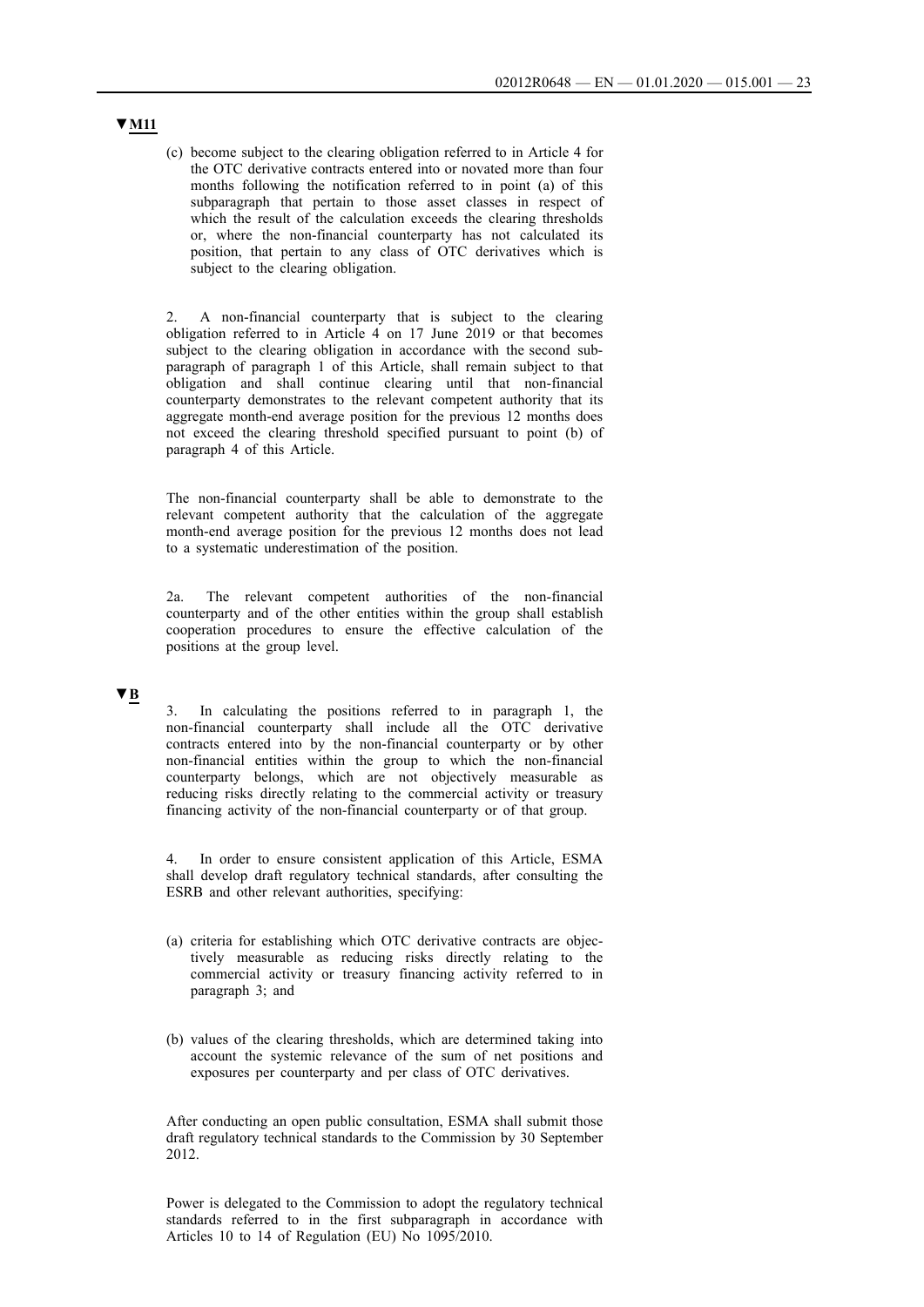After consulting the ESRB and other relevant authorities, ESMA shall periodically review the clearing thresholds referred to in point (b) of the first subparagraph and, where necessary taking into account, in particular, the interconnectedness of financial counterparties, propose to amend the regulatory technical standards in accordance with this paragraph.

That periodic review shall be accompanied by a report by ESMA on the subject.

### **▼B**

5. Each Member State shall designate an authority responsible for ensuring that the obligation under paragraph 1 is met.

## *Article 11*

### **Risk-mitigation techniques for OTC derivative contracts not cleared by a CCP**

1. Financial counterparties and non-financial counterparties that enter into an OTC derivative contract not cleared by a CCP, shall ensure, exercising due diligence, that appropriate procedures and arrangements are in place to measure, monitor and mitigate operational risk and counterparty credit risk, including at least:

- (a) the timely confirmation, where available, by electronic means, of the terms of the relevant OTC derivative contract;
- (b) formalised processes which are robust, resilient and auditable in order to reconcile portfolios, to manage the associated risk and to identify disputes between parties early and resolve them, and to monitor the value of outstanding contracts.

2. Financial counterparties and non-financial counterparties referred to in Article 10 shall mark-to-market on a daily basis the value of outstanding contracts. Where market conditions prevent marking-tomarket, reliable and prudent marking-to-model shall be used.

3. Financial counterparties shall have risk-management procedures that require the timely, accurate and appropriately segregated exchange of collateral with respect to OTC derivative contracts that are entered into on or after 16 August 2012. Non-financial counterparties referred to in Article 10 shall have risk-management procedures that require the timely, accurate and appropriately segregated exchange of collateral with respect to OTC derivative contracts that are entered into on or after the clearing threshold is exceeded.

4. Financial counterparties shall hold an appropriate and proportionate amount of capital to manage the risk not covered by appropriate exchange of collateral.

5. The requirement laid down in paragraph 3 of this Article shall not apply to an intragroup transaction referred to in Article 3 that is entered into by counterparties which are established in the same Member State provided that there is no current or foreseen practical or legal impediment to the prompt transfer of own funds or repayment of liabilities between counterparties.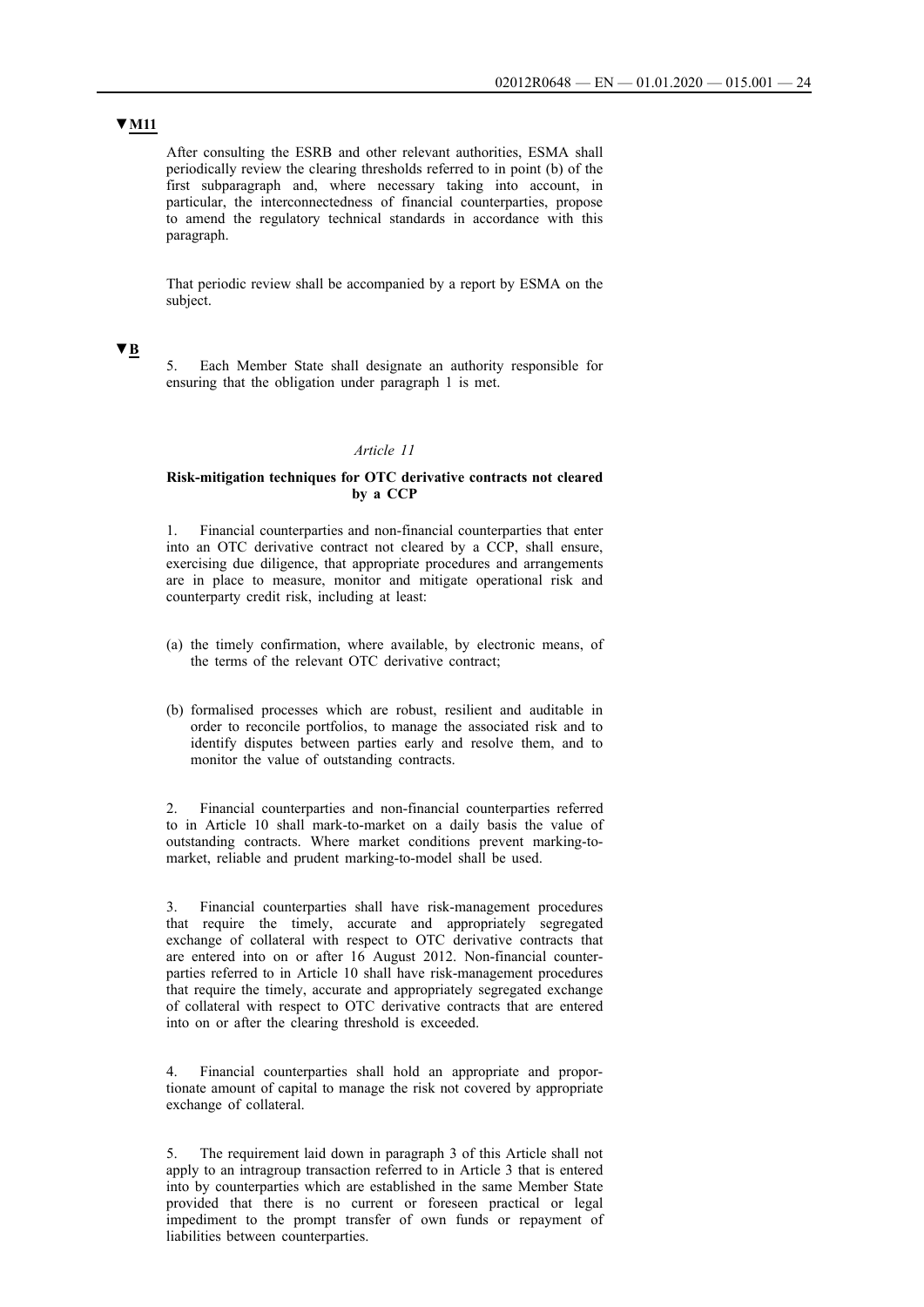6. An intragroup transaction referred to in Article  $3(2)(a)$ , (b) or (c) that is entered into by counterparties which are established in different Member States shall be exempt totally or partially from the requirement laid down in paragraph 3 of this Article, on the basis of a positive decision of both the relevant competent authorities, provided that the following conditions are fulfilled:

- (a) the risk-management procedures of the counterparties are adequately sound, robust and consistent with the level of complexity of the derivative transaction;
- (b) there is no current or foreseen practical or legal impediment to the prompt transfer of own funds or repayment of liabilities between the counterparties.

If the competent authorities fail to reach a positive decision within 30 calendar days of receipt of the application for exemption, ESMA may assist those authorities in reaching agreement in accordance with its powers under Article 19 of Regulation (EU) No 1095/2010.

7. An intragroup transaction referred to in Article 3(1) that is entered into by non-financial counterparties which are established in different Member States shall be exempt from the requirement laid down in paragraph 3 of this Article, provided that the following conditions are fulfilled:

- (a) the risk-management procedures of the counterparties are adequately sound, robust and consistent with the level of complexity of the derivative transaction;
- (b) there is no current or foreseen practical or legal impediment to the prompt transfer of own funds or repayment of liabilities between the counterparties.

The non-financial counterparties shall notify their intention to apply the exemption to the competent authorities referred to in Article 10(5). The exemption shall be valid unless either of the notified competent authorities does not agree upon fulfilment of the conditions referred to in point (a) or (b) of the first subparagraph within three months of the date of the notification.

8. An intragroup transaction referred to in Article  $3(2)(a)$  to (d) that is entered into by a counterparty which is established in the Union and a counterparty which is established in a third-country jurisdiction shall be exempt totally or partially from the requirement laid down in paragraph 3 of this Article, on the basis of a positive decision of the relevant competent authority responsible for supervision of the counterparty which is established in the Union, provided that the following conditions are fulfilled:

- (a) the risk-management procedures of the counterparties are adequately sound, robust and consistent with the level of complexity of the derivative transaction;
- (b) there is no current or foreseen practical or legal impediment to the prompt transfer of own funds or repayment of liabilities between the counterparties.

9. An intragroup transaction referred to in Article 3(1) that is entered into by a non-financial counterparty which is established in the Union and a counterparty which is established in a third-country jurisdiction shall be exempt from the requirement laid down in paragraph 3 of this Article, provided that the following conditions are fulfilled:

(a) the risk-management procedures of the counterparties are adequately sound, robust and consistent with the level of complexity of the derivative transaction;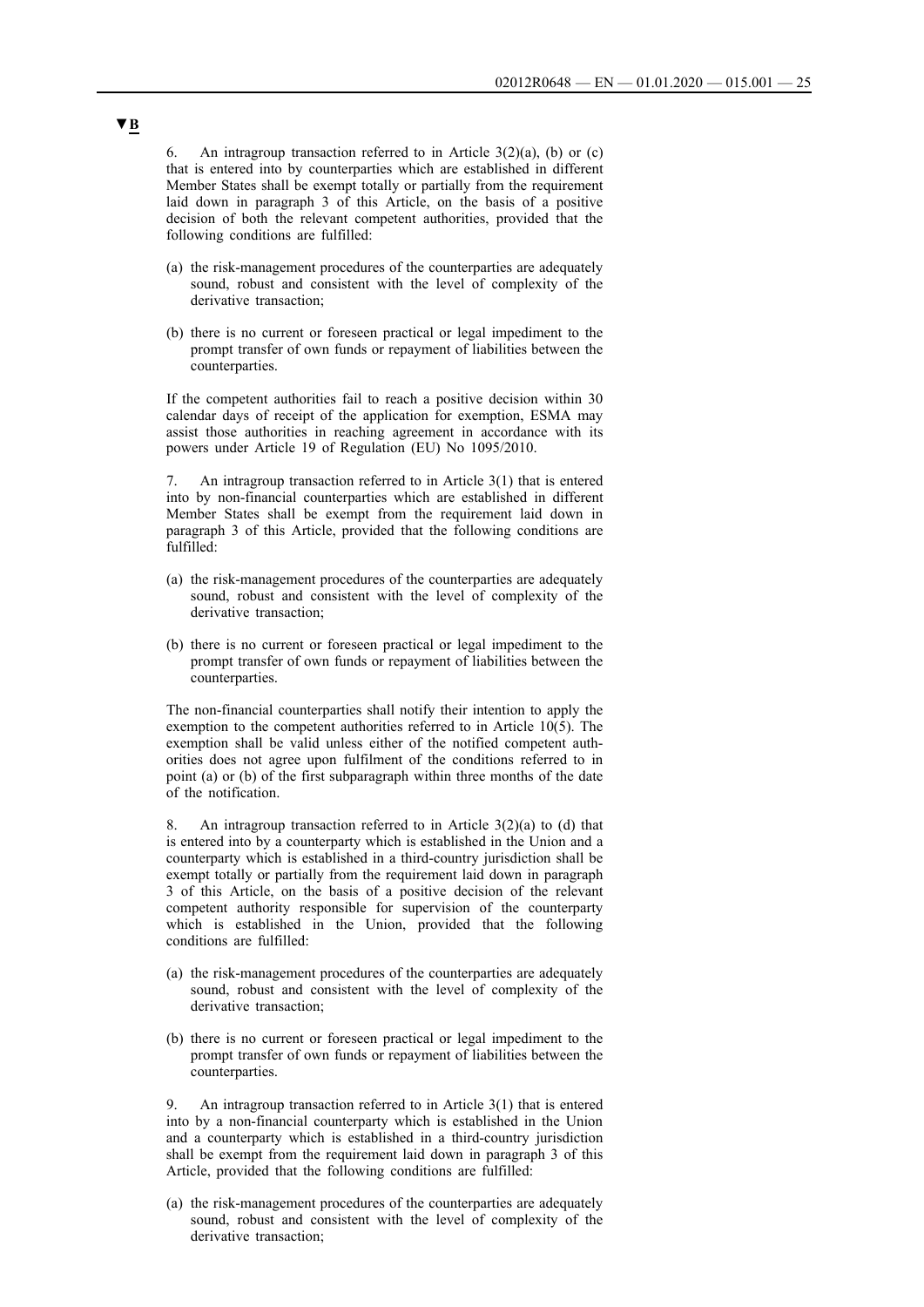(b) there is no current or foreseen practical or legal impediment to the prompt transfer of own funds or repayment of liabilities between the counterparties.

The non-financial counterparty shall notify its intention to apply the exemption to the competent authority referred to in Article 10(5). The exemption shall be valid unless the notified competent authority does not agree upon fulfilment of the conditions referred to in point (a) or (b) of the first subparagraph within three months of the date of notification.

10. An intragroup transaction referred to in Article 3(1) that is entered into by a non-financial counterparty and a financial counterparty which are established in different Member States shall be exempt totally or partially from the requirement laid down in paragraph 3 of this Article, on the basis of a positive decision of the relevant competent authority responsible for supervision of the financial counterparty, provided that the following conditions are fulfilled:

- (a) the risk-management procedures of the counterparties are adequately sound, robust and consistent with the level of complexity of the derivative transaction;
- (b) there is no current or foreseen practical or legal impediment to the prompt transfer of own funds or repayment of liabilities between the counterparties.

The relevant competent authority responsible for supervision of the financial counterparty shall notify any such decision to the competent authority referred to in Article 10(5). The exemption is valid unless the notified competent authority does not agree upon fulfilment of the conditions referred to in point (a) or (b) of the first subparagraph. If there is disagreement between the competent authorities, ESMA may assist those authorities in reaching an agreement in accordance with its powers under Article 19 of Regulation (EU) No 1095/2010.

11. The counterparty of an intragroup transaction which has been exempted from the requirement laid down in paragraph 3 shall publicly disclose information on the exemption.

A competent authority shall notify ESMA of any decision adopted pursuant to paragraph 6, 8 or 10, or any notification received pursuant to paragraph 7, 9 or 10, and shall provide ESMA with the details of the intragroup transaction concerned.

12. The obligations set out in paragraphs 1 to 11 shall apply to OTC derivative contracts entered into between third country entities that would be subject to those obligations if they were established in the Union, provided that those contracts have a direct, substantial and foreseeable effect within the Union or where such obligation is necessary or appropriate to prevent the evasion of any provision of this Regulation.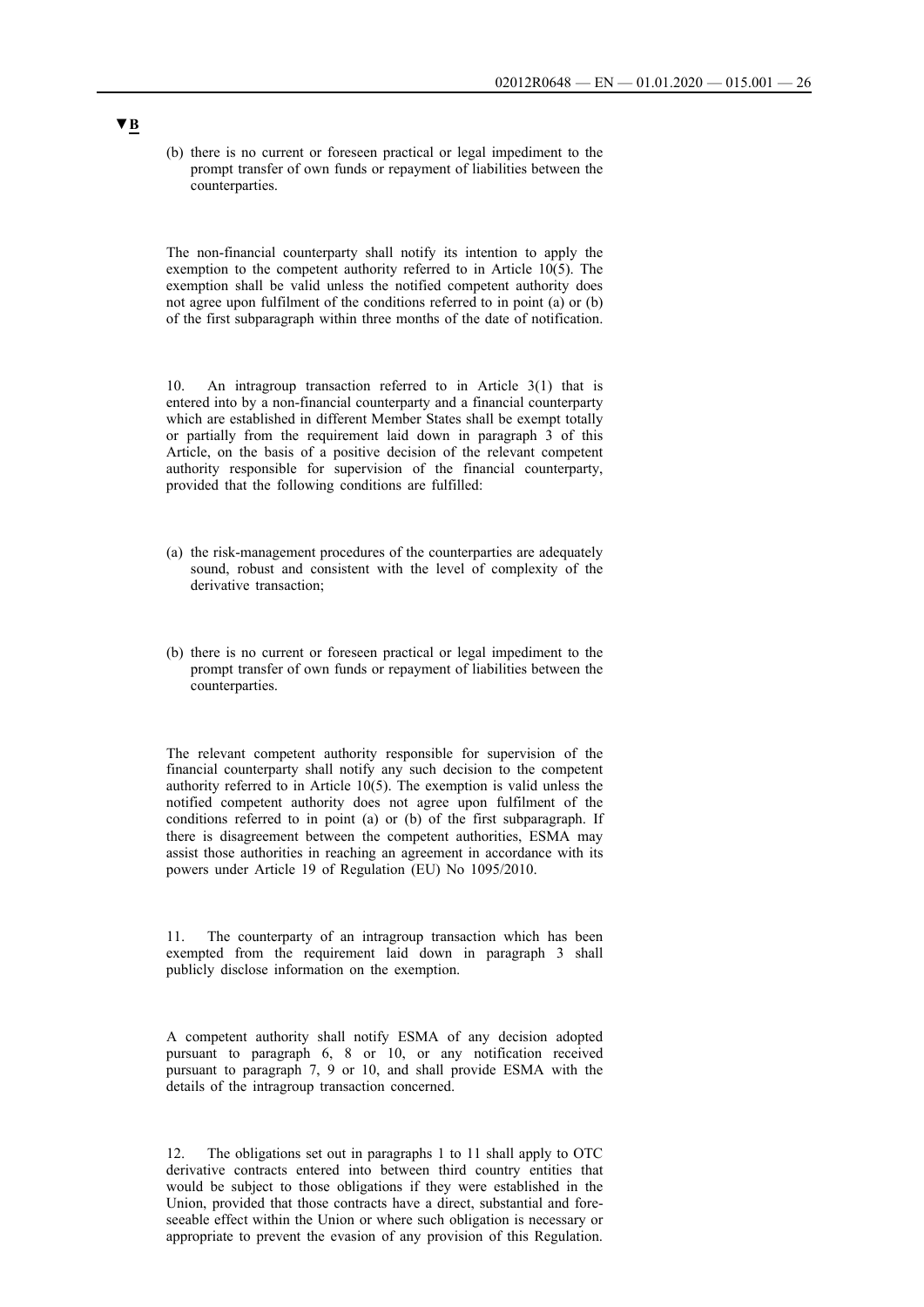13. ESMA shall regularly monitor the activity in derivatives not eligible for clearing in order to identify cases where a particular class of derivatives may pose systemic risk and to prevent regulatory arbitrage between cleared and non-cleared derivative transactions. In particular, ESMA shall, after consulting the ESRB, take action in accordance with Article 5(3) or review the regulatory technical standards on margin requirements laid down in paragraph 14 of this Article and in Article 41.

14. In order to ensure consistent application of this Article, ESMA shall draft regulatory technical standards specifying:

- (a) the procedures and arrangements referred to in paragraph 1;
- (b) the market conditions that prevent marking-to-market and the criteria for using marking-to-model referred to in paragraph 2;
- (c) the details of the exempted intragroup transactions to be included in the notification referred to in paragraphs 7, 9 and 10;
- (d) the details of the information on exempted intragroup transactions referred to in paragraph 11;
- (e) the contracts that are considered to have a direct, substantial and foreseeable effect within the Union or the cases where it is necessary or appropriate to prevent the evasion of any provision of this Regulation as referred to in paragraph 12;

ESMA shall submit those draft regulatory technical standards to the Commission by 30 September 2012.

Power is delegated to the Commission to adopt the regulatory technical standards referred to in the first subparagraph in accordance with Articles 10 to 14 of Regulation (EU) No 1095/2010.

#### **▼M10**

15. In order to ensure consistent application of this Article, the ESAs shall develop common draft regulatory technical standards specifying:

#### **▼M11**

- (a) the risk-management procedures, including the levels and type of collateral and segregation arrangements referred to in paragraph 3;
- (aa) the supervisory procedures to ensure initial and ongoing validation of those risk-management procedures;

## **▼M10**

- (b) the procedures for the counterparties and the relevant competent authorities to be followed when applying exemptions under paragraphs 6 to 10;
- (c) the applicable criteria referred to in paragraphs 5 to 10 including in particular what is to be considered as a practical or legal impediment to the prompt transfer of own funds and repayment of liabilities between the counterparties.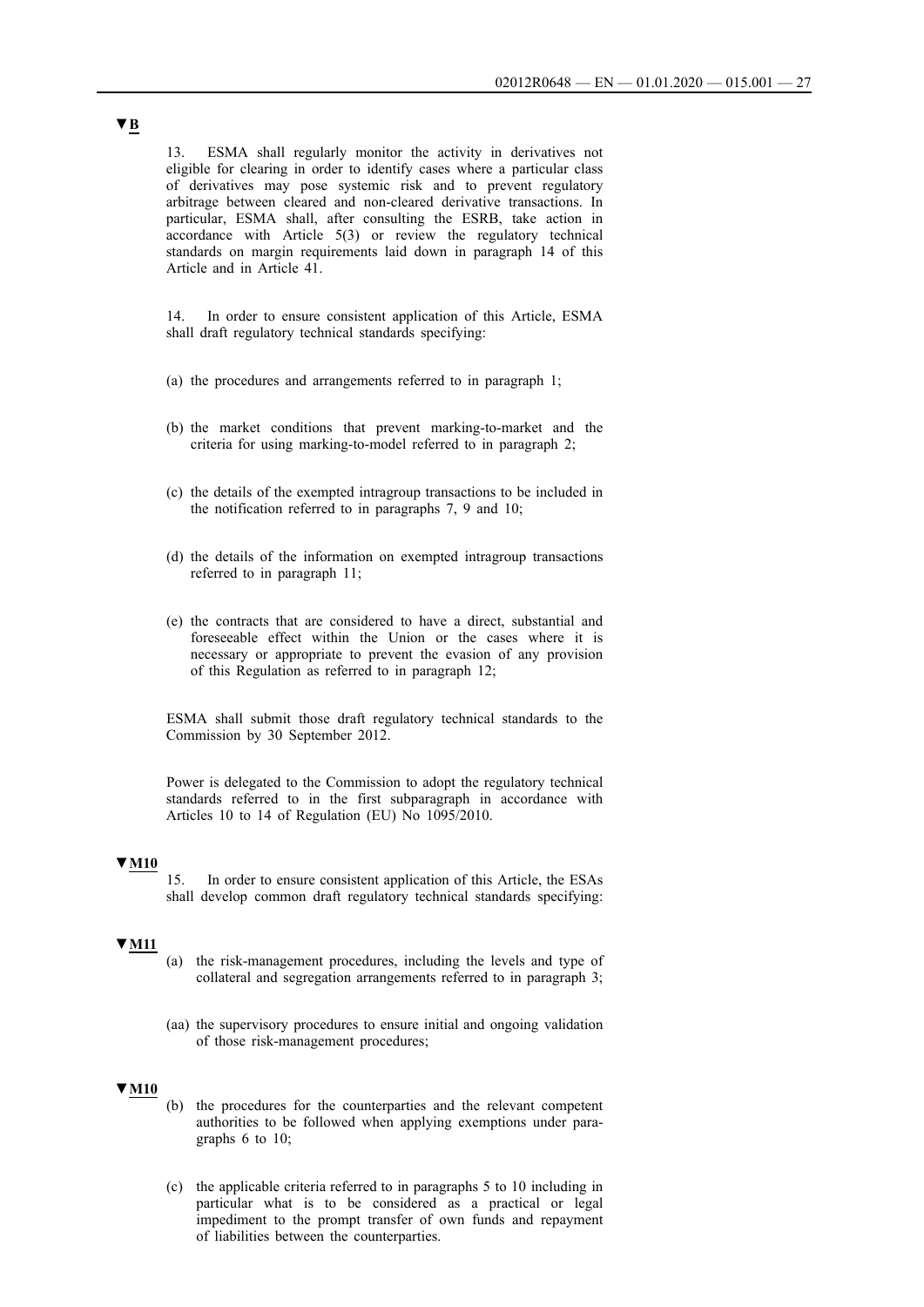The level and type of collateral required with respect to OTC derivative contracts that are concluded by covered bond entities in connection with a covered bond, or by a securitisation special purpose entity in connection with a securitisation within the meaning of this Regulation and meeting the conditions of Article 4(5) of this Regulation and the requirements set out in Article 18, and in Articles 19 to 22 or 23 to 26 of Regulation (EU) 2017/2402 (the Securitisation Regulation) shall be determined taking into account any impediments faced in exchanging collateral with respect to existing collateral arrangements under the covered bond or securitisation.

## **▼M11**

The ESAs shall submit those draft regulatory technical standards, except for those referred to in point (aa) of the first subparagraph, to the Commission by 18 July 2018.

EBA, in cooperation with ESMA and EIOPA, shall submit the draft regulatory technical standards referred to in point (aa) of the first subparagraph to the Commission by 18 June 2020.

## **▼M10**

Depending on the legal nature of the counterparty, power is delegated to the Commission to adopt the regulatory technical standards referred to in this paragraph in accordance with Articles 10 to 14 of Regulations (EU) No 1093/2010, (EU) No 1094/2010 or (EU) No 1095/2010.

## **▼B**

### *Article 12*

### **Penalties**

1. Member States shall lay down the rules on penalties applicable to infringements of the rules under this Title and shall take all measures necessary to ensure that they are implemented. Those penalties shall include at least administrative fines. The penalties provided for shall be effective, proportionate and dissuasive.

2. Member States shall ensure that the competent authorities responsible for the supervision of financial, and, where appropriate, non-financial counterparties disclose every penalty that has been imposed for infringements of Articles 4, 5 and 7 to 11 to the public, unless such disclosure would seriously jeopardise the financial markets or cause disproportionate damage to the parties involved. Member States shall, at regular intervals, publish assessment reports on the effectiveness of the penalty rules being applied. Such disclosure and publication shall not contain personal data within the meaning of Article 2(a) of Directive 95/46/EC.

By 17 February 2013, the Member States shall notify the rules referred to in paragraph 1 to the Commission. They shall notify the Commission of any subsequent amendment thereto without delay.

3. An infringement of the rules under this Title shall not affect the validity of an OTC derivative contract or the possibility for the parties to enforce the provisions of an OTC derivative contract. An infringement of the rules under this Title shall not give rise to any right to compensation from a party to an OTC derivative contract.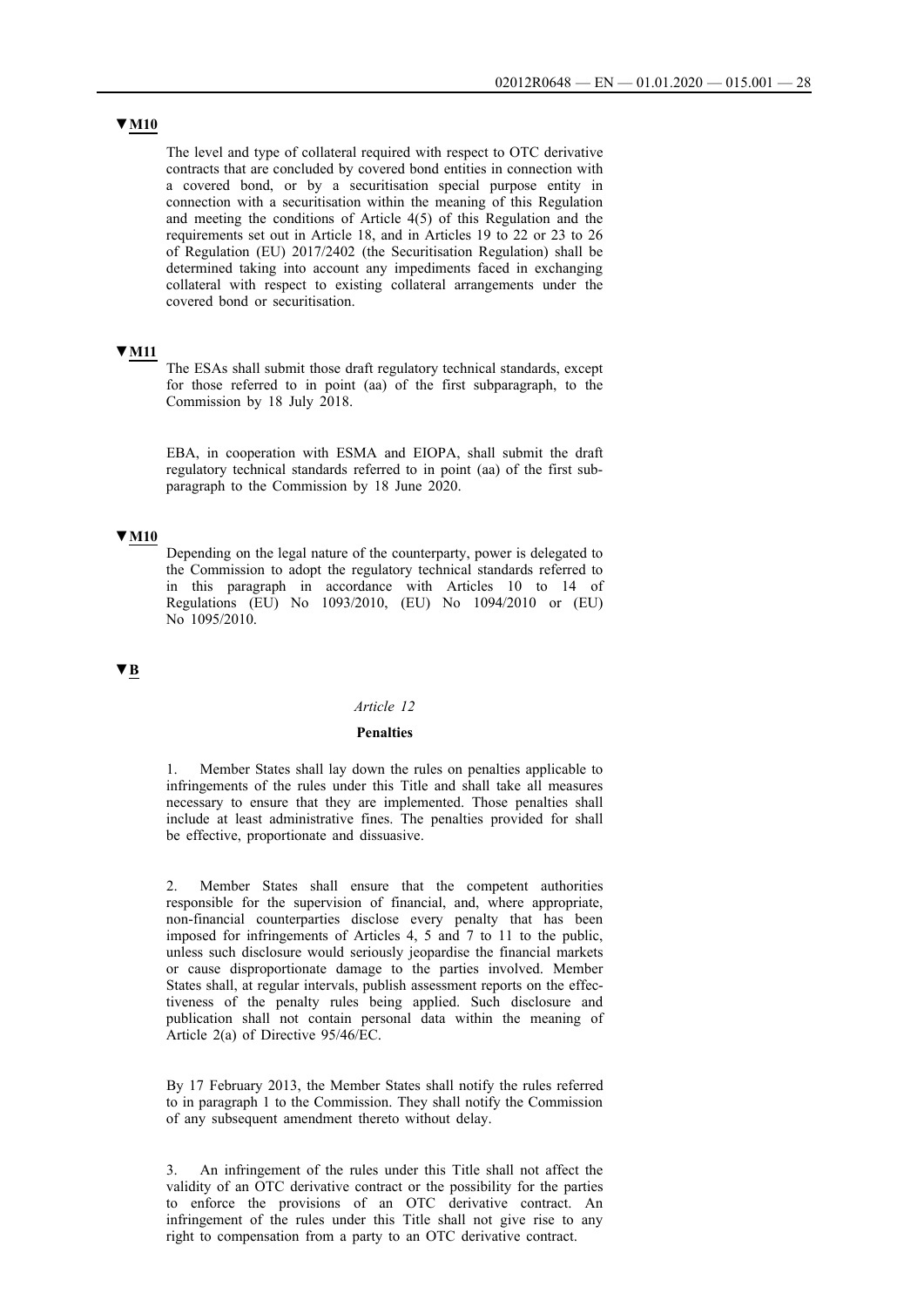#### *Article 13*

### **Mechanism to avoid duplicative or conflicting rules**

1. The Commission shall be assisted by ESMA in monitoring and preparing reports to the European Parliament and to the Council on the international application of principles laid down in Articles 4, 9, 10 and 11, in particular with regard to potential duplicative or conflicting requirements on market participants, and recommend possible action.

The Commission may adopt implementing acts declaring that the legal, supervisory and enforcement arrangements of a third country:

- (a) are equivalent to the requirements laid down in this Regulation under Articles 4, 9, 10 and 11;
- (b) ensure protection of professional secrecy that is equivalent to that set out in this Regulation; and
- (c) are being effectively applied and enforced in an equitable and non-distortive manner so as to ensure effective supervision and enforcement in that third country.

Those implementing acts shall be adopted in accordance with the examination procedure referred to in Article 86(2).

3. An implementing act on equivalence as referred to in paragraph 2 shall imply that counterparties entering into a transaction subject to this Regulation shall be deemed to have fulfilled the obligations contained in Articles 4, 9, 10 and 11 where at least one of the counterparties is established in that third country.

4. The Commission shall, in cooperation with ESMA, monitor the effective implementation by third countries, for which an implementing act on equivalence has been adopted, of the requirements equivalent to those laid down in Articles 4, 9, 10 and 11 and regularly report, at least on an annual basis, to the European Parliament and the Council. Where the report reveals an insufficient or inconsistent application of the equivalent requirements by third country authorities, the Commission shall, within 30 calendar days of the presentation of the report, withdraw the recognition as equivalent of the third country legal framework in question. Where an implementing act on equivalence is withdrawn, counterparties shall automatically be subject again to all requirements laid down in this Regulation.

### TITLE III

#### **AUTHORISATION AND SUPERVISION OF CCPs**

#### *CHAPTER 1*

#### *Conditions and procedures for the authorisation of a CCP*

#### *Article 14*

#### **Authorisation of a CCP**

1. Where a legal person established in the Union intends to provide clearing services as a CCP, it shall apply for authorisation to the competent authority of the Member State where it is established (the CCP's competent authority), in accordance with the procedure set out in Article 17.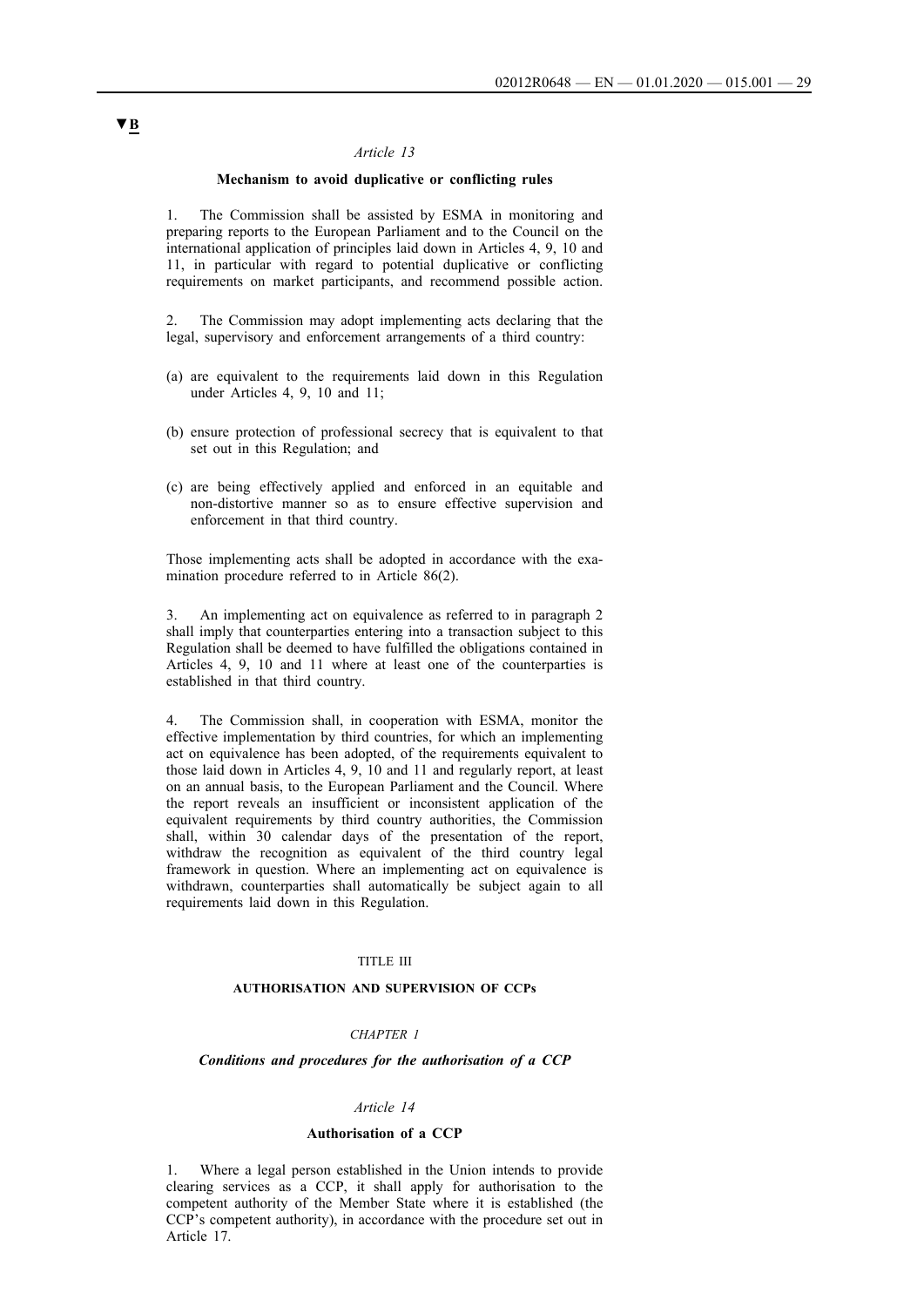2. Once authorisation has been granted in accordance with Article 17, it shall be effective for the entire territory of the Union.

3. Authorisation referred to in paragraph 1 shall be granted only for activities linked to clearing and shall specify the services or activities which the CCP is authorised to provide or perform including the classes of financial instruments covered by such authorisation.

4. A CCP shall comply at all times with the conditions necessary for authorisation.

A CCP shall, without undue delay, notify the competent authority of any material changes affecting the conditions for authorisation.

5. Authorisation referred to in paragraph 1 shall not prevent Member States from adopting or continuing to apply, in respect of CCPs established in their territory, additional requirements including certain requirements for authorisation under Directive 2006/48/EC.

## *Article 15*

#### **Extension of activities and services**

1. A CCP wishing to extend its business to additional services or activities not covered by the initial authorisation shall submit a request for extension to the CCP's competent authority. The offering of clearing services for which the CCP has not already been authorised shall be considered to be an extension of that authorisation.

The extension of authorisation shall be made in accordance with the procedure set out under Article 17.

2. Where a CCP wishes to extend its business into a Member State other than that where it is established, the CCP's competent authority shall immediately notify the competent authority of that other Member State.

## **▼M12**

In order to ensure consistent application of this Article, ESMA shall, in cooperation with the ESCB, develop draft regulatory technical standards specifying the conditions under which additional services or activities to which a CCP wishes to extend its business are not covered by the initial authorisation and therefore require an extension of authorisation in accordance with paragraph 1 of this Article and also specifying the procedure for consulting the college established in accordance with Article 18 on whether or not those conditions are met.

ESMA shall submit those draft regulatory technical standards to the Commission by 2 January 2021.

Power is delegated to the Commission to adopt the regulatory technical standards referred to in the first subparagraph in accordance with Articles 10 to 14 of Regulation (EU) No 1095/2010.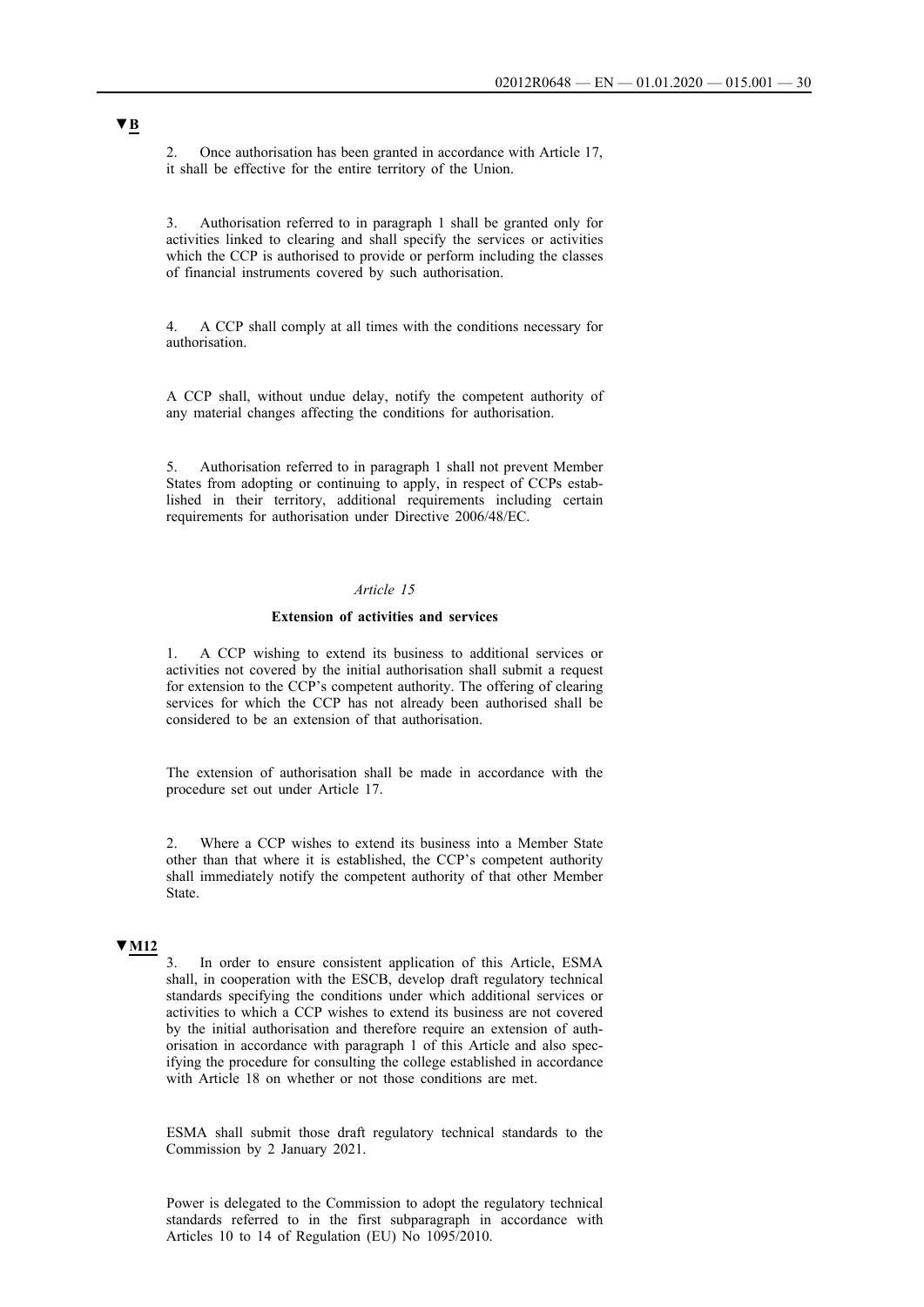### *Article 16*

### **Capital requirements**

1. A CCP shall have a permanent and available initial capital of at least EUR 7,5 million to be authorised pursuant to Article 14.

2. A CCP's capital, including retained earnings and reserves, shall be proportionate to the risk stemming from the activities of the CCP. It shall at all times be sufficient to ensure an orderly winding-down or restructuring of the activities over an appropriate time span and an adequate protection of the CCP against credit, counterparty, market, operational, legal and business risks which are not already covered by specific financial resources as referred to in Articles 41 to 44.

3. In order to ensure consistent application of this Article, EBA shall, in close cooperation with the ESCB and after consulting ESMA, develop draft regulatory technical standards specifying requirements regarding the capital, retained earnings and reserves of a CCP referred to in paragraph 2.

EBA shall submit those draft regulatory technical standards to the Commission by 30 September 2012.

Power is delegated to the Commission to adopt the regulatory technical standards referred to in the first subparagraph in accordance with Articles 10 to 14 of Regulation (EU) No 1093/2010.

## *Article 17*

### **Procedure for granting and refusing authorisation**

1. The applicant CCP shall submit an application for authorisation to the competent authority of the Member State where it is established.

2. The applicant CCP shall provide all information necessary to satisfy the competent authority that the applicant CCP has established, at the time of authorisation, all the necessary arrangements to meet the requirements laid down in this Regulation. The competent authority shall immediately transmit all the information received from the applicant CCP to ESMA and the college referred to in Article 18(1).

### **▼M12**

3. Within 30 working days of receipt of the application, the competent authority shall assess whether the application is complete. Where the application is not complete, the competent authority shall set a deadline by which the applicant CCP has to provide additional information. Upon receipt of such additional information, the competent authority shall immediately transmit it to ESMA and the college established in accordance with Article 18(1). After assessing that an application is complete, the competent authority shall notify the applicant CCP and the members of the college and ESMA accordingly.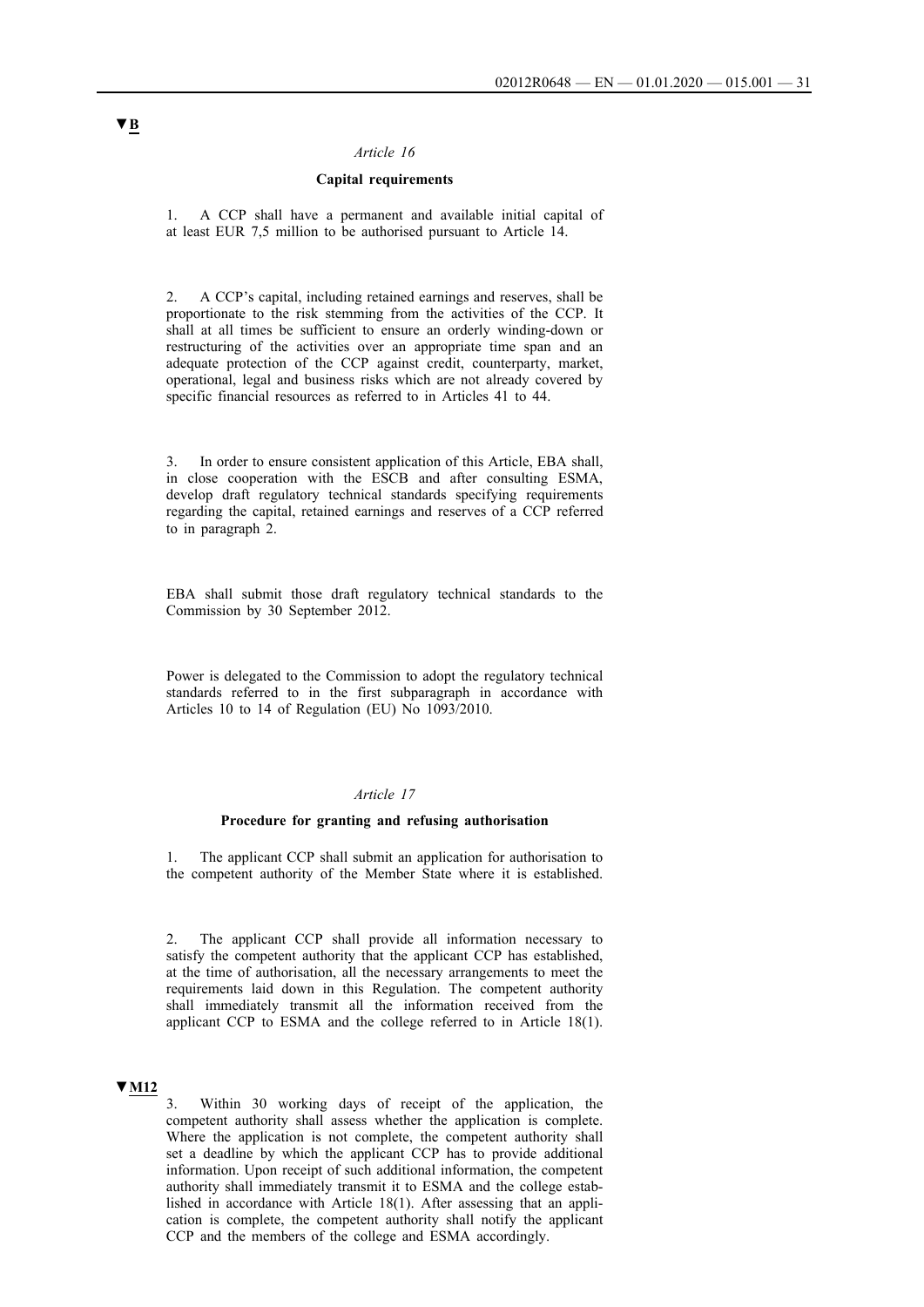4. The competent authority shall grant authorisation only where it is fully satisfied that the applicant CCP complies with all the requirements laid down in this Regulation and that the CCP is notified as a system pursuant to Directive 98/26/EC.

The competent authority shall duly consider the opinion of the college reached in accordance with Article 19. Where the CCP's competent authority does not agree with a positive opinion of the college, its decision shall contain full reasons and an explanation of any significant deviation from that positive opinion.

The CCP shall not be authorised where all the members of the college, excluding the authorities of the Member State where the CCP is established, reach a joint opinion by mutual agreement, pursuant to Article 19(1), that the CCP not be authorised. That opinion shall state in writing the full and detailed reasons why the college consider that the requirements laid down in this Regulation or other Union law are not met.

Where a joint opinion by mutual agreement as referred to in the third subparagraph has not been reached and a majority of two-thirds of the college have expressed a negative opinion, any of the competent authorities concerned, based on that majority of two-thirds of the college, may, within 30 calendar days of the adoption of that negative opinion, refer the matter to ESMA in accordance with Article 19 of Regulation (EU) No 1095/2010.

The referral decision shall state in writing the full and detailed reasons why the relevant members of the college consider that the requirements laid down in this Regulation or other parts of Union law are not met. In that case the CCP's competent authority shall defer its decision on authorisation and await any decision on authorisation that ESMA may take in accordance with Article 19(3) of Regulation (EU) No 1095/2010, The competent authority shall take its decision in conformity with ESMA's decision. The matter shall not be referred to ESMA after the end of the 30-day period referred to in the fourth subparagraph.

Where all the members of the college, excluding the authorities of the Member State where the CCP is established, reach a joint opinion by mutual agreement, pursuant to Article 19(1), that the CCP not be authorised, the CCP's competent authority may refer the matter to ESMA in accordance with Article 19 of Regulation (EU) No 1095/2010.

The competent authority of the Member State where the CCP is established shall transmit the decision to the other competent authorities concerned.

5. ESMA shall act in accordance with Article 17 of Regulation (EU) No 1095/2010 in the event that the CCP's competent authority has not applied the provisions of this Regulation, or has applied them in a way which appears to be in breach of Union law.

ESMA may investigate an alleged breach or non-application of Union law upon request from any member of the college or on its own initiative, after having informed the competent authority.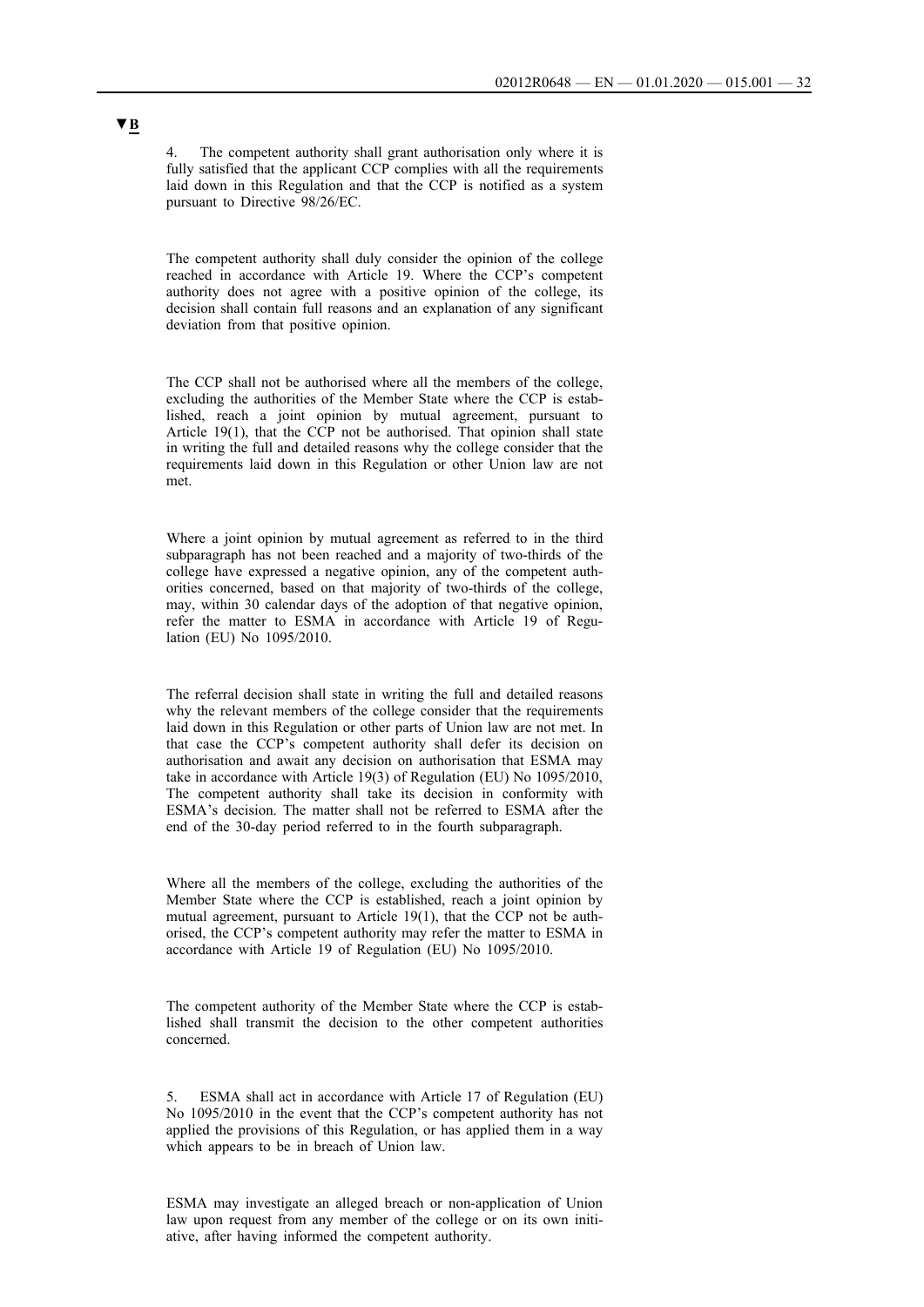6. While performing their duties, any action taken by any member of the college shall not, directly or indirectly, discriminate against any Member State or group of Member States as a venue for clearing services in any currency.

7. Within six months of the submission of a complete application, the competent authority shall inform the applicant CCP in writing, with a fully reasoned explanation, whether authorisation has been granted or refused.

#### *Article 18*

#### **College**

## **▼M12**

1. Within 30 calendar days of the submission of a complete application in accordance with Article 17, the CCP's competent authority shall establish, manage and chair a college to facilitate the exercise of the tasks referred to in Articles 15, 17, 30, 31, 32, 35, 49, 51 and 54.

### **▼B**

2. The college shall consist of:

### **▼M12**

(a) the Chair or any of the independent members of the CCP Supervisory Committee referred to in points (a) and (b) of Article 24a(2);

## **▼B**

(b) the CCP's competent authority;

# **▼M12**

- (c) the competent authorities responsible for the supervision of the clearing members of the CCP which are established in the three Member States with the largest contributions to the default fund of the CCP referred to in Article 42 of this Regulation on an aggregate basis over a one-year period, including, where relevant, the ECB in the framework of the tasks concerning the prudential supervision of credit institutions within the single supervisory mechanism conferred upon it in accordance with Council Regulation (EU) No 1024/2013 (1);
- (ca) the competent authorities responsible for the supervision of clearing members of the CCP, other than those referred to in point (c), subject to the consent of the CCP's competent authority. Those competent authorities shall request the consent of the CCP's competent authority to participate in the college, justifying the request based on their assessment of the impact that the CCP's financial distress could have on the financial stability of their respective Member State. Where the CCP's competent authority does not grant the request, it shall provide full and detailed reasons in writing;

## **▼B**

(d) the competent authorities responsible for the supervision of trading venues served by the CCP;

<sup>(1)</sup> Council Regulation (EU) No 1024/2013 of 15 October 2013 conferring specific tasks on the European Central Bank concerning policies relating to the prudential supervision of credit institutions (OJ L 287, 29.10.2013, p. 63).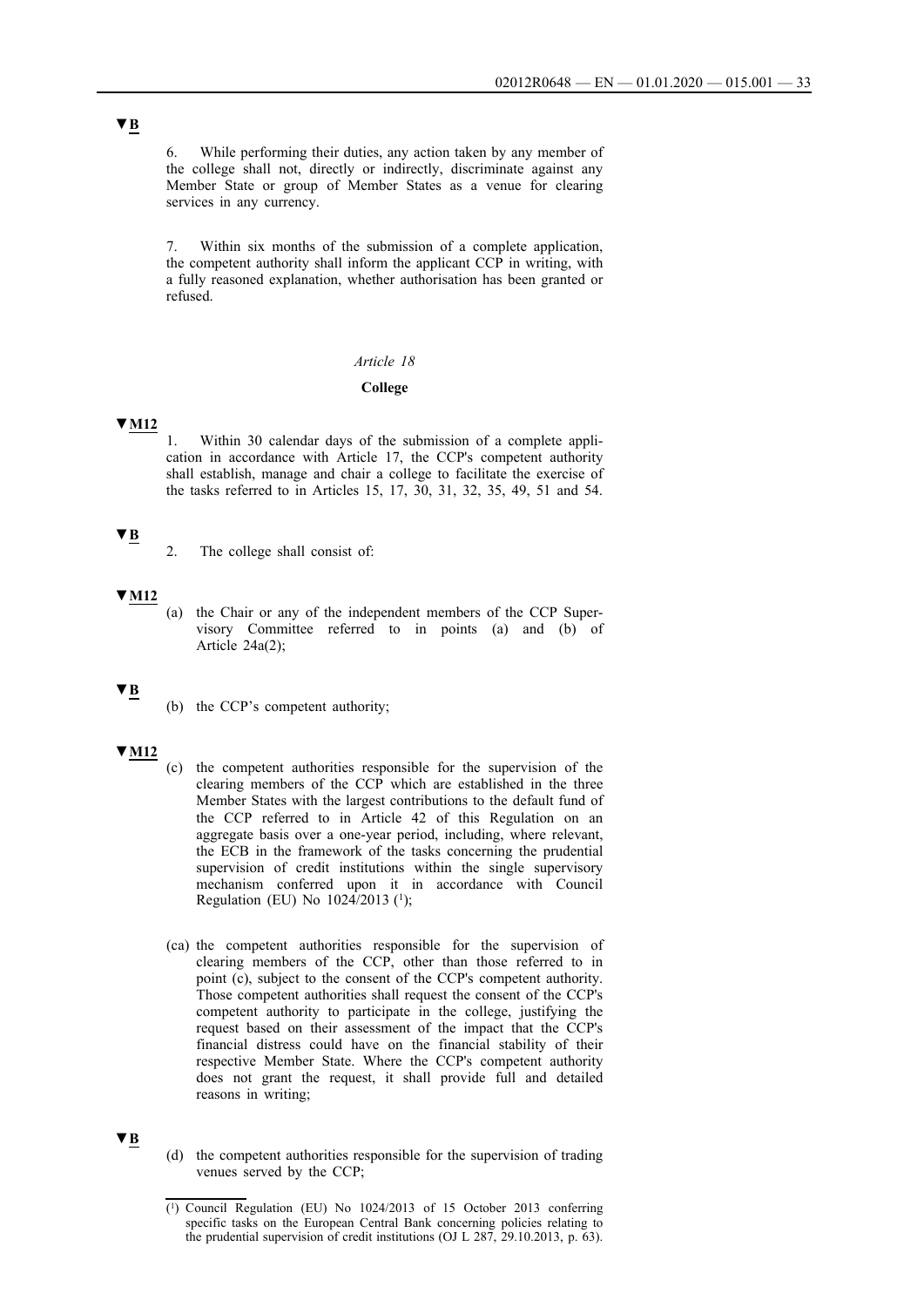- (e) the competent authorities supervising CCPs with which interoperability arrangements have been established;
- (f) the competent authorities supervising central securities depositories to which the CCP is linked;
- (g) the relevant members of the ESCB responsible for the oversight of the CCP and the relevant members of the ESCB responsible for the oversight of the CCPs with which interoperability arrangements have been established;
- (h) the central banks of issue of the most relevant Union currencies of the financial instruments cleared;

(i) the central banks of issue of the Union currencies of the financial instruments cleared or to be cleared by the CCP other than those referred to in point (h), subject to the consent of the CCP's competent authority. Those central banks of issue shall request the consent of the CCP's competent authority to participate in the college, justifying the request based on their assessment of the impact that the CCP's financial distress could have on their respective currency of issue. Where the CCP's competent authority does not grant the request, the CCP's competent authority shall provide full and detailed reasons in writing.

The CCP's competent authority shall publish on its website a list of the members of the college. That list shall be updated by the CCP's competent authority without undue delay after any change to the composition of the college. The CCP's competent authority shall notify that list to ESMA within 30 calendar days of the college's establishment or change in its composition. Upon reception of the notification by the CCP's competent authority, ESMA shall publish on its website without undue delay the list of the members of that college.

## **▼B**

3. The competent authority of a Member State which is not a member of the college may request from the college any information relevant for the performance of its supervisory duties.

4. The college shall, without prejudice to the responsibilities of competent authorities under this Regulation, ensure:

- (a) the preparation of the opinion referred to in Article 19;
- (b) the exchange of information, including requests for information pursuant to Article 84;
- (c) agreement on the voluntary entrustment of tasks among its members;
- (d) the coordination of supervisory examination programmes based on a risk assessment of the CCP; and
- (e) the determination of procedures and contingency plans to address emergency situations, as referred to in Article 24.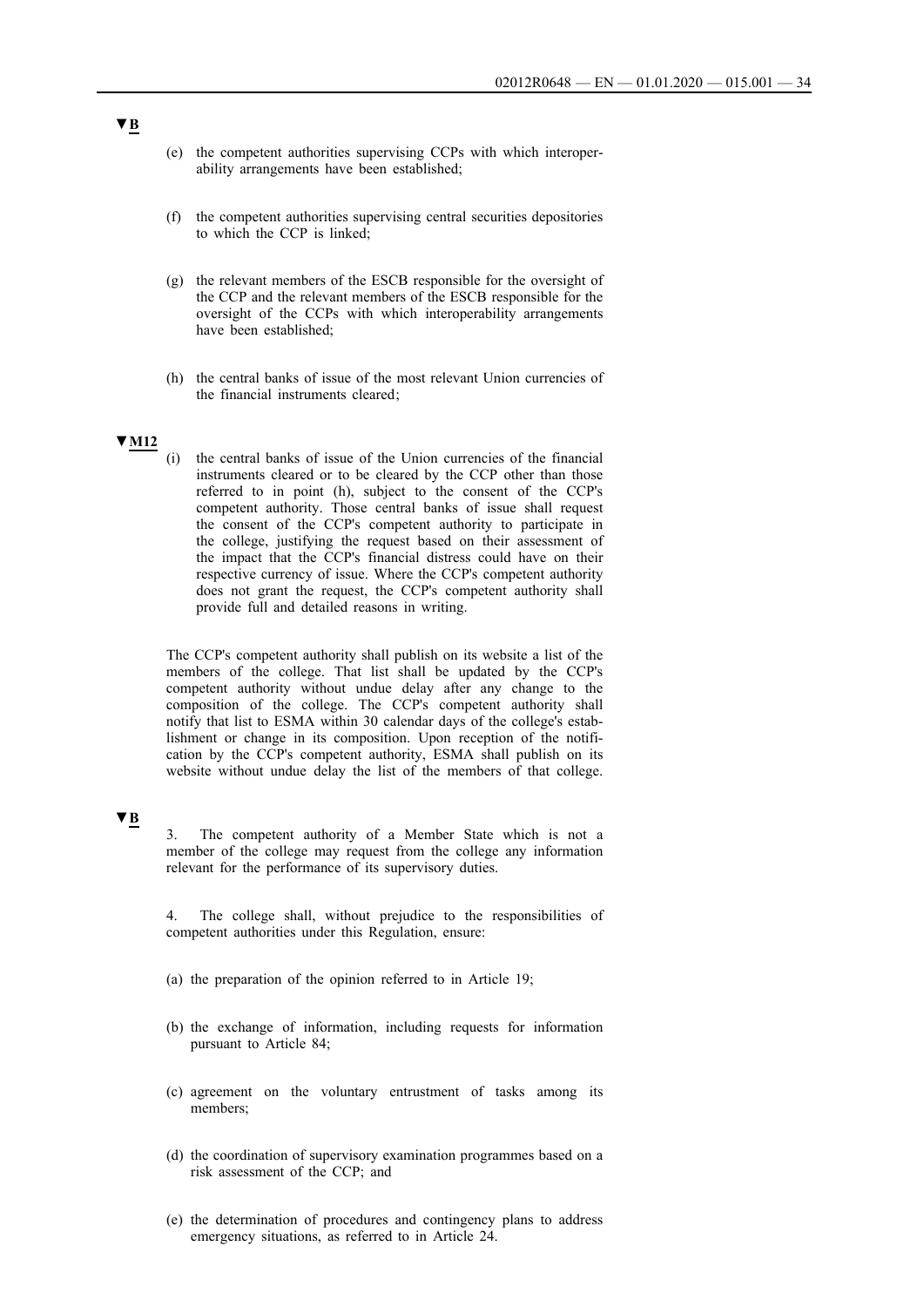In order to facilitate the performance of the tasks assigned to colleges pursuant to the first subparagraph, members of the college referred to in paragraph 2 shall be entitled to contribute to the setting of the agenda of the college meetings, in particular by adding points to the agenda of a meeting.

# **▼B**

5. The establishment and functioning of the college shall be based on a written agreement between all its members.

## **▼M12**

That agreement shall determine the practical arrangements for the functioning of the college, including detailed rules on:

- (i) voting procedures as referred to in Article 19(3);
- (ii) the procedures for setting the agenda of college meetings;
- (iii) the frequency of the college meetings;
- (iv) the format and scope of the information to be provided by the CCP's competent authority to the college members, especially with regard to the information to be provided in accordance with Article 21(4);
- (v) the appropriate minimum timeframes for the assessment of the relevant documentation by the college members;
- (vi) the modalities of communication between college members;

The agreement may also determine tasks to be entrusted to the CCP's competent authority or another member of the college.

6. In order to ensure the consistent and coherent functioning of colleges across the Union, ESMA shall, in cooperation with the ESCB, develop draft regulatory technical standards specifying the conditions under which the Union currencies referred to in point (h) of paragraph 2 are to be considered as the most relevant and the details of the practical arrangements referred to in paragraph 5.

ESMA shall submit those draft regulatory technical standards to the Commission by 2 January 2021.

Power is delegated to the Commission to adopt the regulatory technical standards referred to in the first subparagraph in accordance with Articles 10 to 14 of Regulation (EU) No 1095/2010.

### **▼B**

### *Article 19*

### **Opinion of the college**

1. Within four months of the submission of a complete application by the CCP in accordance with Article 17, the CCP's competent authority shall conduct a risk assessment of the CCP and submit a report to the college.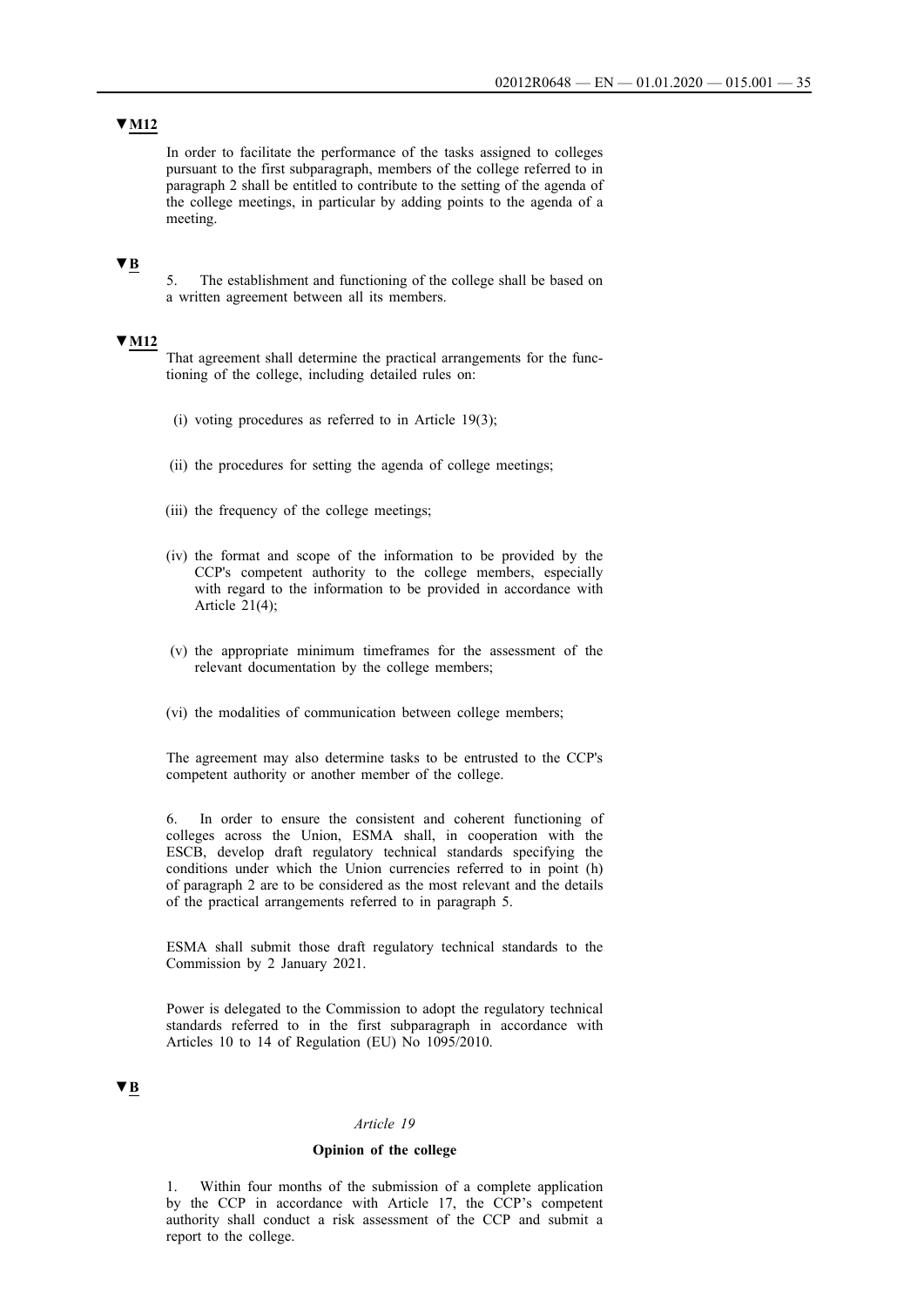Within 30 calendar days of receipt, and on the basis of the findings in, that report, the college shall reach a joint opinion determining whether the applicant CCP complies with all the requirements laid down in this Regulation.

Without prejudice to the fourth subparagraph of Article 17(4) and if no joint opinion is reached in accordance with the second subparagraph, the college shall adopt a majority opinion within the same period.

# **▼M12**

1a. Where the college gives an opinion pursuant to this Regulation, at the request of any member of the college and upon adoption by a majority of the college in accordance with paragraph 3 of this Article, that opinion may include, in addition to the determination of whether the CCP complies with this Regulation, recommendations aimed at addressing shortcomings in the CCP's risk management and increasing its resilience.

Where the college may give an opinion, any central bank of issue, which is a member of the college pursuant to points (h) and (i) of Article 18(2), may adopt recommendations relating to the currency it issues.

## **▼B**

2. ESMA shall facilitate the adoption of the joint opinion in accordance with its general coordination function under Article 31 of Regulation (EU) No 1095/2010.

# **▼M12**

3. A majority opinion of the college shall be adopted on the basis of a simple majority of its members.

For colleges up to and including 12 members, a maximum of two college members belonging to the same Member State shall have a vote and each voting member, shall have one vote. For colleges with more than 12 members, a maximum of three members belonging to the same Member State shall have a vote and each voting member shall have one vote.

Where the ECB is a member of the college pursuant to points (c) and (h) of Article 18(2), it shall have two votes.

The members of the college referred to in points (a), (ca) and (i) of Article 18(2) shall have no voting rights on the opinions of the college.

4. Without prejudice to the procedure prescribed in Article 17, the competent authority shall duly consider the opinion of the college reached in accordance with paragraph 1 of this Article, including any possible recommendations aimed at addressing shortcomings in the CCP`s risk management and increasing its resilience. Where the CCP's competent authority does not agree with an opinion of the college, including any recommendations contained therein aimed at addressing shortcomings in the CCP's risk management procedures and increasing its resilience, its decision shall contain full reasons and an explanation of any significant deviation from that opinion or recommendations.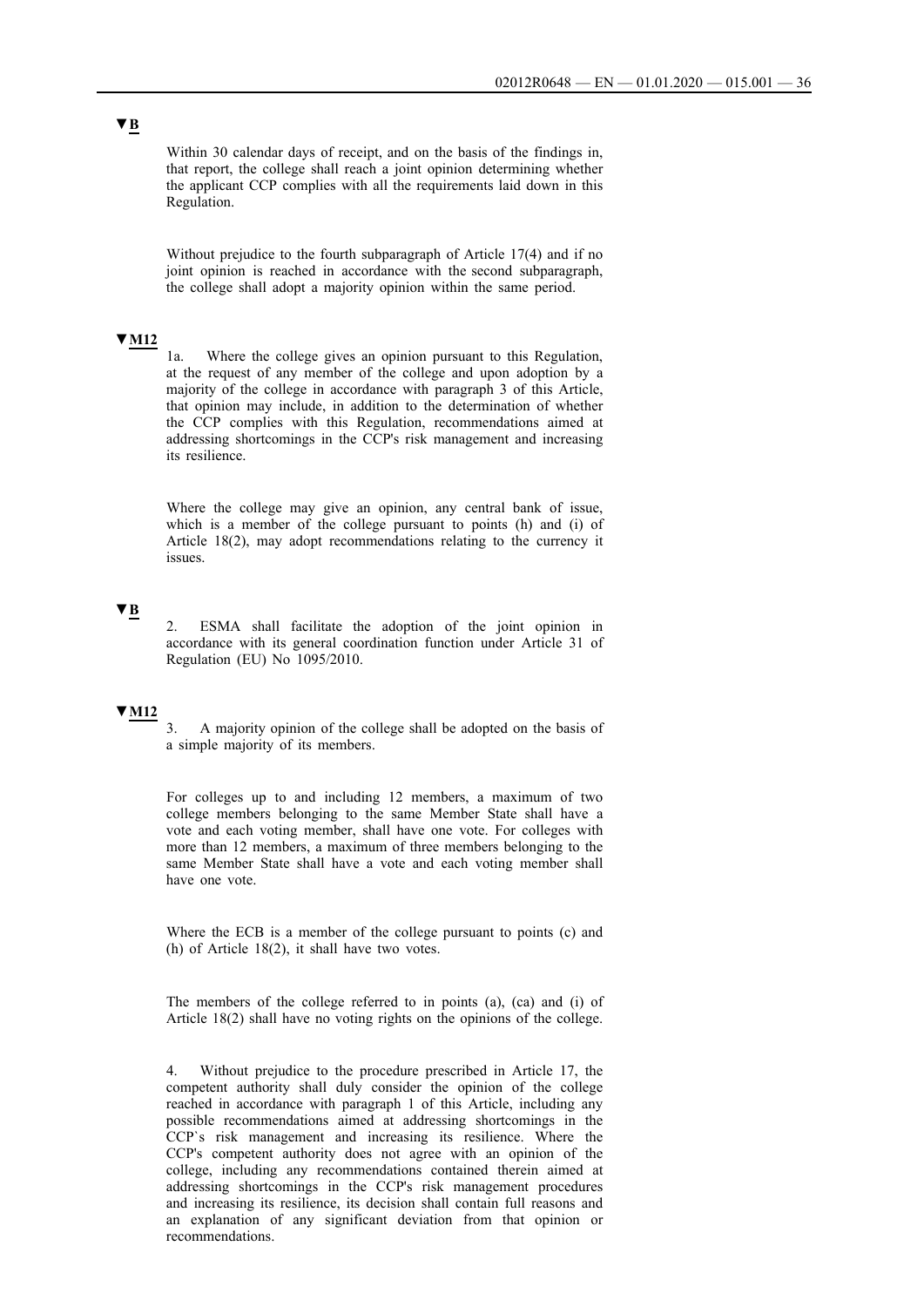## *Article 20*

## **Withdrawal of authorisation**

1. Without prejudice to Article 22(3), the CCP's competent authority shall withdraw authorisation where the CCP:

- (a) has not made use of the authorisation within 12 months, expressly renounces the authorisation or has provided no services or performed no activity for the preceding six months;
- (b) has obtained authorisation by making false statements or by any other irregular means;
- (c) is no longer in compliance with the conditions under which authorisation was granted and has not taken the remedial action requested by the CCP's competent authority within a set time frame;
- (d) has seriously and systematically infringed any of the requirements laid down in this Regulation.

2. Where the CCP's competent authority considers that one of the circumstances referred to in paragraph 1 applies, it shall, within five working days, notify ESMA and the members of college accordingly.

3. The CCP's competent authority shall consult the members of the college on the necessity to withdraw the authorisation of the CCP, except where a decision is required urgently.

4. Any member of the college may, at any time, request that the CCP's competent authority examine whether the CCP remains in compliance with the conditions under which authorisation was granted.

5. The CCP's competent authority may limit the withdrawal to a particular service, activity, or class of financial instruments.

6. The CCP's competent authority shall send ESMA and the members of the college its fully reasoned decision, which shall take into account the reservations of the members of the college.

The decision on the withdrawal of authorisation shall take effect throughout the Union.

## *Article 21*

#### **Review and evaluation**

### **▼M12**

1. Without prejudice to the role of the college, the competent authorities referred to in Article 22 shall review the arrangements, strategies, processes and mechanisms implemented by CCPs to comply with this Regulation and evaluate the risks, including at least financial and operational risks, to which CCPs are, or might be, exposed.

## **▼B**

2. The review and evaluation referred to in paragraph 1 shall cover all the requirements on CCPs laid down in this Regulation.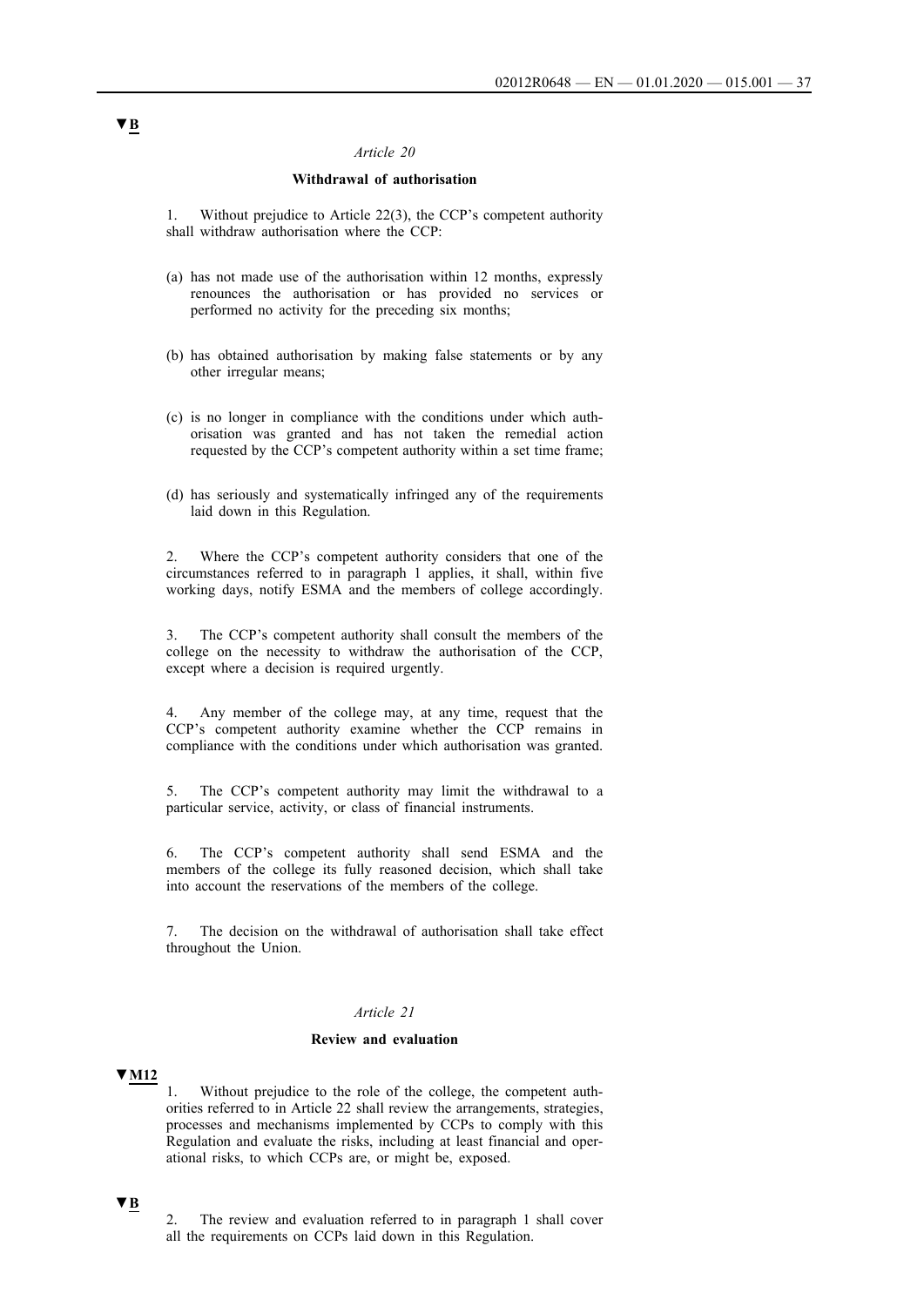# **▼M12**

3. The competent authorities shall establish the frequency and depth of the review and evaluation referred to in paragraph 1, having particular regard to the size, systemic importance, nature, scale, complexity of the activities and interconnectedness with other financial market infrastructures of the CCPs concerned. The review and evaluation shall be updated at least on an annual basis.

CCPs shall be subject to on-site inspections. Upon ESMA's request, competent authorities may invite ESMA staff to participate in on-site inspections.

The competent authority may forward to ESMA any information received from the CCPs during or in relation to on-site inspections.

# **▼B**

4. The competent authorities shall regularly, and at least annually, inform the college of the results of the review and evaluation as referred to in paragraph 1, including any remedial action taken or penalty imposed.

5. The competent authorities shall require any CCP that does not meet the requirements laid down in this Regulation to take the necessary action or steps at an early stage to address the situation.

# **▼M12**

6. By 2 January 2021, in order to ensure consistency in the format, frequency and depth of the review carried out by the national competent authorities in accordance with this Article, ESMA shall issue guidelines in accordance with Article 16 of Regulation (EU) No 1095/2010 to specify further, in a manner that is appropriate to the size, the structure and the internal organisation of CCPs and the nature, scope and complexity of their activities, the common procedures and methodologies for the supervisory review and evaluation process referred to in paragraphs 1 and 2 and in the first subparagraph of paragraph 3 of this Article.

# **▼B**

### *CHAPTER 2*

### *Supervision and oversight of CCPs*

#### *Article 22*

### **Competent authority**

Each Member State shall designate the competent authority responsible for carrying out the duties resulting from this Regulation for the authorisation and supervision of CCPs established in its territory and shall inform the Commission and ESMA thereof.

Where a Member State designates more than one competent authority, it shall clearly determine the respective roles and shall designate a single authority to be responsible for coordinating cooperation and the exchange of information with the Commission, ESMA, other Member States' competent authorities, EBA and the relevant members of the ESCB, in accordance with Articles 23, 24, 83 and 84.

2. Each Member State shall ensure that the competent authority has the supervisory and investigatory powers necessary for the exercise of its functions.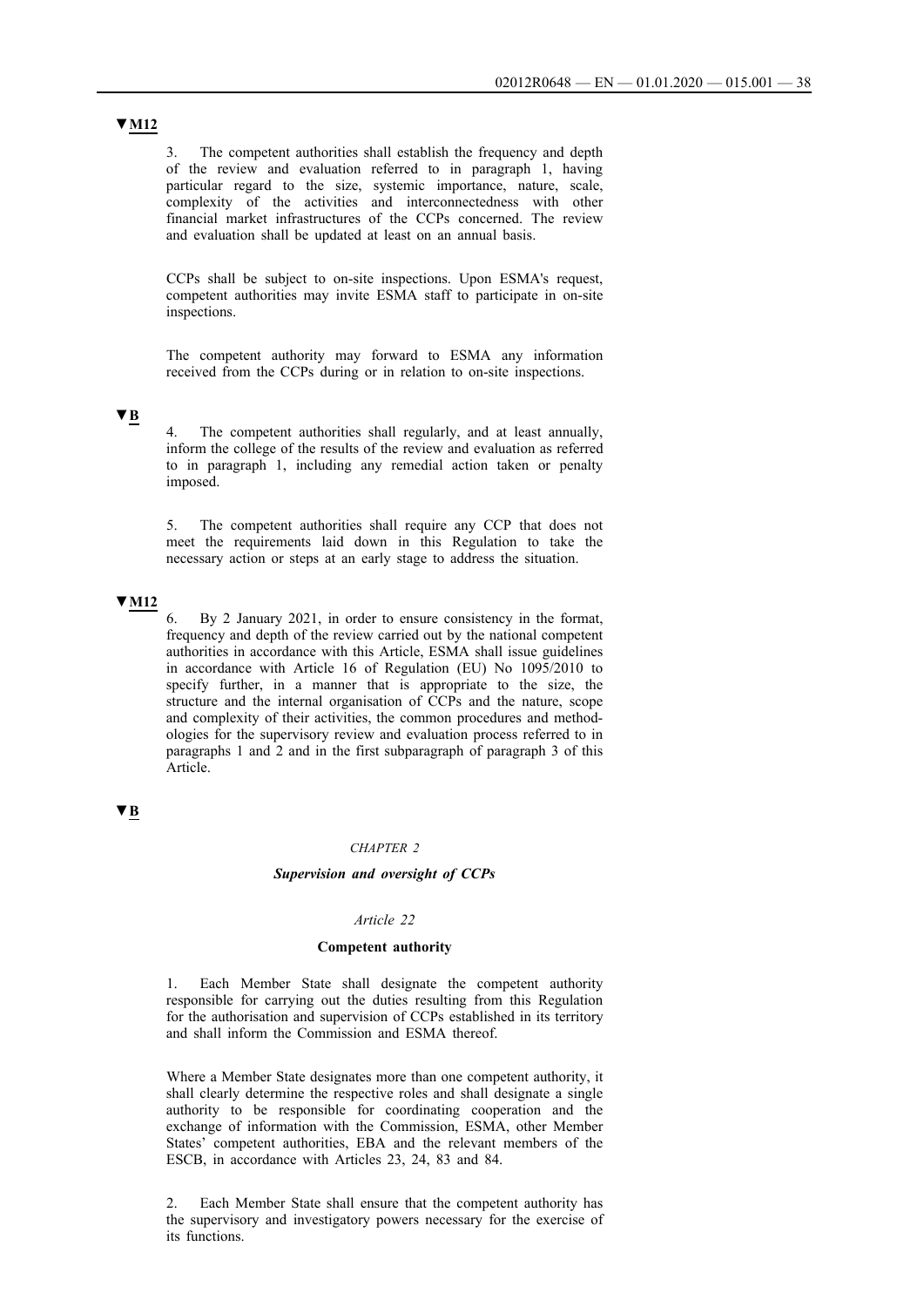3. Each Member State shall ensure that appropriate administrative measures, in conformity with national law, can be taken or imposed against the natural or legal persons responsible for non-compliance with this Regulation.

Those measures shall be effective, proportionate and dissuasive and may include requests for remedial action within a set time frame.

4. ESMA shall publish on its website a list of the competent authorities designated in accordance with paragraph 1.

### *CHAPTER 3*

#### *Cooperation*

### *Article 23*

### **Cooperation between authorities**

1. Competent authorities shall cooperate closely with each other, with ESMA and, if necessary, with the ESCB.

2. Competent authorities shall, in the exercise of their general duties, duly consider the potential impact of their decisions on the stability of the financial system in all other Member States concerned, in particular the emergency situations referred to in Article 24, based on the available information at the time.

### **▼M12**

# *Article 23a*

#### **Supervisory cooperation between competent authorities and ESMA with regards to authorised CCPs**

1. ESMA shall fulfil a coordination role between competent authorities and across colleges with a view to building a common supervisory culture and consistent supervisory practices, ensuring uniform procedures and consistent approaches, and strengthening consistency in supervisory outcomes, especially with regard to supervisory areas which have a cross-border dimension or a possible cross-border impact.

2. Competent authorities shall submit their draft decisions to ESMA before adopting any act or measure pursuant to Articles 7, 8, 14, 15, 29 to 33, 35, 36 and 54.

Competent authorities may also submit draft decisions to ESMA before adopting any other act or measure in accordance with their duties under Article 22(1).

3. Within 20 working days of receipt of a draft decision submitted in accordance with paragraph 2 in relation to a specific Article ESMA shall provide an opinion on that draft decision to the competent authority where necessary to promote a consistent and coherent application of that Article.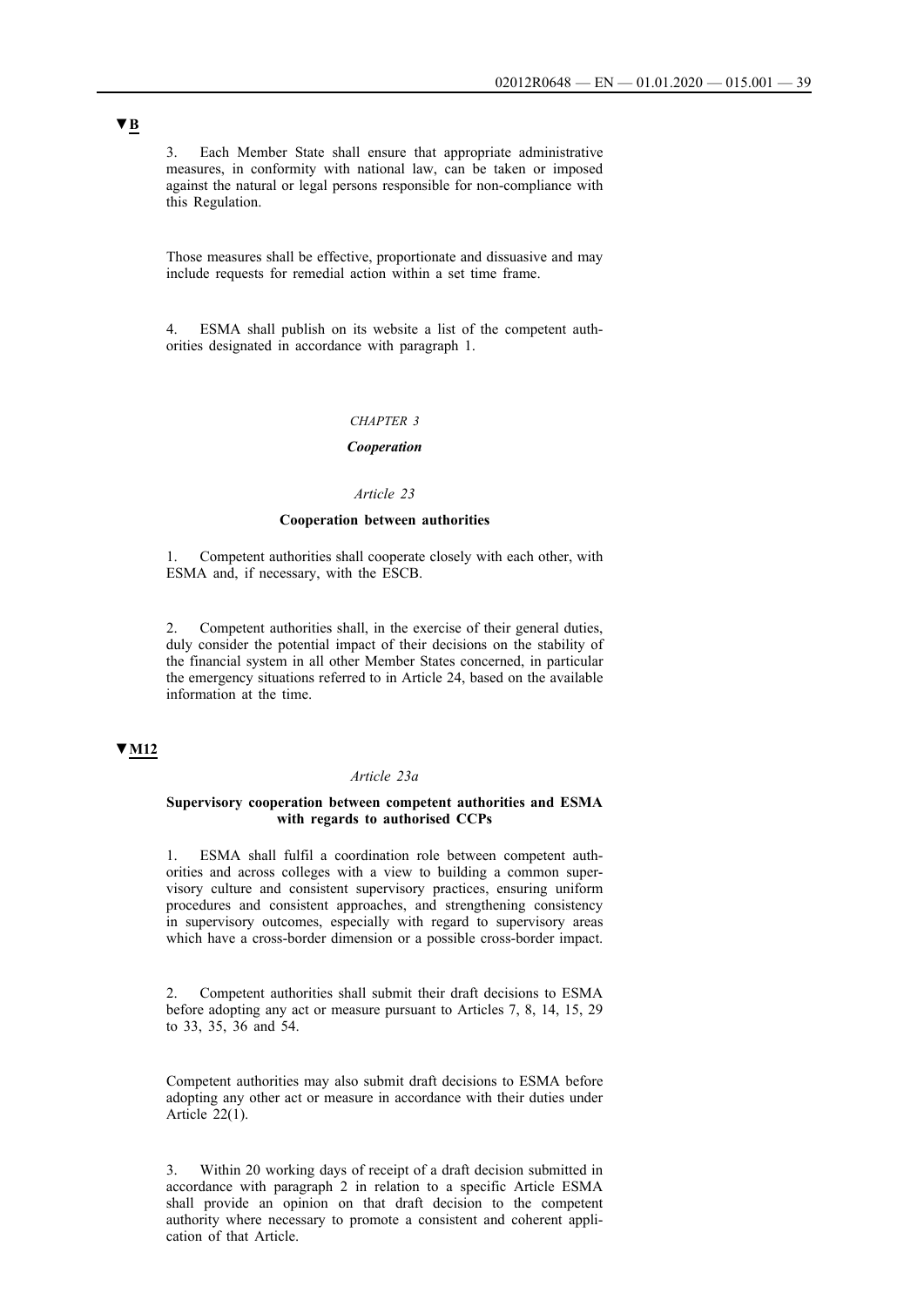Where the draft decision submitted to ESMA in accordance with paragraph 2 shows a lack of convergence or coherence in the application of this Regulation, ESMA shall issue guidelines or recommendations to promote the necessary consistency or coherence in the application of this Regulation pursuant to Article 16 of Regulation (EU) No 1095/2010.

4. Where ESMA adopts an opinion in accordance with paragraph 3, the competent authority shall give it due consideration and shall inform ESMA of any subsequent action or inaction thereto. Where the competent authority does not agree with an opinion of ESMA, it shall provide comments to ESMA on any significant deviation from that opinion.

#### *Article 24*

### **Emergency situations**

The CCP's competent authority or any other relevant authority shall inform ESMA, the college, the relevant members of the ESCB and other relevant authorities without undue delay of any emergency situation relating to a CCP, including developments in financial markets, which may have an adverse effect on market liquidity, the transmission of monetary policy, the smooth operation of payment systems or the stability of the financial system in any of the Member States where the CCP or one of its clearing members are established.

### *CHAPTER 3A*

#### **CCP Supervisory Committee**

#### *Article 24a*

### **CCP Supervisory Committee**

1. ESMA shall establish a permanent internal committee pursuant to Article 41 of Regulation (EU) No 1095/2010 for the purposes of preparing draft decisions for adoption by the Board of Supervisors and carrying out the tasks set out in paragraphs 7, 9 and 10 of this Article ('CCP Supervisory Committee').

- 2. The CCP Supervisory Committee shall be composed of:
- (a) the Chair, who shall be voting;
- (b) two independent members, who shall be voting;
- (c) the competent authorities of Member States referred to in Article 22 of this Regulation with an authorised CCP, who shall be voting; where a Member State has designated several competent authorities, each of the designated competent authorities of this Member State may decide to appoint one representative for the purposes of participation pursuant to this point, however, for the voting procedures set out in Article 24c, the representatives of the respective Member State shall together be considered as one voting member;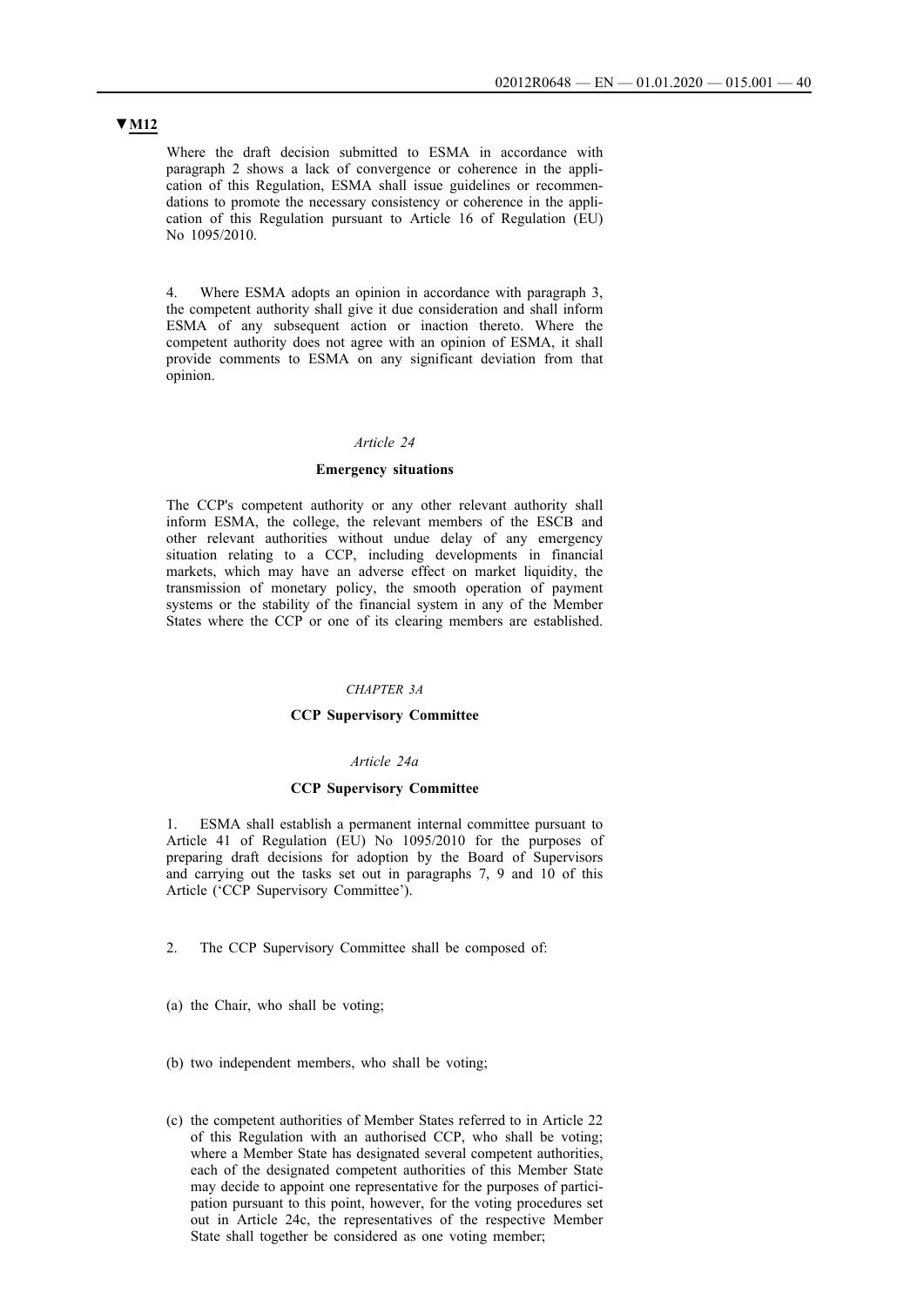# **▼M12**

- (d) The following central banks of issue:
	- (i) where the CCP Supervisory Committee convenes in relation to third-country CCPs, in respect of the preparation of all decisions pertaining to Articles referred to in paragraph 10 of this Article in relation to Tier 2 CCPs and to Article 25(2a), the central banks of issue referred to in point (f) of Article 25(3) that have requested membership of the CCP Supervisory Committee, who shall be non-voting;
	- (ii) where the CCP Supervisory Committee convenes in relation to CCPs authorised in accordance with Article 14, in the context of discussions pertaining to point (b) and subpoint (iv) of point (c) of paragraph 7 of this Article, the central banks of issue of the Union currencies of the financial instruments cleared by authorised CCPs that have requested membership of the CCP Supervisory Committee, who shall be non-voting.

Membership for the purpose of subpoints (i) and (ii) shall be granted automatically upon a one-off written request addressed to the Chair.

3. The Chair may invite as observers to the meetings of the CCP Supervisory Committee, where appropriate and necessary, members of the colleges referred to in Article 18.

Meetings of the CCP Supervisory Committee shall be convened by its Chair at his or her own initiative or at the request of any of its voting members. The CCP Supervisory Committee shall meet at least five times a year.

The Chair and the independent members of the CCP Supervisory Committee shall be full-time, independent professionals. They shall be appointed by the Board of Supervisors on the basis of merit, skills, knowledge of clearing, post-trading, prudential supervision and financial matters, as well as of experience relevant to CCP supervision and regulation, following an open selection procedure.

Before the appointment of the Chair and of the independent members of the CCP Supervisory Committee, and up to one month after the selection by the Board of Supervisors, which shall submit its shortlist of selected candidates respecting gender balance to the European Parliament, the European Parliament, after having heard the selected candidates, shall approve or reject them.

Where the Chair or any of the independent members of the CCP Supervisory Committee no longer fulfils the conditions required for the performance of his or her duties or has been found guilty of serious misconduct, the Council may, on a proposal from the Commission which has been approved by the European Parliament, adopt an implementing decision to remove him or her from office. The Council shall act by qualified majority.

The European Parliament or the Council may inform the Commission that they consider the conditions for the removal of the Chair or one of the independent members of the CCP Supervisory Committee to be fulfilled, to which the Commission shall respond.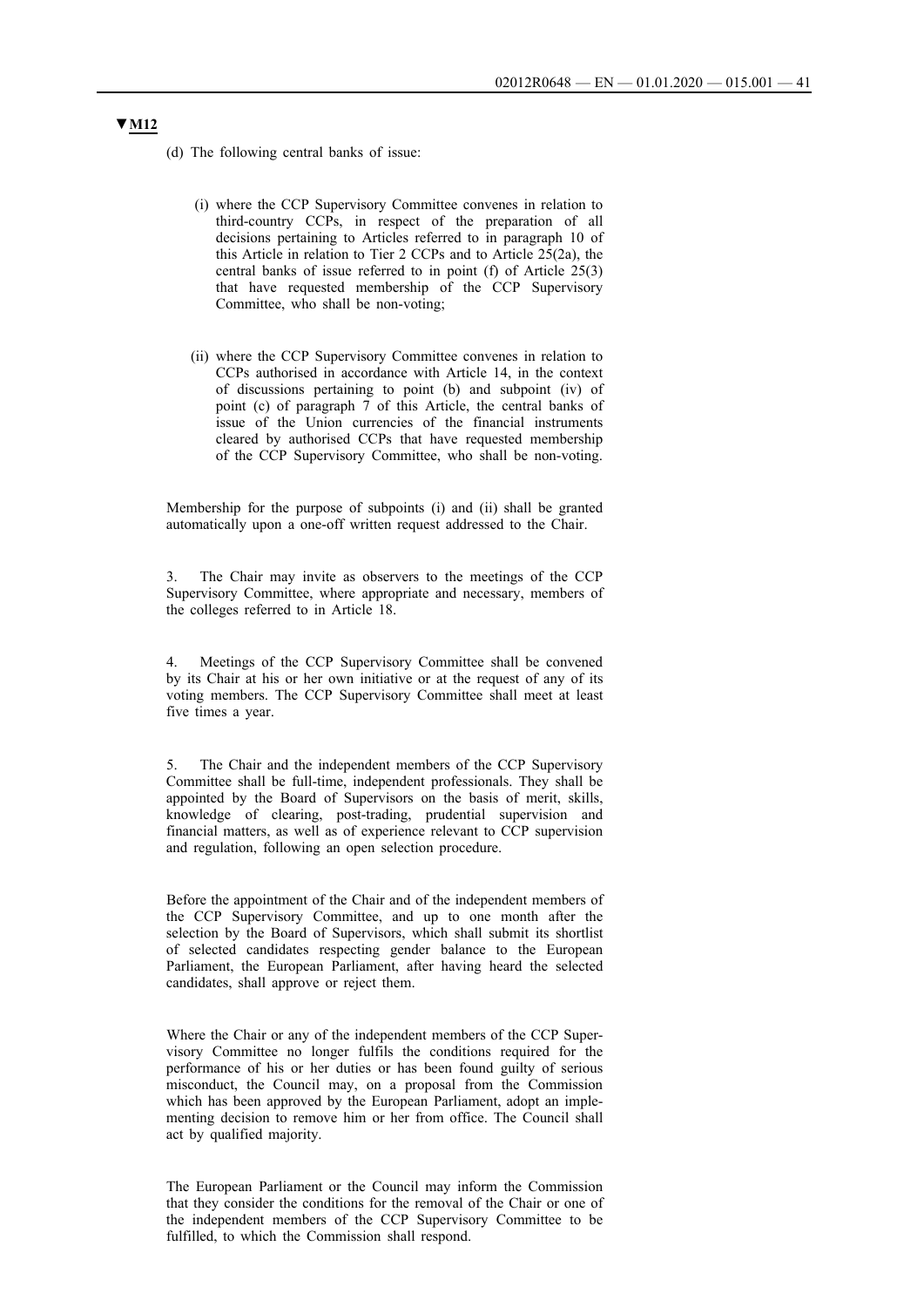The term of office of the Chair and the independent members of the CCP Supervisory Committee shall be five years and may be extended once.

6. The Chair and the independent members of the CCP Supervisory Committee shall not hold any office at national, Union, or international level. They shall act independently and objectively in the sole interest of the Union as a whole and shall neither seek nor take instructions from Union institutions or bodies, from any government of a Member State or from any other public or private body.

Neither Member States, the Union institutions or bodies, nor any other public or private body shall seek to influence the Chair and the independent members of the CCP Supervisory Committee in the performance of their tasks.

In accordance with the Staff Regulations referred to in Article 68 of Regulation (EU) No 1095/2010, the Chair and the independent members of the CCP Supervisory Committee shall, after leaving service, continue to be bound by the duty to behave with integrity and discretion as regards the acceptance of certain appointments or benefits.

7. In relation to CCPs authorised or applying for authorisation in accordance with Article 14 of this Regulation, the CCP Supervisory Committee shall, for the purpose of Article 23a(1) of this Regulation, prepare decisions and carry out the tasks entrusted to ESMA in Article 23a(3) of this Regulation and in the following points:

- (a) at least annually, conduct a peer review analysis of the supervisory activities of all competent authorities in relation to the authorisation and the supervision of CCPs in accordance with Article 30 of Regulation (EU) No 1095/2010;
- (b) at least annually, initiate and coordinate Union-wide assessments of the resilience of CCPs to adverse market developments in accordance with Article 32(2) of Regulation (EU) No 1095/2010;
- (c) promote the regular exchange and discussion among competent authorities designated in accordance with Article 22(1) of this Regulation in relation to:
	- (i) relevant supervisory activities and decisions that have been adopted by the competent authorities referred to in Article 22 when carrying out their duties in accordance with this Regulation regarding the authorisation and supervision of CCPs established in their territory;
	- (ii) draft decisions submitted to ESMA by a competent authority in accordance with the first subparagraph of Article 23a(2);
	- (iii) draft decisions submitted to ESMA by a competent authority on a voluntary basis in accordance with the second subparagraph of Article 23a(2);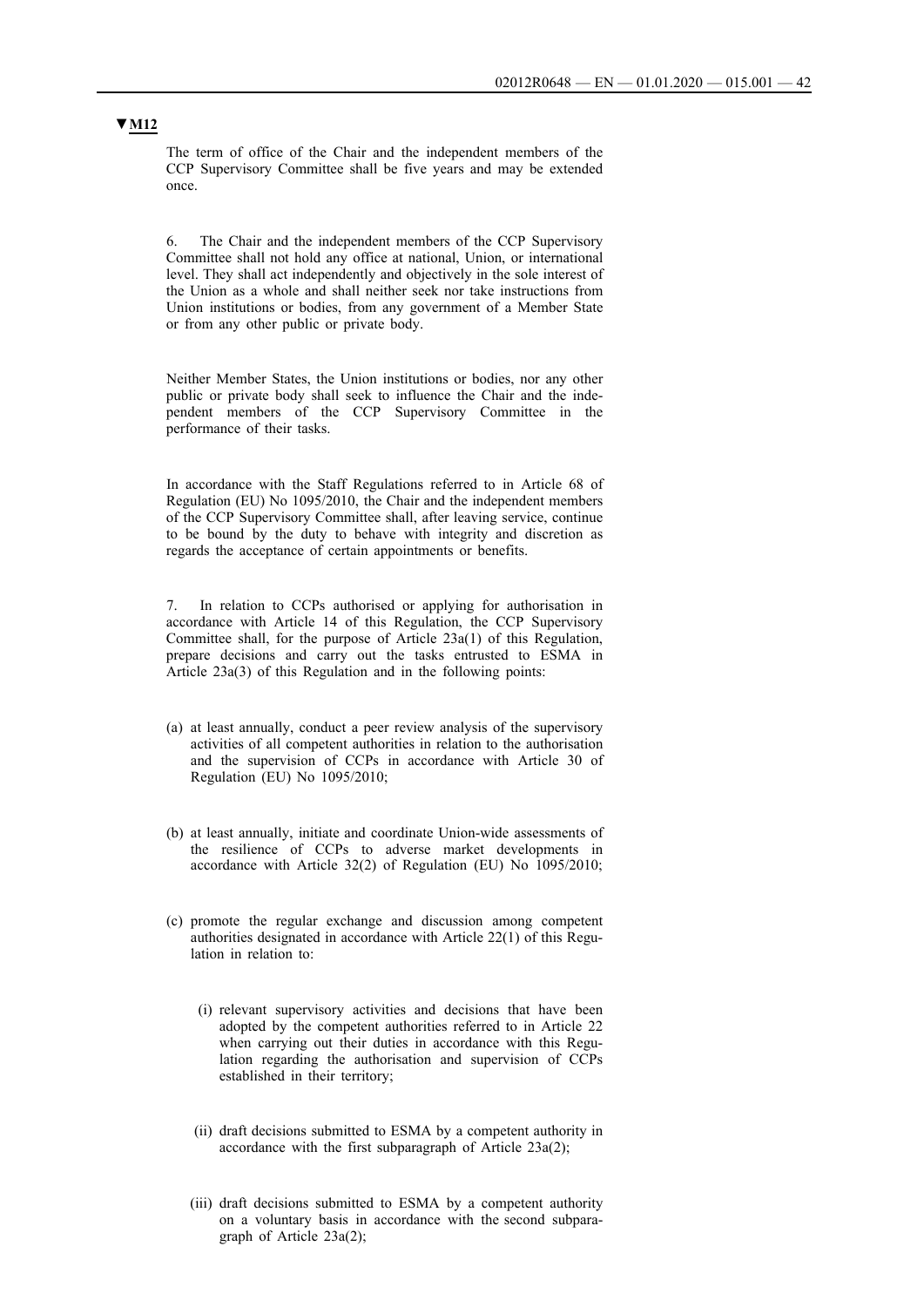- (iv) relevant market developments, including situations or events which impact or are likely to impact the prudential or financial soundness or the resilience of CCPs authorised in accordance with Article 14 or their clearing members;
- (d) be informed of and discuss all opinions and recommendations adopted by colleges pursuant to Article 19 of this Regulation, in order to contribute to the consistent and coherent functioning of the colleges and to foster coherence in the application of this Regulation among them.

For the purposes of points (a) to (d) of the first subparagraph, competent authorities shall provide ESMA with all relevant information and documentation without undue delay.

Where the activities or the exchange referred to in points (a) to  $(d)$ of paragraph 7 expose a lack of convergence and coherence in the application of this Regulation, ESMA shall issue the necessary guidelines or recommendations pursuant to Article 16 of Regulation (EU) No 1095/2010 or opinions pursuant to Article 29 of Regulation (EU) No 1095/2010. Where an assessment referred to in point (b) of paragraph 7 exposes shortcomings in the resilience of one or more CCPs, ESMA shall issue the necessary recommendations pursuant to Article 16 of Regulation (EU) No 1095/2010.

- 9. In addition, the CCP Supervisory Committee may:
- (a) based on its activities in accordance with points (a) to (d) of paragraph 7, request the Board of Supervisors to consider whether the adoption of guidelines, recommendations and opinions by ESMA is necessary in order to address a lack of convergence and coherence in the application of this Regulation among competent authorities and colleges. The Board of Supervisors shall duly consider such requests and provide an appropriate response;
- (b) submit opinions to the Board of Supervisors on decisions to be taken in accordance with Article 44 of Regulation (EU) No 1095/2010, with the exception of decisions referred to in Articles 17 and 19 of that Regulation, relating to tasks conferred on the competent authorities referred to in Article 22 of this Regulation.

10. The CCP Supervisory Committee shall, in relation to third-country CCPs, prepare draft decisions to be taken by the Board of Supervisors and carry out the tasks entrusted to ESMA in Articles 25, 25a, 25b, 25f to 25q and 85(6).

11. The CCP Supervisory Committee shall, in relation to third-country CCPs, share with the third-country CCP college referred to in Article 25c the agendas of its meetings before those meetings take place, the minutes of its meetings, the complete draft decisions it submits to the Board of Supervisors and the final decisions adopted by the Board of Supervisors.

12. The CCP Supervisory Committee shall be supported by dedicated staff from ESMA, possessing sufficient knowledge, skills and experience, in order to: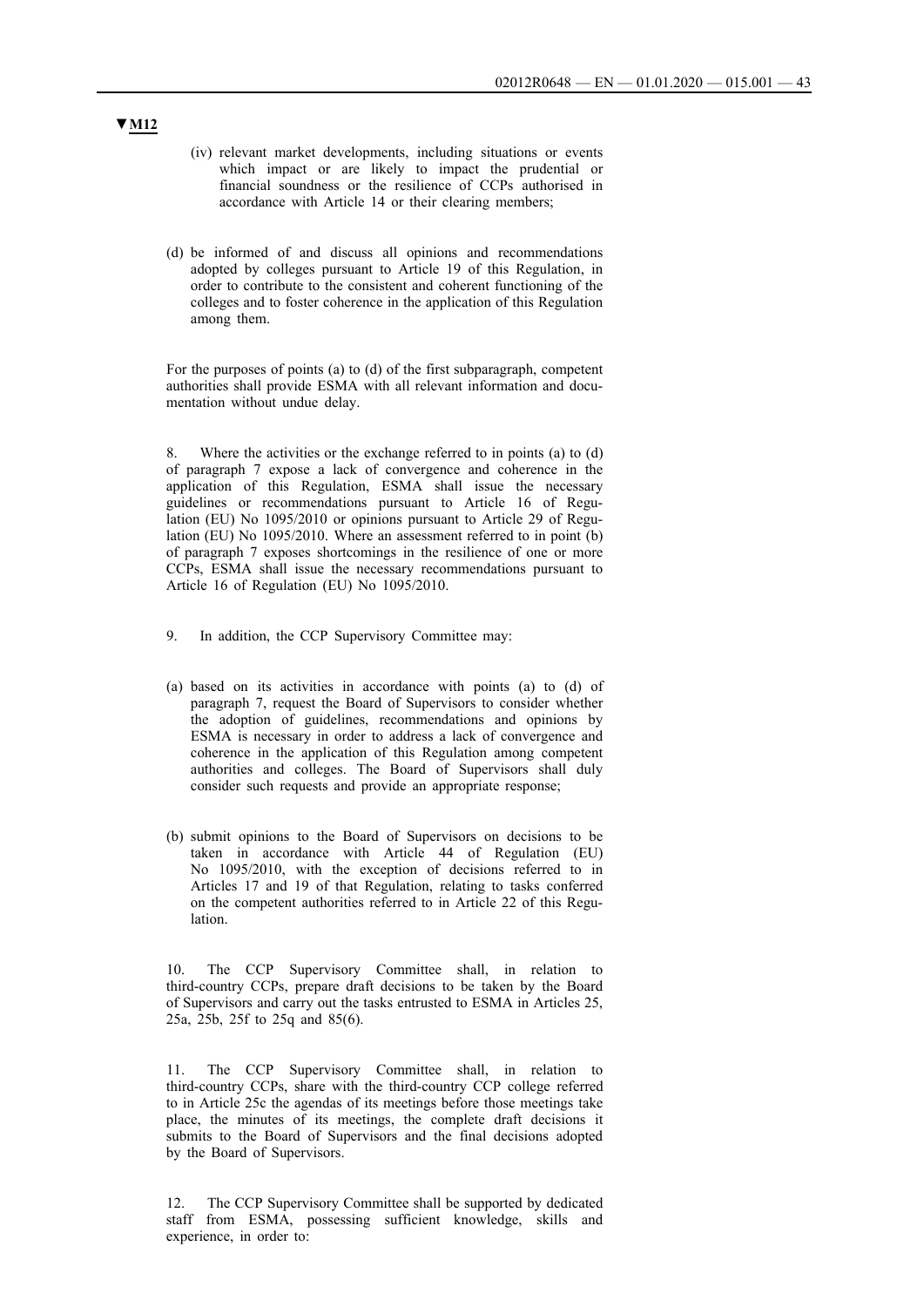# **▼M12**

- (a) prepare the CCP Supervisory Committee meetings;
- (b) prepare the analyses necessary for the CCP Supervisory Committee to carry out its tasks;
- (c) support the CCP Supervisory Committee in its international cooperation at administrative level.

13. For the purposes of this Regulation, ESMA shall ensure structural separation between the CCP Supervisory Committee and other functions referred to in Regulation (EU) No 1095/2010.

### *Article 24b*

#### **Consultation of central banks of issue**

1. With regard to decisions to be taken pursuant to Articles 41, 44, 46, 50 and 54 in relation to Tier 2 CCPs, the CCP Supervisory Committee shall consult the central banks of issue referred to in point (f) of Article 25(3). Each central bank of issue may respond. Any response shall be received within 10 working days of the transmission of the draft decision. In emergency situations, the aforementioned period shall not exceed 24 hours. Where a central bank of issue proposes amendments or objects to draft decisions pursuant to Articles 41, 44, 46, 50 and 54, it shall provide full and detailed reasons, in writing. Upon conclusion of the period for consultation, the CCP Supervisory Committee shall duly consider the amendments proposed by the central banks of issue.

2. Where the CCP Supervisory Committee does not reflect in its draft decision the amendments proposed by a central bank of issue, the CCP Supervisory Committee shall inform that central bank of issue in writing stating its full reasons for not taking into account the amendments proposed by that central bank of issue, providing an explanation for any deviations from those amendments. The CCP Supervisory Committee shall submit to the Board of Supervisors the amendments proposed by central banks of issue and its explanations for not taking them into account together with its draft decision.

3. With regard to decisions to be taken pursuant to Articles 25(2c) and 85(6), the CCP Supervisory Committee shall seek the agreement of the central banks of issue referred to in point (f) of Article 25(3) for matters relating to the currencies they issue. The agreement of each central bank of issue shall be deemed to be given, unless the central bank of issue proposes amendments or objects within 10 working days of the transmission of the draft decision. Where a central bank of issue proposes amendments or objects to a draft decision, it shall provide full and detailed reasons, in writing. Where a central bank of issue proposes amendments with respect to matters relating to the currency it issues, the CCP Supervisory Committee may only submit to the Board of Supervisors the draft decision as amended with respect to those matters. Where a central bank of issue objects with respect to matters relating to the currency it issues, the CCP Supervisory Committee shall not include those matters in the draft decision it submits to the Board of Supervisors for adoption.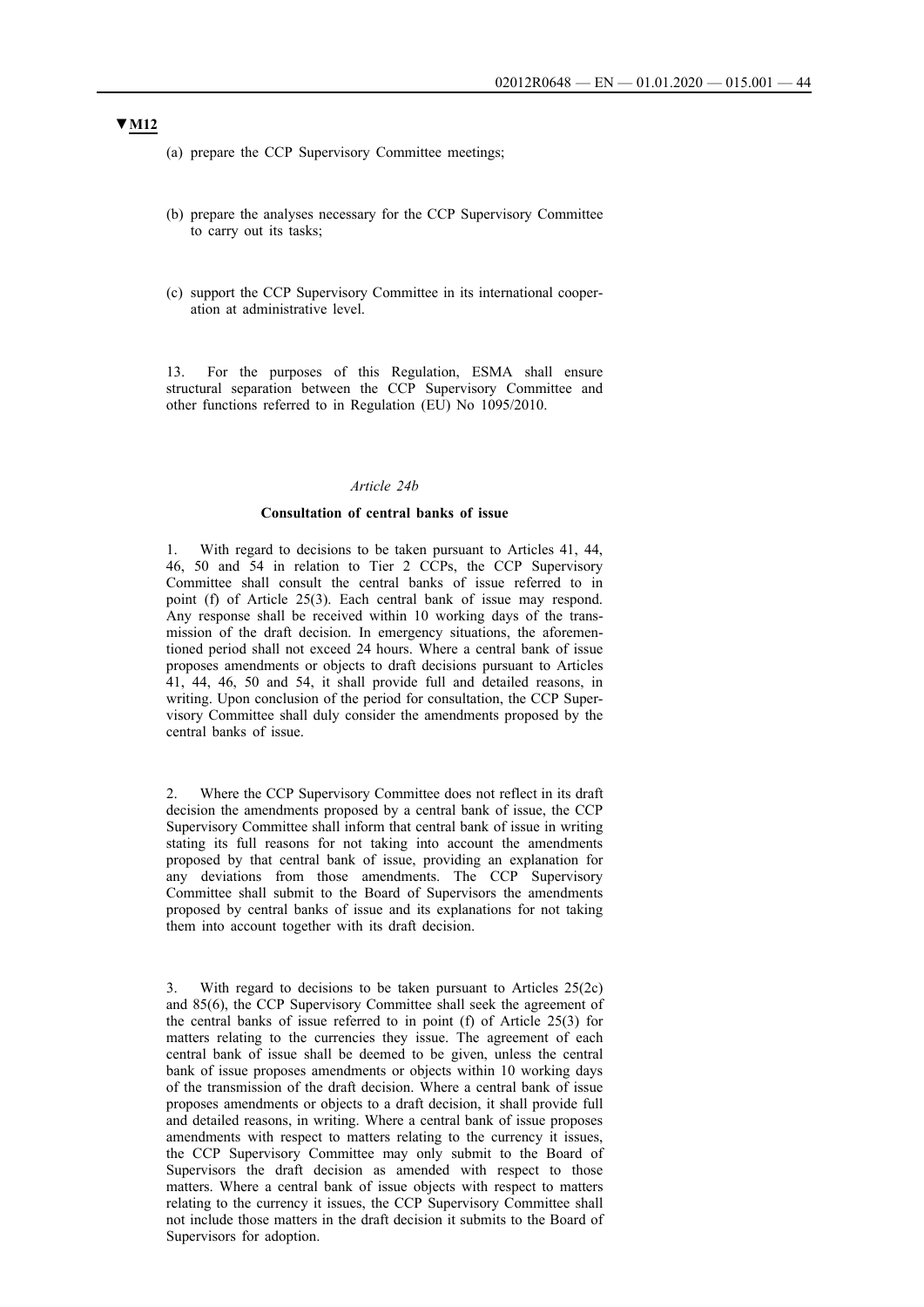#### *Article 24c*

### **Decision making within the CCP Supervisory Committee**

The CCP Supervisory Committee shall take its decisions by a simple majority of its voting members. In the event of a tie, the Chair shall have the casting vote.

#### *Article 24d*

### **Decision making within the Board of Supervisors**

Where the CCP Supervisory Committee submits draft decisions to the Board of Supervisors pursuant to Articles 25(2), 25(2a), 25(2b), 25(2c),  $25(5)$ ,  $25p$ ,  $85(6)$ ,  $89(3b)$  of this Regulation and additionally only for Tier 2 CCPs in accordance with Articles 41, 44, 46, 50 and 54 of this Regulation, the Board of Supervisors shall decide on those draft decisions in accordance with Article 44 of Regulation (EU) No 1095/2010 within 10 working days.

Where the CCP Supervisory Committee submits draft decisions to the Board of Supervisors pursuant to Articles other than those referred to in the first subparagraph, the Board of Supervisors shall decide on those draft decisions in accordance with Article 44 of Regulation (EU) No 1095/2010 within three working days.

#### *Article 24e*

#### **Accountability**

1. The European Parliament or the Council may invite the Chair and the independent members of the CCP Supervisory Committee to make a statement while fully respecting their independence. The Chair and the independent members of the CCP Supervisory Committee shall make that statement before the European Parliament and answer any questions put by its Members whenever so requested.

2. The Chair and the independent members of the CCP Supervisory Committee shall report in writing on the main activities of the CCP Supervisory Committee to the European Parliament and to the Council where requested and at least 15 days before making the statement referred to in paragraph 1.

3. The Chair and the independent members of the CCP Supervisory Committee shall report any relevant information requested by the European Parliament on an ad hoc and confidential basis. That report shall not cover confidential information relating to individual CCPs.

# **▼B**

#### *CHAPTER 4*

### *Relations with third countries*

#### *Article 25*

#### **Recognition of a third-country CCP**

# **▼M12**

1. A CCP established in a third country may only provide clearing services to clearing members or trading venues established in the Union where that CCP is recognised by ESMA.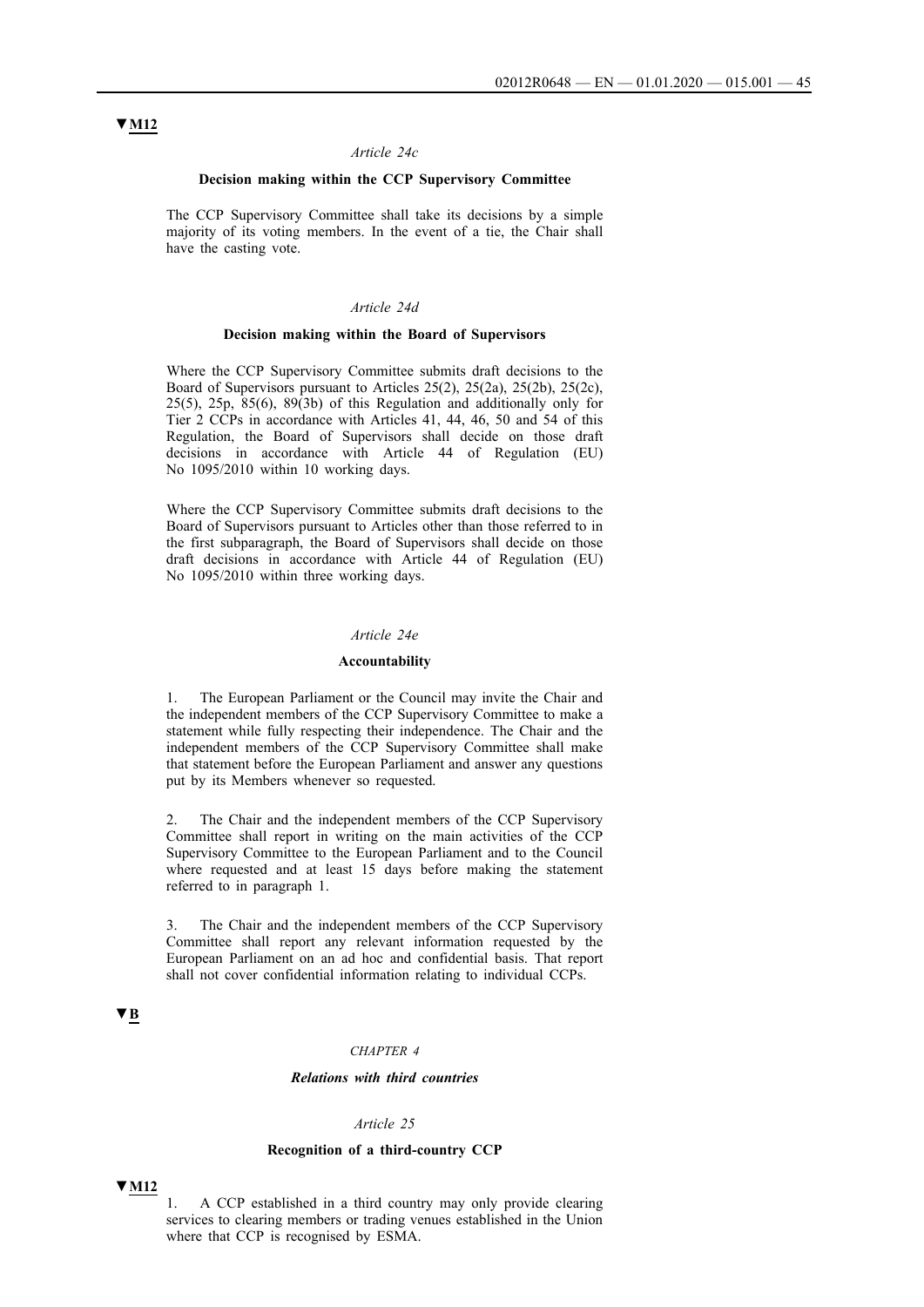2. ESMA, after consulting the authorities referred to in paragraph 3, may recognise a CCP established in a third country that has applied for recognition to provide certain clearing services or activities where:

- (a) the Commission has adopted an implementing act in accordance with paragraph 6;
- (b) the CCP is authorised in the relevant third country, and is subject to effective supervision and enforcement ensuring full compliance with the prudential requirements applicable in that third country;
- (c) cooperation arrangements have been established pursuant to paragraph 7;

### **▼M5**

(d) the CCP is established or authorised in a third country that is not considered, by the Commission in accordance with Directive (EU)  $2015/849$  of the European Parliament and of the Council  $(1)$ , as having strategic deficiencies in its national anti-money laundering and counter financing of terrorism regime that poses significant threats to the financial system of the Union;

# **▼M12**

(e) the CCP has not been determined as systemically important or likely to become systemically important in accordance with paragraph 2a and is therefore a Tier 1 CCP.

2a. ESMA shall, after consulting the ESRB and the central banks of issue referred to in point (f) of paragraph 3, determine whether a thirdcountry CCP is systemically important or likely to become systemically important for the financial stability of the Union or of one or more of its Member States (Tier 2 CCP) by taking into account all of the following criteria:

- (a) the nature, size and complexity of the CCP's business in the Union, and outside the Union to the extent its business may have a systemic impact on the Union or on one or more of its Member States, including:
	- (i) the value in aggregate terms and in each Union currency of transactions cleared by the CCP, or the aggregate exposure of the CCP engaged in clearing activities to its clearing members and, to the extent the information is available, their clients and indirect clients established in the Union, including where they have been designated by Member States as other systemically important institutions (O-SIIs) pursuant to Article 131(3) of Directive 2013/36/EU; and
	- (ii) the risk profile of the CCP in terms of, amongst others, legal, operational and business risk;

 $(1)$  Directive (EU) 2015/849 of the European Parliament and of the Council of 20 May 2015 on the prevention of the use of the financial system for the purpose of money laundering or terrorist financing, amending Regulation (EU) No 648/2012 of the European Parliament and of the Council, and repealing Directive 2005/60/EC of the European Parliament and of the Council and Commission Directive 2006/70/EC (OJ L 141, 5.6.2015, p. 73).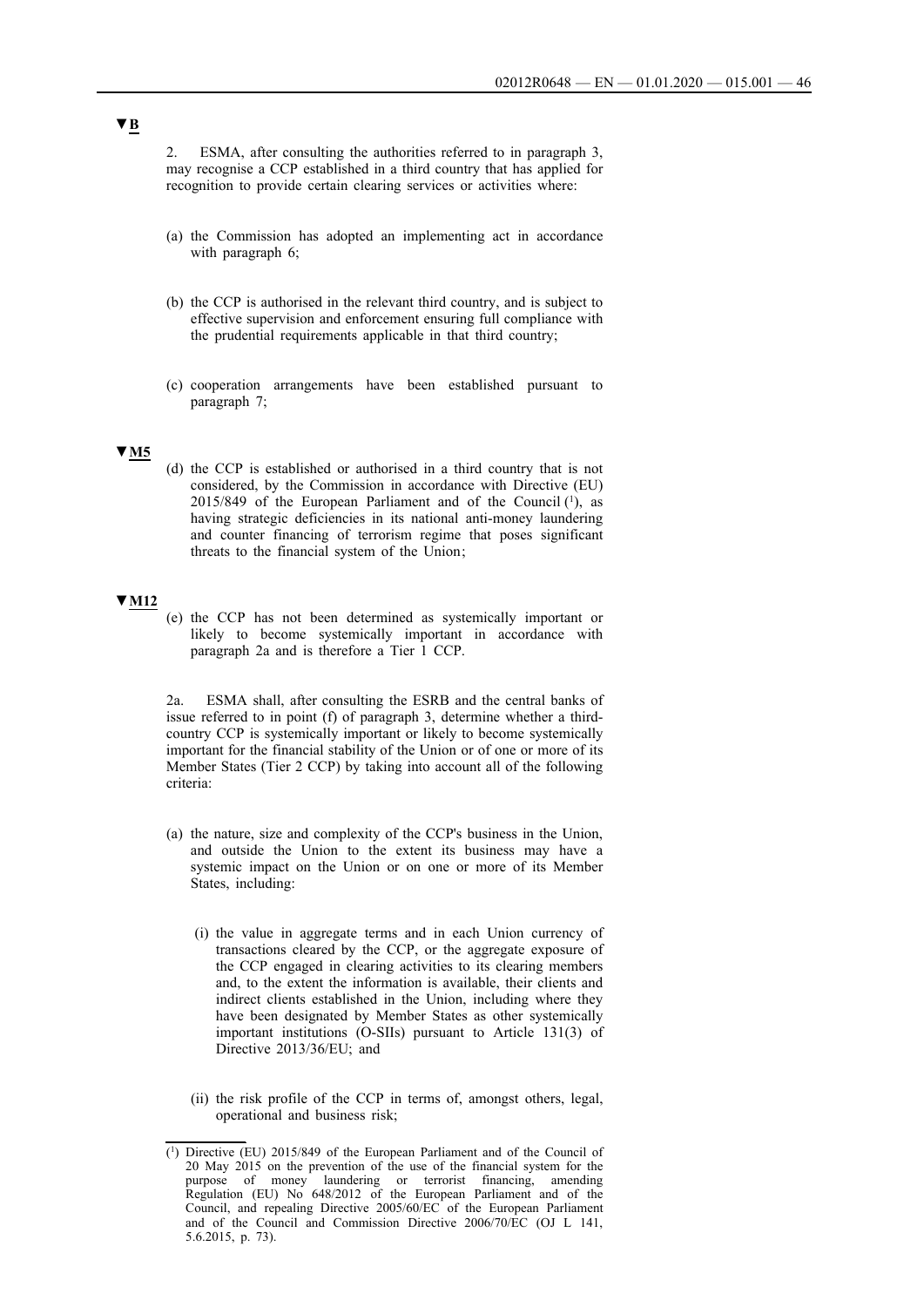- (b) the effect that the failure of or a disruption to the CCP would have on:
	- (i) financial markets, including the liquidity of the markets served;
	- (ii) financial institutions;
	- (iii) the broader financial system; or
	- (iv) the financial stability of the Union or of one or more of its Member States;
- (c) the CCP's clearing membership structure including, to the extent the information is available, the structure of its clearing members' network of clients and indirect clients, established in the Union;
- (d) the extent to which alternative clearing services provided by other CCPs exist in financial instruments denominated in Union currencies for clearing members and, to the extent the information is available, their clients and indirect clients established in the Union;
- (e) the CCP's relationships, interdependencies, or other interactions with other financial market infrastructures, other financial institutions and the broader financial system to the extent that that is likely to have an impact on the financial stability of the Union or one or more of its Member States.

The Commission shall adopt a delegated act in accordance with Article 82 to specify further the criteria set out in the first subparagraph by 2 January 2021.

Without prejudice to the outcome of the recognition process, ESMA shall, after conducting the assessment referred to in the first subparagraph, inform the applicant CCP whether or not it is considered to be a Tier 1 CCP within 30 working days of the determination that that CCP's application is complete in accordance with the second subparagraph of paragraph 4.

2b. Where ESMA determines a CCP to be systemically important or likely to become systemically important (Tier 2 CCP) in accordance with paragraph 2a, it shall only recognise that CCP to provide certain clearing services or activities where, in addition to the conditions referred to in points (a) to (d) of paragraph 2, the following conditions are fulfilled:

- (a) the CCP complies, at the moment of recognition and thereafter on an ongoing basis, with the requirements set out in Article 16 and in Titles IV and V. With regard to the CCP's compliance with Articles 41, 44, 46, 50 and 54, ESMA shall consult the central banks of issue referred to in point (f) of paragraph 3 in accordance with the procedure set out in Article 24b(1). ESMA shall take into account, in accordance with Article 25a, the extent to which a CCP's compliance with those requirements is satisfied by its compliance with comparable requirements applicable in the third country;
- (b) the central banks of issue referred to in point (f) of paragraph 3 have provided ESMA with written confirmation, within 30 working days of the determination that a third-country CCP is not a Tier 1 CCP in accordance with paragraph 2a or following the review in accordance with paragraph 5, that the CCP complies with the following requirements that those central banks of issue may have imposed in the carrying out of their monetary policy tasks: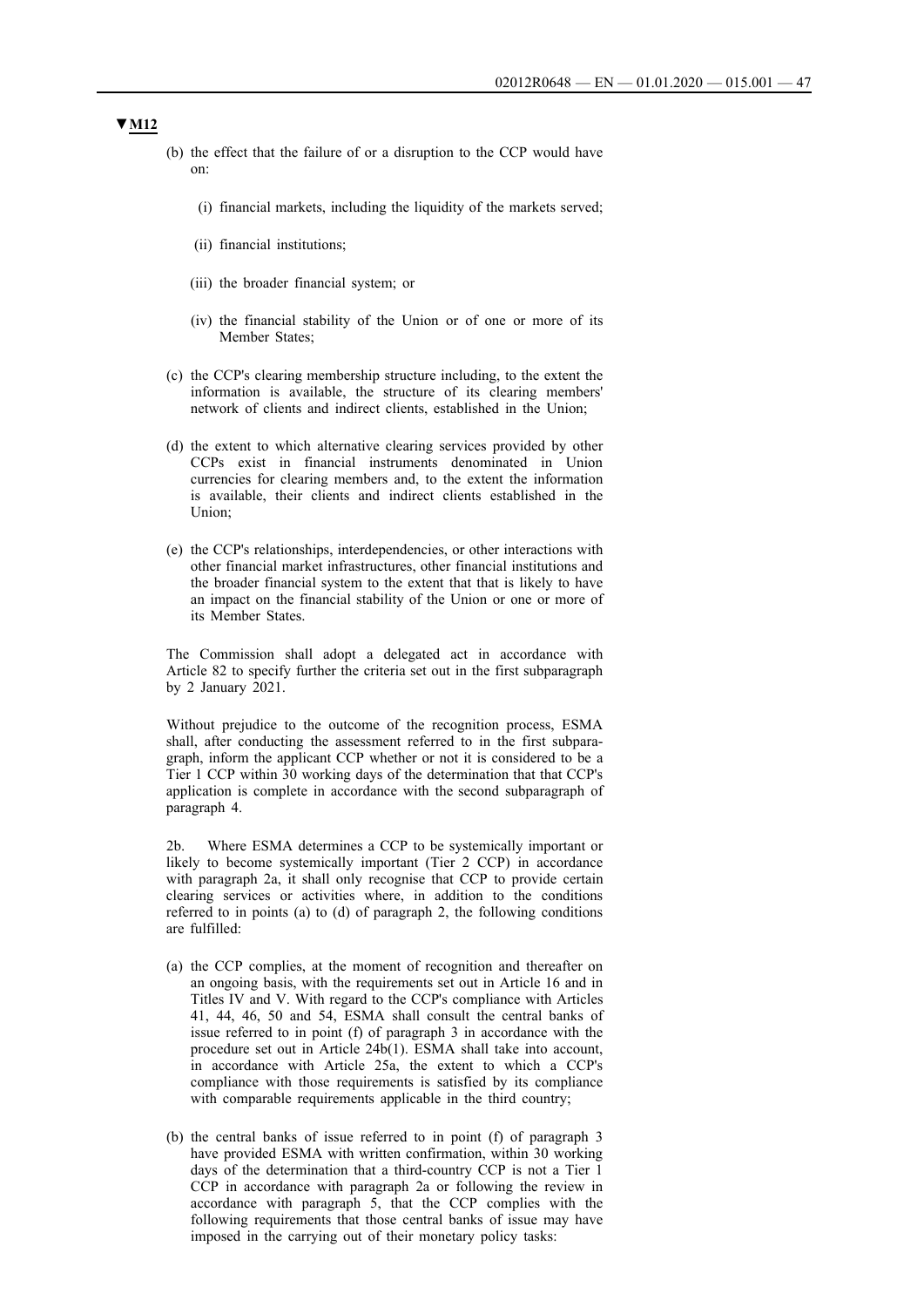- (i) to submit any information which the central bank of issue may require upon its reasoned request, where that information has not otherwise been obtained by ESMA;
- (ii) to fully and duly cooperate with the central bank of issue in the context of the assessment of the CCP's resilience to adverse market developments carried out in accordance with Article 25b(3);
- (iii) to open or notify the intent to open, in accordance with relevant access criteria and requirements, an overnight deposit account with the central bank of issue;
- (iv) to comply with requirements, applied in exceptional situations by the central bank of issue, within its competences to address temporary systemic liquidity risks affecting the transmission of monetary policy or the smooth operation of payment systems, and relating to liquidity risk control, margin requirements, collateral, settlement arrangements or interoperability arrangements.

The requirements referred to in subpoint (iv) shall ensure the efficiency, soundness and resilience of CCPs and be aligned with those set out in Article 16 and in Titles IV and V of this Regulation.

The application of the requirements referred to in subpoint (iv) shall be a condition for recognition for a limited period of time of up to six months. Where at the end of that period the central bank of issue considers that the exceptional situation persists, the application of the requirements for recognition purposes may be extended once by an additional period not exceeding six months.

Before imposing, or extending the application of, the requirements referred to in subpoint (iv), the central bank of issue shall inform ESMA, the other central banks of issue referred to in point (f) of paragraph 3 and the members of the third-country CCP college and provide them with an explanation of the effects of the requirements it intends to impose on the efficiency, soundness and resilience of CCPs and with a justification of why the requirements are necessary and proportionate to ensure the transmission of monetary policy or the smooth operation of payment systems in relation to the currency it issues. ESMA shall submit to the central bank of issue an opinion within 10 working days of the transmission of the draft requirement or draft extension. In emergency situations, the aforementioned period shall not exceed 24 hours. In its opinion, ESMA shall consider in particular the effects of the requirements imposed on the efficiency, soundness and resilience of the CCP. The other central banks of issue referred to in point (f) of paragraph 3 may submit an opinion within the same deadline. Upon conclusion of the period for consultation, the central bank of issue shall duly consider the amendments proposed in the opinions of ESMA or the central banks of issue referred to in point (f) of paragraph 3.

The central bank of issue shall also inform the European Parliament and the Council before extending the application of requirements referred to in subpoint (iv).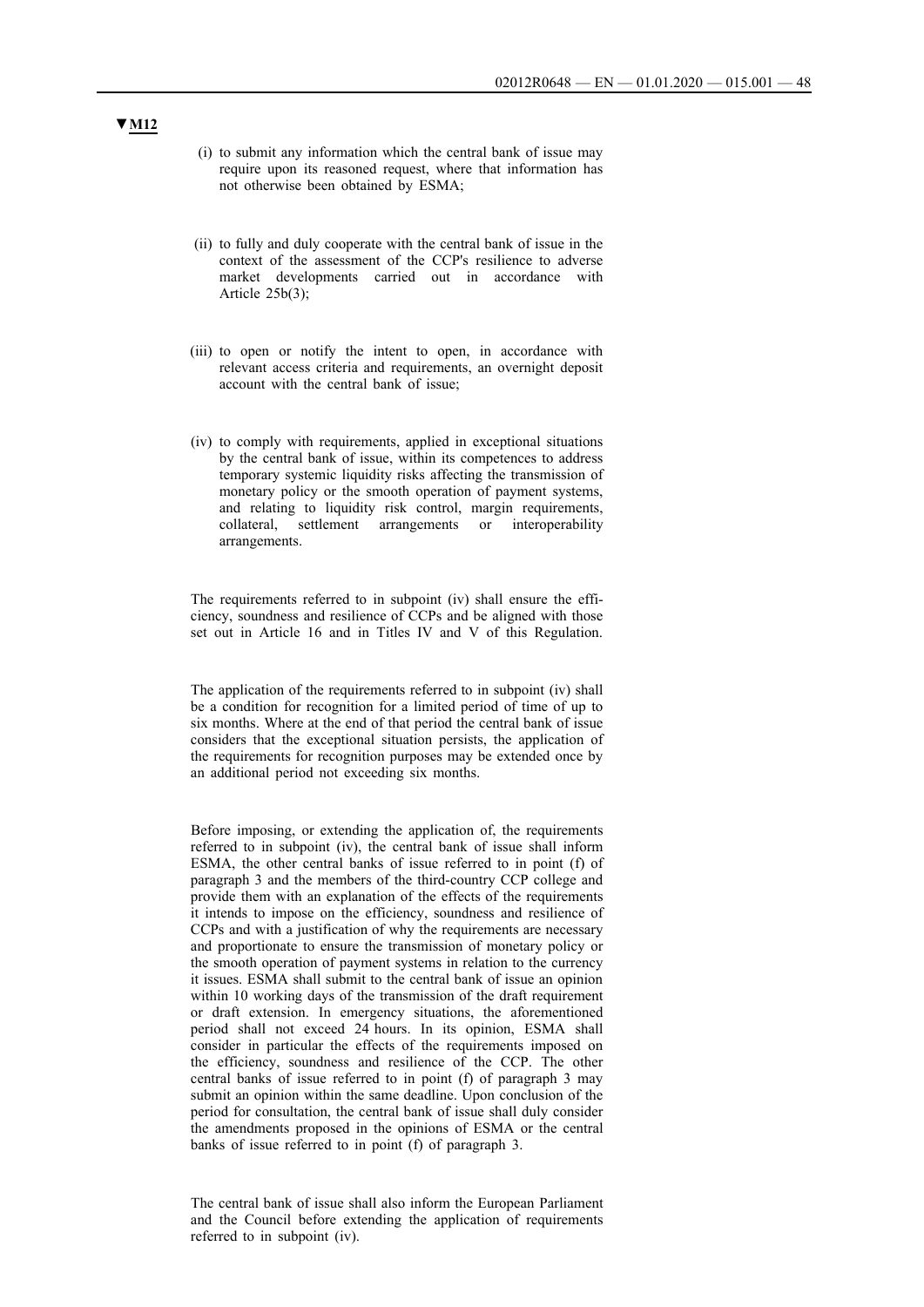The central bank of issue shall cooperate and share information on a continuous basis with ESMA and the other central banks of issue referred to in point (f) of paragraph 3 in relation to the requirements referred to in subpoint (iv), in particular in relation to the assessment of systemic liquidity risks and the effects of the imposed requirements on the efficiency, soundness and resilience of CCPs.

Where a central bank of issue imposes any of the requirements referred to in this point after a Tier 2 CCP has been recognised, compliance with any such requirement shall be considered as a condition for recognition and the central banks of issue shall provide ESMA with written confirmation, within 90 working days, that the CCP complies with the requirement.

Where a central bank of issue has not provided a written confirmation to ESMA within the deadline, ESMA may consider that requirement to be fulfilled;

- (c) the CCP has provided ESMA with:
	- (i) a written statement, signed by its legal representative, expressing the unconditional consent of the CCP to:
		- provide within three working days after service of a request by ESMA any documents, records, information and data held by that CCP at the time the request is served, and
		- allow ESMA to access any of the CCP's business premises;
	- (ii) a reasoned legal opinion by an independent legal expert confirming that the consent expressed is valid and enforceable under the relevant applicable laws;
- (d) the CCP has implemented all necessary measures and established all necessary procedures to ensure the effective compliance with the requirements laid down in points (a) and (c);
- (e) the Commission has not adopted an implementing act in accordance with paragraph 2c.

2c. ESMA, after consulting the ESRB and in agreement with the central banks of issue referred to in point (f) of paragraph 3 in accordance with Article 24b(3) and commensurate with the degree of systemic importance of the CCP in accordance with paragraph 2a of this Article, may, on the basis of a fully reasoned assessment, conclude that a CCP or some of its clearing services are of such substantial systemic importance that that CCP should not be recognised to provide certain clearing services or activities. The agreement of a central bank of issue shall only relate to the currency it issues and not to the recommendation as a whole as referred to in the second subparagraph of this paragraph. In its assessment ESMA shall also:

- (a) explain how compliance with the conditions set out in paragraph 2b would not sufficiently address the financial stability risk for the Union or for one or more of its Member States;
- (b) describe the characteristics of the clearing services provided by the CCP, including the liquidity and physical settlement requirements associated with the provision of such services;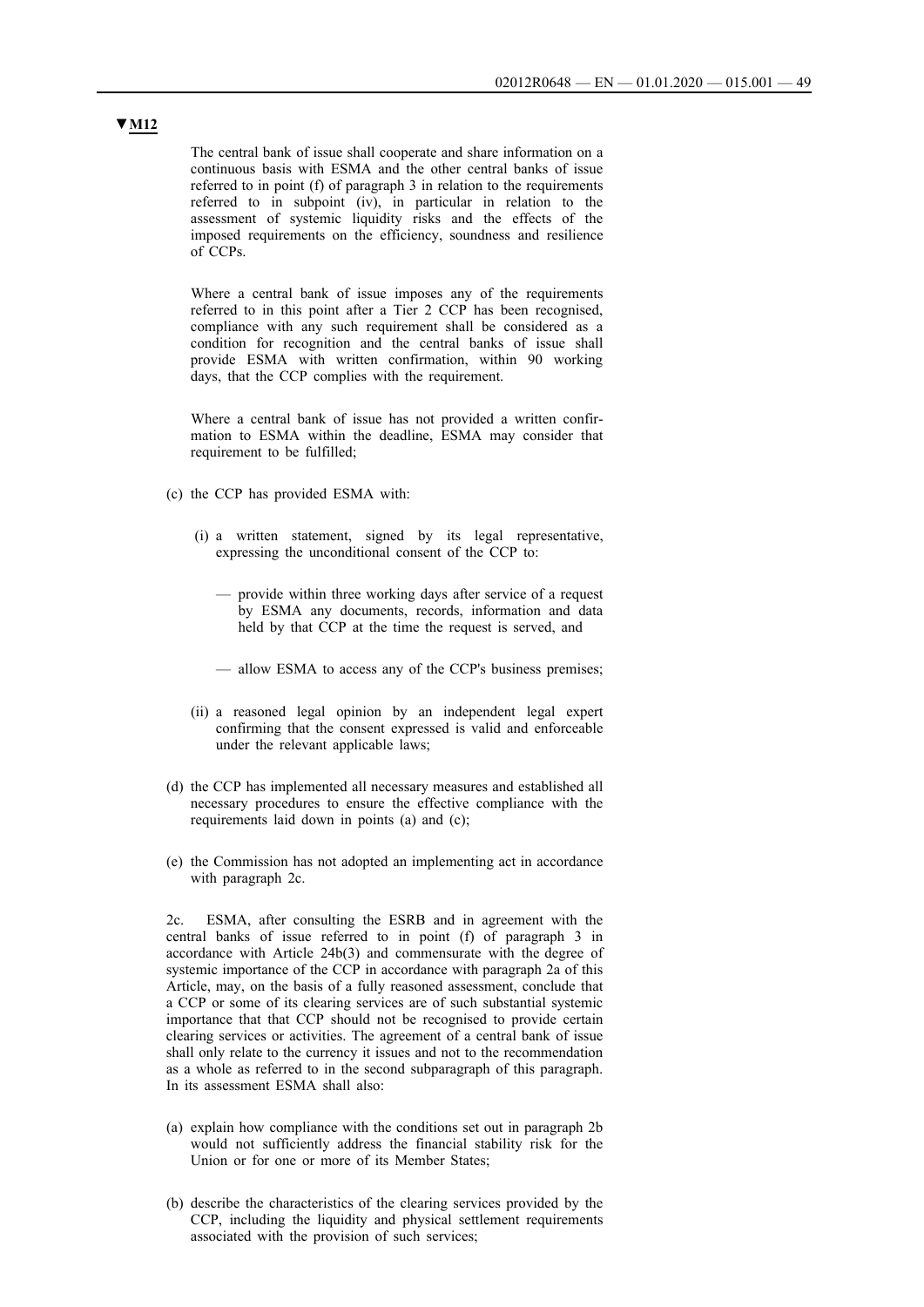- (c) provide a quantitative technical assessment of the costs and benefits and consequences of a decision not to recognise the CCP to provide certain clearing services or activities, taking into account:
	- (i) the existence of potential alternative substitutes for the provision of the clearing services concerned in the currencies concerned to clearing members, and to the extent the information is available, their clients and indirect clients established in the Union;
	- (ii) the potential consequences of including the outstanding contracts held at the CCP within the scope of the implementing act.

On the basis of its assessment, ESMA shall recommend that the Commission adopt an implementing act confirming that that CCP should not be recognised to provide certain clearing services or activities.

The Commission shall have a minimum of 30 working days to assess ESMA's recommendation.

After submission of the recommendation referred to in the second subparagraph, the Commission may, as a measure of last resort, adopt an implementing act specifying:

- (a) that following the adaptation period specified by the Commission in accordance with point (b) of this subparagraph, some or all of the clearing services of that third-country CCP can only be provided to clearing members and trading venues established in the Union by that CCP after it has been authorised to do so in accordance with Article 14;
- (b) an appropriate adaptation period for the CCP, its clearing members and their clients. The adaptation period shall not exceed two years, and may only be extended once by an additional period of six months where the reasons for granting an adaptation period still exist;
- (c) the conditions under which that CCP may continue to provide certain clearing services or activities during the adaptation period referred to in point (b);
- (d) any measures that shall be taken during the adaptation period, in order to limit the potential costs to clearing members and their clients, in particular those established in the Union.

In specifying the services and adaptation period referred to in points (a) and (b) of the fourth subparagraph, the Commission shall consider:

- (a) the characteristics of the services offered by the CCP and their substitutability;
- (b) whether and to what extent, outstanding cleared transactions shall be included within the scope of the implementing act, taking into account the legal and economic consequences of that inclusion;
- (c) the potential cost implications to clearing members and, where that information is available, their clients, in particular those established in the Union.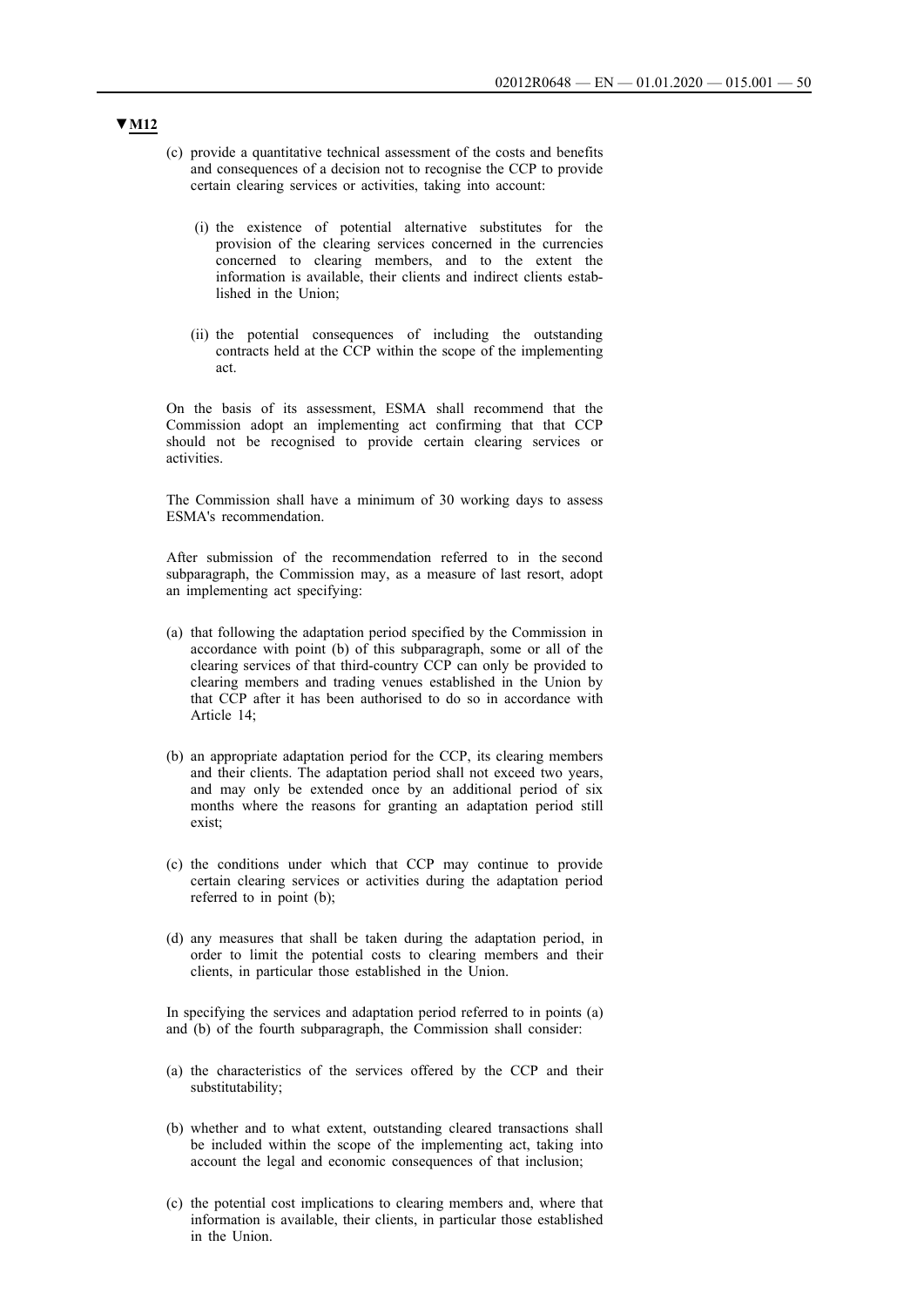# **▼M12**

The implementing act shall be adopted in accordance with the examination procedure referred to in Article 86(2).

When assessing whether the conditions referred to in points (a) to (d) of paragraph 2 are met, ESMA shall consult:

### **▼B**

- (a) the competent authority of a Member State in which the CCP provides or intends to provide clearing services and which has been selected by the CCP;
- (b) the competent authorities responsible for the supervision of the clearing members of the CCP that are established in the three Member States which make or are anticipated by the CCP to make the largest contributions to the default fund of the CCP referred to in Article 42 on an aggregate basis over a one-year period;
- (c) the competent authorities responsible for the supervision of trading venues located in the Union, served or to be served by the CCP;
- (d) the competent authorities supervising CCPs established in the Union with which interoperability arrangements have been established;
- (e) the relevant members of the ESCB of the Member States in which the CCP provides or intends to provide clearing services and the relevant members of the ESCB responsible for the oversight of the CCPs with which interoperability arrangements have been established;

#### **▼M12**

the central banks of issue of all Union currencies of the financial instruments cleared or to be cleared by the CCP.

# **▼B**

4. The CCP referred to in paragraph 1 shall submit its application to **ESMA** 

## **▼M12**

The applicant CCP shall provide ESMA with all information necessary for its recognition. Within 30 working days of receipt, ESMA shall assess whether the application is complete. If the application is not complete, ESMA shall set a deadline by which the applicant CCP is to provide additional information. ESMA shall immediately transmit all information received from the applicant CCP to the third-country CCP college.

The recognition decision shall be based on the conditions set out in paragraph 2 for Tier 1 CCPs and in points (a) to (d) of paragraph 2 and paragraph 2b for Tier 2 CCPs. It shall be independent of any assessment as the basis for the equivalence decision as referred to in Article 13(3). Within 180 working days of the determination that an application is complete in accordance with the second subparagraph, ESMA shall inform the applicant CCP in writing, with a fully reasoned explanation, whether the recognition has been granted or refused.

ESMA shall publish on its website a list of the CCPs recognised in accordance with this Regulation, indicating their classification as Tier 1 CCPs or Tier 2 CCPs.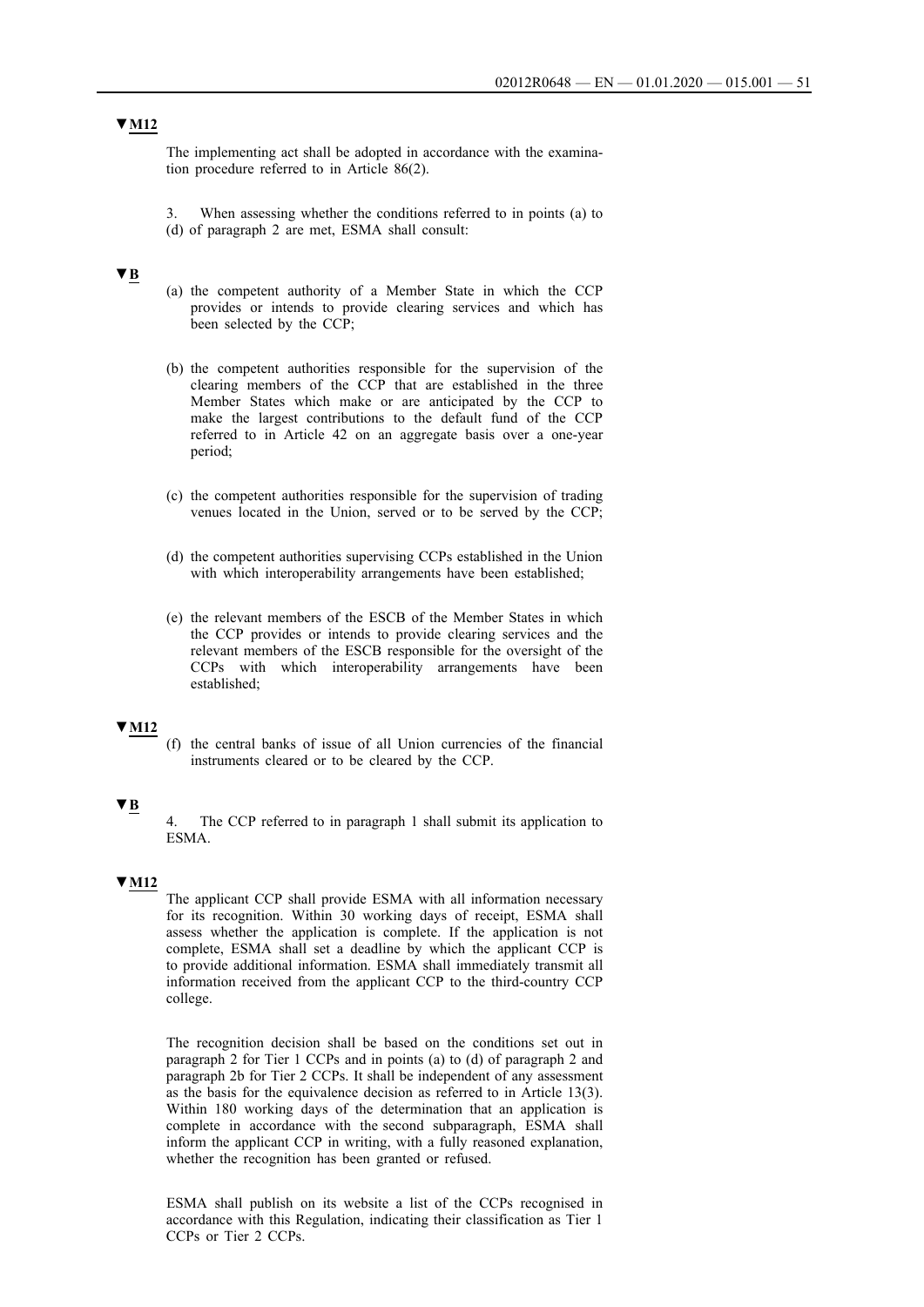5. ESMA shall, after consulting the authorities and entities referred to in paragraph 3, review the recognition of a CCP established in a third country:

- (a) if that CCP intends to extend or reduce the range of its activities and services in the Union, in which case the CCP shall inform ESMA thereof submitting all necessary information; and
- (b) in any case at least every five years.

That review shall be conducted in accordance with paragraphs 2 to 4.

Where, following the review referred to in the first subparagraph, ESMA determines that a third-country CCP that has been classified as Tier 1 CCP should be classified as a Tier 2 CCP, ESMA shall set an appropriate adaptation period which shall not exceed 18 months within which the CCP must comply with the requirements referred to in paragraph 2b. ESMA may extend that adaptation period by up to an additional six months upon the reasoned request of the CCP or competent authority responsible for the supervision of the clearing members, where such extension is justified by exceptional circumstances and implications for the clearing members established in the Union.

6. The Commission may adopt an implementing act under Article 5 of Regulation (EU) No 182/2011, determining that:

- (a) the legal and supervisory arrangements of a third country ensure that CCPs authorised in that third country comply on an ongoing basis with legally binding requirements which are equivalent to the requirements laid down in Title IV of this Regulation;
- (b) those CCPs are subject to effective supervision and enforcement in that third country on an ongoing basis;
- (c) the legal framework of that third country provides for an effective equivalent system for the recognition of CCPs authorised under third-country legal regimes.

The Commission may subject the application of the implementing act referred to in the first subparagraph to the effective fulfilment of any requirement set out therein by a third country on an ongoing basis and to the ability by ESMA to effectively exercise its responsibilities in relation to third-country CCPs recognised under paragraphs 2 and 2b or in relation to monitoring referred to in paragraph 6b, including by way of agreeing and applying the cooperation arrangements referred to in paragraph 7.

6a. The Commission may adopt a delegated act in accordance with Article 82 to specify further the criteria referred to in points (a), (b) and (c) of paragraph 6.

6b. ESMA shall monitor the regulatory and supervisory developments in third countries for which implementing acts have been adopted pursuant to paragraph 6.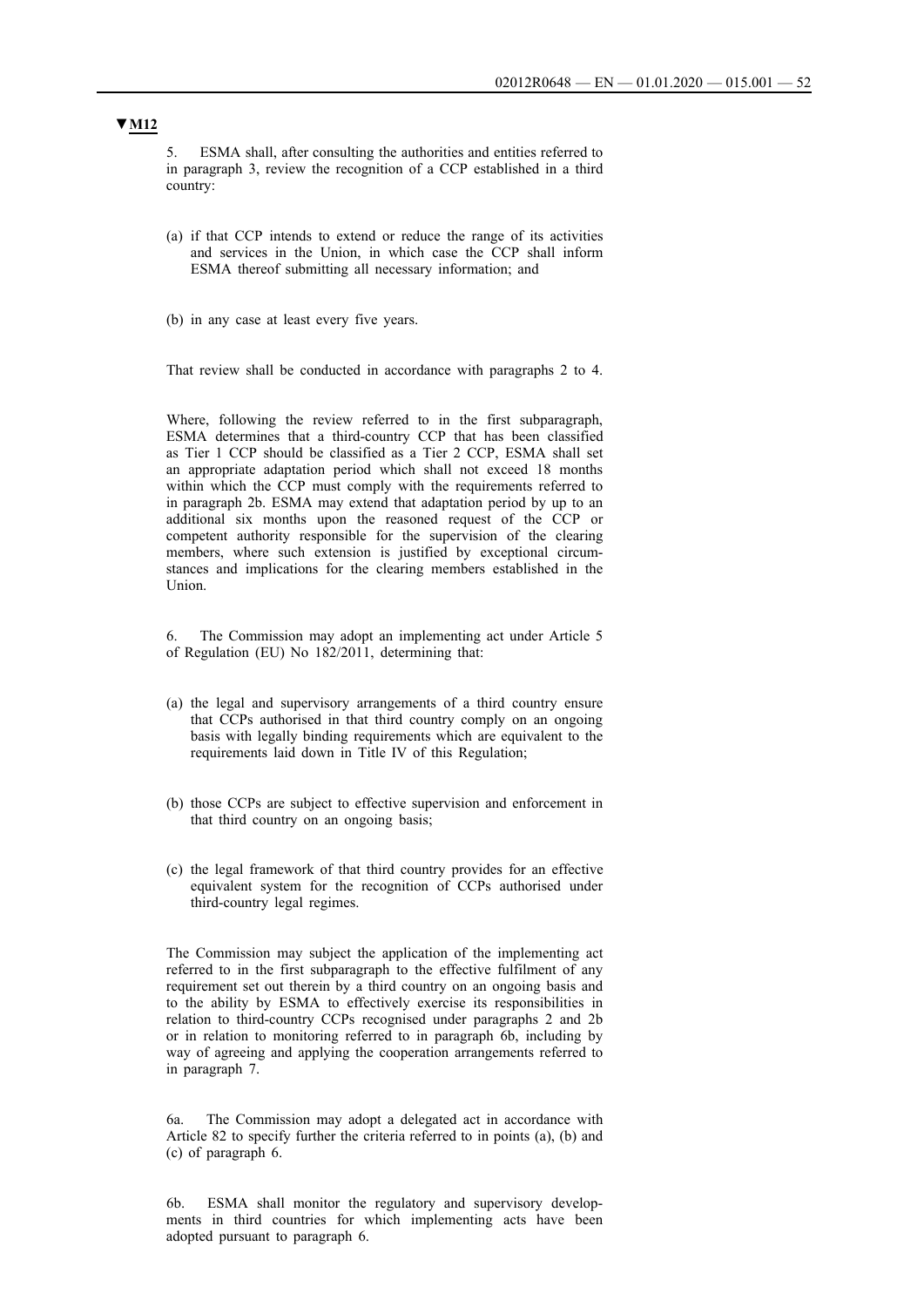# **▼M12**

Where ESMA identifies any regulatory or supervisory development in those third countries that may impact the financial stability of the Union or of one or more of its Member States, it shall inform the European Parliament, the Council, the Commission and the members of the third-country CCP college referred to in Article 25c without delay. All such information shall be treated confidentially.

ESMA shall submit a confidential report to the Commission and to the members of the third-country CCP college referred to in Article 25c on the regulatory and supervisory developments in the third countries referred to in the first subparagraph on an annual basis.

7. ESMA shall establish effective cooperation arrangements with the relevant competent authorities of third countries whose legal and supervisory frameworks have been recognised as equivalent to this Regulation in accordance with paragraph 6. Such arrangements shall specify at least:

(a) the mechanism for the exchange of information between ESMA, the central banks of issue referred to in point (f) of paragraph 3 and the competent authorities of the third countries concerned, including access to all information requested by ESMA regarding CCPs authorised in third countries, such as significant changes to risk models and parameters, extension of CCP activities and services, changes in the client account structure and in the use of payment systems that substantially affect the Union;

## **▼B**

- (b) the mechanism for prompt notification to ESMA where a thirdcountry competent authority deems a CCP it is supervising to be in breach of the conditions of its authorisation or of other law to which it is subject;
- (c) the mechanism for prompt notification to ESMA by a third-country competent authority where a CCP it is supervising has been granted the right to provide clearing services to clearing members or clients established in the Union;

- (d) the procedures concerning the coordination of supervisory activities, including the agreement of third-country authorities to allow investigations and on-site inspections in accordance with Articles 25g and 25h respectively;
- (e) the procedures necessary for the effective monitoring of regulatory and supervisory developments in a third country;
- (f) the procedures for third-country authorities to assure the effective enforcement of decisions adopted by ESMA in accordance with Articles 25b, 25f to 25m, 25p and 25q;
- (g) the procedures for third-country authorities to inform ESMA, the third-country CCP college referred to in Article 25c, and the central banks of issue referred to in point (f) of paragraph 3 without undue delay of any emergency situations relating to the recognised CCP, including developments in financial markets, which may have an adverse effect on market liquidity and the stability of the financial system in the Union or one of its Member States and the procedures and contingency plans to address such situations;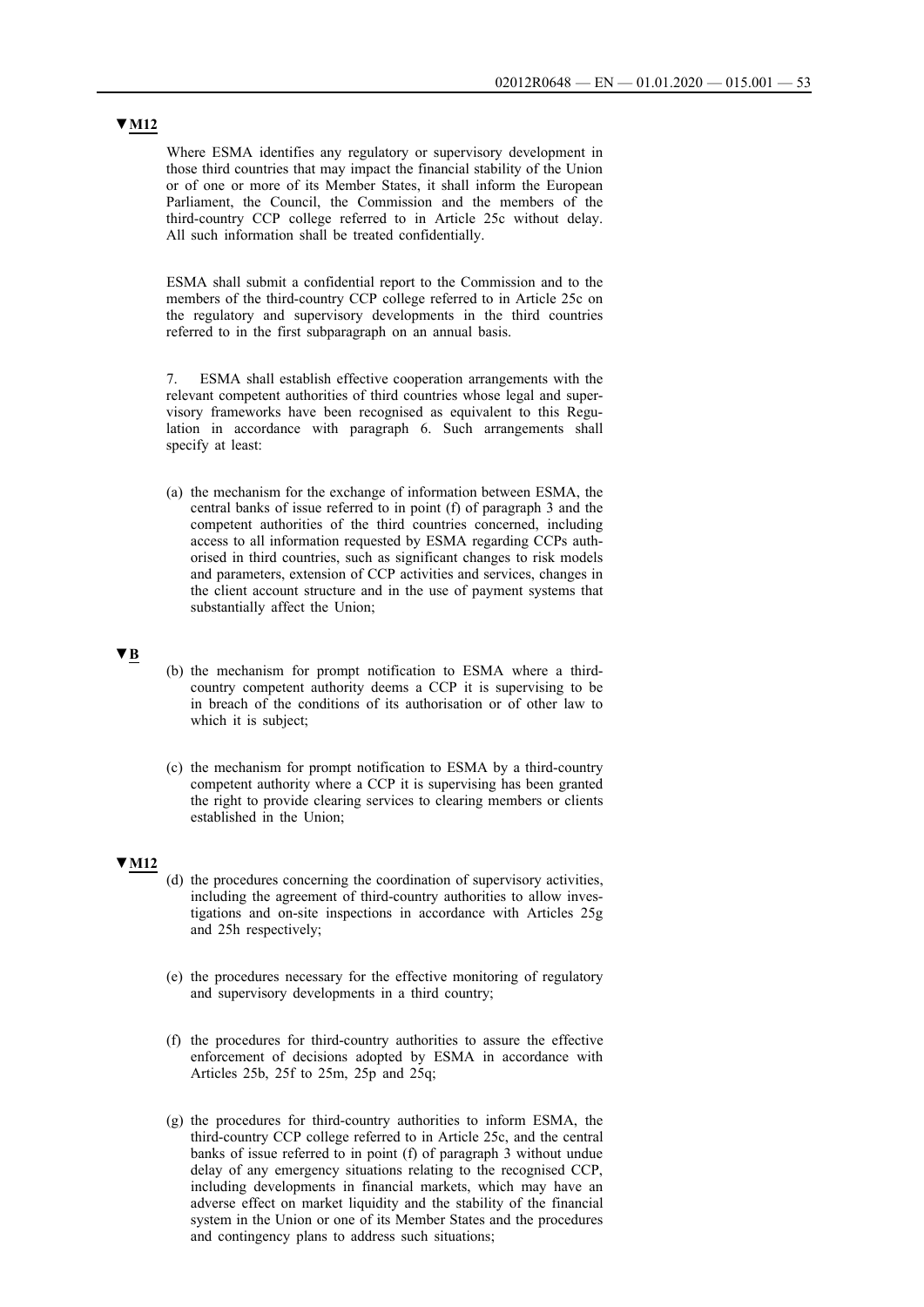# **▼M12**

(h) the consent of third-country authorities to the onward sharing of any information they have provided to ESMA under the cooperation arrangements with the authorities referred to in paragraph 3 and the members of the third-country CCP college, subject to the professional secrecy requirements set out in Article 83.

Where ESMA considers that a third-country competent authority fails to apply any of the provisions laid down in a cooperation arrangement established in accordance with this paragraph, it shall inform the Commission thereof confidentially and without delay. In such a case, the Commission may decide to review the implementing act adopted in accordance with paragraph 6.

# **▼B**

8. In order to ensure consistent application of this Article, ESMA shall develop draft regulatory technical standards specifying the information that the applicant CCP shall provide ESMA in its application for recognition.

ESMA shall submit those draft regulatory technical standards to the Commission by 30 September 2012.

Power is delegated to the Commission to adopt the regulatory technical standards referred to in the first subparagraph in accordance with Articles 10 to 14 of Regulation (EU) No 1095/2010.

## **▼M12**

#### *Article 25a*

### **Comparable compliance**

1. A CCP referred to in Article 25(2b) may submit a reasoned request that ESMA assesses whether in its compliance with the applicable third-country framework, taking into account the provisions of the implementing act adopted in accordance with Article 25(6), that CCP may be deemed to satisfy compliance with the requirements set out in Article 16 and Titles IV and V. ESMA shall immediately transmit the request to the third-country CCP college.

2. The request referred to in paragraph 1 shall provide the factual basis for a finding of comparability and the reasons why compliance with the requirements applicable in the third country satisfies the requirements set out in Article 16 and Titles IV and V.

3. The Commission, in order to ensure that the assessment referred to in paragraph 1 effectively reflects the regulatory objectives of the requirements set out in Article 16 and Titles IV and V and the Union's interests as a whole, shall adopt a delegated act specifying the following:

(a) the minimum elements to be assessed for the purposes of paragraph 1of this Article;

(b) the modalities and conditions to carry out the assessment.

The Commission shall adopt the delegated act referred to in the first subparagraph in accordance with Article 82 by 2 January 2021.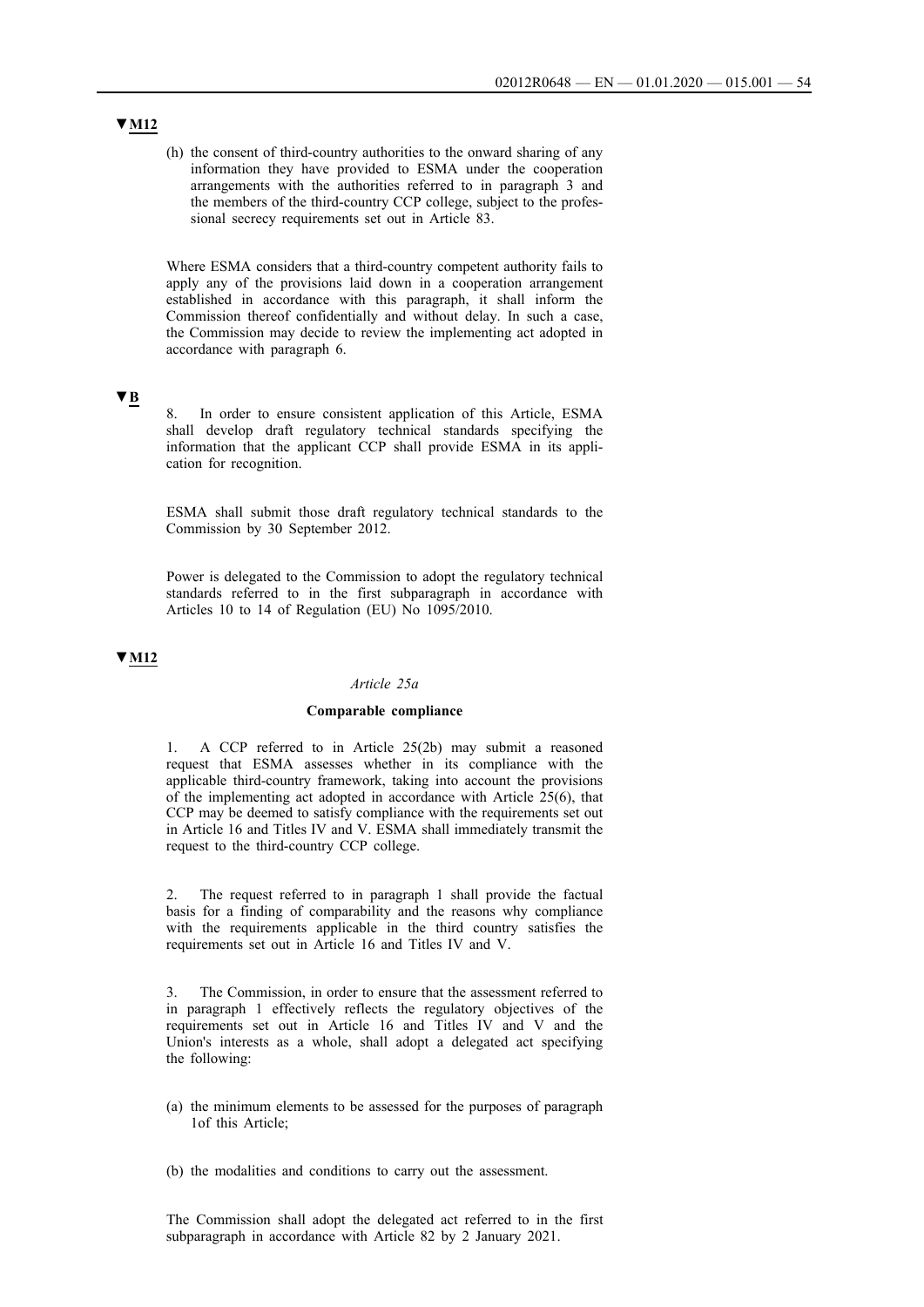#### *Article 25b*

### **Ongoing compliance with the conditions for recognition**

1. ESMA shall be responsible for carrying out the duties resulting from this Regulation for the supervision on an ongoing basis of the compliance of recognised Tier 2 CCPs with the requirements referred to in point (a) of Article 25(2b). With regard to decisions pursuant to Articles 41, 44, 46, 50 and 54, ESMA shall consult the central banks of issue referred to in point (f) of Article 25(3) in accordance with Article 24b(1).

ESMA shall require confirmation from each Tier 2 CCP at least on a yearly basis that the requirements referred to in points (a), (c) and (d) of Article 25(2b) continue to be fulfilled.

Where a central bank of issue referred to in point (f) of Article 25(3) considers that a Tier 2 CCP no longer fulfils the condition referred to in point (b) of Article 25(2b), it shall immediately notify ESMA.

2. Where a Tier 2 CCP fails to provide ESMA with the confirmation referred to in the second subparagraph of paragraph 1 or where ESMA receives a notification pursuant to the third subparagraph of paragraph 1, the CCP shall be considered as no longer meeting the conditions for recognition pursuant to Article 25(2b) and the procedure set out in Article  $25p(2)$ , (3) and (4) shall apply.

3. ESMA shall, in cooperation with the ESRB, carry out assessments of the resilience of recognised Tier 2 CCPs to adverse market developments in accordance with Article 32(2) of Regulation (EU) No 1095/2010, in coordination with the assessments referred to in point (b) of Article 24a(7). Central banks of issue referred to in point (f) of Article 25(3) may contribute to such assessments in the carrying out of their monetary policy tasks. In carrying out those assessments, ESMA shall include at least financial and operational risks, and ensure consistency with the assessments of the resilience of Union CCPs carried out pursuant to point (b) of Article 24a(7) of this Regulation.

### *Article 25c*

#### **Third-country CCP college**

1. ESMA shall establish a college for third-country CCPs to facilitate the sharing of information.

- 2. The college shall consist of:
- (a) the Chair of the CCP Supervisory Committee, who shall chair the college;
- (b) the two independent members of the CCP Supervisory Committee;
- (c) the competent authorities referred to in Article 22; in Member States where more than one authority has been designated as competent in accordance with Article 22, those authorities shall agree on a common representative;
- (d) the competent authorities responsible for the supervision of the clearing members established in the Union;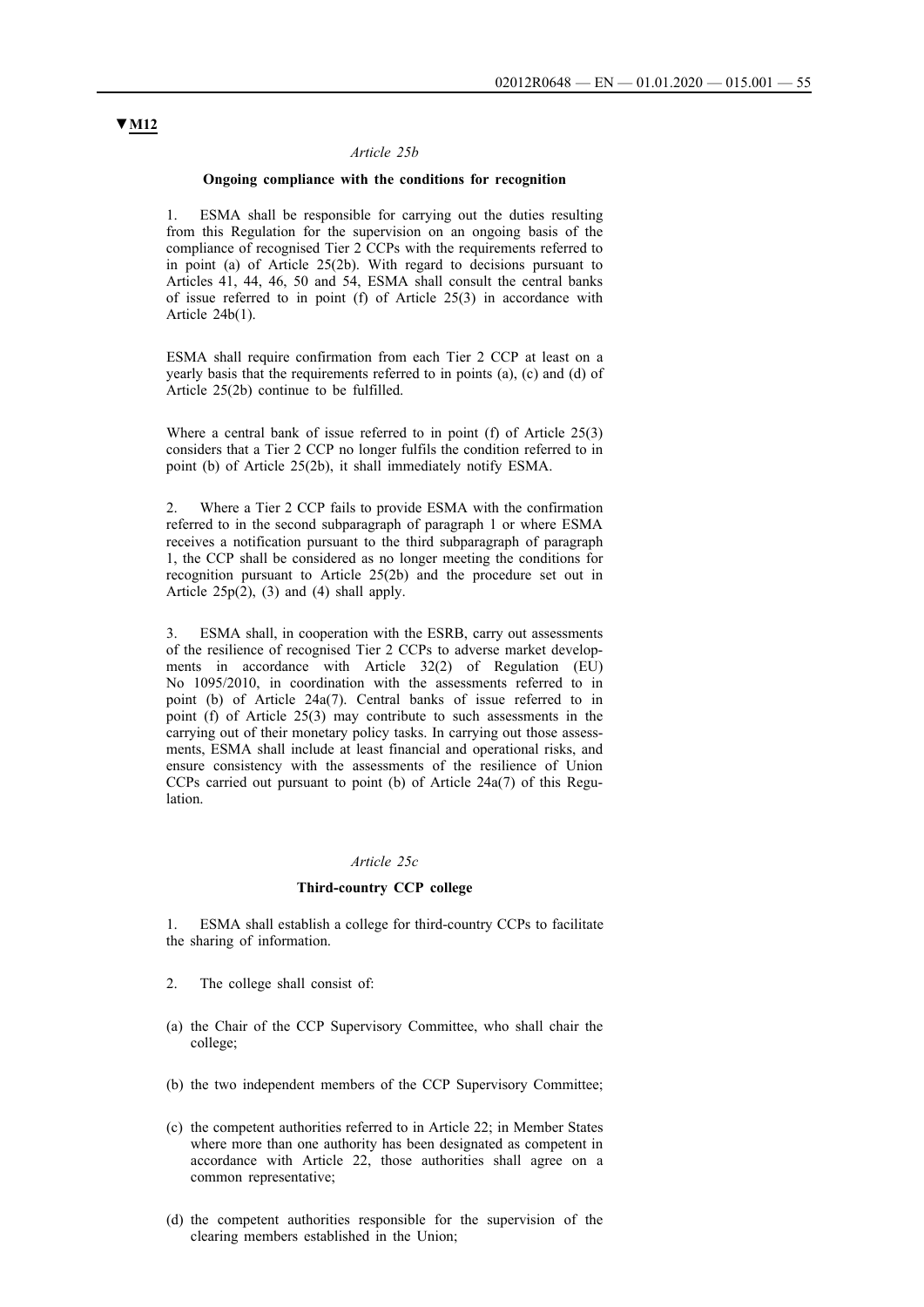# **▼M12**

- (e) the competent authorities responsible for the supervision of trading venues established in the Union, served or to be served by the CCPs;
- (f) the competent authorities supervising central securities depositories established in the Union to which the CCPs are linked or intend to be linked;
- (g) the members of the ESCB.

The college members may request that the CCP Supervisory Committee discusses specific matters in relation to a CCP established in a third country. Such request shall be made in writing and shall include detailed reasoning for the request. The CCP Supervisory Committee shall duly consider such requests and provide an appropriate response.

4. The establishment and functioning of the college shall be based on a written agreement between all its members. The obligation of professional secrecy in accordance with Article 83 shall apply to all college members.

#### *Article 25d*

#### **Fees**

1. ESMA shall charge the following fees to CCPs established in a third country in accordance with this Regulation and in accordance with the delegated act adopted pursuant to paragraph 3:

- (a) fees associated with applications for recognition pursuant to Article 25;
- (b) annual fees associated with ESMA's tasks in accordance with this Regulation in relation to the CCPs recognised in accordance with Article 25.

2. The fees referred to in paragraph 1 shall be proportionate to the turnover of the CCP concerned and shall cover all costs incurred by ESMA for the recognition and the performance of its tasks in accordance with this Regulation.

3. The Commission shall adopt a delegated act in accordance with Article 82 in order to specify further the following:

- (a) the types of fees;
- (b) the matters for which fees are due;
- (c) the amount of the fees;
- (d) the manner in which fees are to be paid by the following:
	- (i) a CCP which applies for recognition;
	- (ii) a recognised CCP classified as a Tier 1 CCP in accordance with Article  $25(2)$ ;
	- (iii) a recognised CCP classified as a Tier 2 CCP in accordance with Article 25(2b).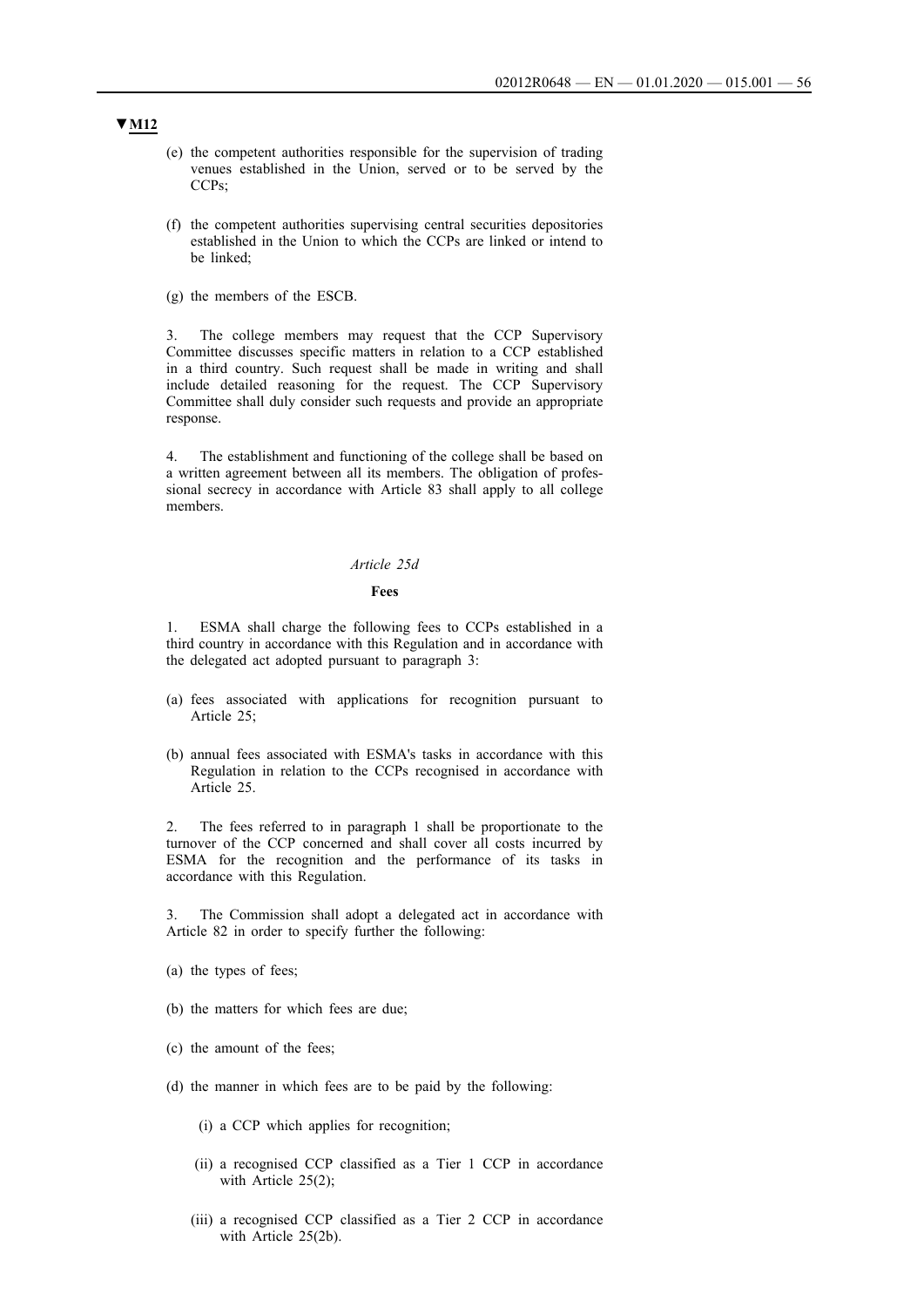#### *Article 25e*

### **Exercise of the powers referred to in Articles 25f to 25h**

The powers conferred on ESMA or any official of or other person authorised by them by Articles 25f to 25h shall not be used to require the disclosure of information or documents which are subject to legal privilege.

## *Article 25f*

### **Request for information**

1. ESMA may by simple request or by decision require recognised CCPs and related third parties to whom those CCPs have outsourced operational functions or activities to provide all necessary information to enable ESMA to carry out its duties under this Regulation.

2. When sending a simple request for information under paragraph 1, ESMA shall indicate all of the following:

- (a) the reference to this Article as the legal basis of the request;
- (b) the purpose of the request;
- (c) the information required;
- (d) the time limit to provide the information;
- (e) inform the person from whom the information is requested that there is no obligation to provide the information but that in the case of a voluntary reply to the request the information provided must not be incorrect or misleading;
- (f) the fine provided for in Article 25j in conjunction with point (a) of Section V of Annex III, where the answers to questions asked are incorrect or misleading.

3. When requiring that information is provided under paragraph 1 by decision, ESMA shall indicate all of the following:

- (a) the reference to this Article as the legal basis of the request;
- (b) the purpose of the request;
- (c) the information required;
- (d) the time limit to provide the information;
- (e) the periodic penalty payments provided for in Article 25k where the production of the required information is incomplete;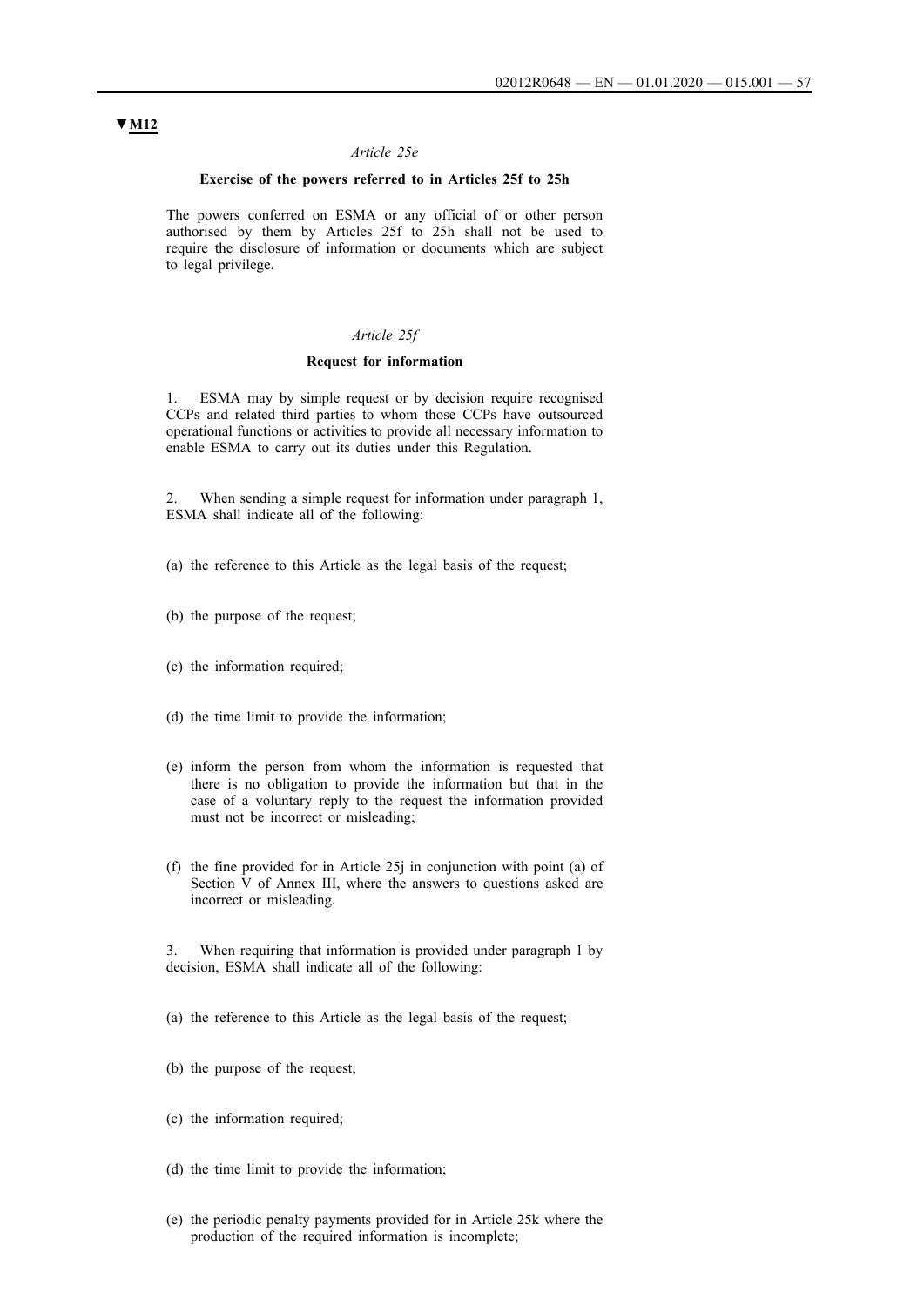- (f) the fine provided for in Article 25j in conjunction with point (a) of Section V of Annex III, for failing to provide the required information or where the answers to questions asked are incorrect or misleading; and
- (g) the right to appeal the decision before ESMA's Board of Appeal and to have the decision reviewed by the Court of Justice of the European Union ('Court of Justice') in accordance with Articles 60 and 61 of Regulation (EU) No 1095/2010.

4. The persons referred to in paragraph 1 or their representatives and, in the case of legal persons or associations having no legal personality, the persons authorised to represent them by law or by their constitution shall supply the information requested. Lawyers duly authorised to act may supply the information on behalf of their clients. The latter shall remain fully responsible if the information supplied is incomplete, incorrect or misleading.

5. ESMA shall, without delay, send a copy of the simple request or of its decision to the relevant third-country competent authority where the persons referred to in paragraph 1 concerned by the request for information are domiciled or established.

### *Article 25g*

#### **General investigations**

1. In order to carry out its duties under this Regulation, ESMA may conduct necessary investigations of Tier 2 CCPs and related third parties to whom those CCPs have outsourced operational functions, services or activities. To that end, the officials and other persons authorised by ESMA shall be empowered to:

- (a) examine any records, data, procedures and any other material relevant to the execution of its tasks irrespective of the medium on which they are stored;
- (b) take or obtain certified copies of or extracts from such records, data, procedures and other material;
- (c) summon and ask Tier 2 CCPs or their representatives or staff for oral or written explanations on facts or documents relating to the subject matter and purpose of the inspection and to record the answers;
- (d) interview any other natural or legal person who consents to be interviewed for the purpose of collecting information relating to the subject matter of an investigation;
- (e) request records of telephone and data traffic.

The central banks of issue referred to in point (f) of Article 25(3) may, upon a reasoned request to ESMA, participate in such investigations where those investigations are relevant for the carrying out of their monetary policy tasks.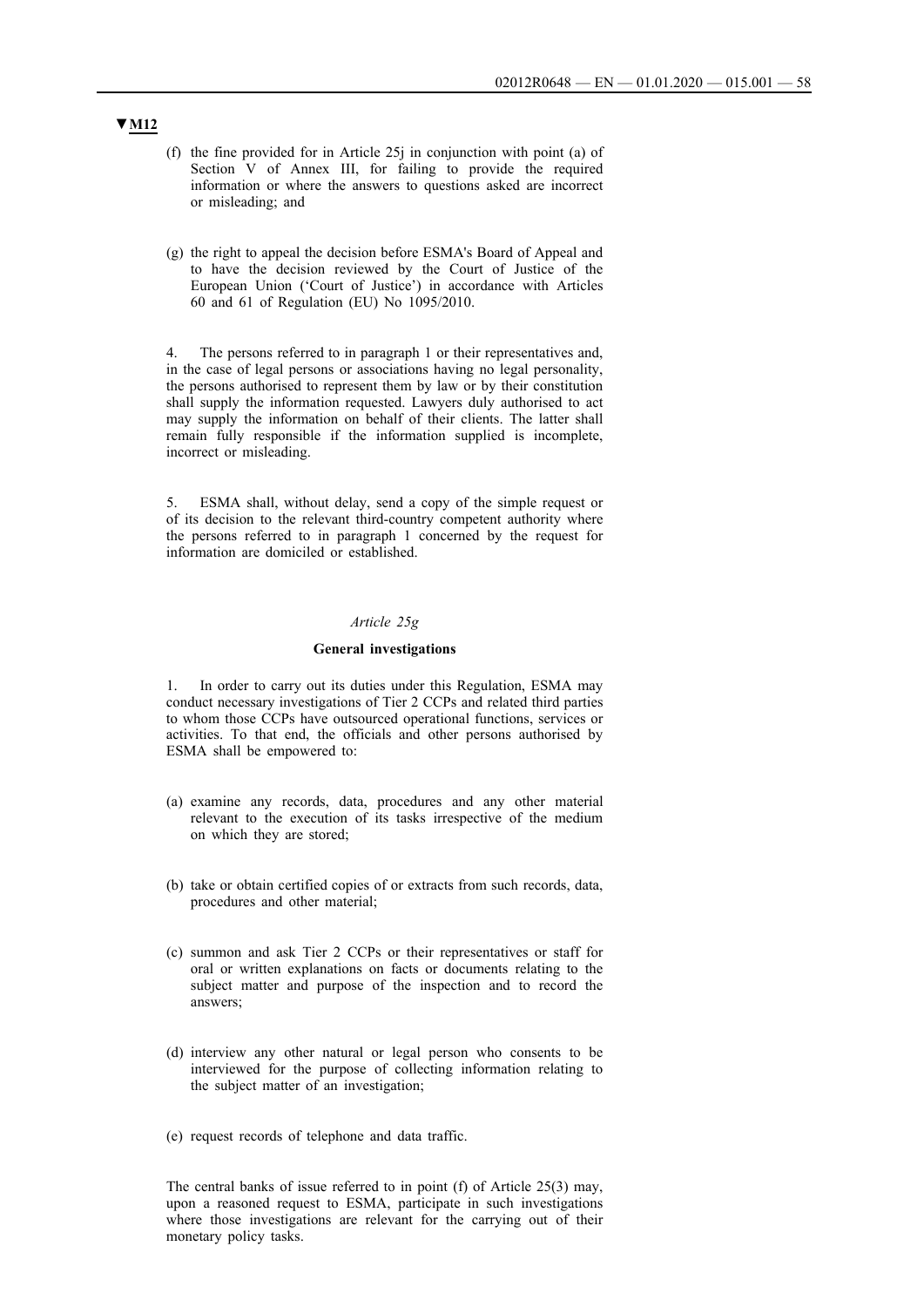The third-country CCP college referred to in Article 25c shall be informed without undue delay of any findings that may be relevant for the execution of its tasks.

2. The officials and other persons authorised by ESMA for the purposes of the investigations referred to in paragraph 1 shall exercise their powers upon production of a written authorisation specifying the subject matter and purpose of the investigation. That authorisation shall also indicate the periodic penalty payments provided for in Article 25k where the production of the required records, data, procedures or any other material, or the answers to questions asked to Tier 2 CCPs are not provided or are incomplete, and the fines provided for in Article 25j in conjunction with point (b) of Section V of Annex III, where the answers to questions asked to Tier 2 CCPs are incorrect or misleading.

3. Tier 2 CCPs are required to submit to investigations launched on the basis of a decision of ESMA. The decision shall specify the subject matter and purpose of the investigation, the periodic penalty payments provided for in Article 25k of this Regulation, the legal remedies available under Regulation (EU) No 1095/2010 and the right to have the decision reviewed by the Court of Justice.

4. Prior to notifying a Tier 2 CCP of an investigation, ESMA shall inform the relevant third-country competent authority where the investigation is to be carried out of the investigation and of the identity of the authorised persons. Officials of the third-country competent authority concerned may, upon the request of ESMA, assist those authorised persons in carrying out their duties. Officials of the third-country competent authority concerned may also attend the investigations. Investigations carried out in a third country in accordance with this Article shall be conducted pursuant to the cooperation arrangements established with the relevant third-country competent authority.

### *Article 25h*

### **On-site inspections**

In order to carry out its duties under this Regulation, ESMA may conduct all necessary on-site inspections at any business premises, land or property of Tier 2 CCPs and related third parties to whom those CCPs have outsourced operational functions, services or activities.

The central banks of issue referred to in point (f) of Article 25(3) may submit a reasoned request to ESMA to participate in such on-site inspections where relevant for the carrying out of their monetary policy tasks.

The third-country CCP college referred to in Article 25c shall be informed without undue delay of any findings that may be relevant for the execution of its tasks.

2. The officials and other persons authorised by ESMA to conduct an on-site inspection may enter any business premises, land or property of the legal persons subject to an inspection decision adopted by ESMA and shall have all the powers stipulated in Article 25g(1). They shall also have the power to seal any business premises and books or records for the period of, and to the extent necessary for, the inspection.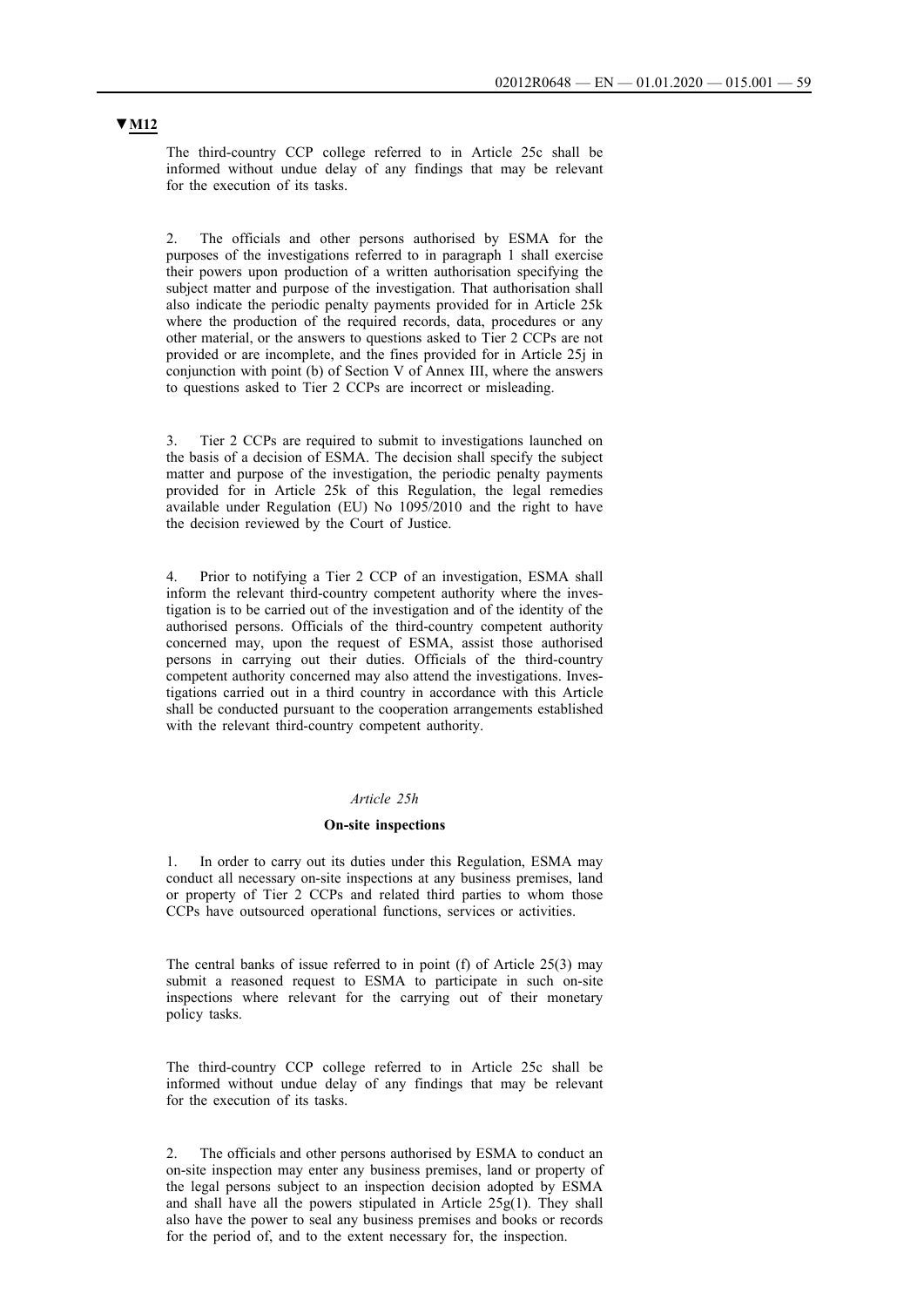3. In sufficient time before the inspection, ESMA shall give notice of the inspection to the relevant third-country competent authority where the inspection is to be conducted. Where the proper conduct and efficiency of the inspection so require, ESMA, after informing the relevant third-country competent authority, may carry out the on-site inspection without prior notice to the CCP. Inspections conducted in a third country in accordance with this Article shall be conducted pursuant to the cooperation arrangements established with the relevant third-country competent authority.

The officials and other persons authorised by ESMA to conduct an on-site inspection shall exercise their powers upon production of a written authorisation specifying the subject matter and purpose of the inspection and the periodic penalty payments provided for in Article 25k where the persons concerned do not submit to the inspection.

4. Tier 2 CCPs shall submit to on-site inspections ordered by decision of ESMA. The decision shall specify the subject matter and purpose of the inspection, appoint the date on which it is to begin and indicate the periodic penalty payments provided for in Article 25k, the legal remedies available under Regulation (EU) No 1095/2010 as well as the right to have the decision reviewed by the Court of Justice.

5. Officials of, as well as those authorised or appointed by, the competent authority of the third country where the inspection is to be conducted may, at the request of ESMA, actively assist the officials and other persons authorised by ESMA. Officials of the relevant third-country competent authority may also attend the on-site inspections.

6. ESMA may also request third-country competent authorities to carry out specific investigatory tasks and on-site inspections as provided for in this Article and in Article 25g(1) on its behalf.

7. Where the officials and other accompanying persons authorised by ESMA find that a person opposes an inspection ordered pursuant to this Article, ESMA may request the third-country competent authority concerned to afford them the necessary assistance, including, where appropriate, the assistance of the police or of an equivalent enforcement authority, to enable them to conduct their on-site inspection.

#### *Article 25i*

#### **Procedural rules for taking supervisory measures and imposing fines**

1. Where, in carrying out its duties under this Regulation, ESMA finds that there are serious indications of the possible existence of facts liable to constitute one or more of the infringements listed in Annex III, ESMA shall appoint an independent investigation officer within ESMA to investigate the matter. The appointed officer shall not be involved or have been directly or indirectly involved in the recognition or supervision process of the CCP concerned and shall perform his or her functions independently from ESMA.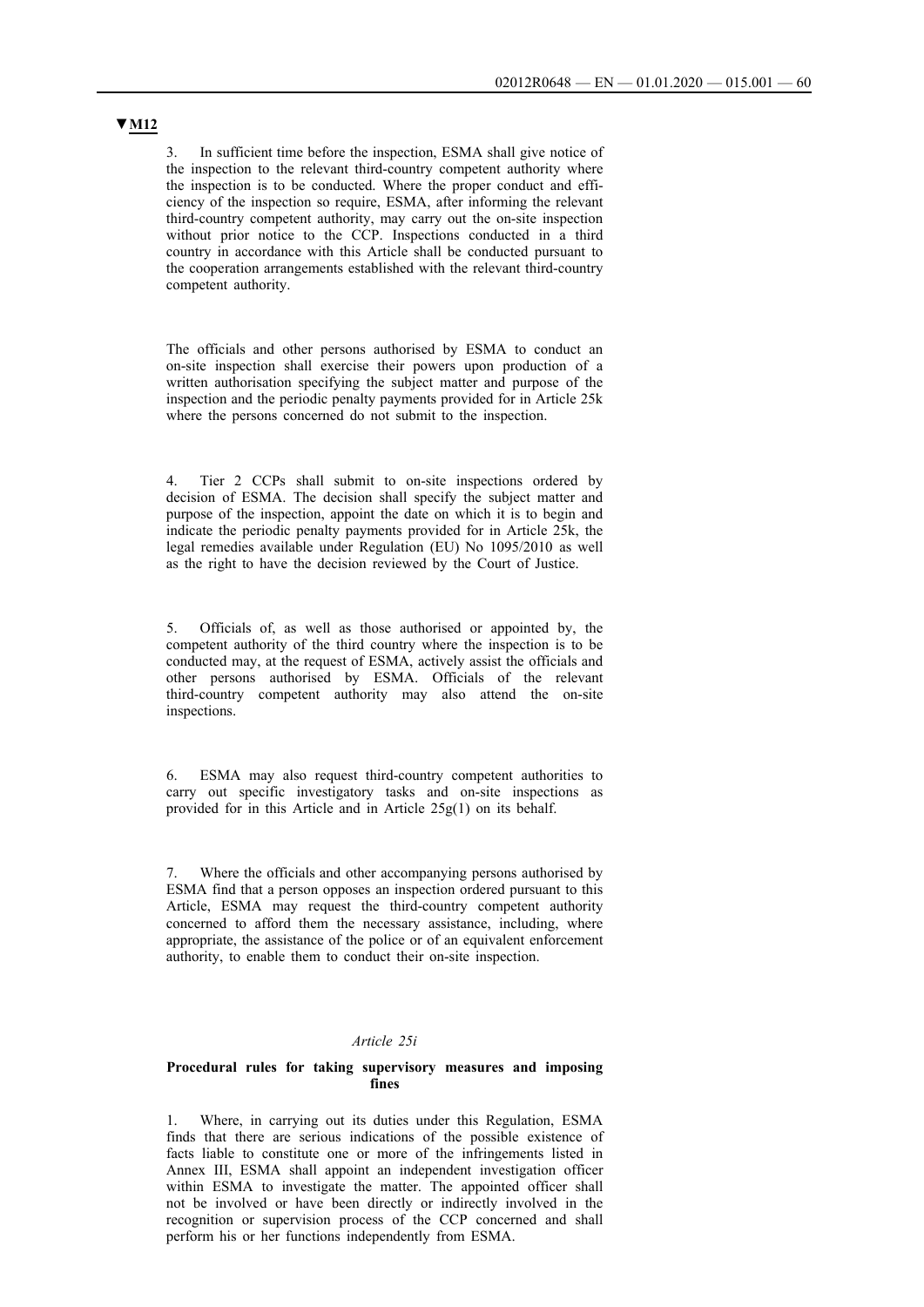2. The investigation officer shall investigate the alleged infringements, taking into account any comments submitted by the persons who are subject to the investigations, and shall submit a complete file with his or her findings to ESMA.

In order to carry out his or her tasks, the investigation officer may exercise the power to request information in accordance with Article 25f and to conduct investigations and on-site inspections in accordance with Articles 25g and 25h. When using those powers, the investigation officer shall comply with Article 25e.

Where carrying out his or her tasks, the investigation officer shall have access to all documents and information gathered by ESMA in its activities.

3. Upon completion of his or her investigation and before submitting the file with his or her findings to ESMA, the investigation officer shall give the persons subject to the investigations the opportunity to be heard on the matters being investigated. The investigation officer shall base his or her findings only on facts on which the persons concerned have had the opportunity to comment.

The rights of the defence of the persons concerned shall be fully respected during investigations under this Article.

4. When submitting the file with his or her findings to ESMA, the investigation officer shall notify that fact to the persons who are subject to the investigations. The persons subject to the investigations shall be entitled to have access to the file, subject to the legitimate interest of other persons in the protection of their business secrets. The right of access to the file shall not extend to confidential information or ESMA's internal preparatory documents.

5. On the basis of the file containing the investigation officer's findings and, when requested by the persons concerned, after having heard the persons subject to the investigations in accordance with Article 25l, ESMA shall decide if one or more of the infringements listed in Annex III have been committed by the persons who have been subject to the investigations and, in such a case, shall take a supervisory measure in accordance with Article 25q and impose a fine in accordance with Article 25j.

The investigation officer shall not participate in ESMA's deliberations or in any other way intervene in ESMA's decision-making process.

7. The Commission shall adopt delegated acts in accordance with Article 82 to specify further the rules of procedure for the exercise of the power to impose fines or periodic penalty payments, including provisions on the rights of the defence, temporal provisions, and the collection of fines or periodic penalty payments, and the limitation periods for the imposition and enforcement of penalties.

ESMA shall refer matters to the appropriate authorities for investigation and possible criminal prosecution where, in carrying out its duties under this Regulation, it finds that there are serious indications of the possible existence of facts that it knows to be liable to constitute a criminal offence under the applicable third-country legal framework. In addition, ESMA shall refrain from imposing fines or periodic penalty payments where it is aware that a prior acquittal or conviction arising from identical fact or facts which are substantially the same has already acquired the force of res judicata as the result of criminal proceedings under national law.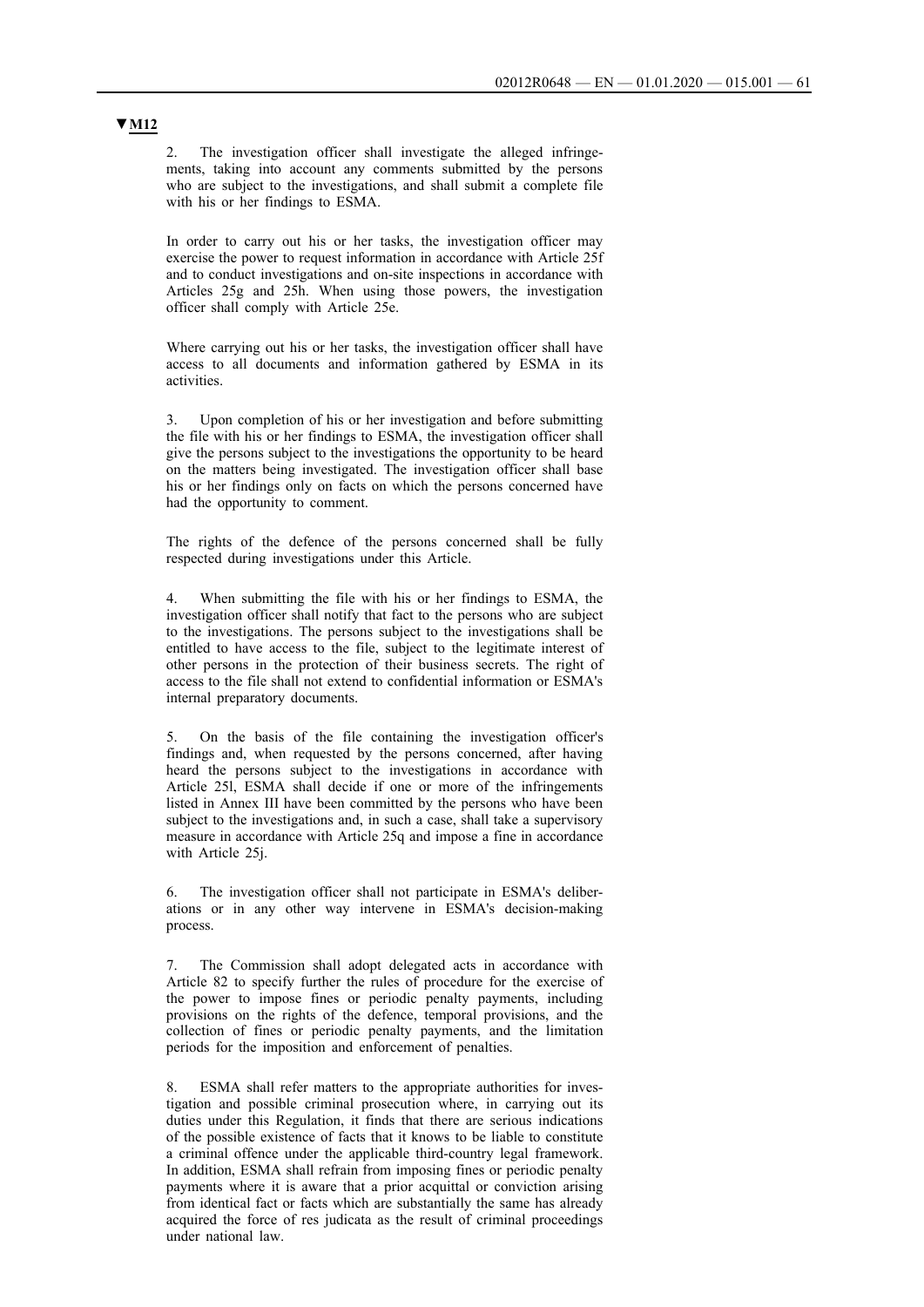### *Article 25j*

# **Fines**

1. Where, in accordance with Article 25i(5), ESMA finds that a CCP has, intentionally or negligently, committed one of the infringements listed in Annex III, it shall adopt a decision imposing a fine in accordance with paragraph 2 of this Article.

An infringement by a CCP shall be considered to have been committed intentionally if ESMA finds objective factors which demonstrate that the CCP or its senior management acted deliberately to commit the infringement.

2. The basic amounts of the fines referred to in paragraph 1 shall be up to twice the amount of the profits gained or losses avoided because of the breach where those can be determined, or up to 10 % of the total annual turnover, as defined in relevant Union law, of a legal person in the preceding business year.

3. The basic amounts set out in paragraph 2 shall be adjusted, if need be, by taking into account aggravating or mitigating factors in accordance with the relevant coefficients set out in Annex IV.

The relevant aggravating coefficients shall be applied one by one to the basic amount. If more than one aggravating coefficient is applicable, the difference between the basic amount and the amount resulting from the application of each individual aggravating coefficient shall be added to the basic amount.

The relevant mitigating coefficients shall be applied one by one to the basic amount. If more than one mitigating coefficient is applicable, the difference between the basic amount and the amount resulting from the application of each individual mitigating coefficient shall be subtracted from the basic amount.

4. Notwithstanding paragraphs 2 and 3, the amount of the fine shall not exceed 20 % of the annual turnover of the CCP concerned in the preceding business year but, where the CCP has directly or indirectly benefited financially from the infringement, the amount of the fine shall be at least equal to that benefit.

Where an act or omission of a CCP constitutes more than one infringement listed in Annex III, only the higher fine calculated in accordance with paragraphs 2 and 3 and relating to one of those infringements shall apply.

#### *Article 25k*

### **Periodic penalty payments**

1. ESMA shall, by decision, impose periodic penalty payments in order to compel:

- (a) a Tier 2 CCP to put an end to an infringement in accordance with a decision taken pursuant to point (a) of Article 25q(1);
- (b) a person referred to in Article 25f(1) to supply complete information which has been requested by a decision pursuant to Article 25f;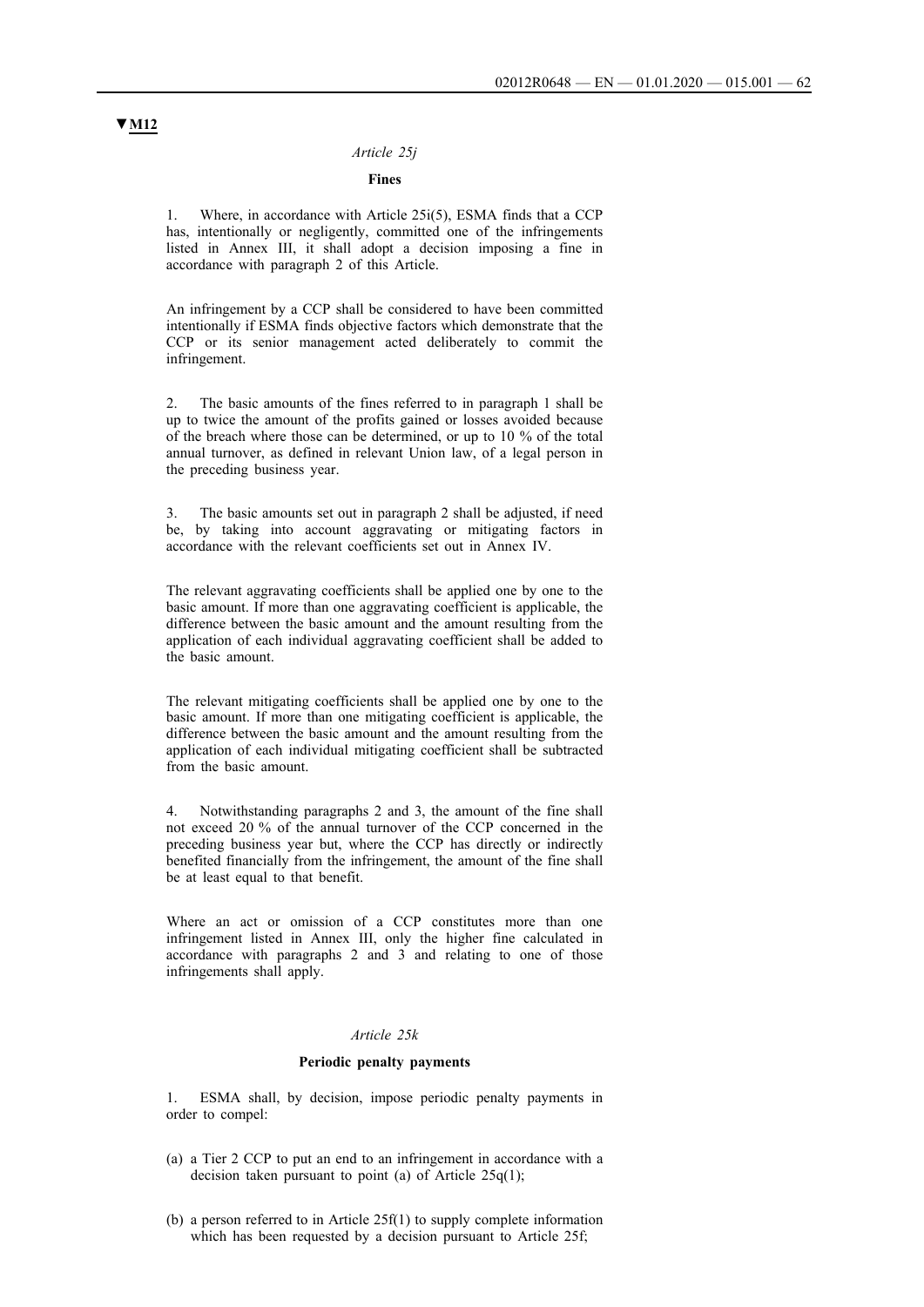(c) a Tier 2 CCP:

- (i) to submit to an investigation and in particular to produce complete records, data, procedures or any other material required and to complete and correct other information provided in an investigation launched by a decision pursuant to Article 25g; or
- (ii) to submit to an on-site inspection ordered by a decision taken pursuant to Article 25h.

2. A periodic penalty payment shall be effective and proportionate. The periodic penalty payment shall be imposed for each day of delay.

3. Notwithstanding paragraph 2, the amount of the periodic penalty payments shall be 3 % of the average daily turnover in the preceding business year, or, in the case of natural persons, 2 % of the average daily income in the preceding calendar year. It shall be calculated from the date stipulated in the decision imposing the periodic penalty payment.

4. A periodic penalty payment shall be imposed for a maximum period of six months following the notification of ESMA's decision. Following the end of that period, ESMA shall review the measure.

#### *Article 25l*

#### **Hearing of the persons concerned**

1. Before taking any decision on a fine or periodic penalty payment under Articles 25j and 25k, ESMA shall give the persons subject to the proceedings the opportunity to be heard on its findings. ESMA shall base its decisions only on findings on which the persons subject to the proceedings have had an opportunity to comment.

The first subparagraph of this paragraph shall not apply where urgent action is needed in order to prevent significant and imminent damage to the financial system. In such a case ESMA may adopt an interim decision and shall give the persons concerned the opportunity to be heard as soon as possible after taking its decision.

2. The rights of the defence of the persons subject to the proceedings shall be fully respected in the proceedings. They shall be entitled to have access to ESMA's file, subject to the legitimate interest of other persons in the protection of their business secrets. The right of access to the file shall not extend to confidential information or ESMA's internal preparatory documents.

### *Article 25m*

#### **Disclosure, nature, enforcement and allocation of fines and periodic penalty payments**

1. ESMA shall disclose to the public every fine and periodic penalty payment that has been imposed pursuant to Articles 25j and 25k of this Regulation unless such disclosure to the public would seriously jeopardise the financial markets or cause disproportionate damage to the parties involved. Such disclosure shall not contain personal data within the meaning of Regulation (EC) No 45/2001.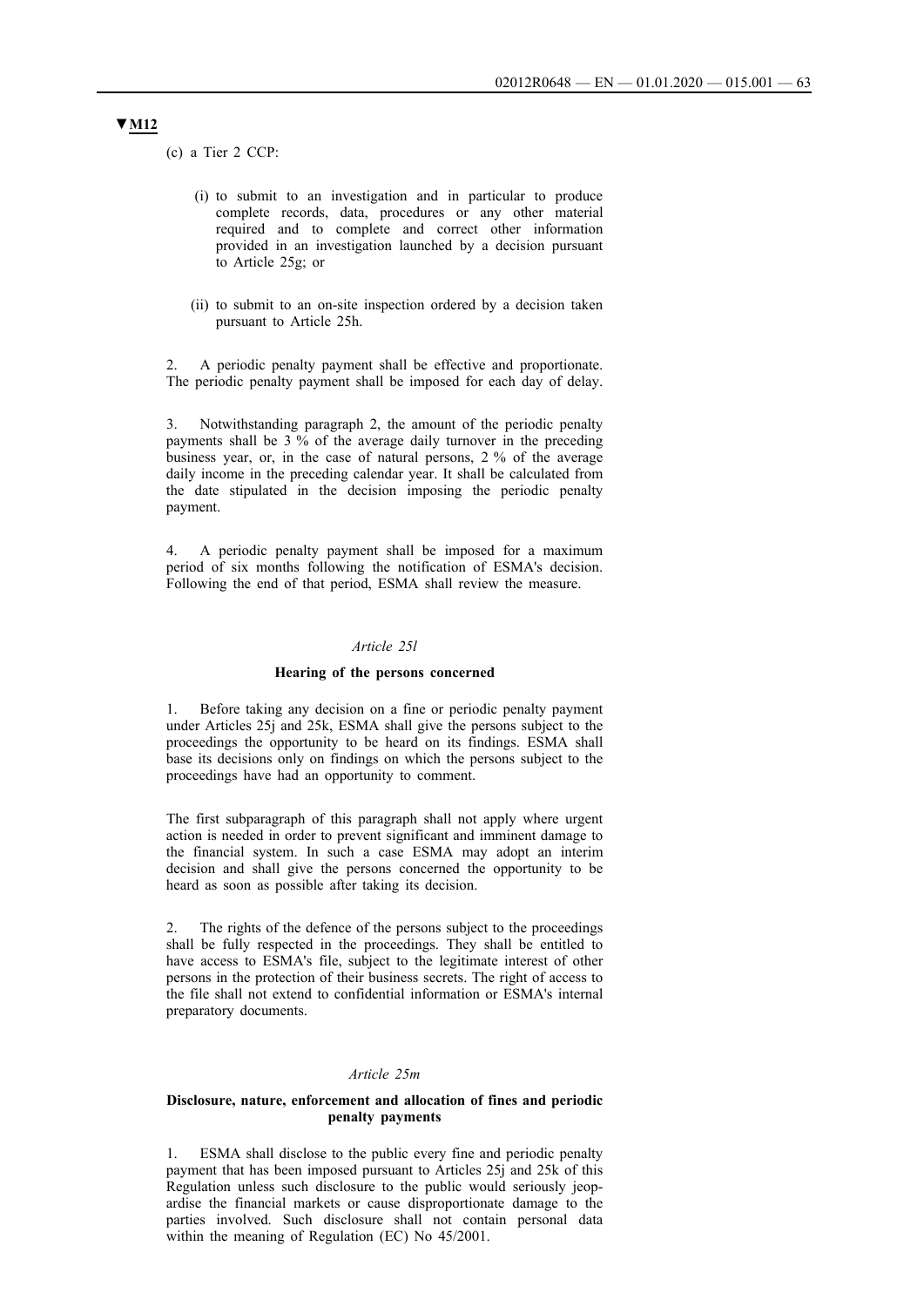2. Fines and periodic penalty payments imposed pursuant to Articles 25j and 25k shall be of an administrative nature.

3. Where ESMA decides to impose no fines or penalty payments, it shall inform the European Parliament, the Council, the Commission, and the relevant third-country competent authorities accordingly and shall set out the reasons for its decision.

Fines and periodic penalty payments imposed pursuant to Articles 25j and 25k shall be enforceable.

Enforcement shall be governed by the rules of civil procedure in force in the Member State or third-country in which it is carried out.

5. The amounts of the fines and periodic penalty payments shall be allocated to the general budget of the European Union.

#### *Article 25n*

# **Review by the Court of Justice**

The Court of Justice shall have unlimited jurisdiction to review decisions whereby ESMA has imposed a fine or a periodic penalty payment. It may annul, reduce or increase the fine or periodic penalty payment imposed.

## *Article 25o*

## **Amendments to Annex IV**

In order to take account of developments on financial markets the Commission is empowered to adopt delegated acts in accordance with Article 82 concerning measures to amend Annex IV.

### *Article 25p*

### **Withdrawal of recognition**

1. Without prejudice to Article 25q and subject to the following paragraphs, ESMA, after consulting the authorities and entities referred to in Article 25(3), shall withdraw a recognition decision adopted in accordance with Article 25 where:

- (a) the CCP concerned has not made use of the recognition within six months, expressly renounces the recognition or has ceased to engage in business for more than six months;
- (b) the CCP concerned has obtained the recognition through false statements or by any other irregular means;
- (c) the CCP concerned has seriously and systematically infringed any of the conditions for recognition laid down in Article 25 or no longer complies with any of those conditions and in any of those situations has not taken the remedial action requested by ESMA within an appropriately set timeframe of up to a maximum of six months;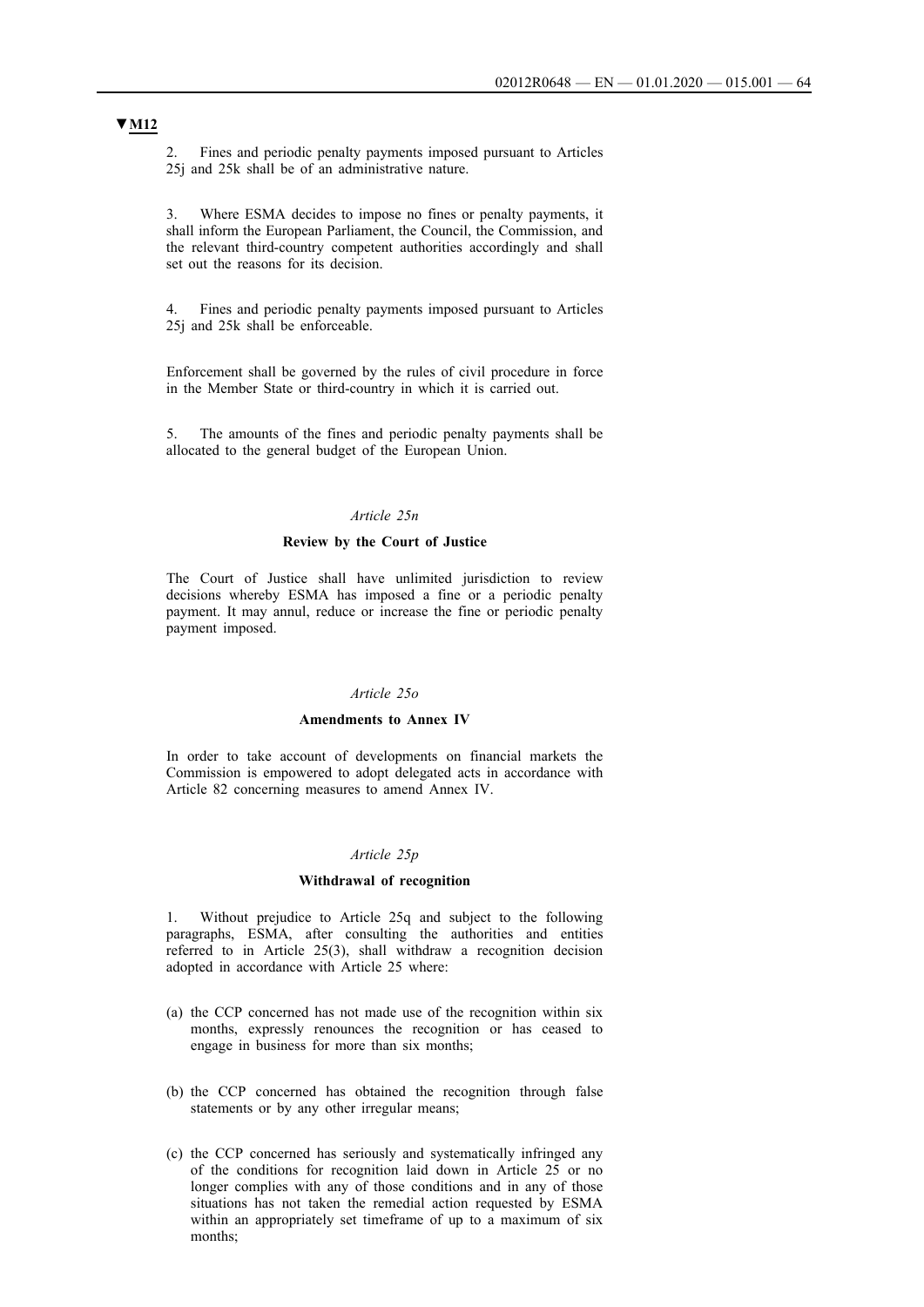- (d) ESMA is unable to exercise effectively its responsibilities under this Regulation over the CCP concerned, due to the failure of the third-country authority of the CCP to provide ESMA with all relevant information or cooperate with ESMA in accordance with Article 25(7);
- (e) the implementing act referred to in Article 25(6) has been withdrawn or suspended, or any of the conditions attached to it is no longer satisfied.

ESMA may limit the withdrawal of the recognition to a particular service, activity or class of financial instruments.

When determining the date of entry into effect of the decision to withdraw the recognition, ESMA shall endeavour to minimise potential market disruption and provide for an appropriate adaptation period which shall not exceed two years.

2. Before withdrawing the recognition in accordance with point (c) of paragraph 1 of this Article, ESMA shall take into account the possibility of applying measures under points (a), (b) and (c) of Article 25q(1).

If ESMA determines that remedial action within the set timeframe of up to a maximum of six months under point (c) of the first subparagraph of paragraph 1 of this Article has not been taken or that the action taken is not appropriate, and after consulting the authorities referred to in Article 25(3), ESMA shall withdraw the recognition decision.

ESMA shall, without undue delay, notify the relevant third-country competent authority of a decision to withdraw the recognition of a recognised CCP.

Any of the authorities referred to in Article  $25(3)$ , which consider that one of the conditions referred to in paragraph 1 has been met, may request ESMA to examine whether the conditions for the withdrawal of the recognition of a recognised CCP or of its recognition for a particular service, activity or class of financial instruments are met. Where ESMA decides not to withdraw the recognition of the CCP concerned, it shall provide full reasons to the requesting authority.

### *Article 25q*

### **Supervisory measures by ESMA**

1. Where, in accordance with Article 25i(5), ESMA finds that a Tier 2 CCP has committed one of the infringements listed in Annex III, it shall take one or more of the following decisions:

- (a) require the CCP to bring the infringement to an end;
- (b) impose fines under Article 25j;
- (c) issue public notices;
- (d) withdraw the recognition of the CCP, or its recognition for a particular service, activity or class of financial instruments, under Article 25p.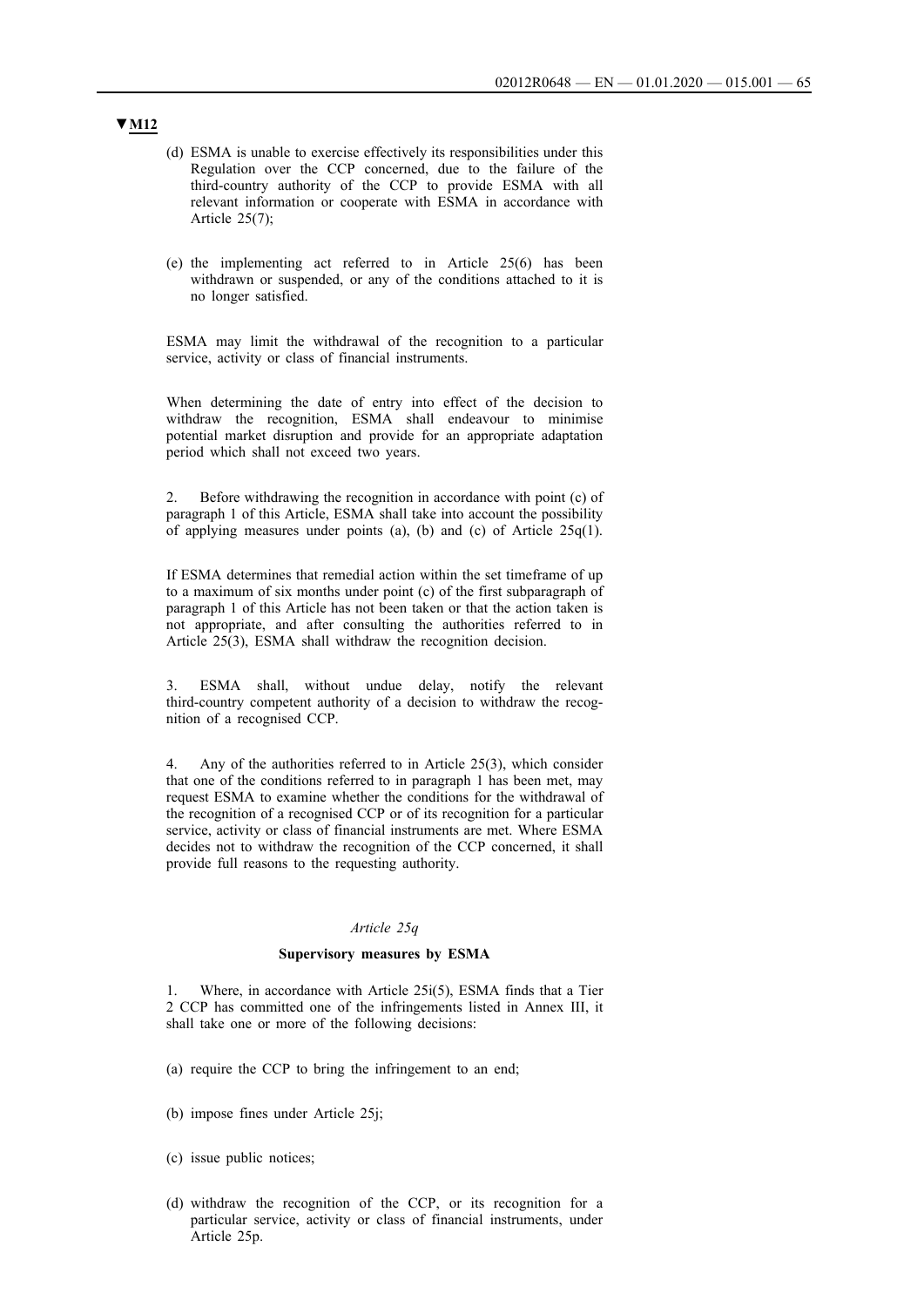When taking the decisions referred to in paragraph 1, ESMA shall take into account the nature and seriousness of the infringement, having regard to the following criteria:

- (a) the duration and frequency of the infringement;
- (b) whether the infringement has revealed serious or systemic weaknesses in the CCP's procedures or in its management systems or internal controls;
- (c) whether financial crime has been occasioned, facilitated or otherwise attributable to the infringement;
- (d) whether the infringement has been committed intentionally or negligently.

3. Without undue delay, ESMA shall notify any decision adopted pursuant to paragraph 1 to the CCP concerned, and shall communicate it to the relevant third-country competent authorities and to the Commission. It shall publicly disclose any such decision on its website within 10 working days of the date when it was adopted.

When making public its decision as referred to in the first subparagraph, ESMA shall also make public the right of the CCP concerned to appeal the decision, the fact, where relevant, that such an appeal has been lodged, specifying that such an appeal does not have suspensive effect, and the fact that it is possible for ESMA's Board of Appeal to suspend the application of the contested decision in accordance with Article 60(3) of Regulation (EU) No 1095/2010.

# **▼B**

### TITLE IV

# **REQUIREMENTS FOR CCPs**

### *CHAPTER 1*

### *Organisational requirements*

### *Article 26*

#### **General provisions**

1. A CCP shall have robust governance arrangements, which include a clear organisational structure with well-defined, transparent and consistent lines of responsibility, effective processes to identify, manage, monitor and report the risks to which it is or might be exposed, and adequate internal control mechanisms, including sound administrative and accounting procedures.

2. A CCP shall adopt policies and procedures which are sufficiently effective so as to ensure compliance with this Regulation, including compliance of its managers and employees with all the provisions of this Regulation.

3. A CCP shall maintain and operate an organisational structure that ensures continuity and orderly functioning in the performance of its services and activities. It shall employ appropriate and proportionate systems, resources and procedures.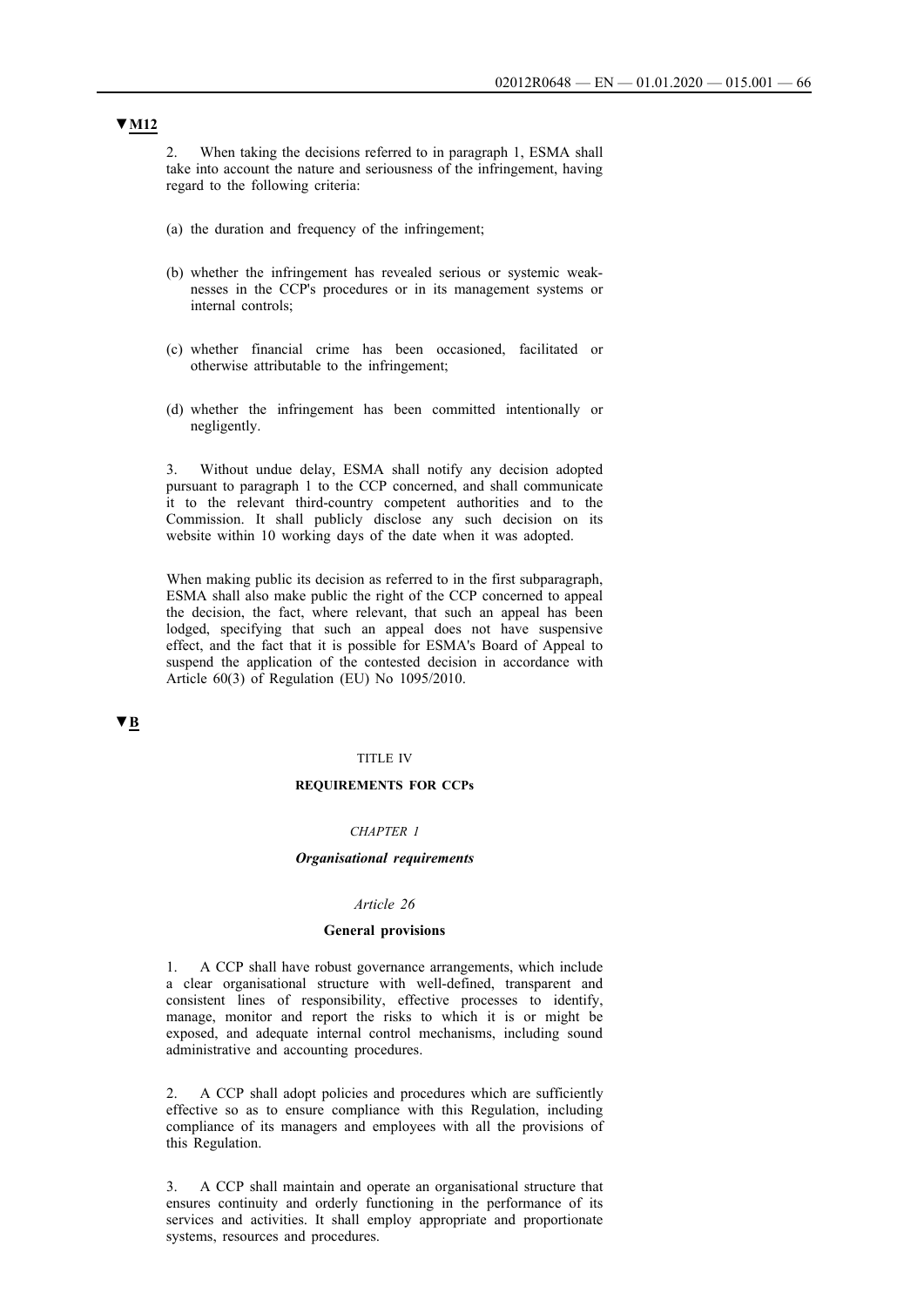4. A CCP shall maintain a clear separation between the reporting lines for risk management and those for the other operations of the CCP.

5. A CCP shall adopt, implement and maintain a remuneration policy which promotes sound and effective risk management and which does not create incentives to relax risk standards.

6. A CCP shall maintain information technology systems adequate to deal with the complexity, variety and type of services and activities performed so as to ensure high standards of security and the integrity and confidentiality of the information maintained.

7. A CCP shall make its governance arrangements, the rules governing the CCP, and its admission criteria for clearing membership, available publicly free of charge.

8. The CCP shall be subject to frequent and independent audits. The results of those audits shall be communicated to the board and shall be made available to the competent authority.

9. In order to ensure consistent application of this Article, ESMA, after consulting the members of the ESCB, shall develop draft regulatory technical standards specifying the minimum content of the rules and governance arrangements referred to in paragraphs 1 to 8.

ESMA shall submit those draft regulatory technical standards to the Commission by 30 September 2012.

Power is delegated to the Commission to adopt the regulatory technical standards referred to in the first subparagraph in accordance with Articles 10 to 14 of Regulation (EU) No 1095/2010.

### *Article 27*

### **Senior management and the board**

1. The senior management of a CCP shall be of sufficiently good repute and shall have sufficient experience so as to ensure the sound and prudent management of the CCP.

2. A CCP shall have a board. At least one third, but no less than two, of the members of that board shall be independent. Representatives of the clients of clearing members shall be invited to board meetings for matters relevant to Articles 38 and 39. The compensation of the independent and other non-executive members of the board shall not be linked to the business performance of the CCP.

The members of a CCP's board, including its independent members, shall be of sufficiently good repute and shall have adequate expertise in financial services, risk management and clearing services.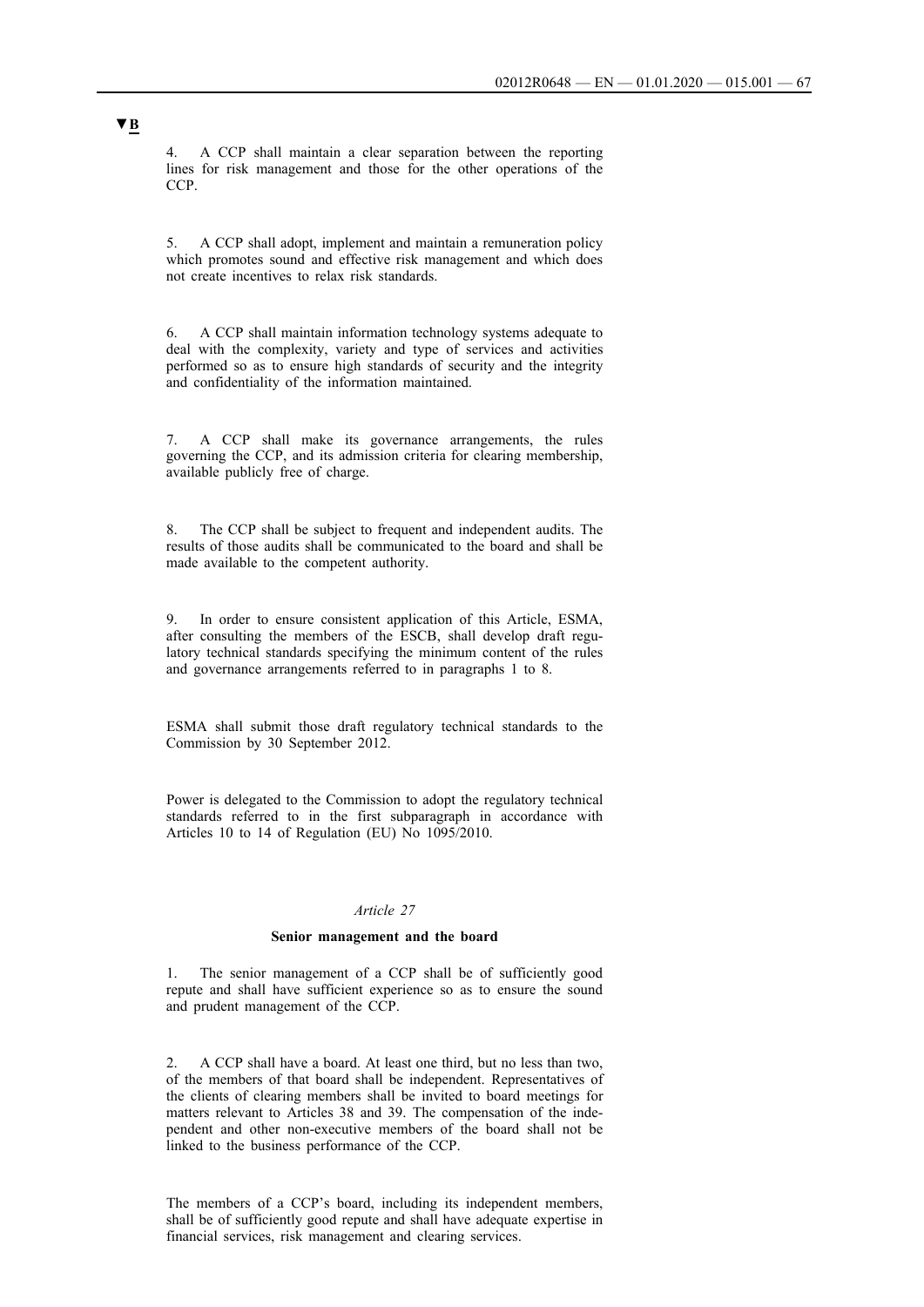3. A CCP shall clearly determine the roles and responsibilities of the board and shall make the minutes of the board meetings available to the competent authority and auditors.

### *Article 28*

#### **Risk committee**

1. A CCP shall establish a risk committee, which shall be composed of representatives of its clearing members, independent members of the board and representatives of its clients. The risk committee may invite employees of the CCP and external independent experts to attend risk-committee meetings in a non-voting capacity. Competent authorities may request to attend risk-committee meetings in a non-voting capacity and to be duly informed of the activities and decisions of the risk committee. The advice of the risk committee shall be independent of any direct influence by the management of the CCP. None of the groups of representatives shall have a majority in the risk committee.

2. A CCP shall clearly determine the mandate, the governance arrangements to ensure its independence, the operational procedures, the admission criteria and the election mechanism for risk-committee members. The governance arrangements shall be publicly available and shall, at least, determine that the risk committee is chaired by an independent member of the board, reports directly to the board and holds regular meetings.

3. The risk committee shall advise the board on any arrangements that may impact the risk management of the CCP, such as a significant change in its risk model, the default procedures, the criteria for accepting clearing members, the clearing of new classes of instruments, or the outsourcing of functions. The advice of the risk committee is not required for the daily operations of the CCP. Reasonable efforts shall be made to consult the risk committee on developments impacting the risk management of the CCP in emergency situations.

4. Without prejudice to the right of competent authorities to be duly informed, the members of the risk committee shall be bound by confidentiality. Where the chairman of the risk committee determines that a member has an actual or potential conflict of interest on a particular matter, that member shall not be allowed to vote on that matter.

5. A CCP shall promptly inform the competent authority of any decision in which the board decides not to follow the advice of the risk committee.

### *Article 29*

### **Record keeping**

1. A CCP shall maintain, for a period of at least 10 years, all the records on the services and activity provided so as to enable the competent authority to monitor the CCP's compliance with this Regulation.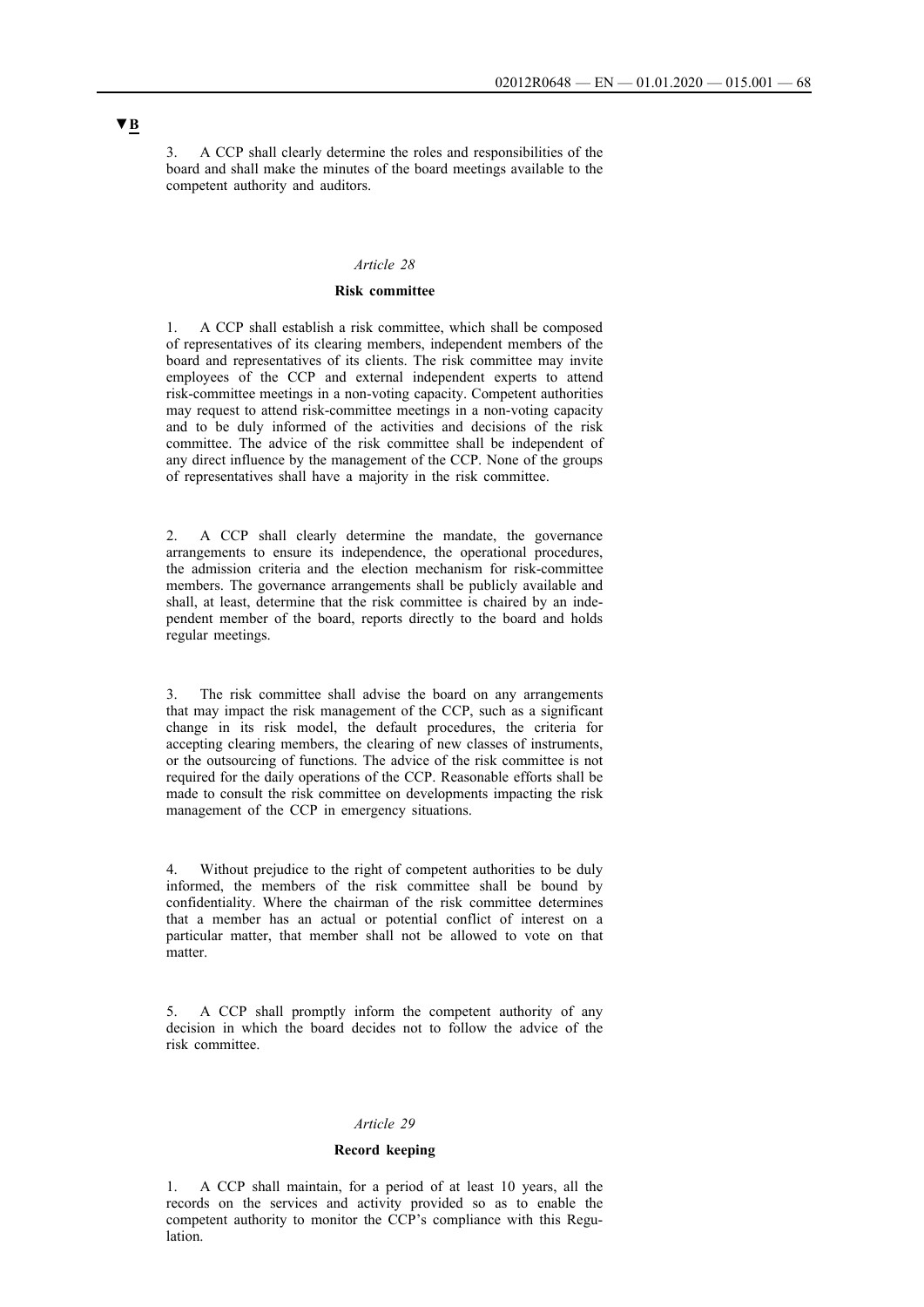2. A CCP shall maintain, for a period of at least 10 years following the termination of a contract, all information on all contracts it has processed. That information shall at least enable the identification of the original terms of a transaction before clearing by that CCP.

3. A CCP shall make the records and information referred to in paragraphs 1 and 2 and all information on the positions of cleared contracts, irrespective of the venue where the transactions were executed, available upon request to the competent authority, to ESMA and to the relevant members of the ESCB.

4. In order to ensure consistent application of this Article, ESMA shall develop draft regulatory technical standards specifying the details of the records and information to be retained as referred to in paragraphs 1 to 3.

ESMA shall submit those draft regulatory technical standards to the Commission by 30 September 2012.

Power is delegated to the Commission to adopt the regulatory technical standards referred to in the first subparagraph in accordance with Articles 10 to 14 of Regulation (EU) No 1095/2010.

5. In order to ensure uniform conditions of application of paragraphs 1 and 2, ESMA shall develop draft implementing technical standards specifying the format of the records and information to be retained.

ESMA shall submit those draft implementing technical standards to the Commission by 30 September 2012.

Power is conferred on the Commission to adopt the implementing technical standards referred to in the first subparagraph in accordance with Article 15 of Regulation (EU) No 1095/2010.

#### *Article 30*

#### **Shareholders and members with qualifying holdings**

1. The competent authority shall not authorise a CCP unless it has been informed of the identities of the shareholders or members, whether direct or indirect, natural or legal persons, that have qualifying holdings and of the amounts of those holdings.

2. The competent authority shall refuse to authorise a CCP where it is not satisfied as to the suitability of the shareholders or members that have qualifying holdings in the CCP, taking into account the need to ensure the sound and prudent management of a CCP.

3. Where close links exist between the CCP and other natural or legal persons, the competent authority shall grant authorisation only where those links do not prevent the effective exercise of the supervisory functions of the competent authority.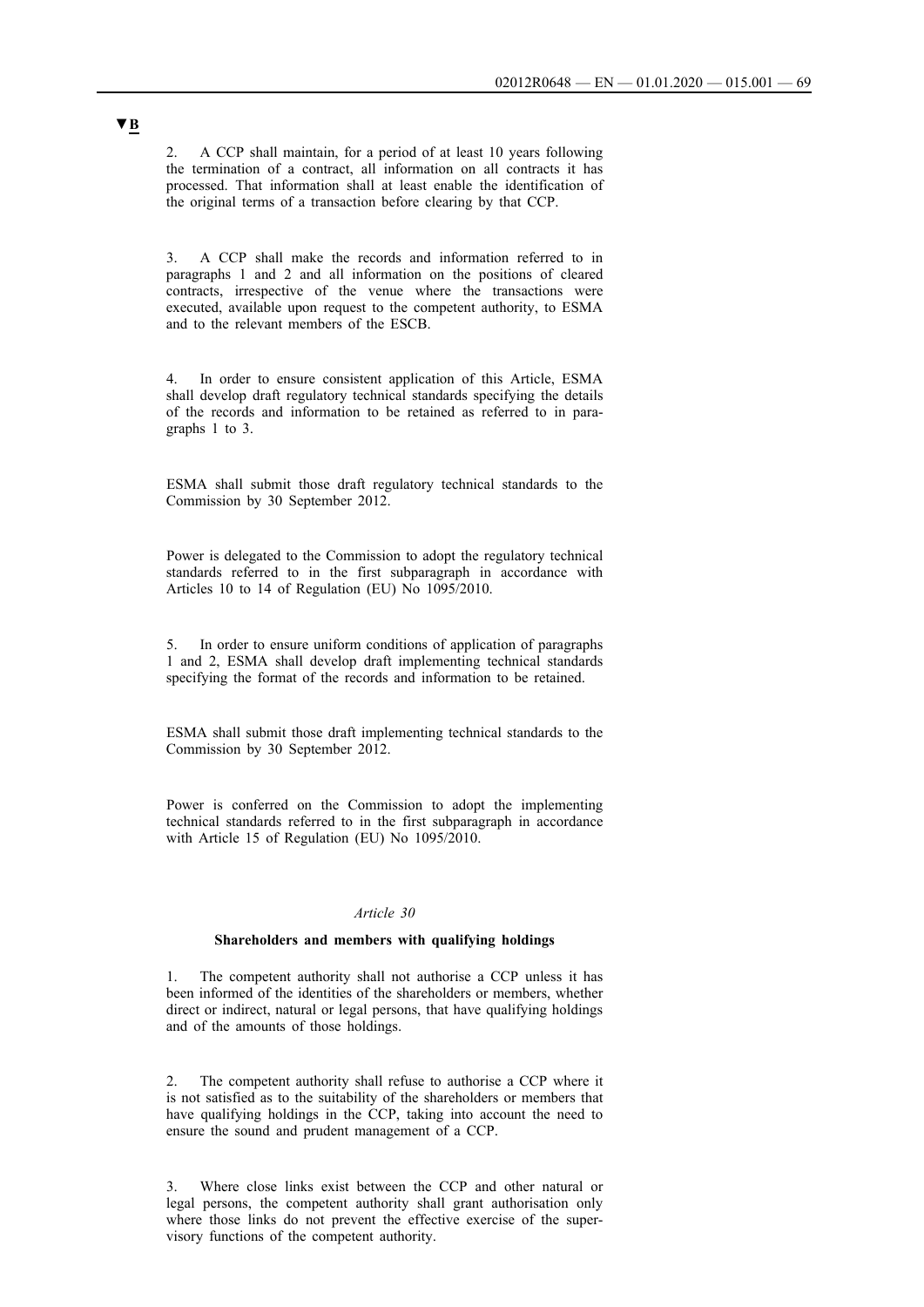4. Where the persons referred to in paragraph 1 exercise an influence which is likely to be prejudicial to the sound and prudent management of the CCP, the competent authority shall take appropriate measures to terminate that situation, which may include the withdrawal of the authorisation of the CCP.

5. The competent authority shall refuse authorisation where the laws, regulations or administrative provisions of a third country governing one or more natural or legal persons with which the CCP has close links, or difficulties involved in their enforcement, prevent the effective exercise of the supervisory functions of the competent authority.

#### *Article 31*

### **Information to competent authorities**

1. A CCP shall notify its competent authority of any changes to its management, and shall provide the competent authority with all the information necessary to assess compliance with Article 27(1) and the second subparagraph of Article 27(2).

Where the conduct of a member of the board is likely to be prejudicial to the sound and prudent management of the CCP, the competent authority shall take appropriate measures, which may include removing that member from the board.

2. Any natural or legal person or such persons acting in concert (the 'proposed acquirer'), who have taken a decision either to acquire, directly or indirectly, a qualifying holding in a CCP or to further increase, directly or indirectly, such a qualifying holding in a CCP as a result of which the proportion of the voting rights or of the capital held would reach or exceed 10 %, 20 %, 30 % or 50 % or so that the CCP would become its subsidiary (the 'proposed acquisition'), shall first notify in writing the competent authority of the CCP in which they are seeking to acquire or increase a qualifying holding, indicating the size of the intended holding and relevant information, as referred to in Article 32(4).

Any natural or legal person who has taken a decision to dispose, directly or indirectly, of a qualifying holding in a CCP (the 'proposed vendor') shall first notify the competent authority in writing thereof, indicating the size of such holding. Such a person shall likewise notify the competent authority where it has taken a decision to reduce a qualifying holding so that the proportion of the voting rights or of the capital held would fall below 10 %, 20 %, 30 % or 50 % or so that the CCP would cease to be that person's subsidiary.

The competent authority shall, promptly and in any event within two working days of receipt of the notification referred to in this paragraph and of the information referred to in paragraph 3, acknowledge receipt in writing thereof to the proposed acquirer or vendor.

The competent authority shall have a maximum of 60 working days as from the date of the written acknowledgement of receipt of the notification and all documents required to be attached to the notification on the basis of the list referred to in Article 32(4) (the assessment period), to carry out the assessment provided for in Article 32(1) (the assessment).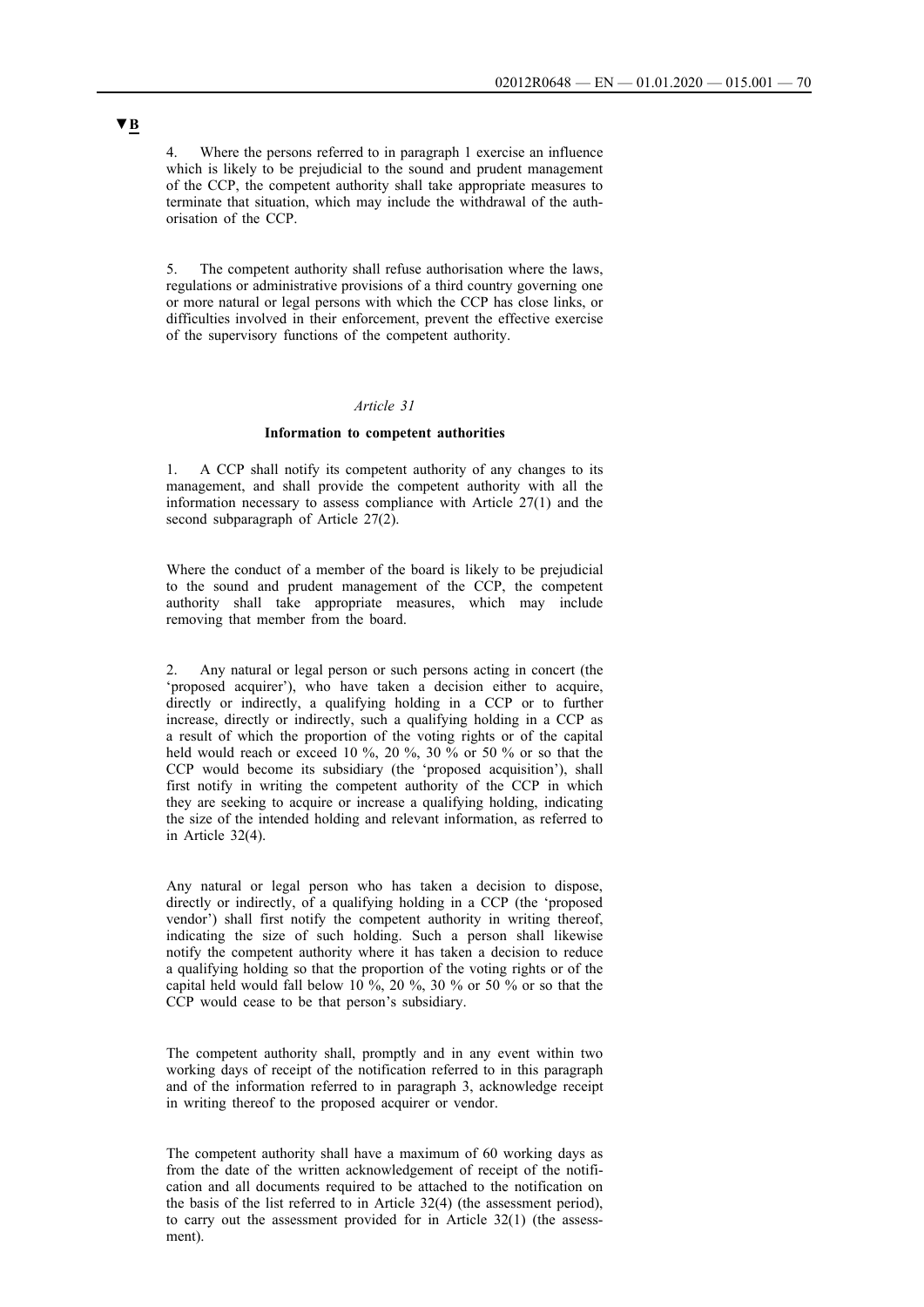The competent authority shall inform the proposed acquirer or vendor of the date of the expiry of the assessment period at the time of acknowledging receipt.

3. The competent authority may, during the assessment period, where necessary, but no later than on the 50th working day of the assessment period, request any further information that is necessary to complete the assessment. Such request shall be made in writing and shall specify the additional information needed.

The assessment period shall be interrupted for the period between the date of request for information by the competent authority and the receipt of a response thereto by the proposed acquirer. The interruption shall not exceed 20 working days. Any further requests by the competent authority for completion or clarification of the information shall be at its discretion but may not result in an interruption of the assessment period.

4. The competent authority may extend the interruption referred to in the second subparagraph of paragraph 3 up to 30 working days where the proposed acquirer or vendor is either:

- (a) situated or regulated outside the Union;
- (b) a natural or legal person not subject to supervision under this Regulation or Directive 73/239/EEC, Council Directive 92/49/EEC of 18 June 1992 on the coordination of laws, regulations and administrative provisions relating to direct insurance other than life assurance (1) or Directives 2002/83/EC, 2003/41/EC, 2004/39/EC, 2005/68/EC, 2006/48/EC, 2009/65/EC or 2011/61/EU.

5. Where the competent authority, upon completion of the assessment, decides to oppose the proposed acquisition, it shall, within two working days, and not exceeding the assessment period, inform the proposed acquirer in writing and provide the reasons for that decision. The competent authority shall notify the college referred to in Article 18 accordingly. Subject to national law, an appropriate statement of the reasons for the decision may be made accessible to the public at the request of the proposed acquirer. However, Member States may allow a competent authority to make such disclosure in the absence of a request by the proposed acquirer.

6. Where the competent authority does not oppose the proposed acquisition within the assessment period, it shall be deemed to be approved.

The competent authority may fix a maximum period for concluding the proposed acquisition and extend it where appropriate.

8. Member States shall not impose requirements for notification to, and approval by, the competent authority of direct or indirect acquisitions of voting rights or capital that are more stringent than those set out in this Regulation.

 $\overline{(^1)}$  OJ L 228, 11.8.1992, p. 1.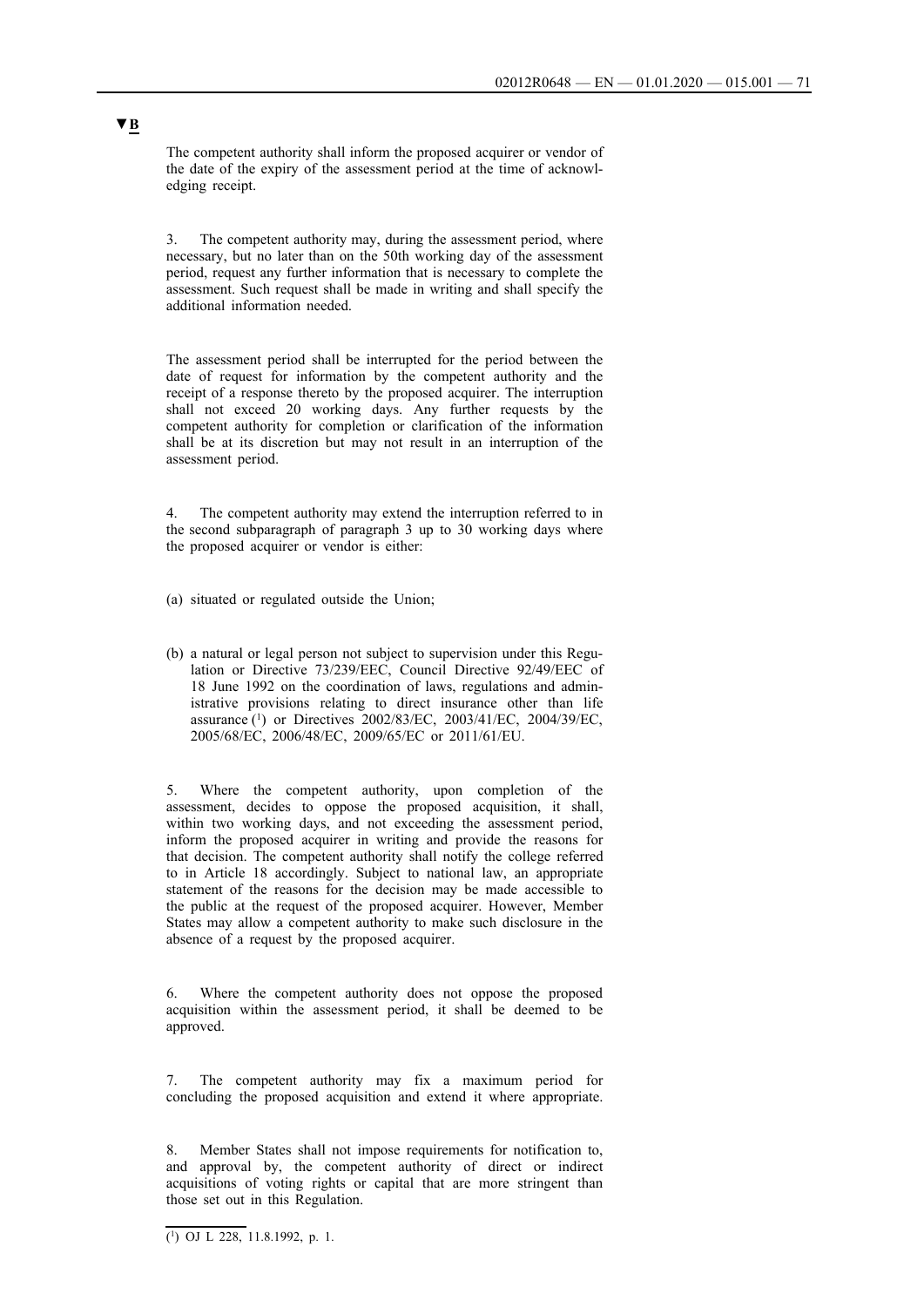### *Article 32*

### **Assessment**

1. Where assessing the notification provided for in Article 31(2) and the information referred to in Article 31(3), the competent authority shall, in order to ensure the sound and prudent management of the CCP in which an acquisition is proposed, and having regard to the likely influence of the proposed acquirer on the CCP, appraise the suitability of the proposed acquirer and the financial soundness of the proposed acquisition against all of the following:

- (a) the reputation and financial soundness of the proposed acquirer;
- (b) the reputation and experience of any person who will direct the business of the CCP as a result of the proposed acquisition;
- (c) whether the CCP will be able to comply and continue to comply with this Regulation;
- (d) whether there are reasonable grounds to suspect that, in connection with the proposed acquisition, money laundering or terrorist financing within the meaning of Article 1 of Directive 2005/60/EC is being or has been committed or attempted, or that the proposed acquisition could increase the risk thereof.

Where assessing the financial soundness of the proposed acquirer, the competent authority shall pay particular attention to the type of business pursued and envisaged in the CCP in which the acquisition is proposed.

Where assessing the CCP's ability to comply with this Regulation, the competent authority shall pay particular attention to whether the group of which it will become a part has a structure that makes it possible to exercise effective supervision, to effectively exchange information among the competent authorities and to determine the allocation of responsibilities among the competent authorities.

# **▼M12**

The assessment of the competent authority concerning the notification provided for in Article 31(2) and the information referred to in Article 31(3), shall be subject to an opinion of the college pursuant to Article 19.

# **▼B**

2. The competent authorities may oppose the proposed acquisition only where there are reasonable grounds for doing so on the basis of the criteria set out in paragraph 1 or where the information provided by the proposed acquirer is incomplete.

3. Member States shall neither impose any prior conditions in respect of the level of holding that shall be acquired nor allow their competent authorities to examine the proposed acquisition in terms of the economic needs of the market.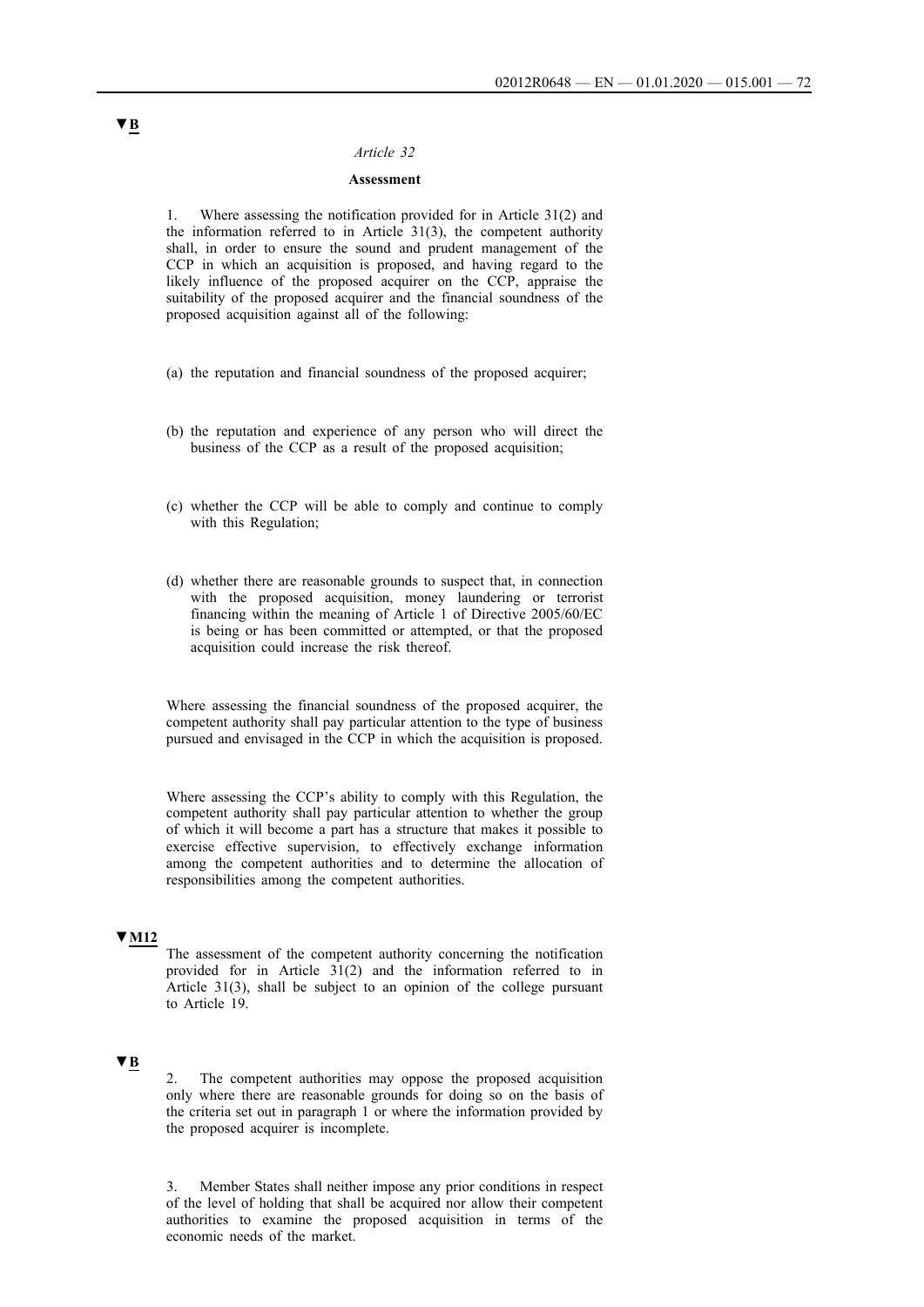4. Member States shall make publicly available a list specifying the information that is necessary to carry out the assessment and that shall be provided to the competent authorities at the time of notification referred to in Article  $31(2)$ . The information required shall be proportionate and shall be adapted to the nature of the proposed acquirer and the proposed acquisition. Member States shall not require information that is not relevant for a prudential assessment.

5. Notwithstanding Article 31(2), (3) and (4), where two or more proposals to acquire or increase qualifying holdings in the same CCP have been notified to the competent authority, the latter shall treat the proposed acquirers in a non-discriminatory manner.

6. The relevant competent authorities shall cooperate closely with each other when carrying out the assessment where the proposed acquirer is one of the following:

- (a) another CCP, a credit institution, assurance undertaking, insurance undertaking, reinsurance undertaking, investment firm, market operator, an operator of a securities settlement system, a UCITS management company or an AIFM authorised in another Member State;
- (b) the parent undertaking of another CCP, a credit institution, assurance undertaking, insurance undertaking, reinsurance undertaking, investment firm, market operator, an operator of a securities settlement system, a UCITS management company or an AIFM authorised in another Member State;
- (c) a natural or legal person controlling another CCP, a credit institution, assurance undertaking, insurance undertaking, reinsurance undertaking, investment firm, market operator, an operator of a securities settlement system, a UCITS management company or an AIFM authorised in another Member State.

7. The competent authorities shall, without undue delay, provide each other with any information which is essential or relevant for the assessment. The competent authorities shall, upon request, communicate all relevant information to each other and shall communicate all essential information at their own initiative. A decision by the competent authority that has authorised the CCP in which the acquisition is proposed shall indicate any views or reservations expressed by the competent authority responsible for the proposed acquirer.

## *Article 33*

#### **Conflicts of interest**

1. A CCP shall maintain and operate effective written organisational and administrative arrangements to identify and manage any potential conflicts of interest between itself, including its managers, employees, or any person with direct or indirect control or close links, and its clearing members or their clients known to the CCP. It shall maintain and implement adequate procedures aiming at resolving possible conflicts of interest.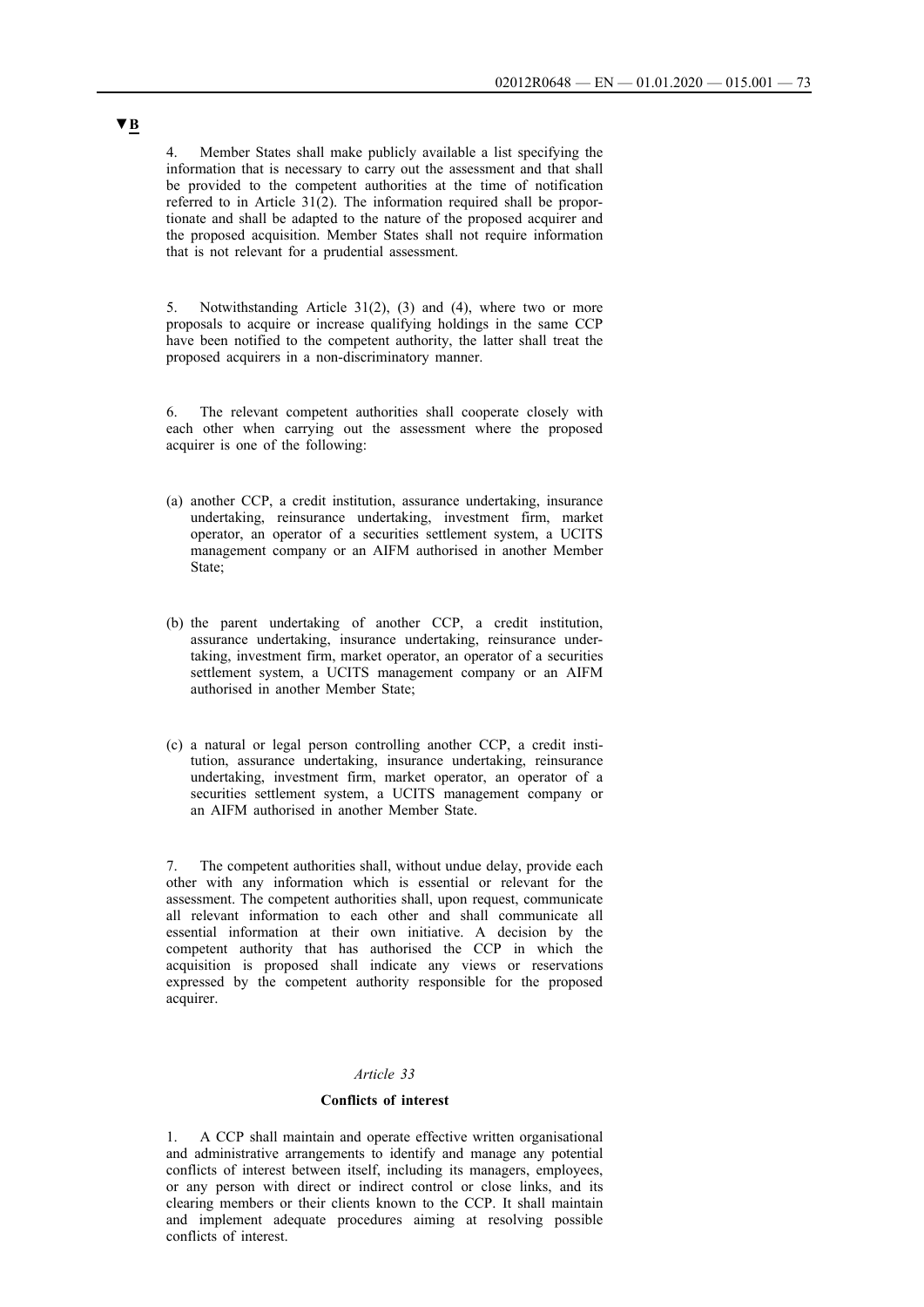2. Where the organisational or administrative arrangements of a CCP to manage conflicts of interest are not sufficient to ensure, with reasonable confidence, that risks of damage to the interests of a clearing member or client are prevented, it shall clearly disclose the general nature or sources of conflicts of interest to the clearing member before accepting new transactions from that clearing member. Where the client is known to the CCP, the CCP shall inform the client and the clearing member whose client is concerned.

3. Where the CCP is a parent undertaking or a subsidiary, the written arrangements shall also take into account any circumstances, of which the CCP is or should be aware, which may give rise to a conflict of interest arising as a result of the structure and business activities of other undertakings with which it has a parent undertaking or a subsidiary relationship.

4. The written arrangements established in accordance with paragraph 1 shall include the following:

- (a) the circumstances which constitute or may give rise to a conflict of interest entailing a material risk of damage to the interests of one or more clearing members or clients;
- (b) procedures to be followed and measures to be adopted in order to manage such conflict.

5. A CCP shall take all reasonable steps to prevent any misuse of the information held in its systems and shall prevent the use of that information for other business activities. A natural person who has a close link to a CCP or a legal person that has a parent undertaking or a subsidiary relationship with a CCP shall not use confidential information recorded in that CCP for any commercial purposes without the prior written consent of the client to whom such confidential information belongs.

### *Article 34*

#### **Business continuity**

1. A CCP shall establish, implement and maintain an adequate business continuity policy and disaster recovery plan aiming at ensuring the preservation of its functions, the timely recovery of operations and the fulfilment of the CCP's obligations. Such a plan shall at least allow for the recovery of all transactions at the time of disruption to allow the CCP to continue to operate with certainty and to complete settlement on the scheduled date.

2. A CCP shall establish, implement and maintain an adequate procedure ensuring the timely and orderly settlement or transfer of the assets and positions of clients and clearing members in the event of a withdrawal of authorisation pursuant to a decision under Article 20.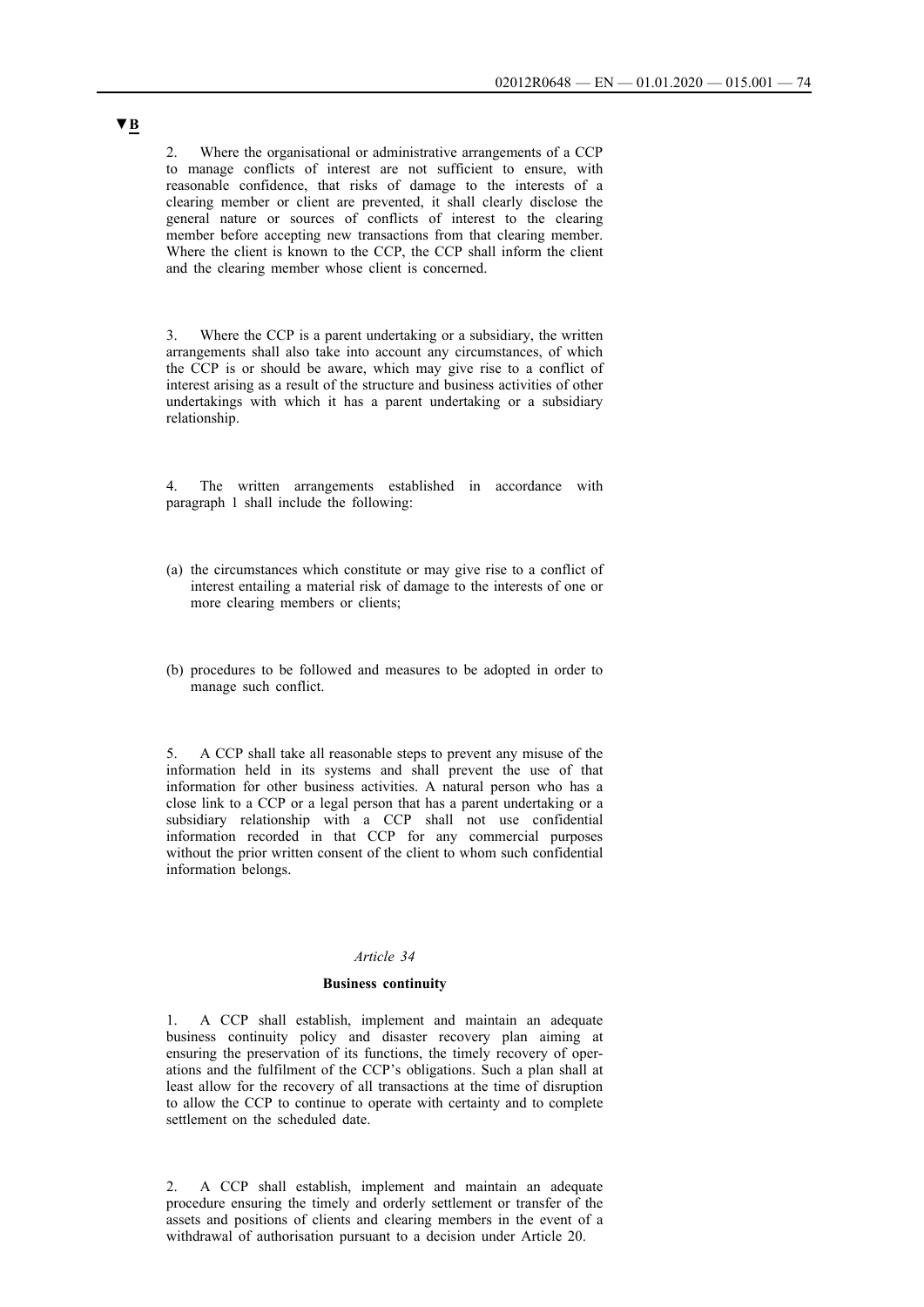3. In order to ensure consistent application of this Article, ESMA shall, after consulting the members of the ESCB, develop draft regulatory technical standards specifying the minimum content and requirements of the business continuity policy and of the disaster recovery plan.

ESMA shall submit those draft regulatory technical standards to the Commission by 30 September 2012.

Power is delegated to the Commission to adopt the regulatory technical standards referred to in the first subparagraph in accordance with Articles 10 to 14 of Regulation (EU) No 1095/2010.

#### *Article 35*

## **Outsourcing**

1. Where a CCP outsources operational functions, services or activities, it shall remain fully responsible for discharging all of its obligations under this Regulation and shall ensure at all times that:

- (a) outsourcing does not result in the delegation of its responsibility;
- (b) the relationship and obligations of the CCP towards its clearing members or, where relevant, towards their clients are not altered;
- (c) the conditions for authorisation of the CCP do not effectively change;
- (d) outsourcing does not prevent the exercise of supervisory and oversight functions, including on-site access to acquire any relevant information needed to fulfil those mandates;
- (e) outsourcing does not result in depriving the CCP from the necessary systems and controls to manage the risks it faces;
- (f) the service provider implements equivalent business continuity requirements to those that the CCP must fulfil under this Regulation;
- (g) the CCP retains the necessary expertise and resources to evaluate the quality of the services provided and the organisational and capital adequacy of the service provider, and to supervise the outsourced functions effectively and manage the risks associated with the outsourcing and supervises those functions and manages those risks on an ongoing basis;
- (h) the CCP has direct access to the relevant information of the outsourced functions;
- (i) the service provider cooperates with the competent authority in connection with the outsourced activities;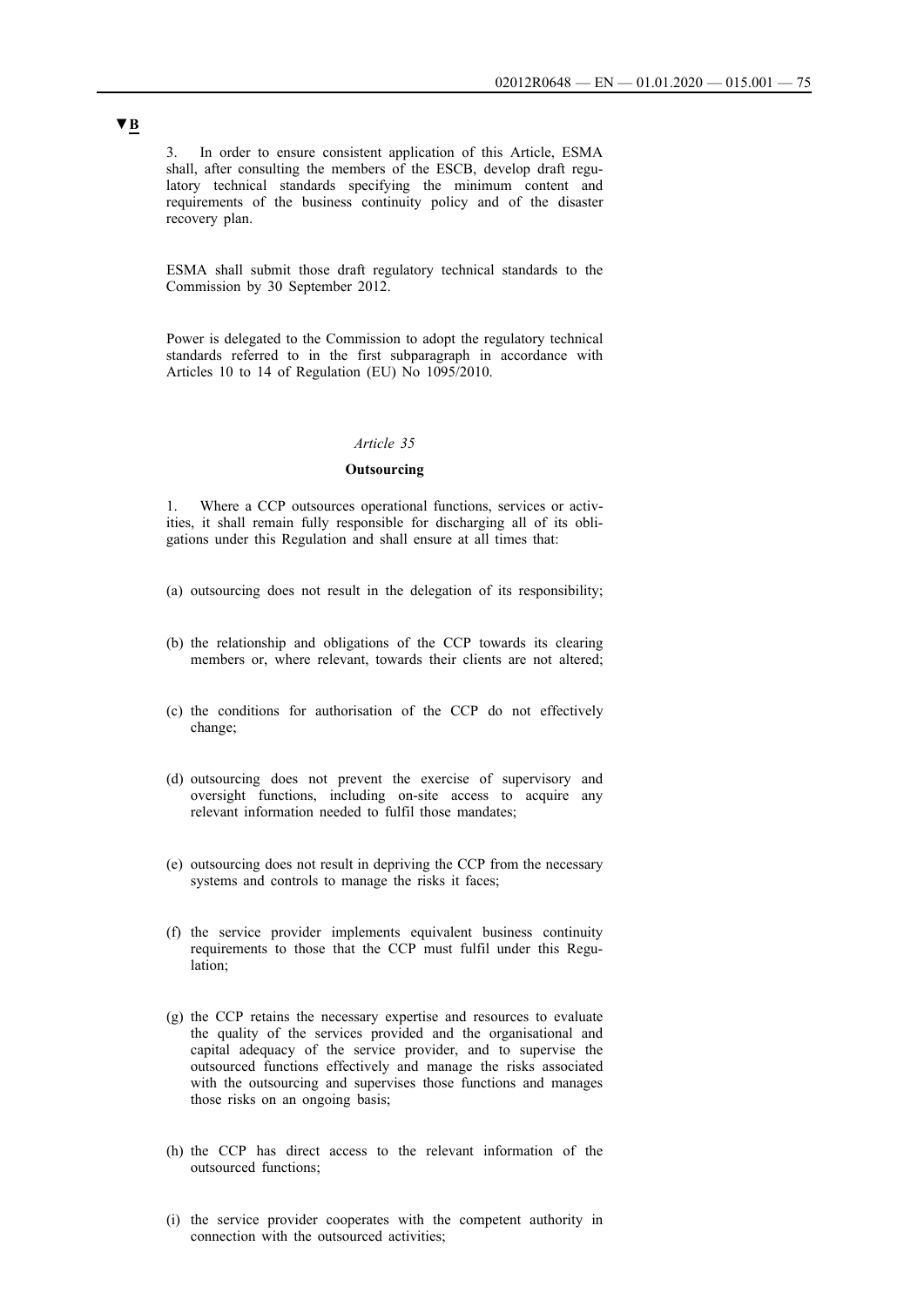(j) the service provider protects any confidential information relating to the CCP and its clearing members and clients or, where that service provider is established in a third country, ensures that the data protection standards of that third country, or those set out in the agreement between the parties concerned, are comparable to the data protection standards in effect in the Union.

# **▼M12**

A CCP shall not outsource major activities linked to risk management unless such outsourcing is approved by the competent authority. The decision of the competent authority shall be subject to an opinion of the college pursuant to Article 19.

# **▼B**

2. The competent authority shall require the CCP to allocate and set out its rights and obligations, and those of the service provider, clearly in a written agreement.

3. A CCP shall make all information necessary to enable the competent authority to assess the compliance of the performance of the outsourced activities with this Regulation available on request.

### *CHAPTER 2*

### *Conduct of business rules*

### *Article 36*

## **General provisions**

1. When providing services to its clearing members, and where relevant, to their clients, a CCP shall act fairly and professionally in accordance with the best interests of such clearing members and clients and sound risk management.

2. A CCP shall have accessible, transparent and fair rules for the prompt handling of complaints.

## *Article 37*

## **Participation requirements**

1. A CCP shall establish, where relevant per type of product cleared, the categories of admissible clearing members and the admission criteria, upon the advice of the risk committee pursuant to Article 28(3). Such criteria shall be non-discriminatory, transparent and objective so as to ensure fair and open access to the CCP and shall ensure that clearing members have sufficient financial resources and operational capacity to meet the obligations arising from participation in a CCP. Criteria that restrict access shall be permitted only to the extent that their objective is to control the risk for the CCP.

2. A CCP shall ensure that the application of the criteria referred to in paragraph 1 is met on an ongoing basis and shall have timely access to the information relevant for such assessment. A CCP shall conduct, at least once a year, a comprehensive review of compliance with this Article by its clearing members.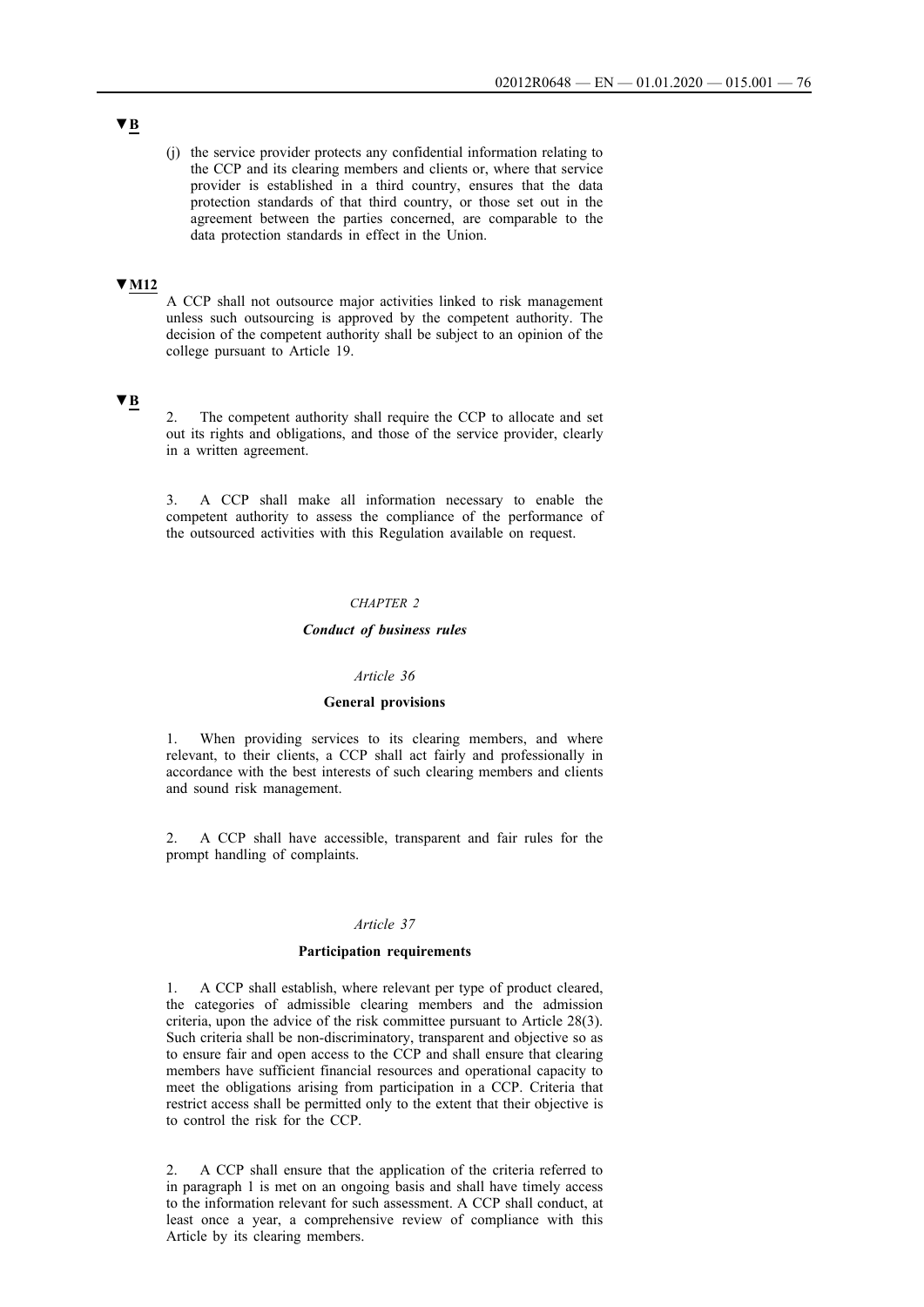3. Clearing members that clear transactions on behalf of their clients shall have the necessary additional financial resources and operational capacity to perform this activity. The CCP's rules for clearing members shall allow it to gather relevant basic information to identify, monitor and manage relevant concentrations of risk relating to the provision of services to clients. Clearing members shall, upon request, inform the CCP about the criteria and arrangements they adopt to allow their clients to access the services of the CCP. Responsibility for ensuring that clients comply with their obligations shall remain with clearing members.

4. A CCP shall have objective and transparent procedures for the suspension and orderly exit of clearing members that no longer meet the criteria referred to in paragraph 1.

5. A CCP may only deny access to clearing members meeting the criteria referred to in paragraph 1 where duly justified in writing and based on a comprehensive risk analysis.

6. A CCP may impose specific additional obligations on clearing members, such as the participation in auctions of a defaulting clearing member's position. Such additional obligations shall be proportional to the risk brought by the clearing member and shall not restrict participation to certain categories of clearing members.

#### *Article 38*

### **Transparency**

1. A CCP and its clearing members shall publicly disclose the prices and fees associated with the services provided. They shall disclose the prices and fees of each service provided separately, including discounts and rebates and the conditions to benefit from those reductions. A CCP shall allow its clearing members and, where relevant, their clients separate access to the specific services provided.

A CCP shall account separately for costs and revenues of the services provided and shall disclose that information to the competent authority.

2. A CCP shall disclose to clearing members and clients the risks associated with the services provided.

3. A CCP shall disclose to its clearing members and to its competent authority the price information used to calculate its end-of-day exposures to its clearing members.

A CCP shall publicly disclose the volumes of the cleared transactions for each class of instruments cleared by the CCP on an aggregated basis.

4. A CCP shall publicly disclose the operational and technical requirements relating to the communication protocols covering content and message formats it uses to interact with third parties, including the operational and technical requirements referred to in Article 7.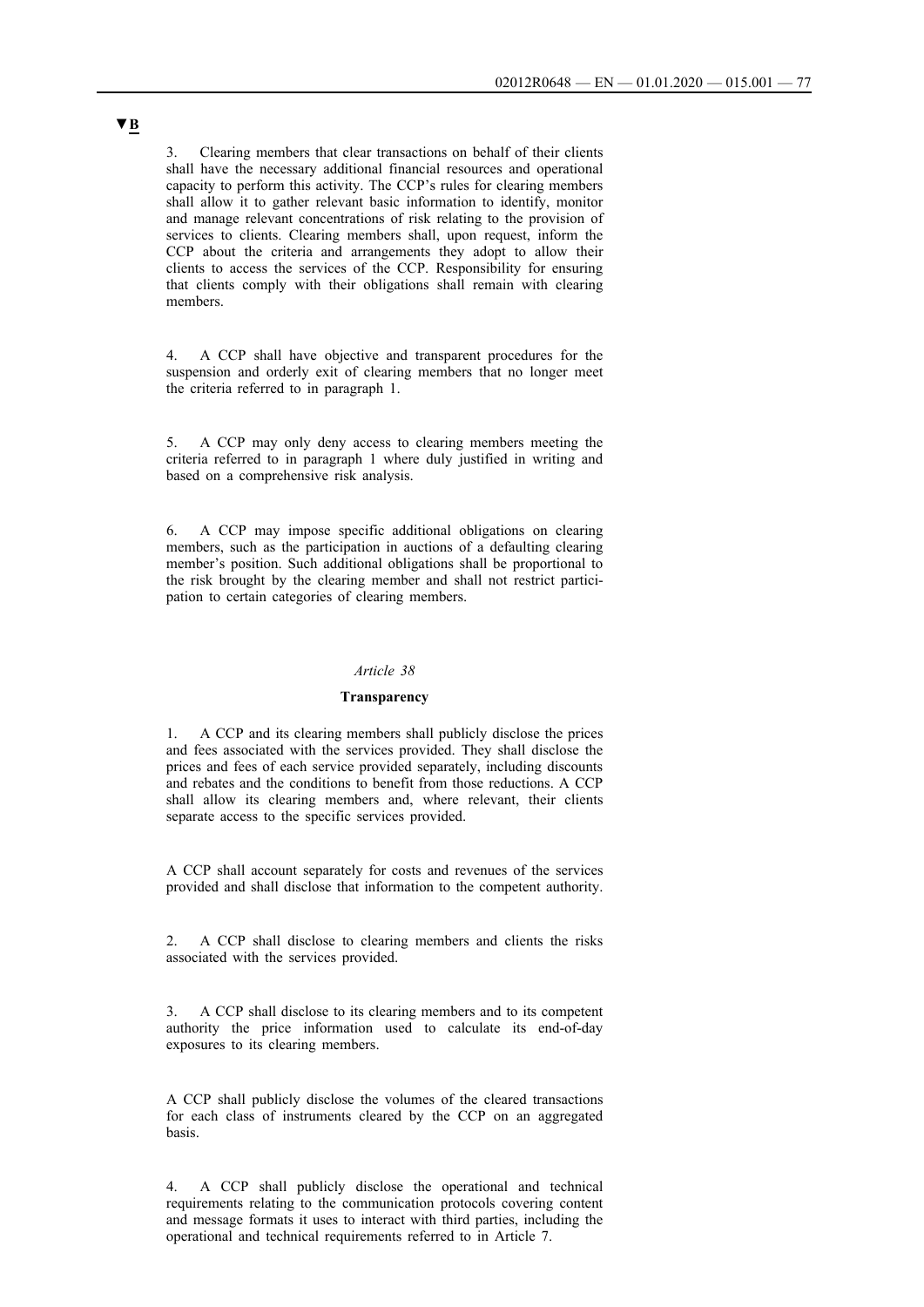5. A CCP shall publicly disclose any breaches by clearing members of the criteria referred to in Article 37(1) and the requirements laid down in paragraph 1 of this Article, except where the competent authority, after consulting ESMA, considers that such disclosure would constitute a threat to financial stability or to market confidence or would seriously jeopardise the financial markets or cause disproportionate damage to the parties involved.

# **▼M11**

6. A CCP shall provide its clearing members with a simulation tool allowing them to determine the amount of additional initial margin, on a gross basis, that the CCP may require upon the clearing of a new transaction. That tool shall only be accessible on a secured access basis, and the results of the simulation shall not be binding.

7. A CCP shall provide its clearing members with information on the initial margin models it uses. That information shall:

- (a) clearly explain the design of the initial margin model and how it operates;
- (b) clearly describe the key assumptions and limitations of the initial margin model and the circumstances under which those assumptions are no longer valid;
- (c) be documented.

### **▼B**

#### *Article 39*

## **Segregation and portability**

1. A CCP shall keep separate records and accounts that shall enable it, at any time and without delay, to distinguish in accounts with the CCP the assets and positions held for the account of one clearing member from the assets and positions held for the account of any other clearing member and from its own assets.

2. A CCP shall offer to keep separate records and accounts enabling each clearing member to distinguish in accounts with the CCP the assets and positions of that clearing member from those held for the accounts of its clients ('omnibus client segregation').

3. A CCP shall offer to keep separate records and accounts enabling each clearing member to distinguish in accounts with the CCP the assets and positions held for the account of a client from those held for the account of other clients ('individual client segregation'). Upon request, the CCP shall offer clearing members the possibility to open more accounts in their own name or for the account of their clients.

4. A clearing member shall keep separate records and accounts that enable it to distinguish both in accounts held with the CCP and in its own accounts its assets and positions from the assets and positions held for the account of its clients at the CCP.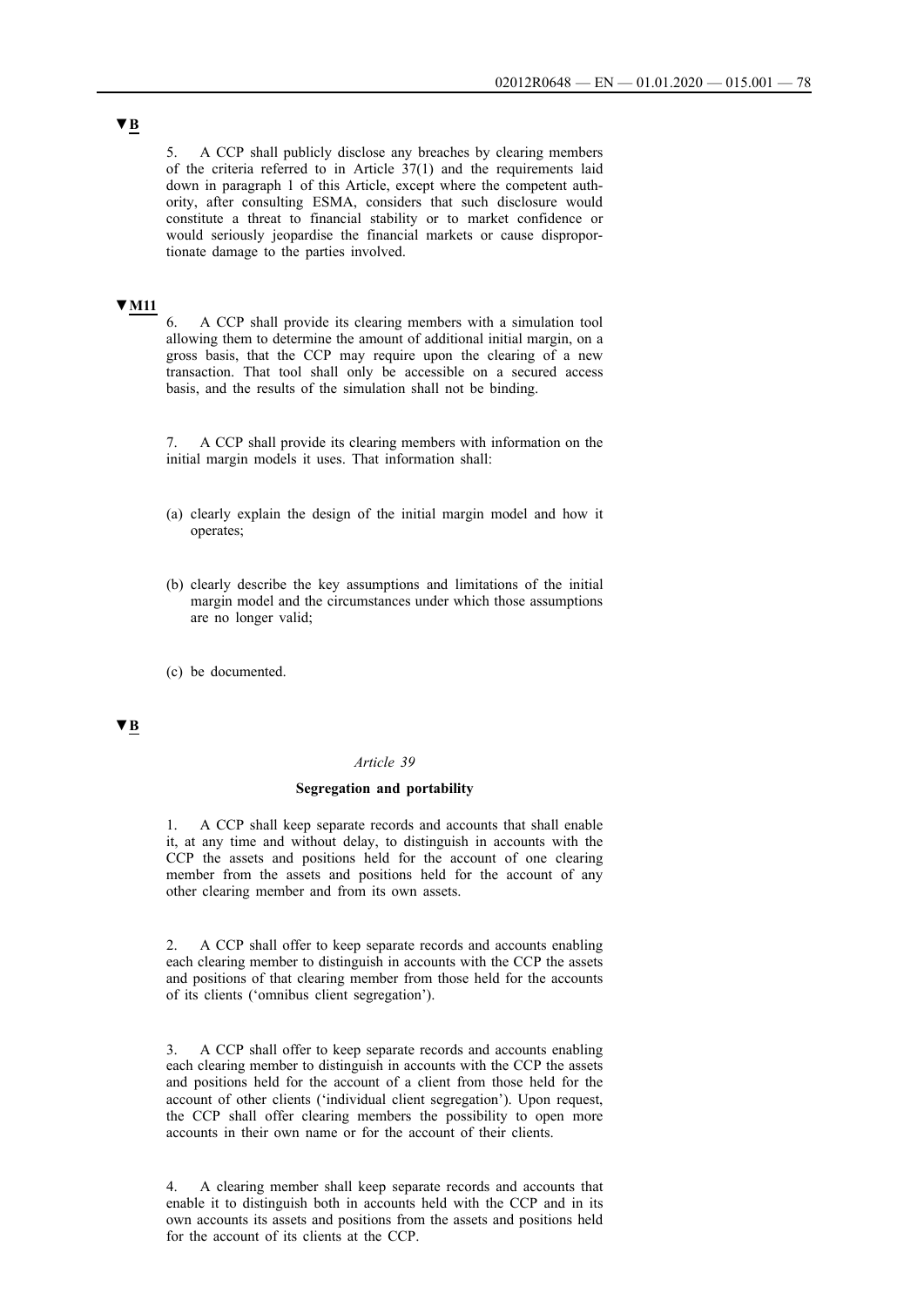5. A clearing member shall offer its clients, at least, the choice between omnibus client segregation and individual client segregation and inform them of the costs and level of protection referred to in paragraph 7 associated with each option. The client shall confirm its choice in writing.

6. When a client opts for individual client segregation, any margin in excess of the client's requirement shall also be posted to the CCP and distinguished from the margins of other clients or clearing members and shall not be exposed to losses connected to positions recorded in another account.

7. CCPs and clearing members shall publicly disclose the levels of protection and the costs associated with the different levels of segregation that they provide and shall offer those services on reasonable commercial terms. Details of the different levels of segregation shall include a description of the main legal implications of the respective levels of segregation offered including information on the insolvency law applicable in the relevant jurisdictions.

8. A CCP shall have a right of use relating to the margins or default fund contributions collected via a security financial collateral arrangement, within the meaning of Article  $2(1)(c)$  of Directive 2002/47/EC of the European Parliament and of the Council of 6 June  $2002$  on financial collateral arrangements  $(1)$  provided that the use of such arrangements is provided for in its operating rules. The clearing member shall confirm its acceptance of the operating rules in writing. The CCP shall publicly disclose that right of use, which shall be exercised in accordance with Article 47.

9. The requirement to distinguish assets and positions with the CCP in accounts is satisfied where:

- (a) the assets and positions are recorded in separate accounts;
- (b) the netting of positions recorded on different accounts is prevented;
- (c) the assets covering the positions recorded in an account are not exposed to losses connected to positions recorded in another account.

10. Assets refer to collateral held to cover positions and include the right to the transfer of assets equivalent to that collateral or the proceeds of the realisation of any collateral, but does not include default fund contributions.

## **▼M11**

11. Member States' national insolvency laws shall not prevent a CCP from acting in accordance with Article 48(5), (6) and (7) with regard to the assets and positions recorded in accounts as referred to in paragraphs 2 to 5 of this Article.

 $\overline{(^1)}$  OJ L 168, 27.6.2002, p. 43.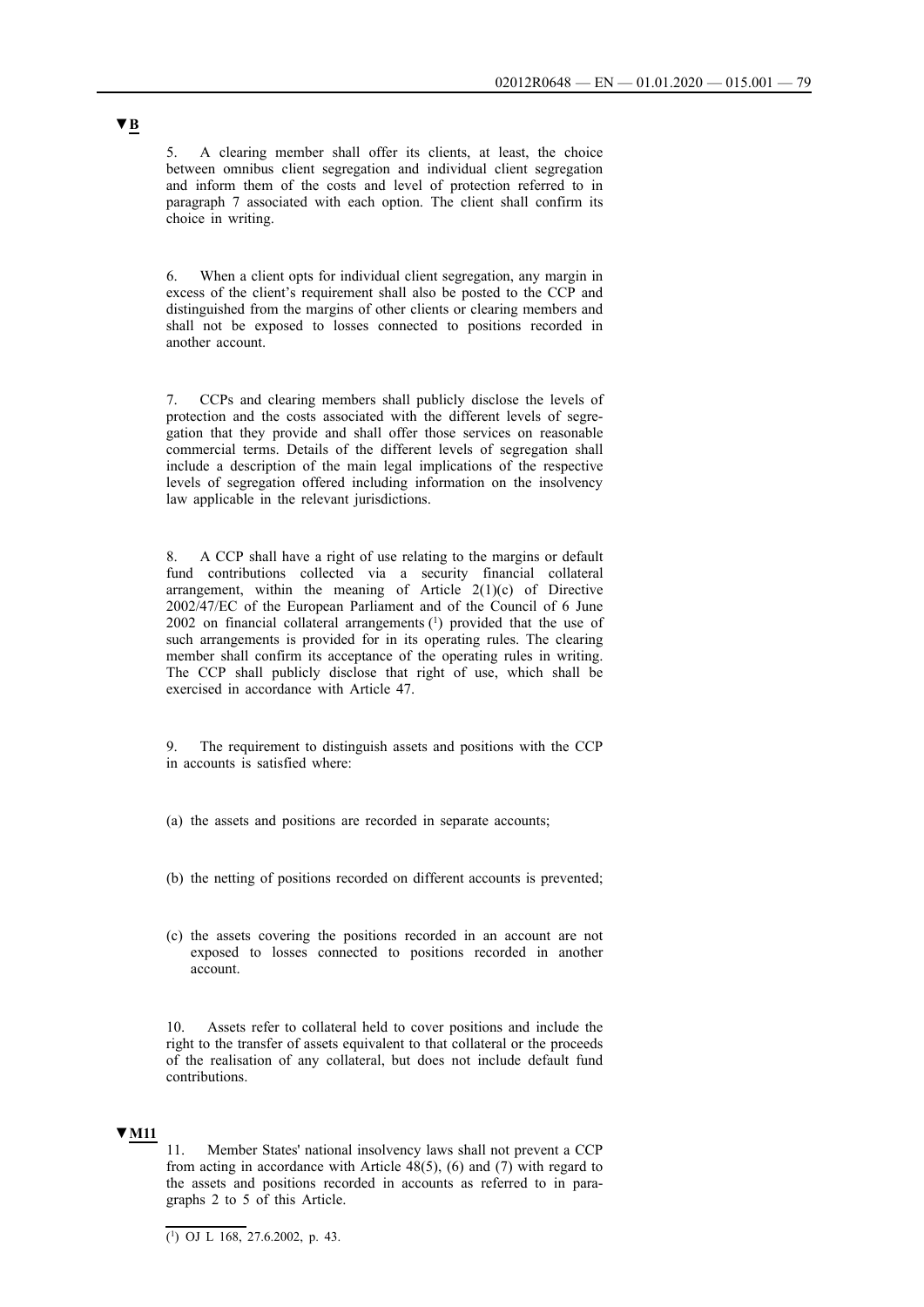#### *CHAPTER 3*

### *Prudential requirements*

#### *Article 40*

#### **Exposure management**

A CCP shall measure and assess its liquidity and credit exposures to each clearing member and, where relevant, to another CCP with which it has concluded an interoperability arrangement, on a near to real-time basis. A CCP shall have access in a timely manner and on a nondiscriminatory basis to the relevant pricing sources to effectively measure its exposures. This shall be done on a reasonable cost basis.

#### *Article 41*

### **Margin requirements**

1. A CCP shall impose, call and collect margins to limit its credit exposures from its clearing members and, where relevant, from CCPs with which it has interoperability arrangements. Such margins shall be sufficient to cover potential exposures that the CCP estimates will occur until the liquidation of the relevant positions. They shall also be sufficient to cover losses that result from at least 99 % of the exposures movements over an appropriate time horizon and they shall ensure that a CCP fully collateralises its exposures with all its clearing members, and, where relevant, with CCPs with which it has interoperability arrangements, at least on a daily basis. A CCP shall regularly monitor and, if necessary, revise the level of its margins to reflect current market conditions taking into account any potentially procyclical effects of such revisions.

2. A CCP shall adopt models and parameters in setting its margin requirements that capture the risk characteristics of the products cleared and take into account the interval between margin collections, market liquidity and the possibility of changes over the duration of the transaction. The models and parameters shall be validated by the competent authority and subject to an opinion in accordance with Article 19.

3. A CCP shall call and collect margins on an intraday basis, at least when predefined thresholds are exceeded.

4. A CCP shall call and collect margins that are adequate to cover the risk stemming from the positions registered in each account kept in accordance with Article 39 with respect to specific financial instruments. A CCP may calculate margins with respect to a portfolio of financial instruments provided that the methodology used is prudent and robust.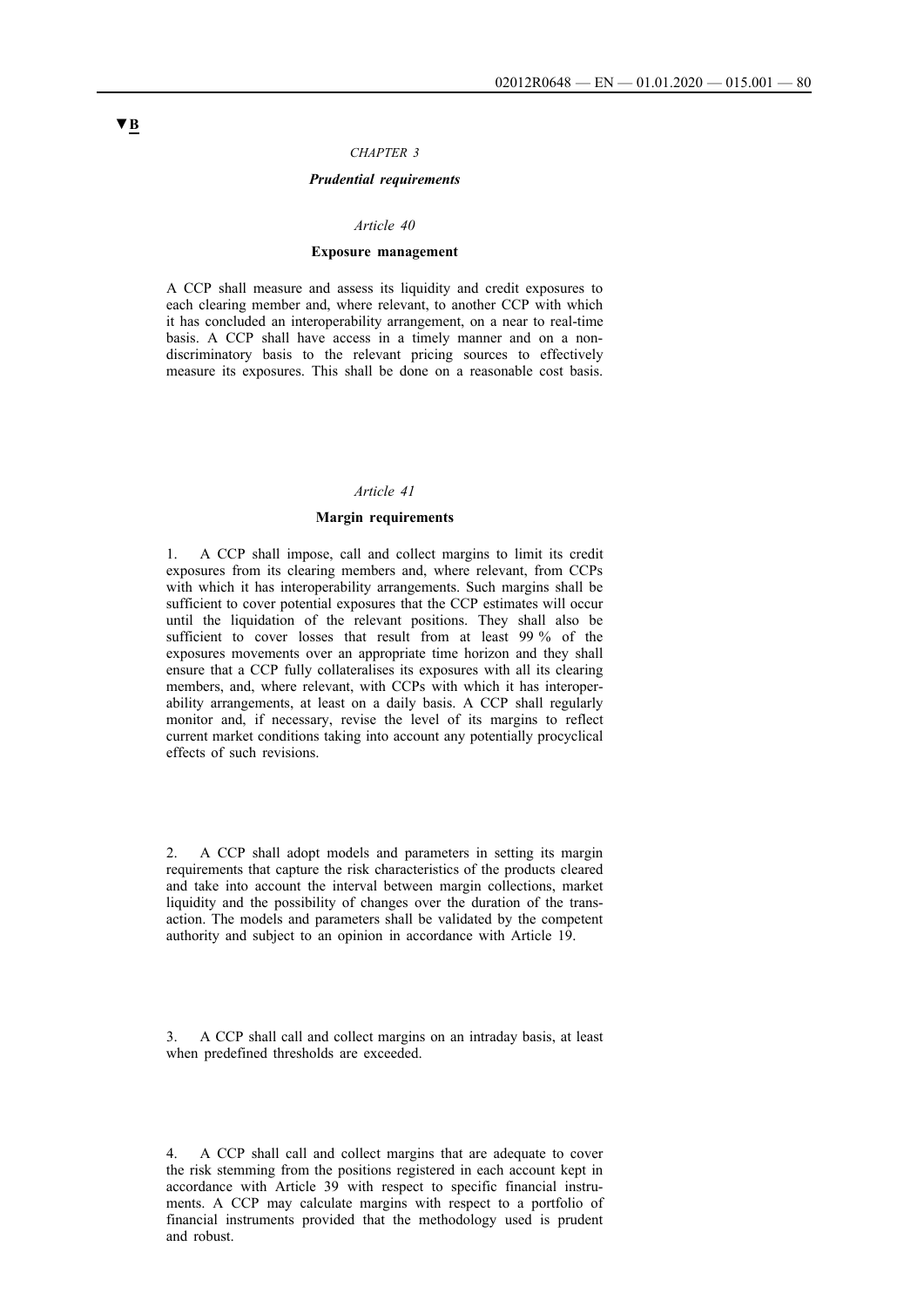5. In order to ensure consistent application of this Article, ESMA shall, after consulting EBA and the ESCB, develop draft regulatory technical standards specifying the appropriate percentage and time horizons for the liquidation period and the calculation of historical volatility, as referred to in paragraph 1, to be considered for the different classes of financial instruments, taking into account the objective to limit procyclicality, and the conditions under which portfolio margining practices referred to in paragraph 4 can be implemented.

ESMA shall submit those draft regulatory technical standards to the Commission by 30 September 2012.

Power is delegated to the Commission to adopt the regulatory technical standards referred to in the first subparagraph in accordance with Articles 10 to 14 of Regulation (EU) No 1095/2010.

## *Article 42*

## **Default fund**

1. To limit its credit exposures to its clearing members further, a CCP shall maintain a pre-funded default fund to cover losses that exceed the losses to be covered by margin requirements laid down in Article 41, arising from the default, including the opening of an insolvency procedure, of one or more clearing members.

The CCP shall establish a minimum amount below which the size of the default fund is not to fall under any circumstances.

2. A CCP shall establish the minimum size of contributions to the default fund and the criteria to calculate the contributions of the single clearing members. The contributions shall be proportional to the exposures of each clearing member.

3. The default fund shall at least enable the CCP to withstand, under extreme but plausible market conditions, the default of the clearing member to which it has the largest exposures or of the second and third largest clearing members, if the sum of their exposures is larger. A CCP shall develop scenarios of extreme but plausible market conditions. The scenarios shall include the most volatile periods that have been experienced by the markets for which the CCP provides its services and a range of potential future scenarios. They shall take into account sudden sales of financial resources and rapid reductions in market liquidity.

4. A CCP may establish more than one default fund for the different classes of instrument that it clears.

5. In order to ensure consistent application of this Article, ESMA shall, in close cooperation with the ESCB and after consulting EBA, develop draft regulatory technical standards specifying the framework for defining extreme but plausible market conditions referred to in paragraph 3, that should be used when defining the size of the default fund and the other financial resources referred to in Article 43.

ESMA shall submit those draft regulatory technical standards to the Commission by 30 September 2012.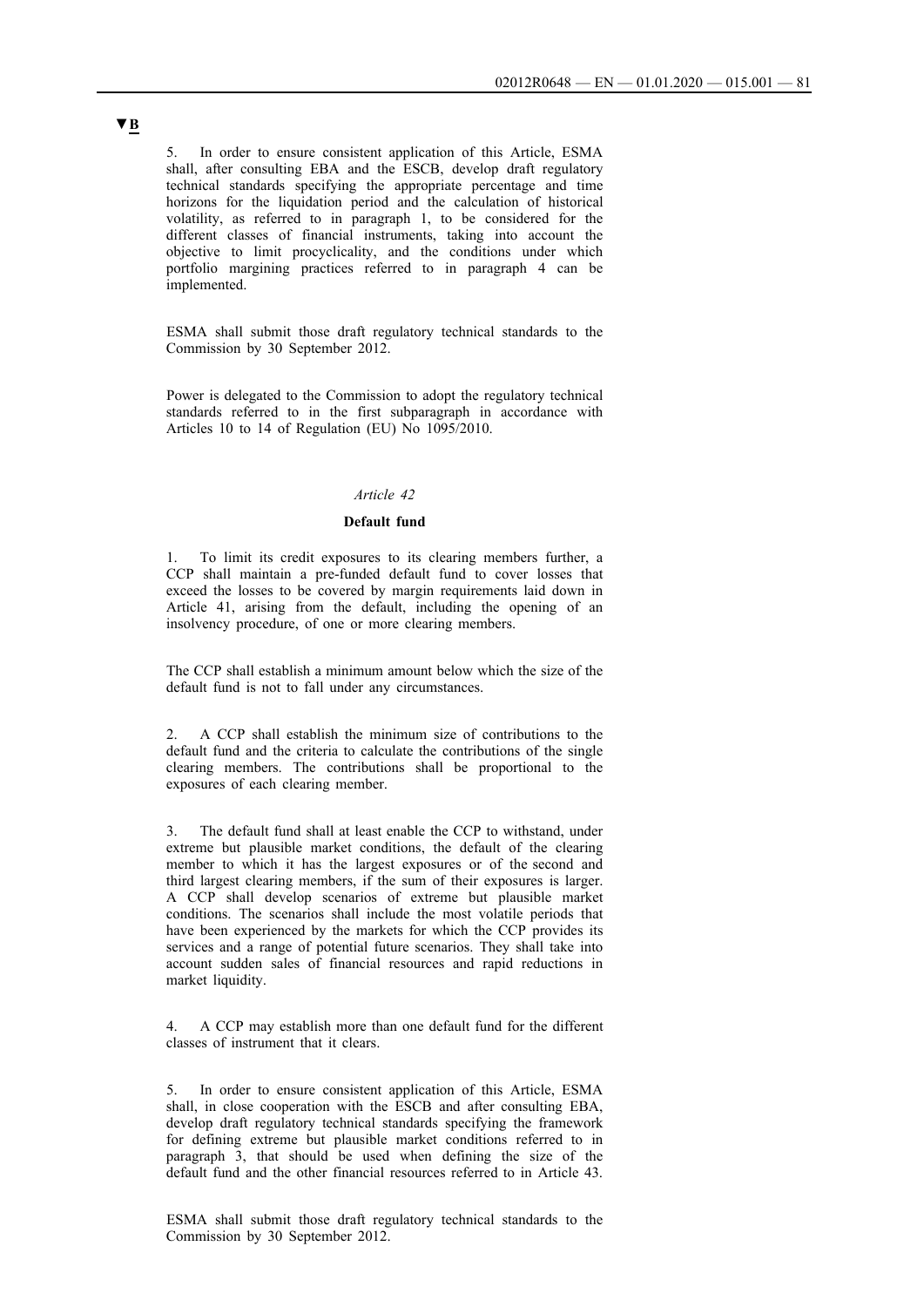Power is delegated to the Commission to adopt the regulatory technical standards referred to in the first subparagraph in accordance with Articles 10 to 14 of Regulation (EU) No 1095/2010.

### *Article 43*

### **Other financial resources**

1. A CCP shall maintain sufficient pre-funded available financial resources to cover potential losses that exceed the losses to be covered by margin requirements laid down in Article 41 and the default fund as referred to in Article 42. Such pre-funded financial resources shall include dedicated resources of the CCP, shall be freely available to the CCP and shall not be used to meet the capital required under Article 16.

2. The default fund referred to in Article 42 and the other financial resources referred to in paragraph 1 of this Article shall at all times enable the CCP to withstand the default of at least the two clearing members to which it has the largest exposures under extreme but plausible market conditions.

3. A CCP may require non-defaulting clearing members to provide additional funds in the event of a default of another clearing member. The clearing members of a CCP shall have limited exposures toward the CCP.

#### *Article 44*

## **Liquidity risk controls**

1. A CCP shall at all times have access to adequate liquidity to perform its services and activities. To that end, it shall obtain the necessary credit lines or similar arrangements to cover its liquidity needs in case the financial resources at its disposal are not immediately available. A clearing member, parent undertaking or subsidiary of that clearing member together shall not provide more than 25 % of the credit lines needed by the CCP.

A CCP shall measure, on a daily basis, its potential liquidity needs. It shall take into account the liquidity risk generated by the default of at least the two clearing members to which it has the largest exposures.

2. In order to ensure consistent application of this Article, ESMA shall, after consulting the relevant authorities and the members of the ESCB, develop draft regulatory technical standards specifying the framework for managing the liquidity risk that CCPs are to withstand in accordance with paragraph 1.

ESMA shall submit those draft regulatory technical standards to the Commission by 30 September 2012.

Power is delegated to the Commission to adopt the regulatory technical standards referred to in the first subparagraph in accordance with Articles 10 to 14 of Regulation (EU) No 1095/2010.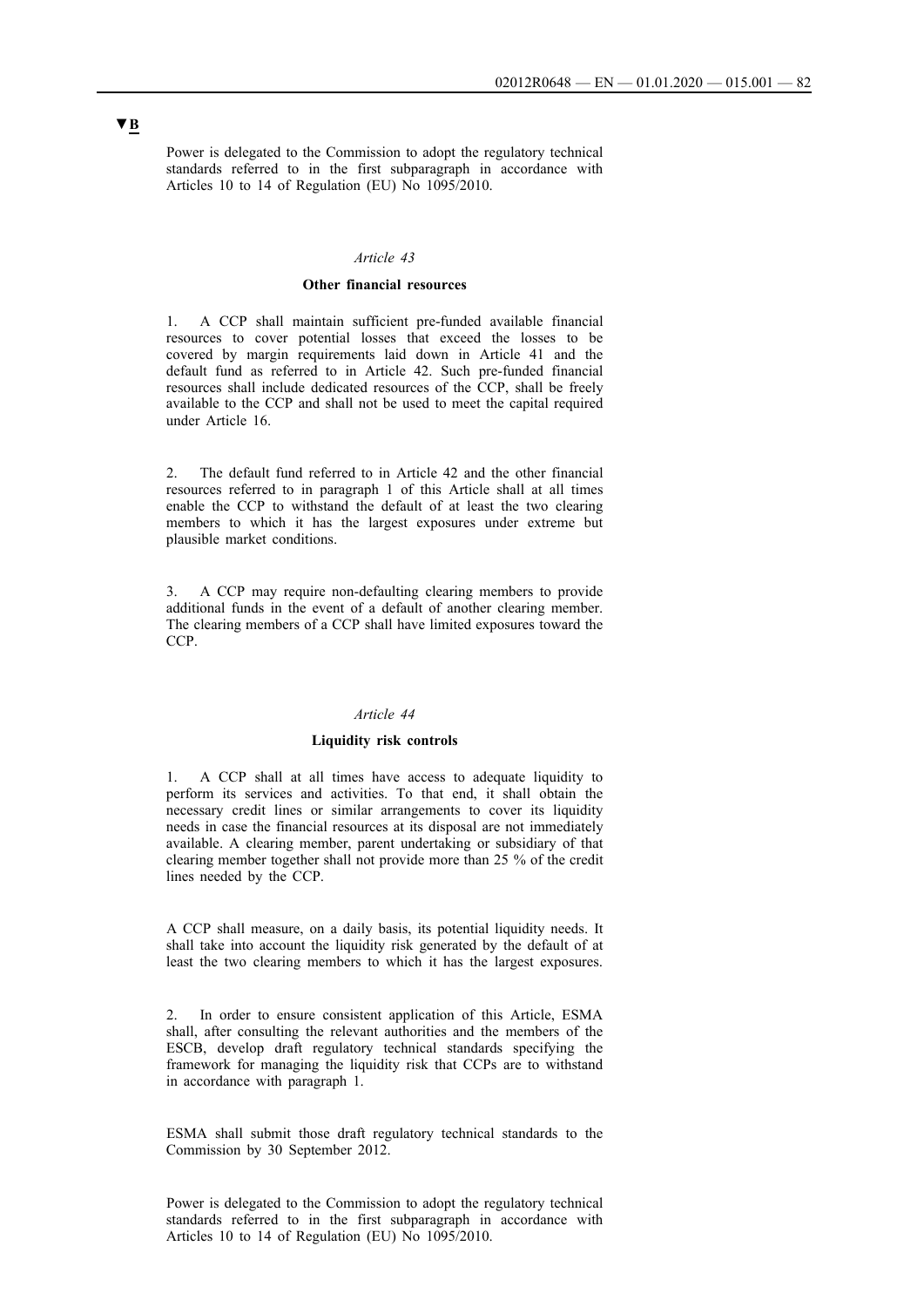### *Article 45*

## **Default waterfall**

1. A CCP shall use the margins posted by a defaulting clearing member prior to other financial resources in covering losses.

2. Where the margins posted by the defaulting clearing member are not sufficient to cover the losses incurred by the CCP, the CCP shall use the default fund contribution of the defaulting member to cover those losses.

3. A CCP shall use contributions to the default fund of the non-defaulting clearing members and any other financial resources referred to in Article  $43(1)$  only after having exhausted the contributions of the defaulting clearing member.

4. A CCP shall use dedicated own resources before using the default fund contributions of non-defaulting clearing members. A CCP shall not use the margins posted by non-defaulting clearing members to cover the losses resulting from the default of another clearing member.

5. In order to ensure consistent application of this Article, ESMA, shall, after consulting the relevant competent authorities and the members of the ESCB, develop draft regulatory technical standards specifying the methodology for calculation and maintenance of the amount of the CCP's own resources to be used in accordance with paragraph 4.

ESMA shall submit those draft regulatory technical standards to the Commission by 30 September 2012.

Power is delegated to the Commission to adopt the regulatory technical standards referred to in the first subparagraph in accordance with Articles 10 to 14 of Regulation (EU) No 1095/2010.

#### *Article 46*

#### **Collateral requirements**

1. A CCP shall accept highly liquid collateral with minimal credit and market risk to cover its initial and ongoing exposure to its clearing members. For non-financial counterparties, a CCP may accept bank guarantees, taking such guarantees into account when calculating its exposure to a bank that is a clearing member. It shall apply adequate haircuts to asset values that reflect the potential for their value to decline over the interval between their last revaluation and the time by which they can reasonably be assumed to be liquidated. It shall take into account the liquidity risk following the default of a market participant and the concentration risk on certain assets that may result in establishing the acceptable collateral and the relevant haircuts.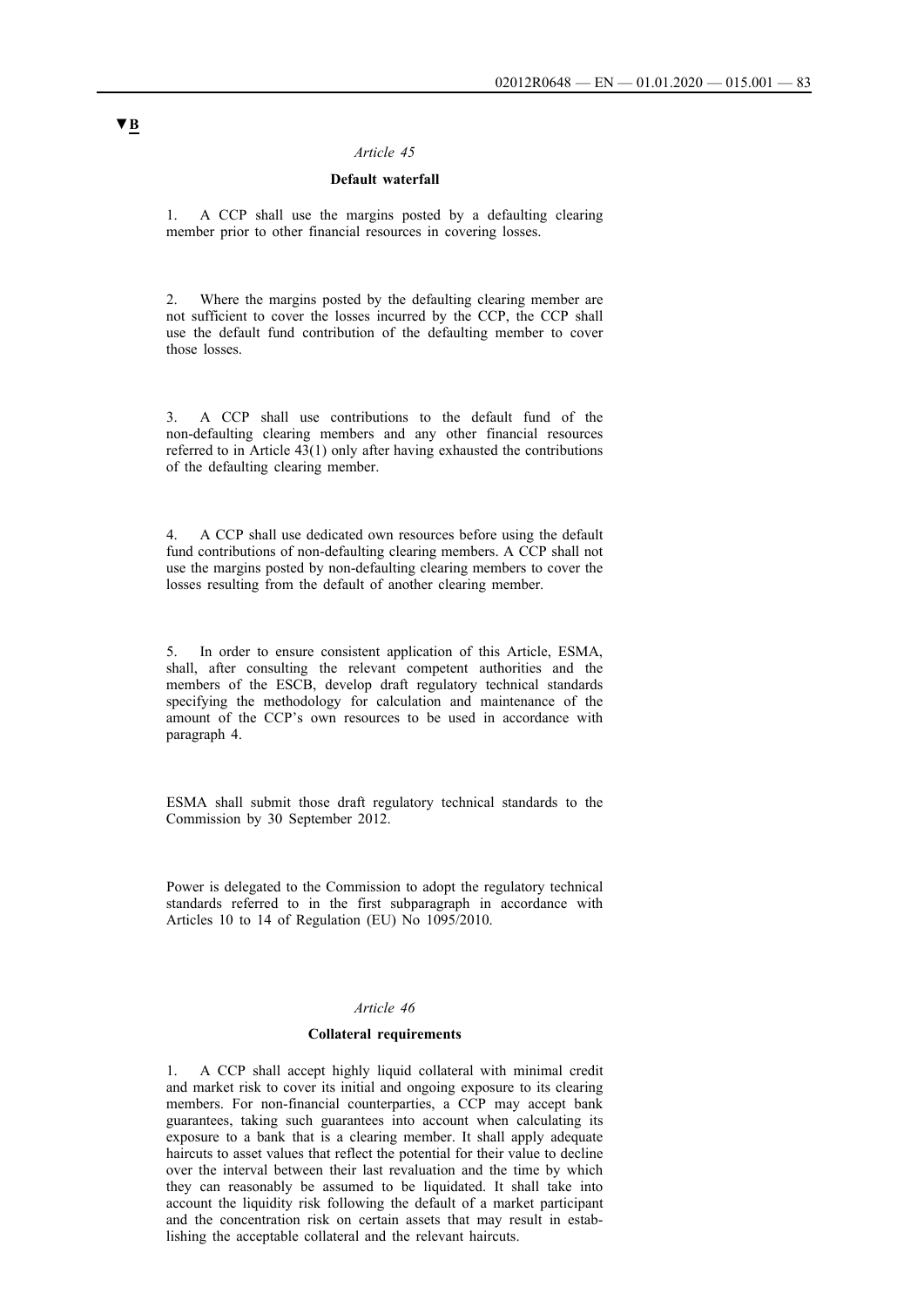2. A CCP may accept, where appropriate and sufficiently prudent, the underlying of the derivative contract or the financial instrument that originates the CCP exposure as collateral to cover its margin requirements.

3. In order to ensure consistent application of this Article, ESMA shall, after consulting EBA, the ESRB and the ESCB, develop draft regulatory technical standards specifying:

- (a) the type of collateral that could be considered highly liquid, such as cash, gold, government and high-quality corporate bonds and covered bonds;
- (b) the haircuts referred to in paragraph 1; and
- (c) the conditions under which commercial bank guarantees may be accepted as collateral under paragraph 1.

ESMA shall submit those draft regulatory technical standards to the Commission by 30 September 2012.

Power is delegated to the Commission to adopt the regulatory technical standards referred to in the first subparagraph in accordance with Articles 10 to 14 of Regulation (EU) No 1095/2010.

#### *Article 47*

#### **Investment policy**

1. A CCP shall invest its financial resources only in cash or in highly liquid financial instruments with minimal market and credit risk. A CCP's investments shall be capable of being liquidated rapidly with minimal adverse price effect.

2. The amount of capital, including retained earnings and reserves of a CCP which are not invested in accordance with paragraph 1, shall not be taken into account for the purposes of Article 16(2) or Article 45(4).

3. Financial instruments posted as margins or as default fund contributions shall, where available, be deposited with operators of securities settlement systems that ensure the full protection of those financial instruments. Alternatively, other highly secure arrangements with authorised financial institutions may be used.

4. Cash deposits of a CCP shall be performed through highly secure arrangements with authorised financial institutions or, alternatively, through the use of the standing deposit facilities of central banks or other comparable means provided for by central banks.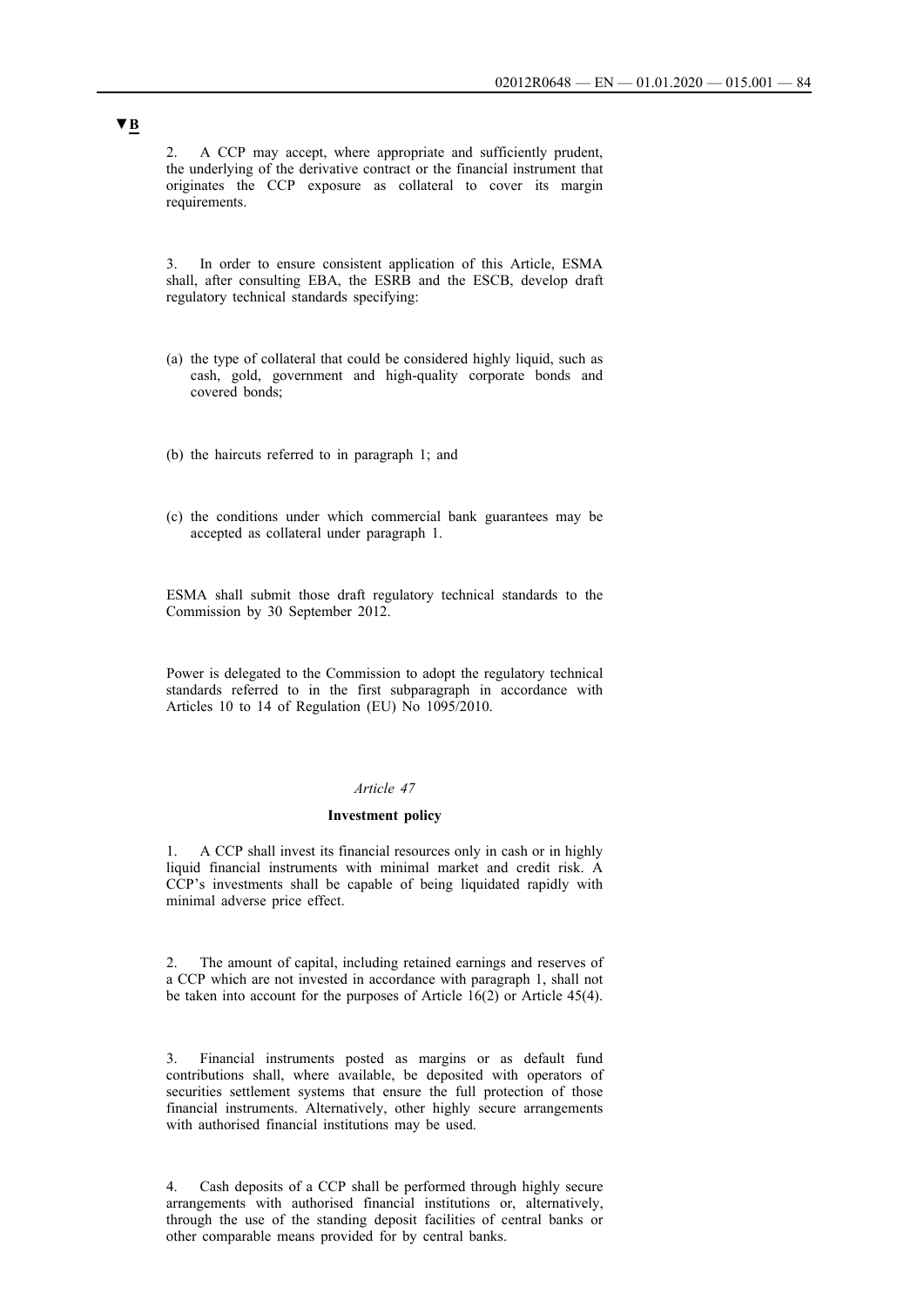5. Where a CCP deposits assets with a third party, it shall ensure that the assets belonging to the clearing members are identifiable separately from the assets belonging to the CCP and from assets belonging to that third party by means of differently titled accounts on the books of the third party or any other equivalent measures that achieve the same level of protection. A CCP shall have prompt access to the financial instruments when required.

6. A CCP shall not invest its capital or the sums arising from the requirements laid down in Article 41, 42, 43 or 44 in its own securities or those of its parent undertaking or its subsidiary.

7. A CCP shall take into account its overall credit risk exposures to individual obligors in making its investment decisions and shall ensure that its overall risk exposure to any individual obligor remains within acceptable concentration limits.

8. In order to ensure consistent application of this Article, ESMA shall, after consulting EBA and the ESCB, develop draft regulatory technical standards specifying the financial instruments that can be considered highly liquid, bearing minimal credit and market risk as referred to in paragraph 1, the highly secured arrangements referred to in paragraphs 3 and 4 and the concentration limits referred to in paragraph 7.

ESMA shall submit those draft regulatory technical standards to the Commission by 30 September 2012.

Power is delegated to the Commission to adopt the regulatory technical standards referred to in the first subparagraph in accordance with Articles 10 to 14 of Regulation (EU) No 1095/2010.

#### *Article 48*

### **Default procedures**

1. A CCP shall have detailed procedures in place to be followed where a clearing member does not comply with the participation requirements of the CCP laid down in Article 37 within the time limit and in accordance with the procedures established by the CCP. The CCP shall set out in detail the procedures to be followed in the event the default of a clearing member is not declared by the CCP. Those procedures shall be reviewed annually.

2. A CCP shall take prompt action to contain losses and liquidity pressures resulting from defaults and shall ensure that the closing out of any clearing member's positions does not disrupt its operations or expose the non-defaulting clearing members to losses that they cannot anticipate or control.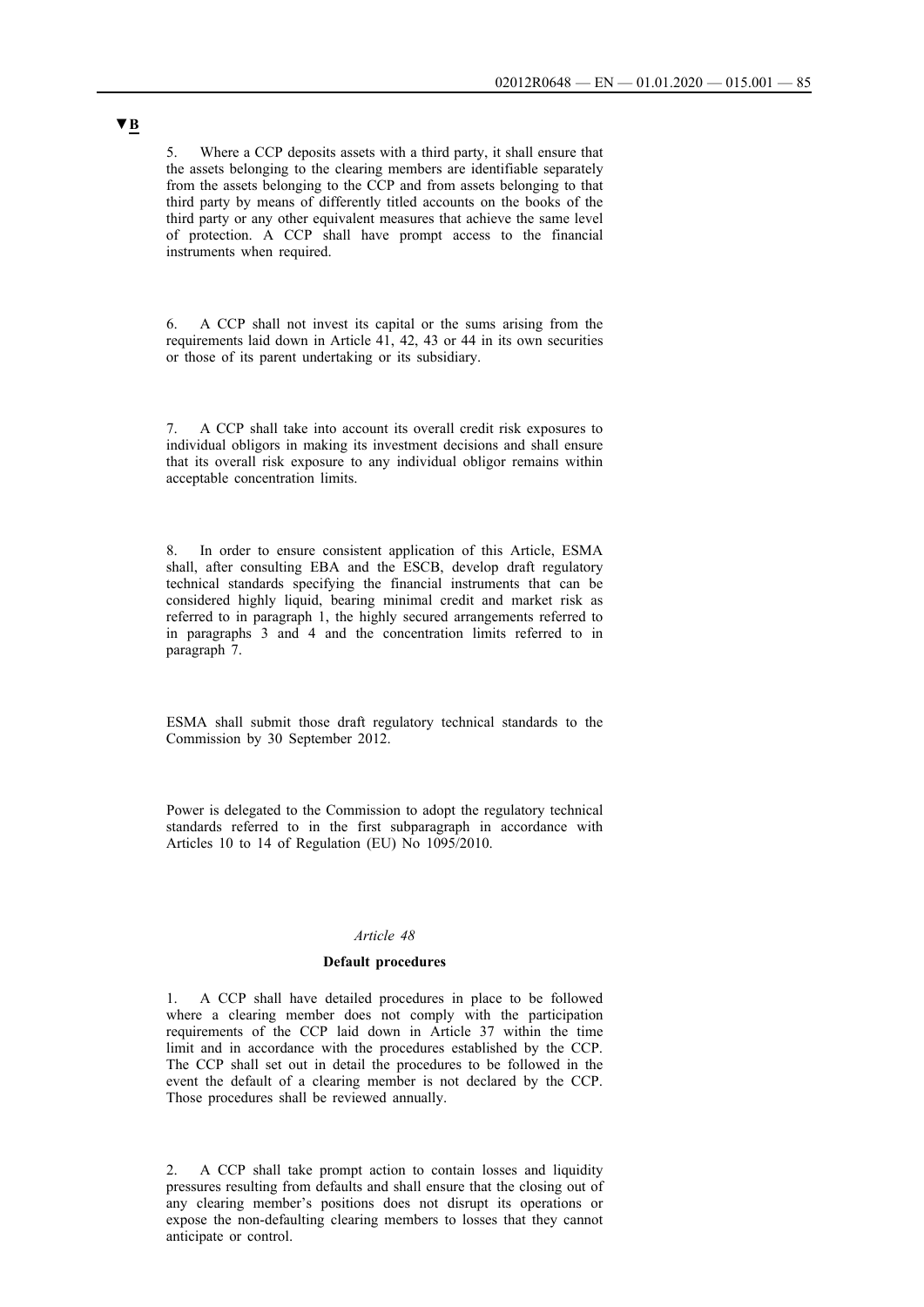3. Where a CCP considers that the clearing member will not be able to meet its future obligations, it shall promptly inform the competent authority before the default procedure is declared or triggered. The competent authority shall promptly communicate that information to ESMA, to the relevant members of the ESCB and to the authority responsible for the supervision of the defaulting clearing member.

4. A CCP shall verify that its default procedures are enforceable. It shall take all reasonable steps to ensure that it has the legal powers to liquidate the proprietary positions of the defaulting clearing member and to transfer or liquidate the clients' positions of the defaulting clearing member.

5. Where assets and positions are recorded in the records and accounts of a CCP as being held for the account of a defaulting clearing member's clients in accordance with Article 39(2), the CCP shall, at least, contractually commit itself to trigger the procedures for the transfer of the assets and positions held by the defaulting clearing member for the account of its clients to another clearing member designated by all of those clients, on their request and without the consent of the defaulting clearing member. That other clearing member shall be obliged to accept those assets and positions only where it has previously entered into a contractual relationship with the clients by which it has committed itself to do so. If the transfer to that other clearing member has not taken place for any reason within a predefined transfer period specified in its operating rules, the CCP may take all steps permitted by its rules to actively manage its risks in relation to those positions, including liquidating the assets and positions held by the defaulting clearing member for the account of its clients.

6. Where assets and positions are recorded in the records and accounts of a CCP as being held for the account of a defaulting clearing member's client in accordance with Article 39(3), the CCP shall, at least, contractually commit itself to trigger the procedures for the transfer of the assets and positions held by the defaulting clearing member for the account of the client to another clearing member designated by the client, on the client's request and without the consent of the defaulting clearing member. That other clearing member shall be obliged to accept these assets and positions only where it has previously entered into a contractual relationship with the client by which it has committed itself to do so. If the transfer to that other clearing member has not taken place for any reason within a predefined transfer period specified in its operating rules, the CCP may take all steps permitted by its rules to actively manage its risks in relation to those positions, including liquidating the assets and positions held by the defaulting clearing member for the account of the client.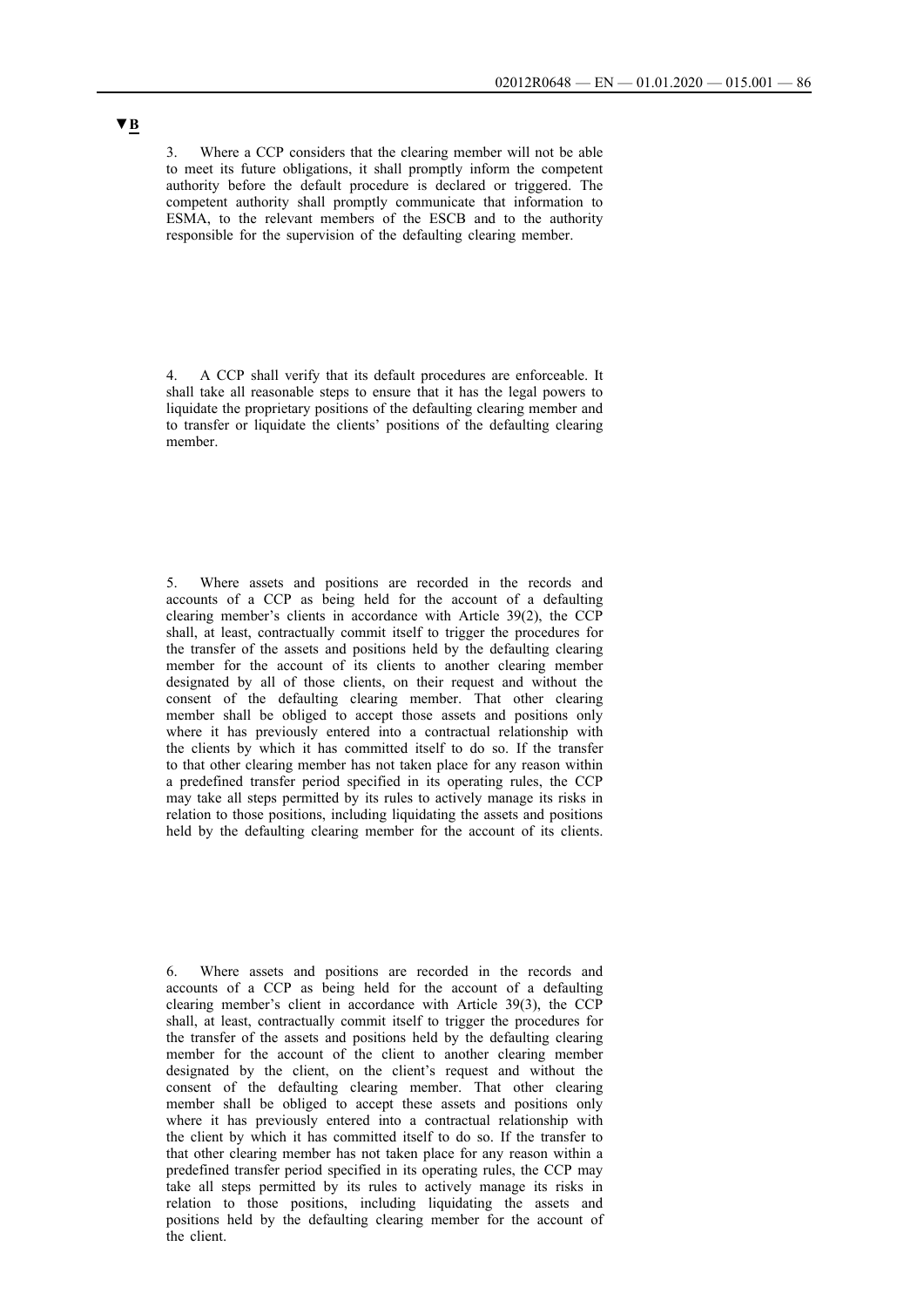7. Clients' collateral distinguished in accordance with Article 39(2) and (3) shall be used exclusively to cover the positions held for their account. Any balance owed by the CCP after the completion of the clearing member's default management process by the CCP shall be readily returned to those clients when they are known to the CCP or, if they are not, to the clearing member for the account of its clients.

#### *Article 49*

### **Review of models, stress testing and back testing**

**▼M12**

1. A CCP shall regularly review the models and parameters adopted to calculate its margin requirements, default fund contributions, collateral requirements and other risk control mechanisms. It shall subject the models to rigorous and frequent stress tests to assess their resilience in extreme but plausible market conditions and shall perform back tests to assess the reliability of the methodology adopted. The CCP shall obtain independent validation, shall inform its competent authority and ESMA of the results of the tests performed and shall obtain their validation in accordance with paragraphs 1a, 1b, 1c, 1d and 1e before adopting any significant change to the models and parameters.

The adopted models and parameters, including any significant change thereto, shall be subject to an opinion of the college in accordance with the following paragraphs.

ESMA shall ensure that information on the results of the stress tests is passed on to the ESAs, the ESCB and the Single Resolution Board to enable them to assess the exposure of financial undertakings to the default of CCPs.

1a. Where a CCP intends to adopt any significant change to the models and parameters referred to in paragraph 1, it shall apply to the competent authority and ESMA for validation of that change. The CCP shall enclose an independent validation of the intended change to its applications. The competent authority and ESMA shall each confirm the receipt of the complete application to the CCP.

1b. Within 50 working days of the receipt of the complete applications, the competent authority and ESMA shall each conduct a risk assessment of the significant change and submit their reports to the college established in accordance with Article 18.

1c. Within 30 working days of the receipt of the reports referred to in paragraph 1b, the college shall adopt a majority opinion in accordance with Article 19(3). Notwithstanding a provisional adoption in accordance with paragraph 1e, the competent authority shall not adopt a decision granting or refusing the validation of significant changes to models and parameters until such an opinion has been adopted by the college, unless the college has not adopted that opinion within the deadline.

1d. Within 90 working days of the receipt of the applications referred to in paragraph 1a, the competent authority and ESMA shall each inform the CCP and each other in writing, including a fully reasoned explanation, whether the validation has been granted or refused.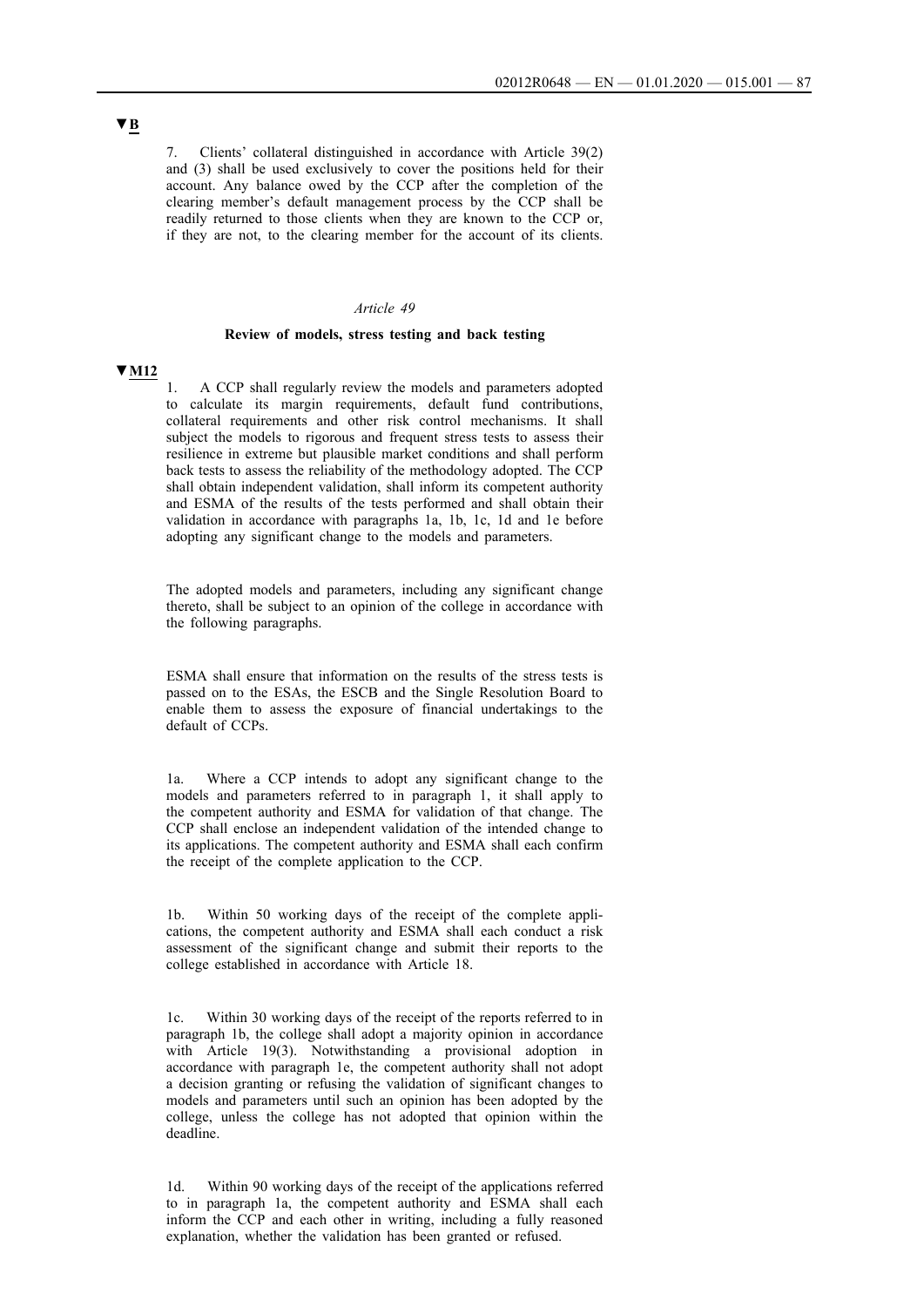## **▼M12**

1e. The CCP may not adopt any significant change to the models and parameters referred to in paragraph 1 before obtaining the validations by its competent authority and ESMA. The competent authority, in agreement with ESMA, may allow for a provisional adoption of a significant change of those models or parameters prior to their validations where duly justified.

# **▼B**

2. A CCP shall regularly test the key aspects of its default procedures and take all reasonable steps to ensure that all clearing members understand them and have appropriate arrangements in place to respond to a default event.

3. A CCP shall publicly disclose key information on its risk-management model and assumptions adopted to perform the stress tests referred to in paragraph 1.

4. In order to ensure consistent application of this Article, ESMA shall, after consulting EBA, other relevant competent authorities and the members of the ESCB, develop draft regulatory technical standards specifying:

- (a) the type of tests to be undertaken for different classes of financial instruments and portfolios;
- (b) the involvement of clearing members or other parties in the tests;
- (c) the frequency of the tests;
- (d) the time horizons of the tests;
- (e) the key information referred to in paragraph 3.

ESMA shall submit those draft regulatory technical standards to the Commission by 30 September 2012.

Power is delegated to the Commission to adopt the regulatory technical standards referred to in the first subparagraph in accordance with Articles 10 to 14 of Regulation (EU) No 1095/2010.

## **▼M12**

5. To ensure uniform conditions of application of this Article, ESMA shall, after consulting EBA, other relevant competent authorities and the members of the ESCB, develop draft regulatory technical standards specifying the conditions under which changes to the models and parameters referred to in paragraph 1 are significant.

ESMA shall submit those draft regulatory technical standards to the Commission by 2 January 2021.

Power is delegated to the Commission to adopt the regulatory technical standards referred to in the first subparagraph in accordance with Articles 10 to 14 of Regulation (EU) No 1095/2010.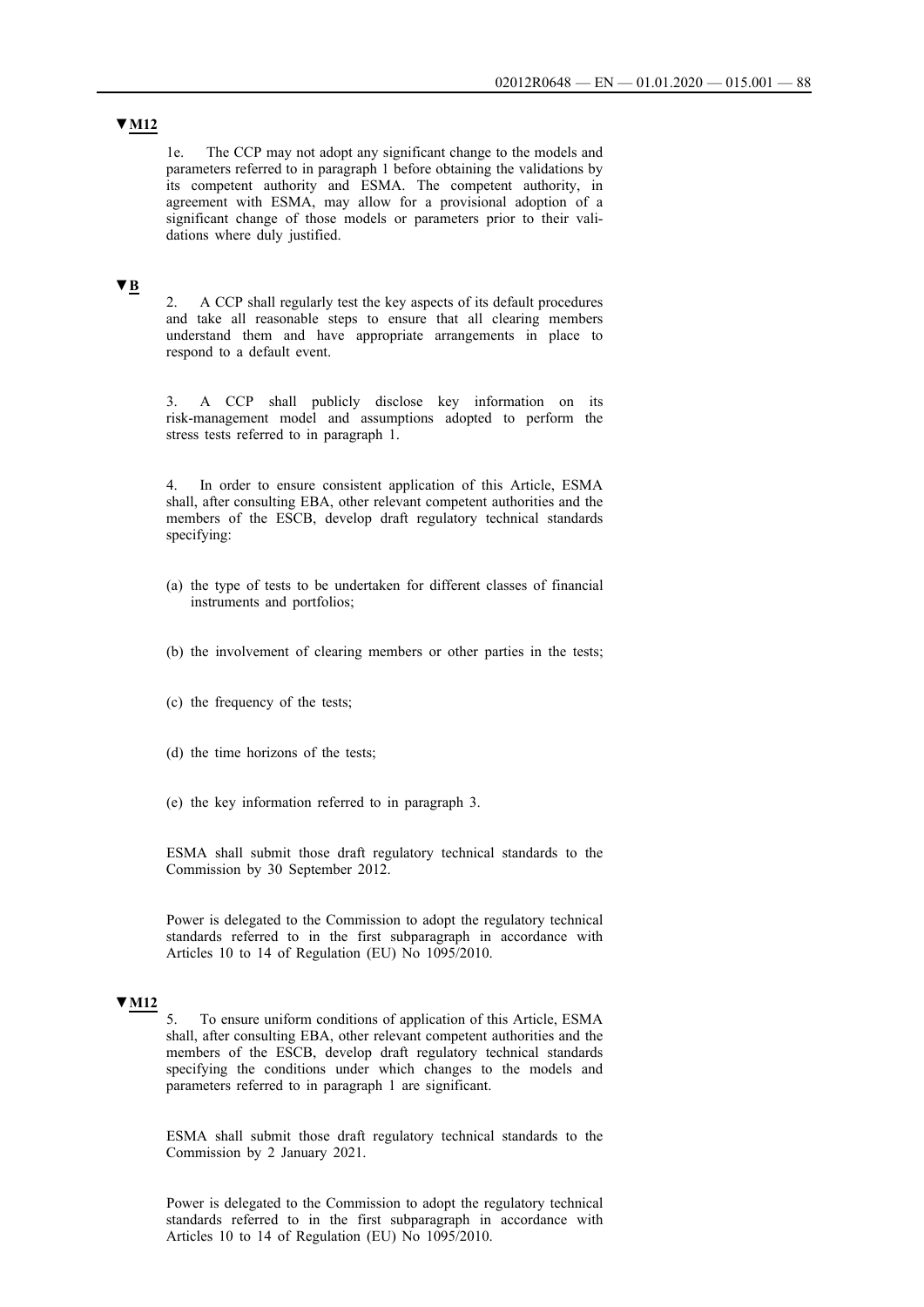#### *Article 50*

## **Settlement**

1. A CCP shall, where practical and available, use central bank money to settle its transactions. Where central bank money is not used, steps shall be taken to strictly limit cash settlement risks.

2. A CCP shall clearly state its obligations with respect to deliveries of financial instruments, including whether it has an obligation to make or receive delivery of a financial instrument or whether it indemnifies participants for losses incurred in the delivery process.

3. Where a CCP has an obligation to make or receive deliveries of financial instruments, it shall eliminate principal risk through the use of delivery-versus-payment mechanisms to the extent possible.

# **▼M1 ▼C1**

### CHAPTER 4

### **Calculations and reporting for the purposes of Regulation (EU) No 575/2013**

#### *Article 50a*

### **Calculation of KCCP**

1. For the purposes of Article 308 of Regulation (EU) No 575/2013 of the European Parliament and of the Council of 26 June 2013 on prudential requirements for credit institutions and investment firms  $(1)$ , a CCP shall calculate  $K_{CCP}$  as specified in paragraph 2 of this Article for all contracts and transactions it clears for all its clearing members falling within the coverage of the given default fund.

2. A CCP shall calculate the hypothetical capital  $(K_{CCP})$  as follows:

$$
K_{CCP} = \sum_{i} max\{EBRM_i - IM_i - DF_i; 0\} \cdot RW \cdot capital \; ratio
$$

where:

- $EBRM_i$  = exposure value before risk mitigation that is equal to the exposure value of the CCP to clearing member i arising from all the contracts and transactions with that clearing member, calculated without taking into account the collateral posted by that clearing member;
- $IM_i$  = the initial margin posted to the CCP by clearing member i;
- $DF_i$  = the pre-funded contribution of clearing member i;
- RW  $=$  a risk weight of 20 %;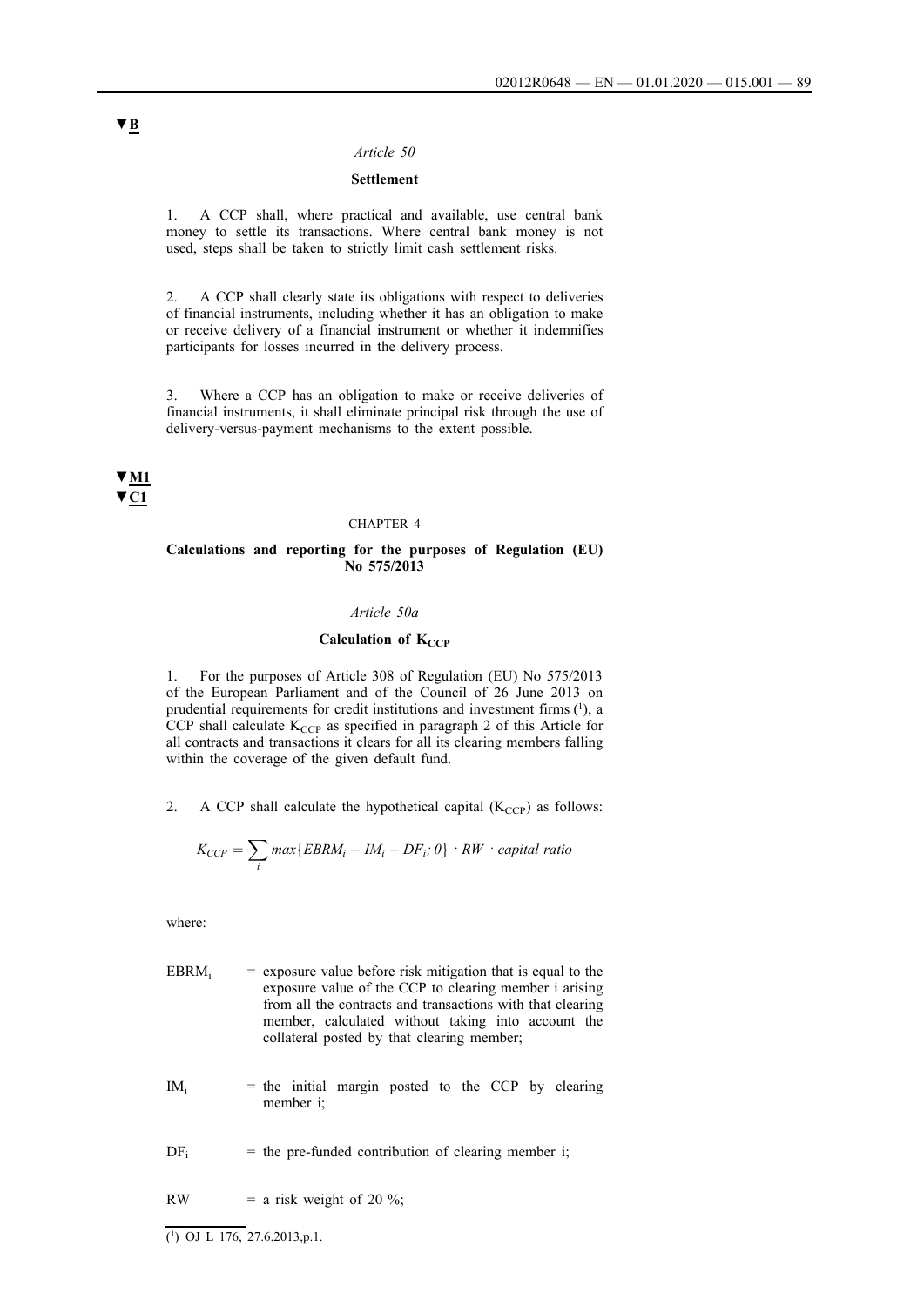capital ratio =  $8\%$ .

All values in the formula in the first subparagraph shall relate to the valuation at the end of the day before the margin called on the final margin call of that day is exchanged.

3. A CCP shall undertake the calculation required by paragraph 2 at least quarterly or more frequently where required by the competent authorities of those of its clearing members which are institutions.

4. For the purpose of paragraph 3, EBA shall develop draft implementing technical standards to specify the following:

- (a) the frequency and dates of the calculation laid down in paragraph 2;
- (b) the situations in which the competent authority of an institution acting as a clearing member may require higher frequencies of calculation and reporting than those referred to in point (a).

EBA shall submit those draft implementing technical standards to the Commission by 1 January 2014.

Power is conferred on the Commission to adopt the implementing technical standards referred to in the first subparagraph in accordance with Article 15 of Regulation (EU) No1093/2010.

### *Article 50b*

### General rules for the calculation of K<sub>CCP</sub>

For the purposes of the calculation laid down in Article 50a(2), the following shall apply:

- (a) a CCP shall calculate the value of the exposures it has to its clearing members as follows:
	- (i) for exposures arising from contracts and transactions listed in Article 301(1)(a) and (d) of Regulation (EU) No 575/2013 it shall calculate them in accordance with the mark-to-market method laid down in Article 274 thereof;
	- (ii) for exposures arising from contracts and transactions listed in Article  $301(1)(b)$ , (c) and (e) of Regulation (EU) No  $575/2013$ it shall calculate them in accordance with the Financial Collateral Comprehensive Method specified in Article 223 of that Regulation with supervisory volatility adjustments, specified in Articles 223 and 224 of that Regulation. The exception set out in point (a) of Article 285(3) of that Regulation, shall not apply;
	- (iii) for exposures arising from transactions not listed in Article 301(1) of Regulation (EU) No 575/2013 and which entails settlement risk only it shall calculate them in accordance with Part Three, Title V of that Regulation;
- (b) for institutions that fall under the scope of Regulation (EU) No 575/2013 the netting sets are the same as those defined in Part Three, Title II of that Regulation;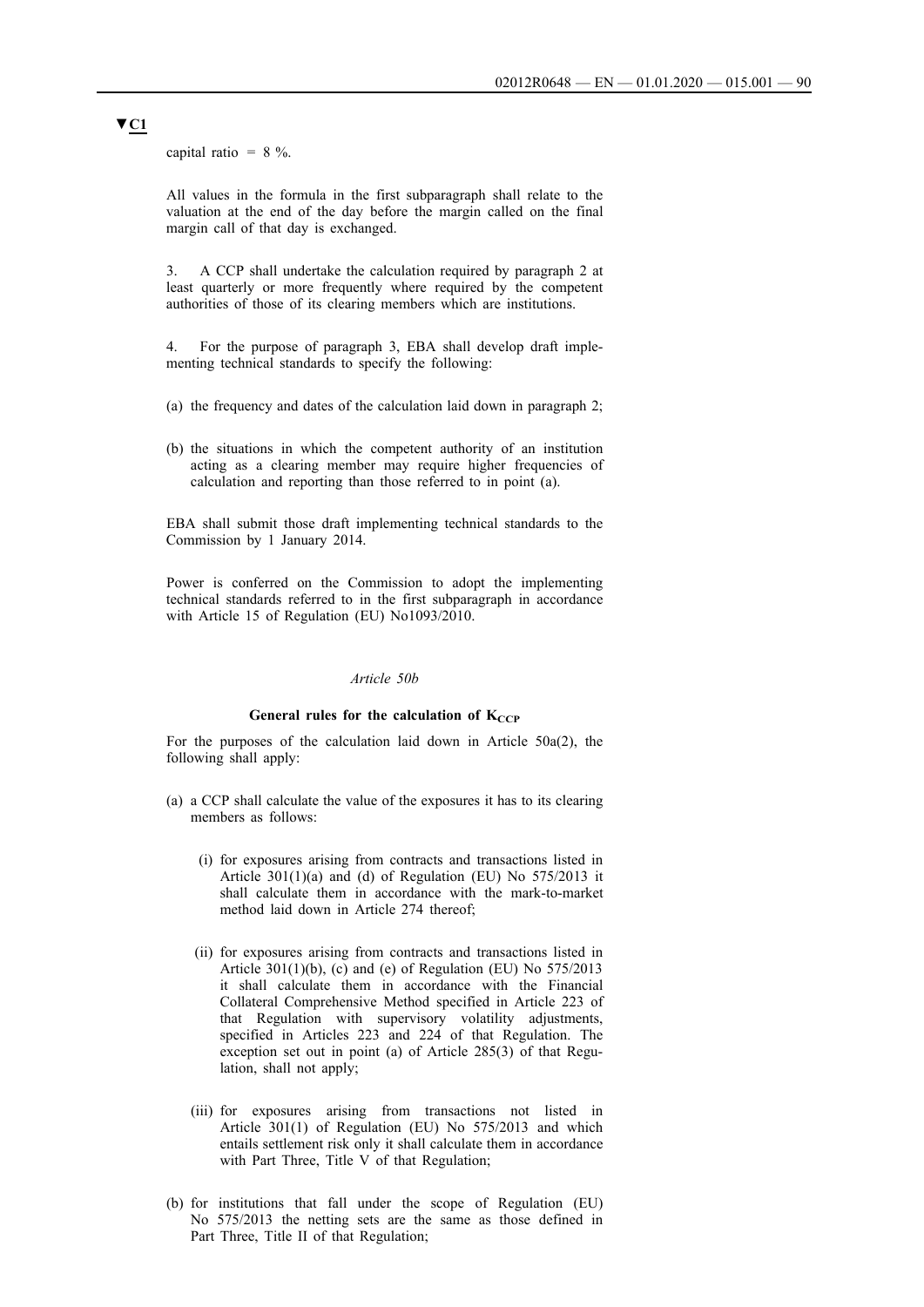- (c) when calculating the values referred to in point (a), the CCP shall subtract from its exposures the collateral posted by its clearing members, appropriately reduced by the supervisory volatility adjustments in accordance with the Financial Collateral Comprehensive Method specified in Article 224 of Regulation (EU) No 575/2013;
- (e) where a CCP has exposures to one or more CCPs it shall treat any such exposures as if they were exposures to clearing members and include any margin or pre-funded contributions received from those CCPs in the calculation of  $K_{CCP}$ ;
- (f) where a CCP has in place a binding contractual arrangement with its clearing members that allows it to use all or part of the initial margin received from its clearing members as if they were pre-funded contributions, the CCP shall consider that initial margin as prefunded contributions for the purposes of the calculation in paragraph 1 and not as initial margin;
- (h) when applying the Mark-to-Market Method as set out in Article 274 of Regulation (EU) No 575/2013, a CCP shall replace the formula in point (c)(ii) of Article 298(1) of that Regulation with the following:

$$
PCE_{red} = 0.15 \cdot PCE_{gross} + 0.85 \cdot NGR \cdot PCE_{gross}
$$

where the numerator of NGR is calculated in accordance with Article 274(1) of that Regulation and just before the variation margin is actually exchanged at the end of the settlement period, and the denominator is gross replacement cost;

- (i) where a CCP cannot calculate the value of NGR as set out in point (c)(ii) of Article 298(1) of Regulation (EU) No 575/2013, it shall:
	- (i) notify those of its clearing members which are institutions and their competent authorities about its inability to calculate NGR and the reasons why it is unable to carry out the calculation;
	- (ii) for a period of three months, it may use a value of NGR of 0,3 to perform the calculation of PCEred specified in point (h) of this Article;
- (j) where, at the end of the period specified in point (ii) of point (i), the CCP would still be unable to calculate the value of NGR, it shall do the following:
	- (i) stop calculating  $K_{CCP}$ ;
	- (ii) notify those of its clearing members which are institutions and their competent authorities that it has stopped calculating  $K_{CCP}$ ;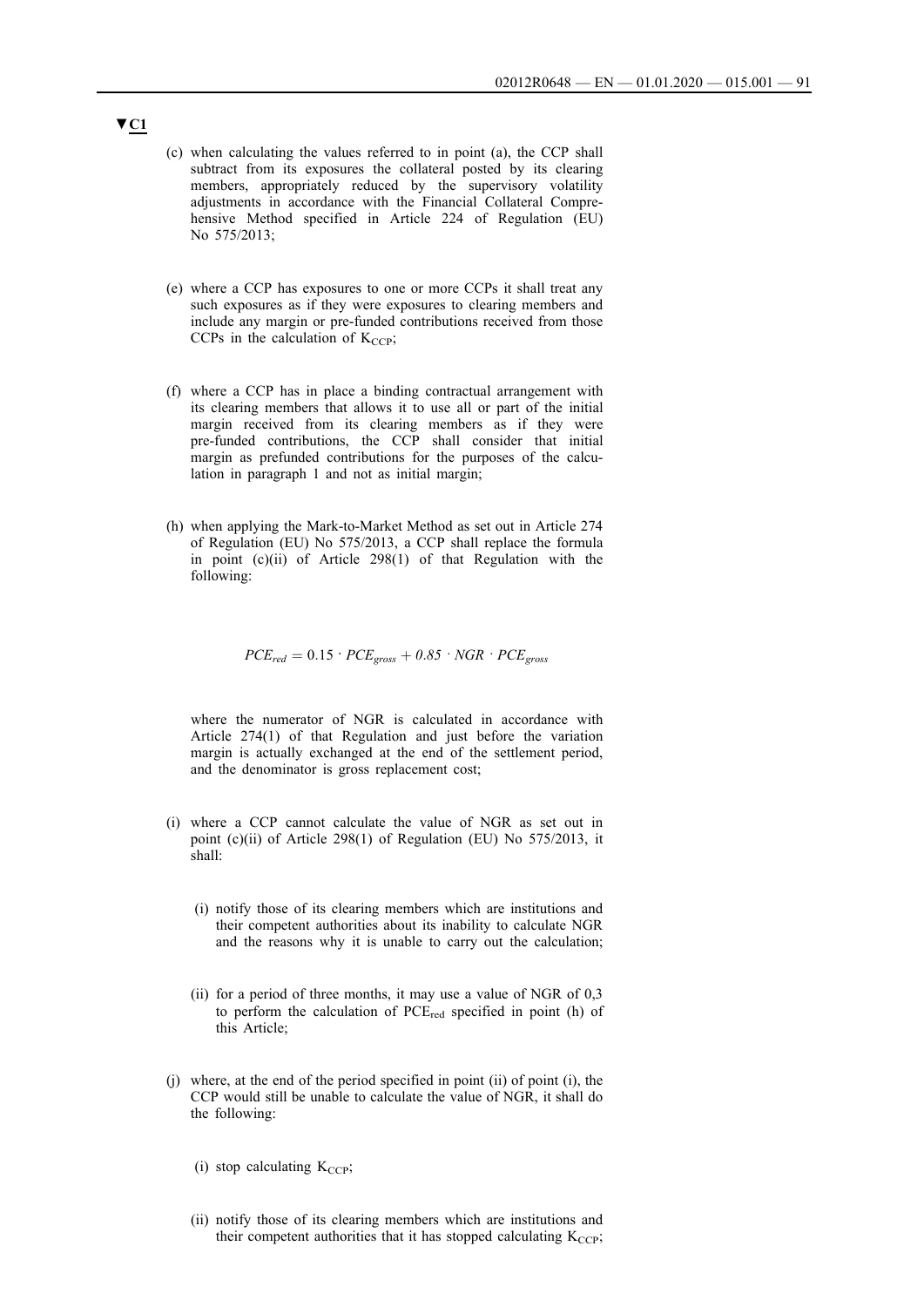- (k) for the purpose of calculating the potential future exposure for options and swaptions in accordance with the Mark-to-Market Method specified in Article 274 of Regulation (EU) No 575/2013, a CCP shall multiply the notional amount of the contract by the absolute value of the option's delta  $(\delta V/\delta p)$  as set out in point (a) of Article 280(1) of that Regulation;
- (l) where a CCP has more than one default fund, it shall carry out the calculation laid down in Article 50a(2) for each default fund separately.

### *Article 50c*

#### **Reporting of information**

1. For the purposes of Article 308 of Regulation (EU) No 575/2013, a CCP shall report the following information to those of its clearing members which are institutions and to their competent authorities:

- (a) the hypothetical capital  $(K_{CCP})$ ;
- (b) the sum of pre-funded contributions ( $DF_{CM}$ );
- (c) the amount of its pre-funded financial resources that it is required to use — by law or due to a contractual agreement with its clearing members — to cover its losses following the default of one or more of its clearing members before using the default fund contributions of the remaining clearing members ( $DF_{CCP}$ );
- (d) the total number of its clearing members (N);
- (e) the concentration factor (β), as set out in Article 50d.

Where the CCP has more than one default fund, it shall report the information in the first subparagraph for each default fund separately.

2. The CCP shall notify those of its clearing members which are institutions at least quarterly or more frequently where required by the competent authorities of those clearing members.

3. EBA shall develop draft implementing technical standards to specify the following:

- (a) the uniform template for the purpose of the reporting specified in paragraph 1;
- (b) the frequency and dates of the reporting specified in paragraph 2;
- (c) the situations in which the competent authority of an institution acting as a clearing member may require higher frequencies of reporting than those referred to in point (b).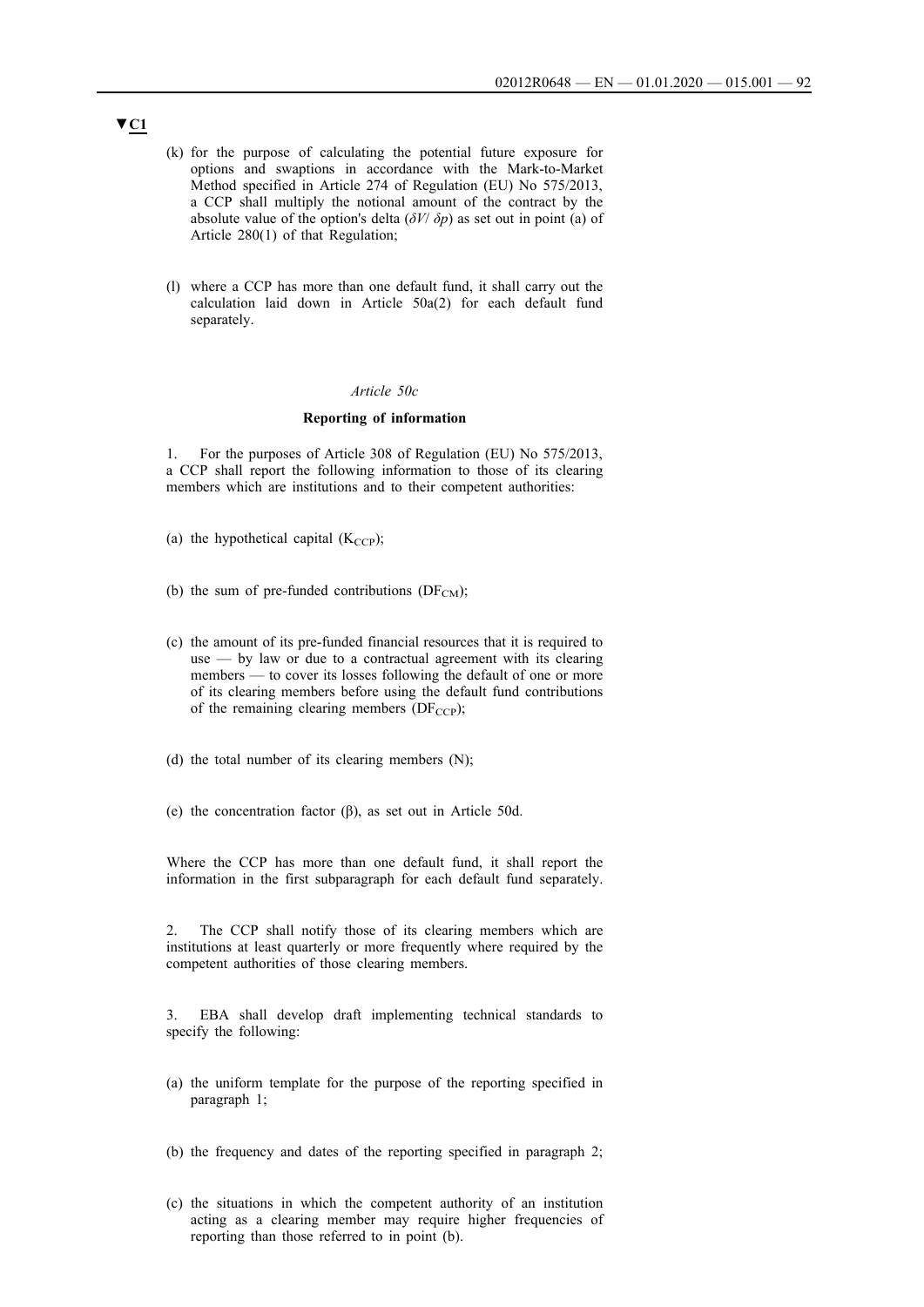EBA shall submit those draft implementing technical standards to the Commission by 1 January 2014.

Power is conferred on the Commission to adopt the implementing technical standards referred to in the first subparagraph in accordance with Article 15 of Regulation (EU) No1093/2010.

## *Article 50d*

### **Calculation of specific items to be reported by the CCP**

For the purposes of Article 50c, the following shall apply:

- (a) where the rules of a CCP provide that it use part or all of its financial resources in parallel to the pre-funded contributions of its clearing members in a manner that makes those resources equivalent to pre-funded contributions of a clearing member in terms of how they absorb the losses incurred by the CCP in the case of the default or insolvency of one or more of its clearing members, the CCP shall add the corresponding amount of those resources to  $DF_{CM}$ ;
- (b) where the rules of a CCP provide that it use part or all of its financial resources to cover its losses due to the default of one or more of its clearing members after it has depleted its default fund, but before it calls on the contractually committed contributions of its clearing members, the CCP shall add the corresponding amount of those additional financial resources  $(DF_{CCP}^a)$  to the total amount of pre-funded contributions (DF) as follows:

$$
DF = DF_{CCP} + DF_{CM} + DF_{CCP}^a.
$$

(c) a CCP shall calculate the concentration factor (β) in accordance with the following formula:

$$
\beta = \frac{PCE_{red,1} + PCE_{red,2}}{\sum_{i} PCE_{red,i}}
$$

where:

- $PCE_{\text{red,i}}$  = the reduced figure for potential future credit exposure for all contracts and transaction of a CCP with clearing member *i*;
- $PCE_{red,1}$  = the reduced figure for potential future credit exposure for all contracts and transaction of a CCP with the clearing member that has the largest PCEred value;
- $PCE_{\text{red},2}$  = the reduced figure for potential future credit exposure for all contracts and transaction of a CCP with the clearing member that has the second largest PCEred value.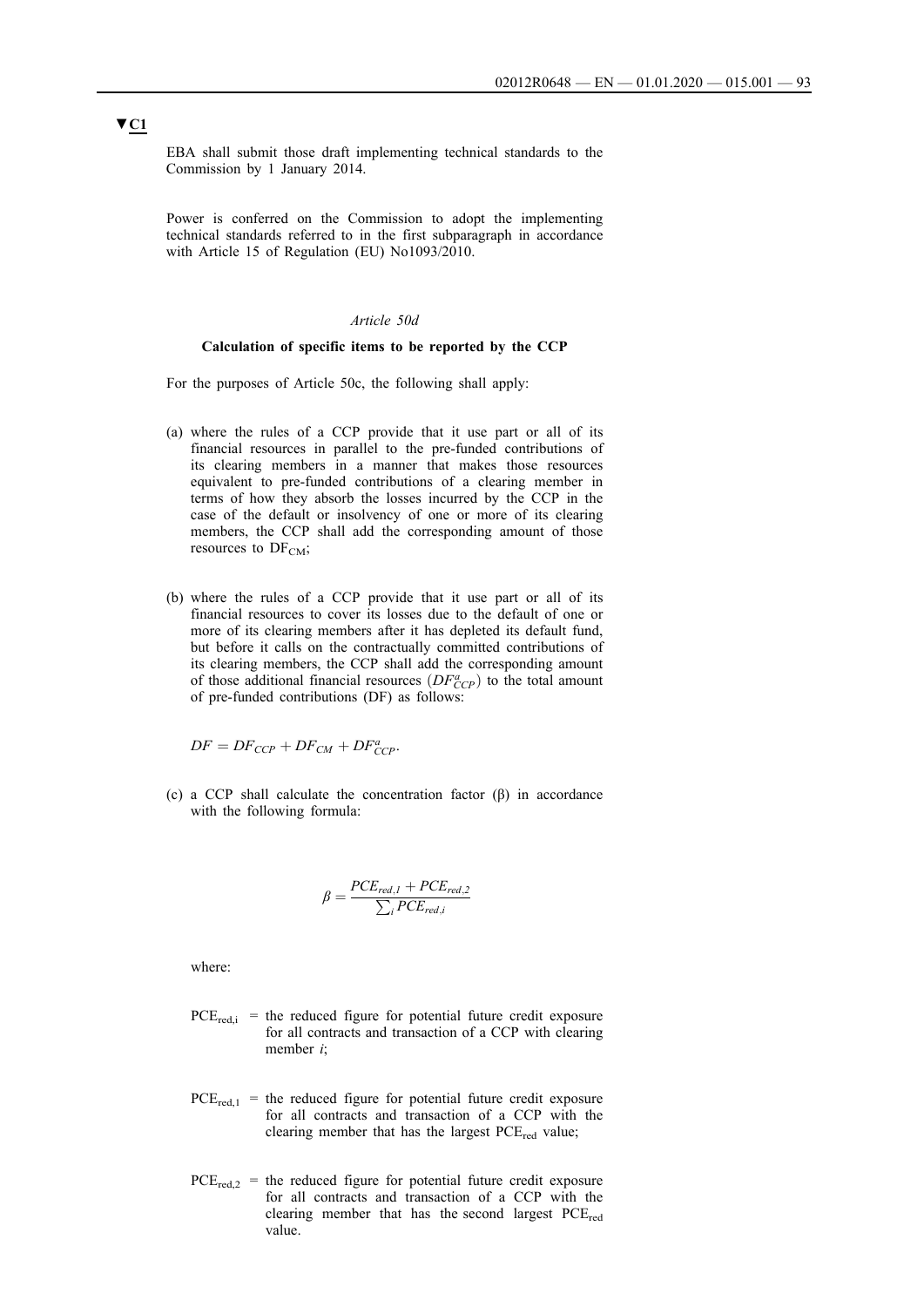#### TITLE V

### **INTEROPERABILITY ARRANGEMENTS**

#### *Article 51*

#### **Interoperability arrangements**

1. A CCP may enter into an interoperability arrangement with another CCP where the requirements laid down in Articles 52, 53 and 54 are fulfilled.

2. When establishing an interoperability arrangement with another CCP for the purpose of providing services to a particular trading venue, the CCP shall have non-discriminatory access, both to the data that it needs for the performance of its functions from that particular trading venue, to the extent that the CCP complies with the operational and technical requirements established by the trading venue, and to the relevant settlement system.

3. Entering into an interoperability arrangement or accessing a data feed or a settlement system referred to in paragraphs 1 and 2 shall be rejected or restricted, directly or indirectly, only in order to control any risk arising from that arrangement or access.

## *Article 52*

#### **Risk management**

1. CCPs that enter into an interoperability arrangement shall:

- (a) put in place adequate policies, procedures and systems to effectively identify, monitor and manage the risks arising from the arrangement so that they can meet their obligations in a timely manner;
- (b) agree on their respective rights and obligations, including the applicable law governing their relationships;
- (c) identify, monitor and effectively manage credit and liquidity risks so that a default of a clearing member of one CCP does not affect an interoperable CCP;
- (d) identify, monitor and address potential interdependences and correlations that arise from an interoperability arrangement that may affect credit and liquidity risks relating to clearing member concentrations, and pooled financial resources.

For the purposes of point (b) of the first subparagraph, CCPs shall use the same rules concerning the moment of entry of transfer orders into their respective systems and the moment of irrevocability as set out in Directive 98/26/EC, where relevant.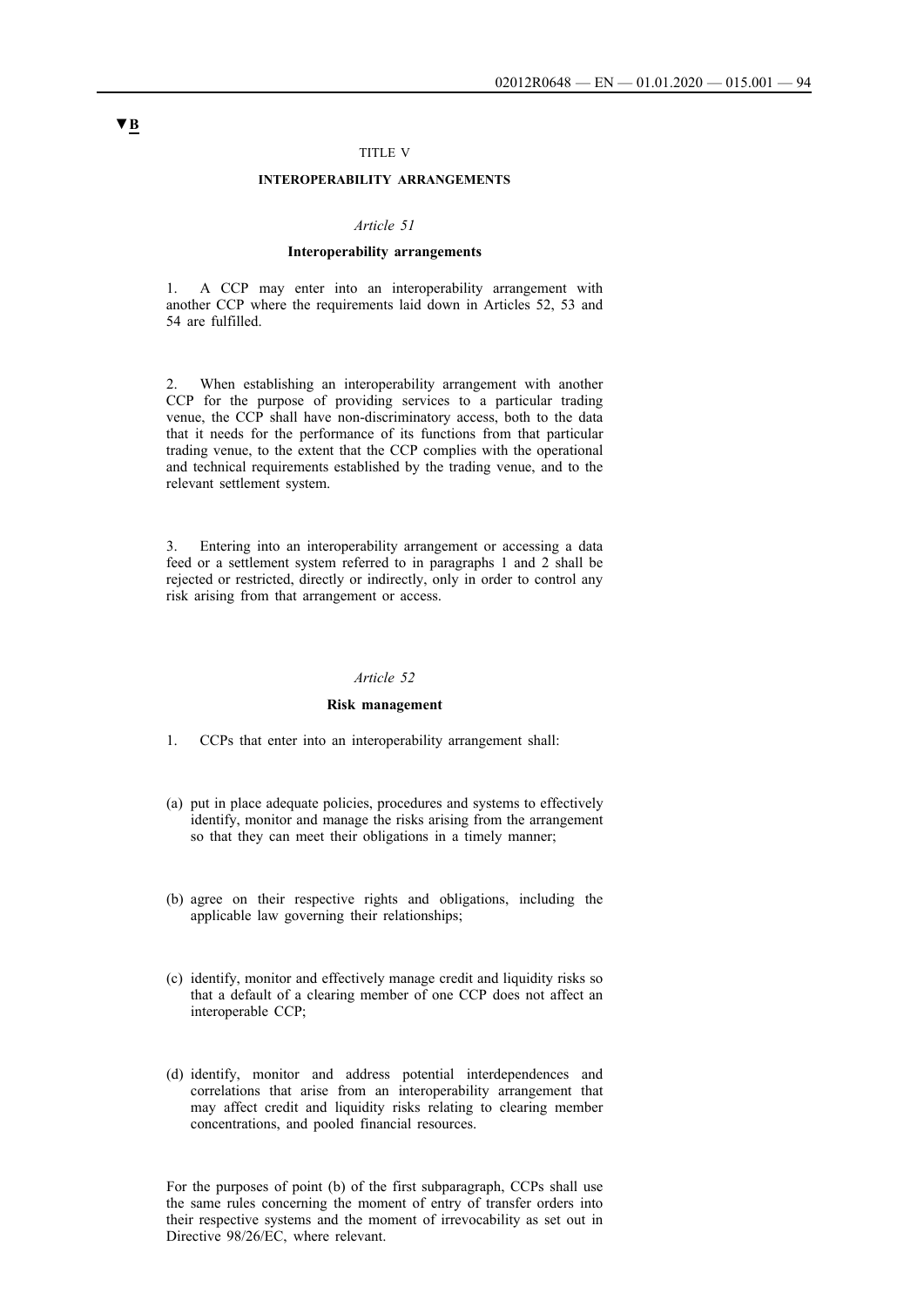For the purposes of point (c) of the first subparagraph, the terms of the arrangement shall outline the process for managing the consequences of the default where one of the CCPs with which an interoperability arrangement has been concluded is in default.

For the purposes of point (d) of the first subparagraph, CCPs shall have robust controls over the re-use of clearing members' collateral under the arrangement, if permitted by their competent authorities. The arrangement shall outline how those risks have been addressed taking into account sufficient coverage and need to limit contagion.

2. Where the risk-management models used by the CCPs to cover their exposure to their clearing members or their reciprocal exposures are different, the CCPs shall identify those differences, assess risks that may arise therefrom and take measures, including securing additional financial resources, that limit their impact on the interoperability arrangement as well as their potential consequences in terms of contagion risks and ensure that these differences do not affect each CCP's ability to manage the consequences of the default of a clearing member.

3. Any associated costs that arise from paragraphs 1 and 2 shall be borne by the CCP requesting interoperability or access, unless otherwise agreed between the parties.

#### *Article 53*

#### **Provision of margins among CCPs**

1. A CCP shall distinguish in accounts the assets and positions held for the account of CCPs with whom it has entered into an interoperability arrangement.

2. If a CCP that enters into an interoperability arrangement with another CCP only provides initial margins to that CCP under a security financial collateral arrangement, the receiving CCP shall have no right of use over the margins provided by the other CCP.

3. Collateral received in the form of financial instruments shall be deposited with operators of securities settlement systems notified under Directive 98/26/EC.

4. The assets referred to in paragraphs 1 and 2 shall be available to the receiving CCP only in case of default of the CCP which has provided the collateral in the context of an interoperability arrangement.

5. In case of default of the CCP which has received the collateral in the context of an interoperability arrangement, the collateral referred to in paragraphs 1 and 2 shall be readily returned to the providing CCP.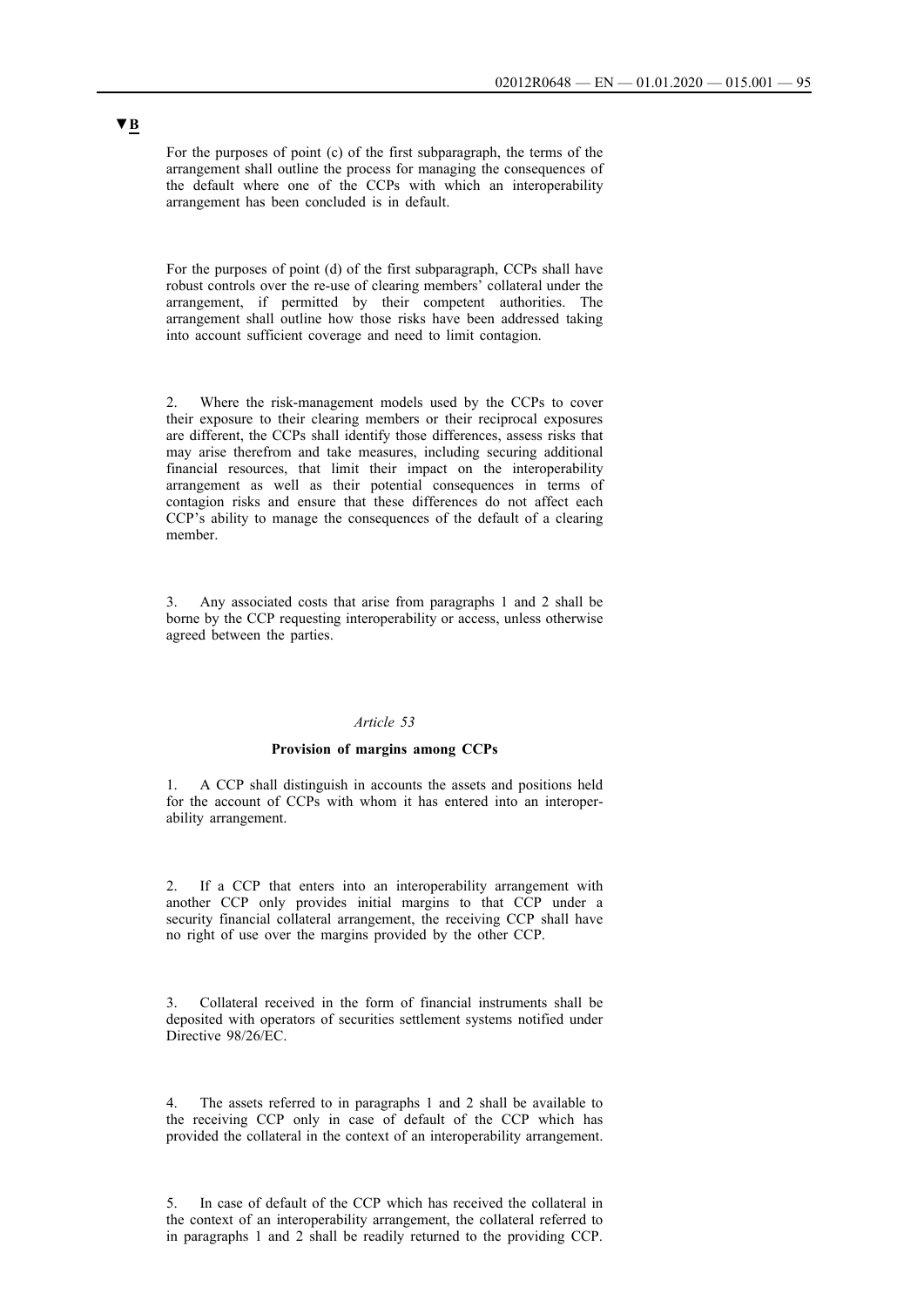## *Article 54*

### **Approval of interoperability arrangements**

1. An interoperability arrangement shall be subject to the prior approval of the competent authorities of the CCPs involved. The procedure under Article 17 shall apply.

2. The competent authorities shall grant approval of the interoperability arrangement only where the CCPs involved have been authorised to clear under Article 17 or recognised under Article 25 or authorised under a pre-existing national authorisation regime for a period of at least three years, the requirements laid down in Article 52 are met and the technical conditions for clearing transactions under the terms of the arrangement allow for a smooth and orderly functioning of financial markets and the arrangement does not undermine the effectiveness of supervision.

3. Where a competent authority considers that the requirements laid down in paragraph 2 are not met, it shall provide explanations in writing regarding its risk considerations to the other competent authorities and the CCPs involved. It shall also notify ESMA, which shall issue an opinion on the effective validity of the risk considerations as grounds for denial of the interoperability arrangement. ESMA's opinion shall be made available to all the CCPs involved. Where ESMA's opinion differs from the assessment of the relevant competent authority, that competent authority shall reconsider its position, taking into account ESMA's opinion.

4. By 31 December 2012, ESMA shall issue guidelines or recommendations with a view to establishing consistent, efficient and effective assessments of interoperability arrangements, in accordance with the procedure laid down in Article 16 of Regulation (EU) No 1095/2010.

ESMA shall develop drafts of those guidelines or recommendations after consulting the members of the ESCB.

#### TITLE VI

### **REGISTRATION AND SUPERVISION OF TRADE REPOSITORIES**

### *CHAPTER 1*

*Conditions and procedures for registration of a trade repository*

#### *Article 55*

#### **Registration of a trade repository**

1. A trade repository shall register with ESMA for the purposes of Article 9.

2. To be eligible to be registered under this Article, a trade repository shall be a legal person established in the Union and meet the requirements laid down in Title VII.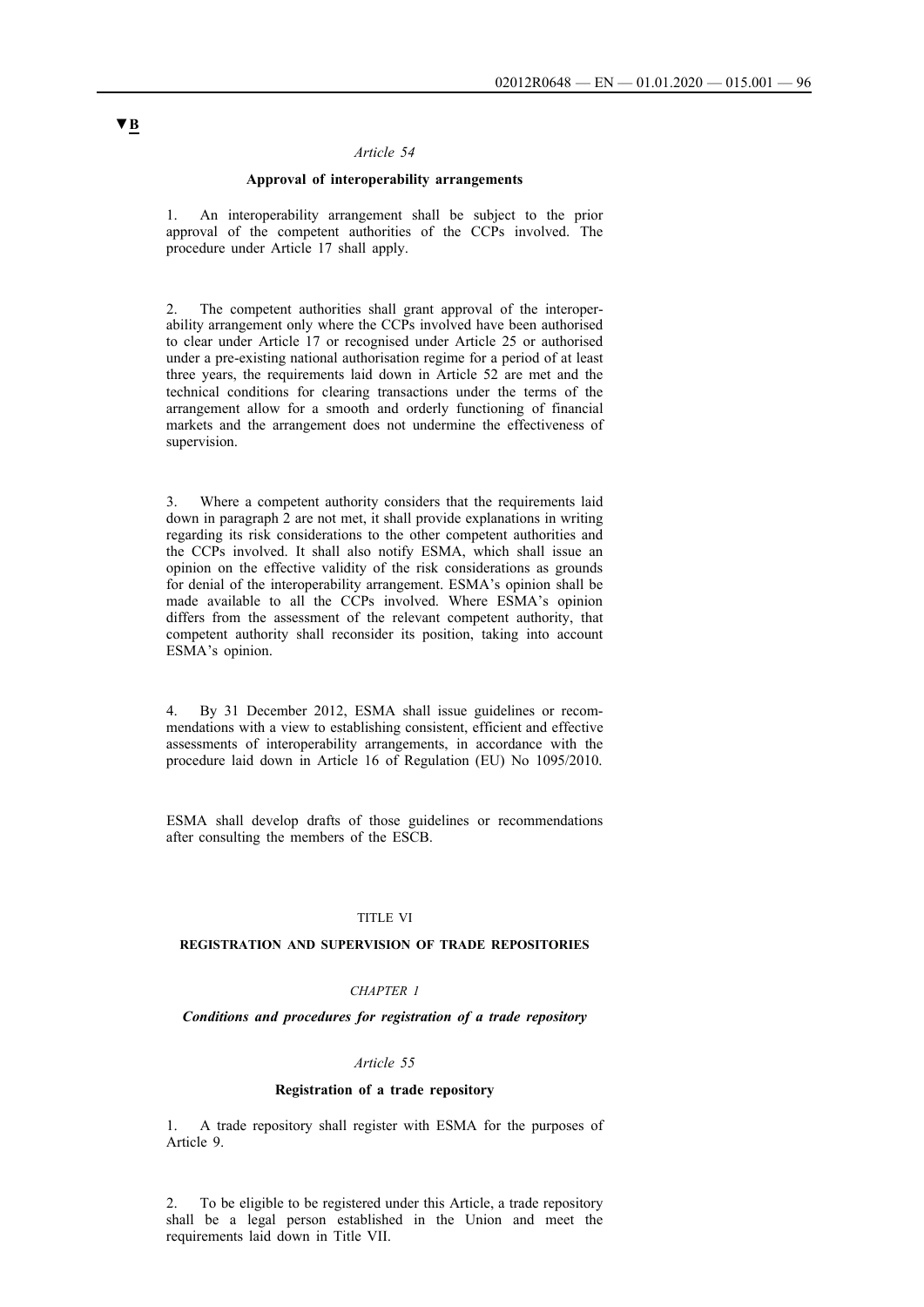3. The registration of a trade repository shall be effective for the entire territory of the Union.

4. A registered trade repository shall comply at all times with the conditions for registration. A trade repository shall, without undue delay, notify ESMA of any material changes to the conditions for registration.

### *Article 56*

### **Application for registration**

#### **▼M11**

1. For the purposes of Article 55(1), a trade repository shall submit either of the following to ESMA:

- (a) an application for registration;
- (b) an application for an extension of the registration where the trade repository is already registered under Chapter III of Regulation (EU) 2015/2365.

## **▼B**

2. ESMA shall assess whether the application is complete within 20 working days of receipt of the application.

Where the application is not complete, ESMA shall set a deadline by which the trade repository is to provide additional information.

After assessing an application as complete, ESMA shall notify the trade repository accordingly.

## **▼M11**

- 3. To ensure the consistent application of this Article, ESMA shall develop draft regulatory technical standards specifying the following:
- (a) the details of the application for the registration referred to in point (a) of paragraph 1;
- (b) the details of the simplified application for the extension of the registration referred to in point (b) of paragraph 1.

ESMA shall submit those draft regulatory technical standards to the Commission by 18 June 2020.

Power is delegated to the Commission to supplement this Regulation by adopting the regulatory technical standards referred to in the first subparagraph in accordance with Articles 10 to 14 of Regulation (EU) No 1095/2010.

4. To ensure uniform conditions of application of paragraph 1, ESMA shall develop draft implementing technical standards specifying the following:

- (a) the format of the application for registration referred to in point (a) of paragraph 1;
- (b) the format of the application for an extension of the registration referred to in point (b) of paragraph 1.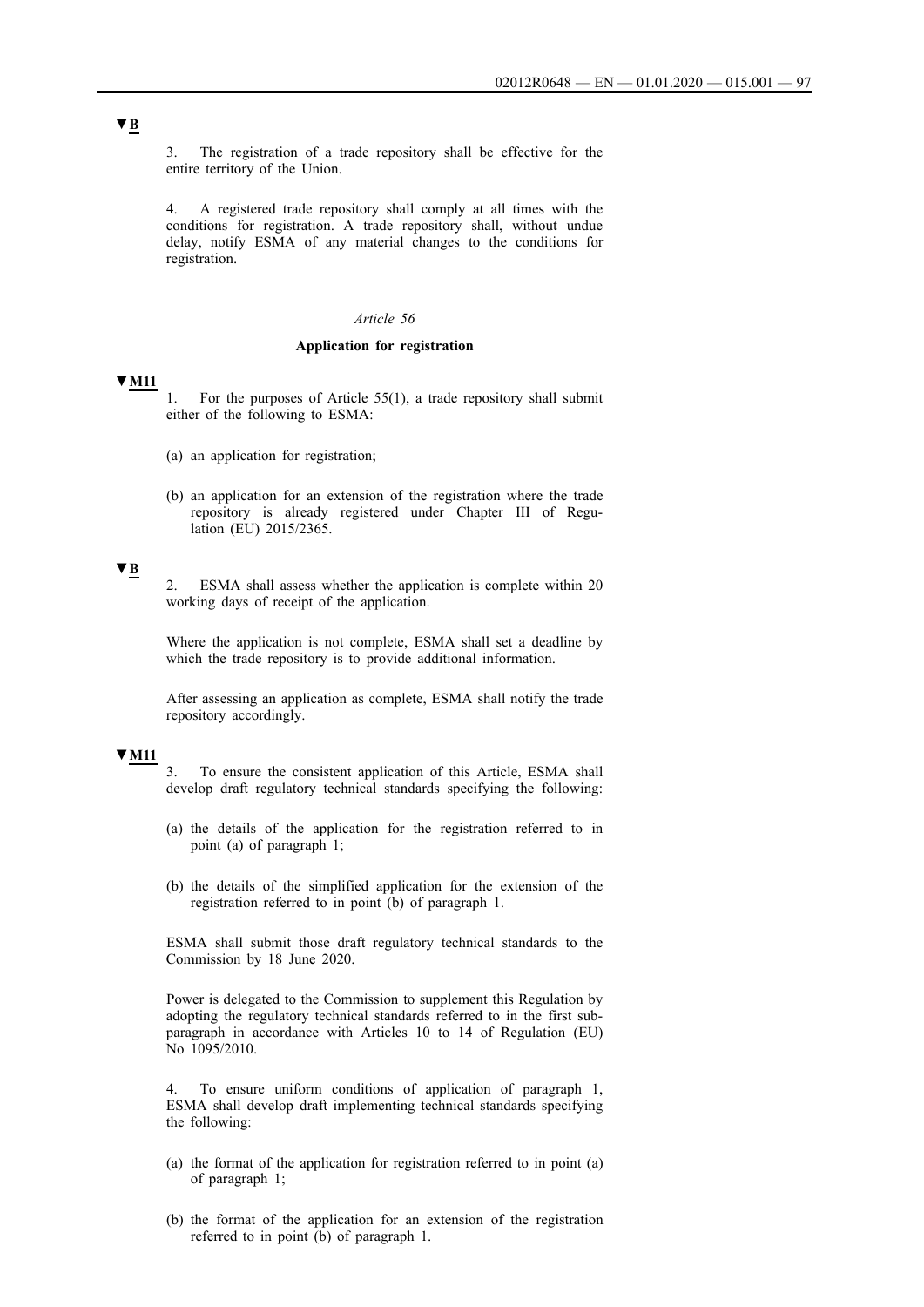## **▼M11**

With regard to point (b) of the first subparagraph, ESMA shall develop a simplified format.

ESMA shall submit those draft implementing technical standards to the Commission by 18 June 2020.

Power is conferred on the Commission to adopt the implementing technical standards referred to in the first subparagraph in accordance with Article 15 of Regulation (EU) No 1095/2010.

## **▼B**

### *Article 57*

## **Notification of and consultation with competent authorities prior to registration**

1. If a trade repository which is applying for registration is an entity which is authorised or registered by a competent authority in the Member State where it is established, ESMA shall, without undue delay, notify and consult that competent authority prior to the registration of the trade repository.

2. ESMA and the relevant competent authority shall exchange all information that is necessary for the registration of the trade repository as well as for the supervision of the entity's compliance with the conditions of its registration or authorisation in the Member State where it is established.

### *Article 58*

#### **Examination of the application**

1. ESMA shall, within 40 working days from the notification referred to in the third subparagraph of Article 56(2), examine the application for registration based on the compliance of the trade repository with Articles 78 to 81 and shall adopt a fully reasoned registration decision or decision refusing registration.

2. A decision issued by ESMA pursuant to paragraph 1 shall take effect on the fifth working day following its adoption.

#### *Article 59*

### **Notification of ESMA decisions relating to registration**

1. Where ESMA adopts a registration decision or a decision refusing or withdrawing registration, it shall notify the trade repository within five working days with a fully reasoned explanation of its decision.

ESMA shall, without undue delay, notify the relevant competent authority referred to in Article 57(1) of its decision.

2. ESMA shall communicate any decision taken in accordance with paragraph 1 to the Commission.

3. ESMA shall publish on its website a list of trade repositories registered in accordance with this Regulation. That list shall be updated within five working days following the adoption of a decision under paragraph 1.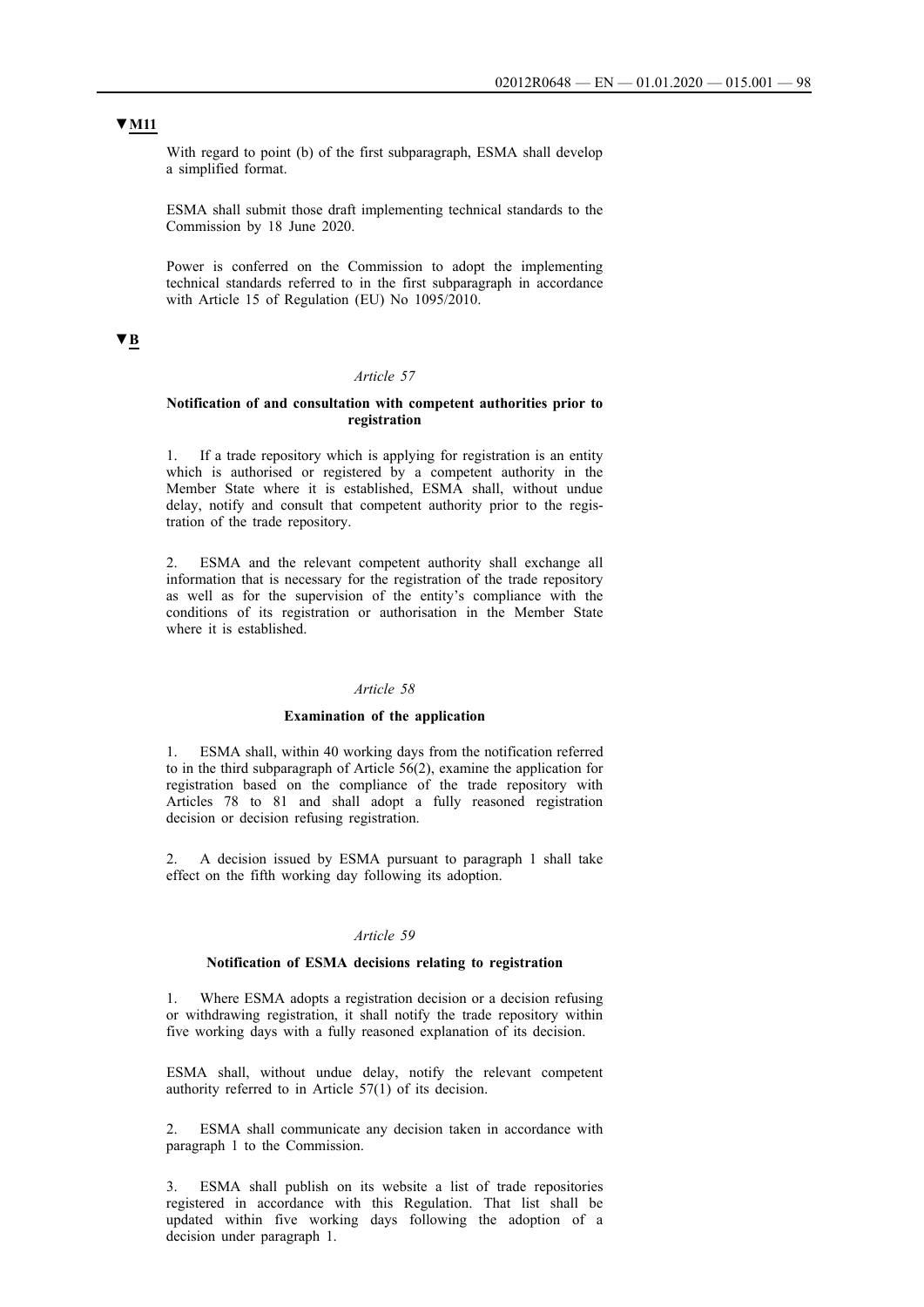#### *Article 60*

## **Exercise of the powers referred to in Articles 61 to 63**

The powers conferred on ESMA or any official of or other person authorised by ESMA by Articles 61 to 63 shall not be used to require the disclosure of information or documents which are subject to legal privilege.

### *Article 61*

## **Request for information**

1. ESMA may by simple request or by decision require trade repositories and related third parties to whom the trade repositories have outsourced operational functions or activities to provide all information that is necessary in order to carry out its duties under this Regulation.

2. When sending a simple request for information under paragraph 1, ESMA shall:

- (a) refer to this Article as the legal basis of the request;
- (b) state the purpose of the request;
- (c) specify what information is required;
- (d) set a time limit within which the information is to be provided;
- (e) inform the person from whom the information is requested that he is not obliged to provide the information but that in case of a voluntary reply to the request the information provided must not be incorrect and misleading; and
- (f) indicate the fine provided for in Article 65 in conjunction with point (a) of Section IV of Annex I where the answers to questions asked are incorrect or misleading.

3. When requiring to supply information under paragraph 1 by decision, ESMA shall:

- (a) refer to this Article as the legal basis of the request;
- (b) state the purpose of the request;
- (c) specify what information is required;
- (d) set a time limit within which the information is to be provided;
- (e) indicate the periodic penalty payments provided for in Article 66 where the production of the required information is incomplete;
- (f) indicate the fine provided for in Article 65 in conjunction with point (a) of Section IV of Annex I, where the answers to questions asked are incorrect or misleading; and
- (g) indicate the right to appeal the decision before ESMA's Board of Appeal and to have the decision reviewed by the Court of Justice of the European Union ('Court of Justice') in accordance with Articles 60 and 61 of Regulation (EU) No 1095/2010.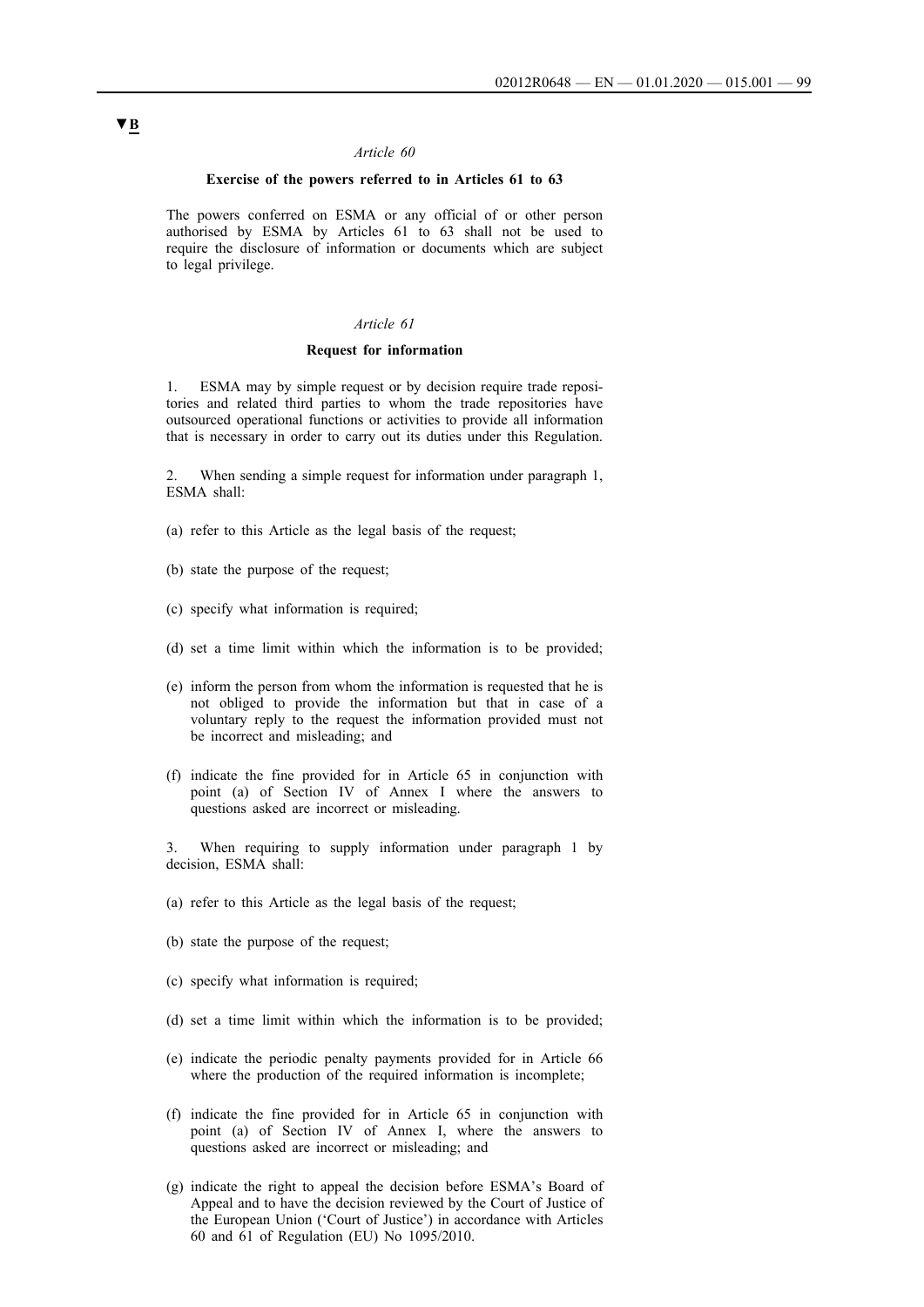4. The persons referred to in paragraph 1 or their representatives and, in the case of legal persons or associations having no legal personality, the persons authorised to represent them by law or by their constitution shall supply the information requested. Lawyers duly authorised to act may supply the information on behalf of their clients. The latter shall remain fully responsible if the information supplied is incomplete, incorrect or misleading.

5. ESMA shall, without delay, send a copy of the simple request or of its decision to the competent authority of the Member State where the persons referred to in paragraph 1 concerned by the request for information are domiciled or established.

## *Article 62*

## **General investigations**

1. In order to carry out its duties under this Regulation, ESMA may conduct necessary investigations of persons referred to in Article 61(1). To that end, the officials and other persons authorised by ESMA shall be empowered to:

- (a) examine any records, data, procedures and any other material relevant to the execution of its tasks irrespective of the medium on which they are stored;
- (b) take or obtain certified copies of or extracts from such records, data, procedures and other material;
- (c) summon and ask any person referred to in Article 61(1) or their representatives or staff for oral or written explanations on facts or documents relating to the subject matter and purpose of the inspection and to record the answers;
- (d) interview any other natural or legal person who consents to be interviewed for the purpose of collecting information relating to the subject matter of an investigation;
- (e) request records of telephone and data traffic.

2. The officials and other persons authorised by ESMA for the purposes of the investigations referred to in paragraph 1 shall exercise their powers upon production of a written authorisation specifying the subject matter and purpose of the investigation. That authorisation shall also indicate the periodic penalty payments provided for in Article 66 where the production of the required records, data, procedures or any other material, or the answers to questions asked to persons referred to in Article 61(1) are not provided or are incomplete, and the fines provided for in Article 65 in conjunction with point (b) of Section IV of Annex I, where the answers to questions asked to persons referred to in Article 61(1) are incorrect or misleading.

3. The persons referred to in Article 61(1) are required to submit to investigations launched on the basis of a decision of ESMA. The decision shall specify the subject matter and purpose of the investigation, the periodic penalty payments provided for in Article 66, the legal remedies available under Regulation (EU) No 1095/2010 and the right to have the decision reviewed by the Court of Justice.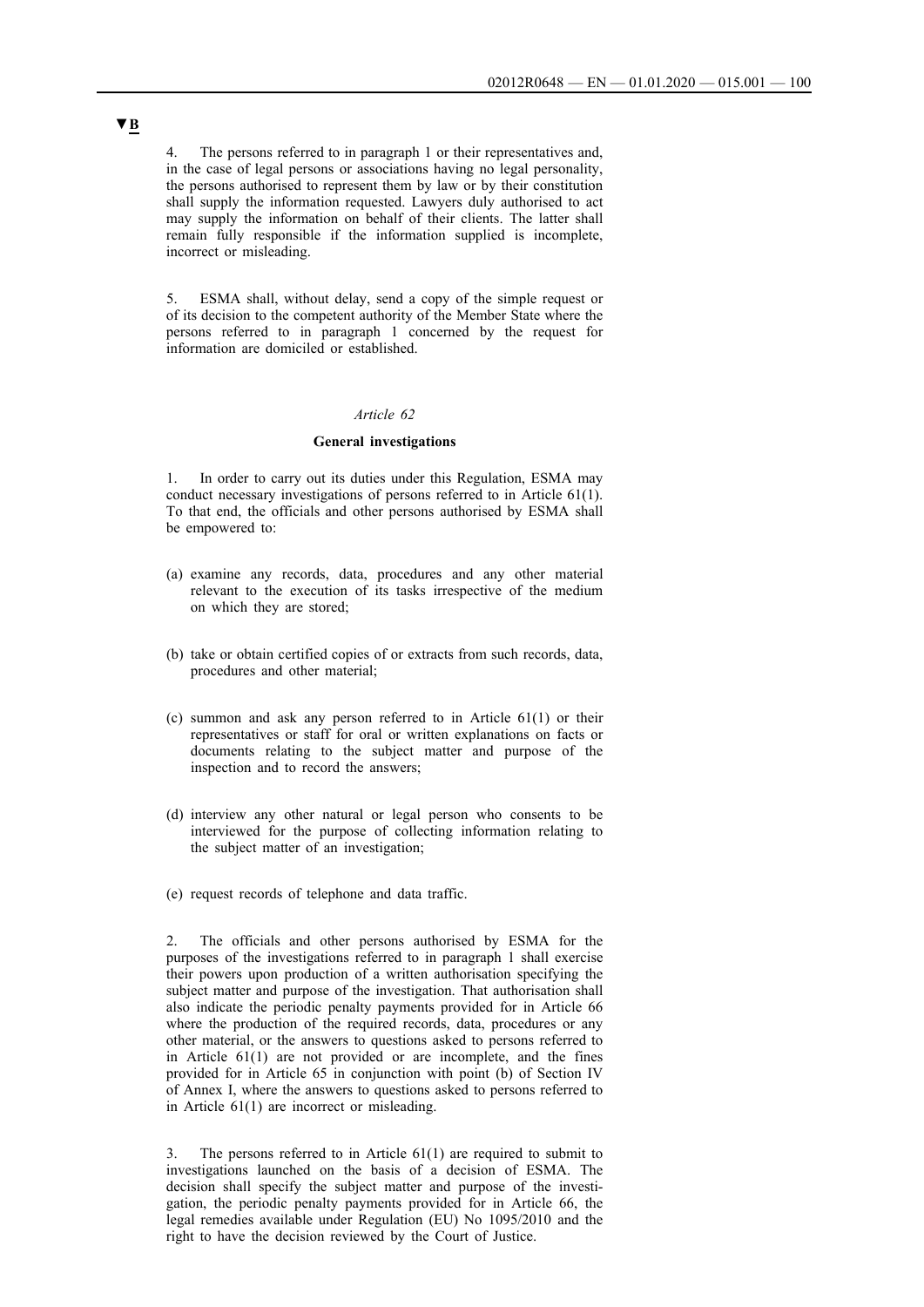4. In good time before the investigation, ESMA shall inform the competent authority of the Member State where the investigation is to be carried out of the investigation and of the identity of the authorised persons. Officials of the competent authority concerned shall, upon the request of ESMA, assist those authorised persons in carrying out their duties. Officials of the competent authority concerned may also attend the investigations upon request.

# **▼M11**

5. If a request for records of telephone or data traffic referred to in point (e) of paragraph 1 requires a national competent authority to be authorised by a judicial authority in accordance with national rules, ESMA shall also apply for such authorisation. ESMA may also apply for such authorisation as a precautionary measure.

# **▼B**

6. Where authorisation as referred to in paragraph 5 is applied for, the national judicial authority shall control that the decision of ESMA is authentic and that the coercive measures envisaged are neither arbitrary nor excessive having regard to the subject matter of the investigations. In its control of the proportionality of the coercive measures, the national judicial authority may ask ESMA for detailed explanations, in particular relating to the grounds ESMA has for suspecting that an infringement of this Regulation has taken place and the seriousness of the suspected infringement and the nature of the involvement of the person subject to the coercive measures. However, the national judicial authority shall not review the necessity for the investigation or demand that it be provided with the information on ESMA's file. The lawfulness of ESMA's decision shall be subject to review only by the Court of Justice following the procedure set out in Regulation (EU) No 1095/2010.

#### *Article 63*

### **On-site inspections**

## **▼M11**

1. In order to carry out its duties under this Regulation, ESMA may conduct all necessary on-site inspections on any business premises, land or property of the legal persons referred to in Article 61(1). Where the proper conduct and efficiency of the inspection so require, ESMA may conduct the on-site inspection without prior announcement.

The officials and other persons authorised by ESMA to conduct an on-site inspection may enter any business premises, land or property of the legal persons who are subject to an investigation decision adopted by ESMA and shall have all the powers referred to in Article 62(1). They shall also have the power to seal any business premises and books or records for the period of, and to the extent necessary for, the inspection.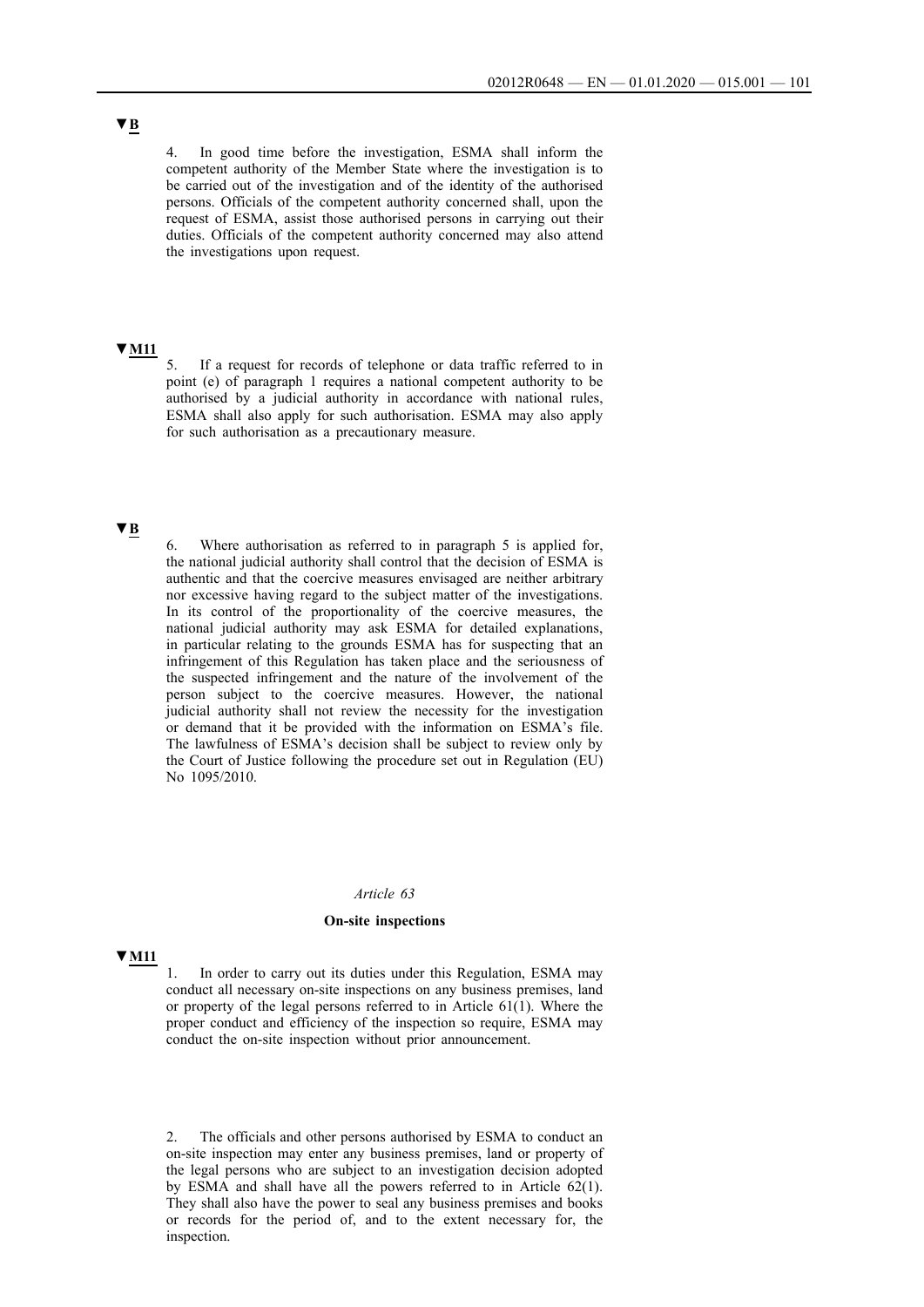3. The officials and other persons authorised by ESMA to conduct an on-site inspection shall exercise their powers upon production of a written authorisation specifying the subject matter and purpose of the inspection and the periodic penalty payments provided for in Article 66 where the persons concerned do not submit to the inspection. In good time before the inspection, ESMA shall give notice of the inspection to the competent authority of the Member State where the inspection is to be conducted.

4. The persons referred to in Article 61(1) shall submit to on-site inspections ordered by decision of ESMA. The decision shall specify the subject matter and purpose of the inspection, appoint the date on which it is to begin and indicate the periodic penalty payments provided for in Article 66, the legal remedies available under Regulation (EU) No 1095/2010 as well as the right to have the decision reviewed by the Court of Justice. ESMA shall take such decisions after consulting the competent authority of the Member State where the inspection is to be conducted.

5. Officials of, as well as those authorised or appointed by, the competent authority of the Member State where the inspection is to be conducted shall, at the request of ESMA, actively assist the officials and other persons authorised by ESMA. To that end, they shall enjoy the powers set out in paragraph 2. Officials of the competent authority of the Member State concerned may also attend the on-site inspections on request.

6. ESMA may also require competent authorities to carry out specific investigatory tasks and on-site inspections as provided for in this Article and in Article 62(1) on its behalf. To that end, competent authorities shall enjoy the same powers as ESMA as set out in this Article and in Article 62(1).

7. Where the officials and other accompanying persons authorised by ESMA find that a person opposes an inspection ordered pursuant to this Article, the competent authority of the Member State concerned shall afford them the necessary assistance, requesting, where appropriate, the assistance of the police or of an equivalent enforcement authority, so as to enable them to conduct their on-site inspection.

# **▼M11**

8. If the on-site inspection provided for in paragraph 1 or the assistance provided for in paragraph 7 requires a national competent authority to be authorised by a judicial authority in accordance with national rules, ESMA shall also apply for such authorisation. ESMA may also apply for such authorisation as a precautionary measure.

## **▼B**

9. Where authorisation as referred to in paragraph 8 is applied for, the national judicial authority shall verify that ESMA's decision is authentic and that the coercive measures envisaged are neither arbitrary nor excessive having regard to the subject matter of the inspection. In its control of the proportionality of the coercive measures, the national judicial authority may ask ESMA for detailed explanations. Such a request for detailed explanations may in particular relate to the grounds ESMA has for suspecting that an infringement of this Regulation has taken place, as well as to the seriousness of the suspected infringement and the nature of the involvement of the person who is subjected to the coercive measures. However, the national judicial authority may not review the necessity for the inspection or demand to be provided with the information on ESMA's file. The lawfulness of ESMA's decision shall be subject to review only by the Court of Justice following the procedure set out in Regulation (EU) No 1095/2010.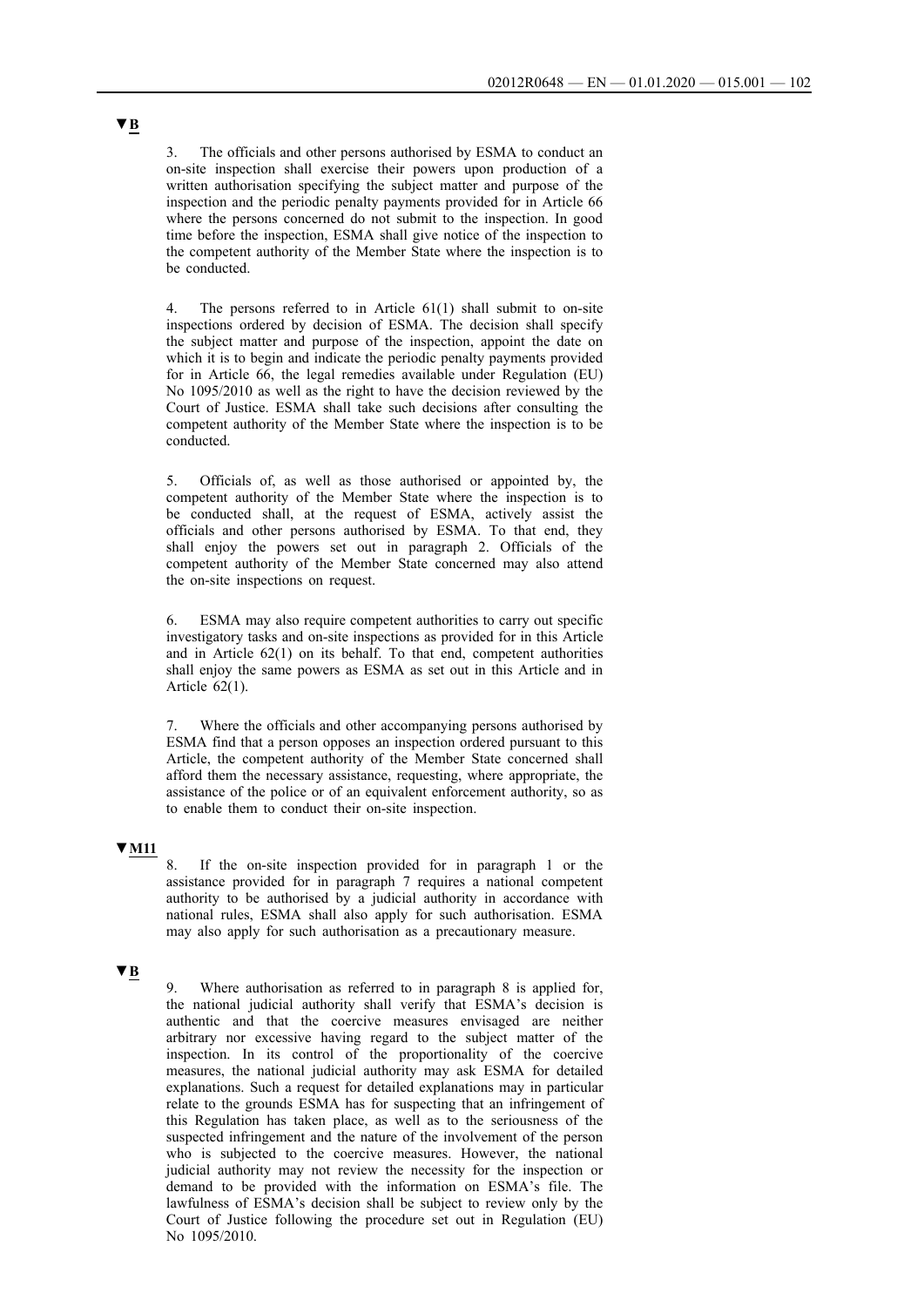### *Article 64*

### **Procedural rules for taking supervisory measures and imposing fines**

1. Where, in carrying out its duties under this Regulation, ESMA finds that there are serious indications of the possible existence of facts liable to constitute one or more of the infringements listed in Annex I, ESMA shall appoint an independent investigation officer within ESMA to investigate the matter. The appointed officer shall not be involved or have been directly or indirectly involved in the supervision or the registration process of the trade repository concerned and shall perform his functions independently from ESMA.

2. The investigation officer shall investigate the alleged infringements, taking into account any comments submitted by the persons who are subject to the investigations, and shall submit a complete file with his findings to ESMA.

In order to carry out his tasks, the investigation officer may exercise the power to request information in accordance with Article 61 and to conduct investigations and on-site inspections in accordance with Articles 62 and 63. When using those powers, the investigation officer shall comply with Article 60.

Where carrying out his tasks, the investigation officer shall have access to all documents and information gathered by ESMA in its supervisory activities.

3. Upon completion of his investigation and before submitting the file with his findings to ESMA, the investigation officer shall give the persons subject to the investigations the opportunity to be heard on the matters being investigated. The investigation officer shall base his findings only on facts on which the persons concerned have had the opportunity to comment.

The rights of the defence of the persons concerned shall be fully respected during investigations under this Article.

### **▼M11**

4. When submitting the file with the findings referred to in paragraph 3 to ESMA, the investigation officer shall notify the persons who are subject to the investigations. Such persons shall be entitled to have access to the file, subject to the legitimate interest of other persons in the protection of their business secrets. The right of access to the file shall not extend to confidential information or to ESMA's internal preparatory documents.

# **▼B**

5. On the basis of the file containing the investigation officer's findings and, when requested by the persons concerned, after having heard the persons subject to the investigations in accordance with Article 67, ESMA shall decide if one or more of the infringements listed in Annex I has been committed by the persons who have been subject to the investigations and, in such a case, shall take a supervisory measure in accordance with Article 73 and impose a fine in accordance with Article 65.

6. The investigation officer shall not participate in ESMA's deliberations or in any other way intervene in ESMA's decision-making process.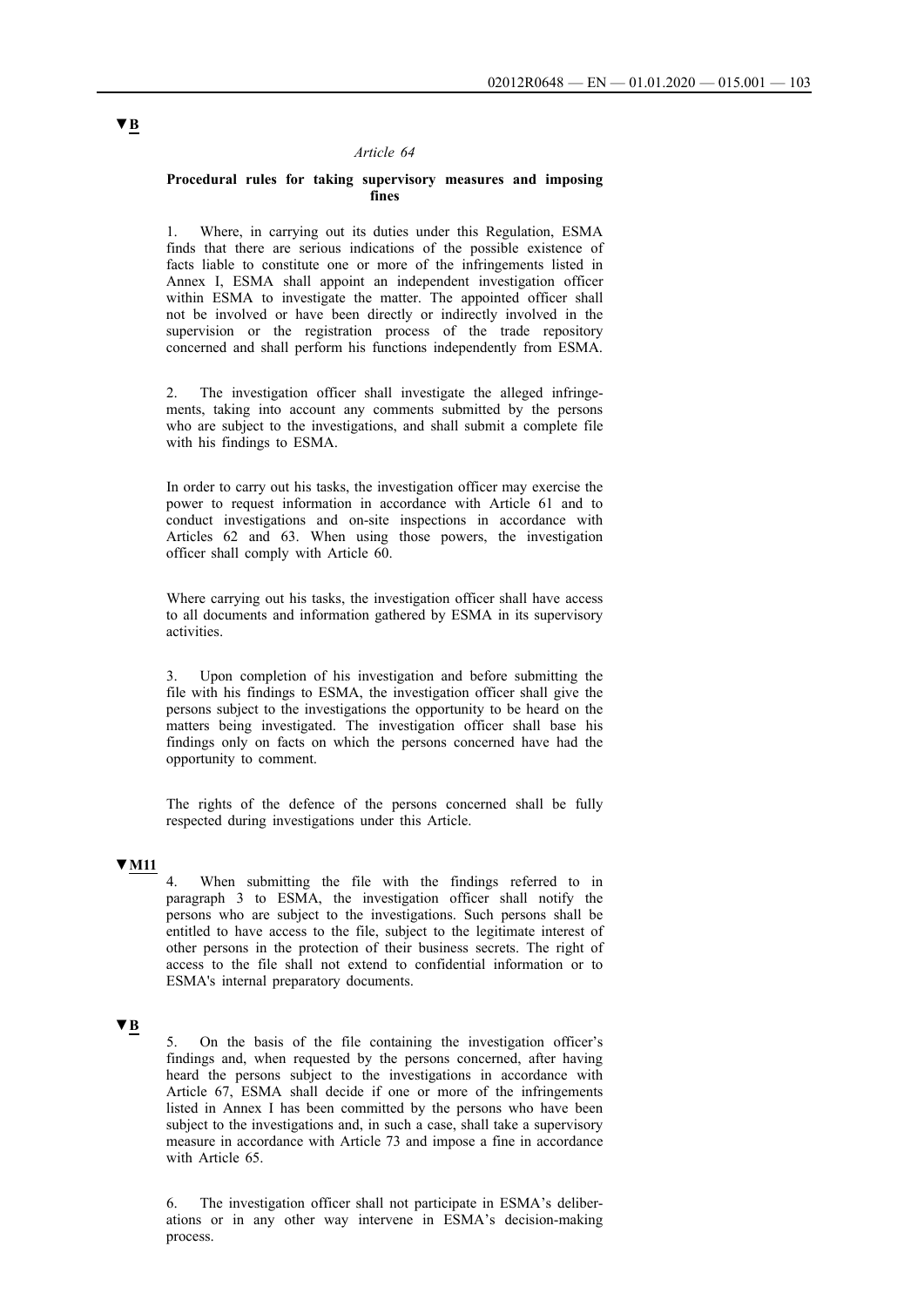7. The Commission shall adopt further rules of procedure for the exercise of the power to impose fines or periodic penalty payments, including provisions on the rights of the defence, temporal provisions, and the collection of fines or periodic penalty payments, and shall adopt detailed rules on the limitation periods for the imposition and enforcement of penalties.

The rules referred to in the first subparagraph shall be adopted by means of delegated acts in accordance with Article 82.

# **▼M11**

8. ESMA shall refer matters to the relevant authorities for investigation and possible criminal prosecution where, in carrying out its duties under this Regulation, it finds that there are serious indications of the possible existence of facts that it knows to be liable to constitute a criminal offence under the applicable law. In addition, ESMA shall refrain from imposing fines or periodic penalty payments where it is aware that a prior acquittal or conviction arising from identical fact or facts which are substantially the same has already acquired the force of res judicata as the result of criminal proceedings under national law.

## **▼B**

#### *Article 65*

### **Fines**

1. Where, in accordance with Article 64(5), ESMA finds that a trade repository has, intentionally or negligently, committed one of the infringements listed in Annex I, it shall adopt a decision imposing a fine in accordance with paragraph 2 of this Article.

An infringement by a trade repository shall be considered to have been committed intentionally if ESMA finds objective factors which demonstrate that the trade repository or its senior management acted deliberately to commit the infringement.

2. The basic amounts of the fines referred to in paragraph 1 shall be included within the following limits:

(a) for the infringements referred to in point (c) of Section I of Annex I and in points (c) to (g) of Section II of Annex I, and in points (a) and (b) of Section III of Annex I the amounts of the fines shall be at least EUR 10 000 and shall not exceed **►M11** EUR 200 000 ◄;

## **▼M11**

- (b) for the infringements referred to in points (a), (b) and (d) to (k) of Section I of Annex I, and in points (a), (b) and (h) of Section II of Annex I, the amounts of the fines shall be at least EUR 5 000 and shall not exceed EUR 100 000;
- (c) for the infringements referred to in Section IV of Annex I, the amounts of the fines shall be at least EUR 5 000 and shall not exceed EUR 10 000.

## **▼B**

In order to decide whether the basic amount of the fines should be at the lower, the middle or the higher end of the limits set out in the first subparagraph, ESMA shall have regard to the annual turnover of the preceding business year of the trade repository concerned. The basic amount shall be at the lower end of the limit for trade repositories whose annual turnover is below EUR 1 million, the middle of the limit for the trade repository whose turnover is between EUR 1 and 5 million and the higher end of the limit for the trade repository whose annual turnover is higher than EUR 5 million.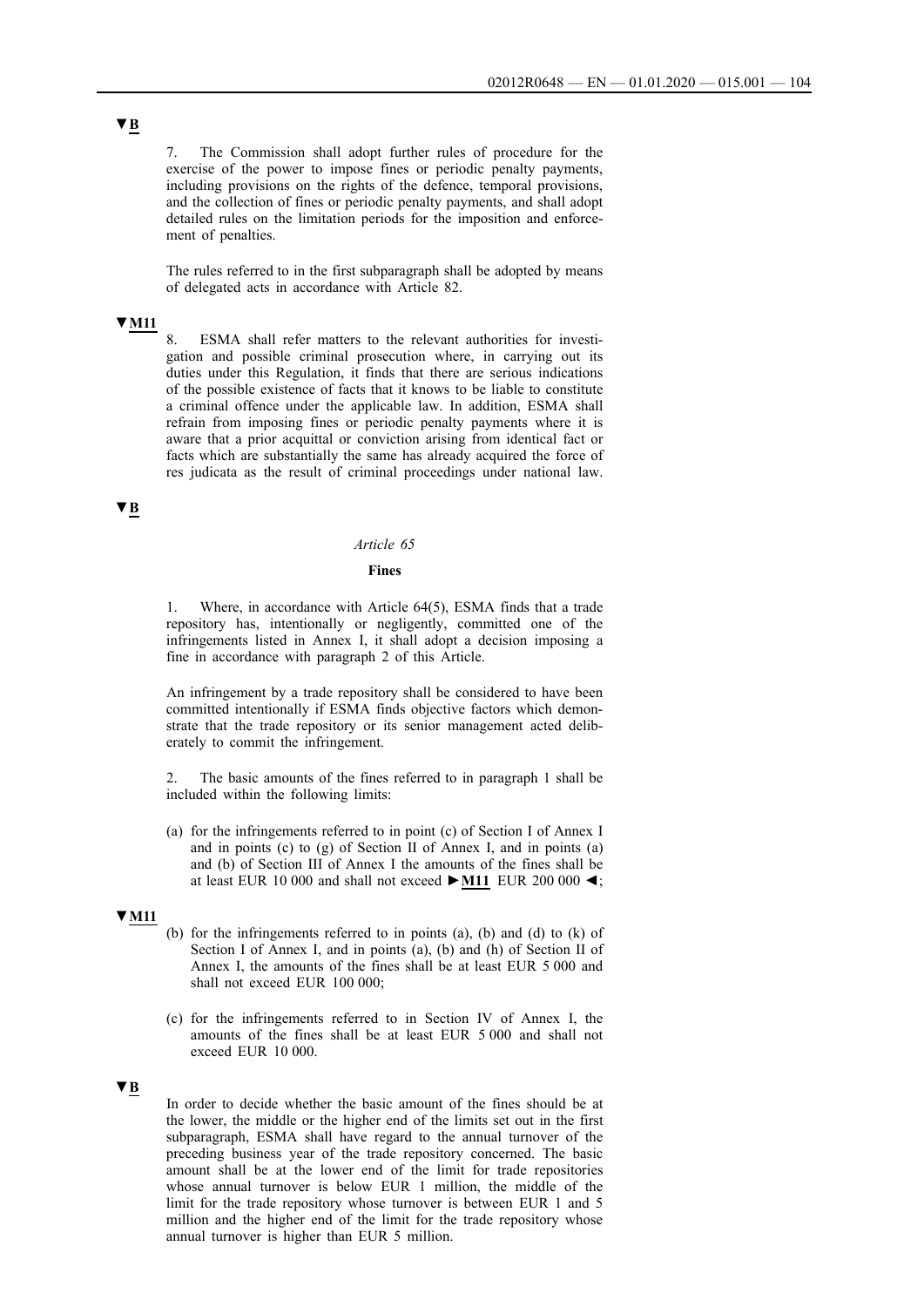3. The basic amounts set out in paragraph 2 shall be adjusted, if need be, by taking into account aggravating or mitigating factors in accordance with the relevant coefficients set out in Annex II.

The relevant aggravating coefficients shall be applied one by one to the basic amount. If more than one aggravating coefficient is applicable, the difference between the basic amount and the amount resulting from the application of each individual aggravating coefficient shall be added to the basic amount.

The relevant mitigating coefficients shall be applied one by one to the basic amount. If more than one mitigating coefficient is applicable, the difference between the basic amount and the amount resulting from the application of each individual mitigating coefficient shall be subtracted from the basic amount.

4. Notwithstanding paragraphs 2 and 3, the amount of the fine shall not exceed 20 % of the annual turnover of the trade repository concerned in the preceding business year but, where the trade repository has directly or indirectly benefited financially from the infringement, the amount of the fine shall be at least equal to that benefit.

Where an act or omission of a trade repository constitutes more than one infringement listed in Annex I, only the higher fine calculated in accordance with paragraphs 2 and 3 and relating to one of those infringements shall apply.

#### *Article 66*

### **Periodic penalty payments**

1. ESMA shall, by decision, impose periodic penalty payments in order to compel:

- (a) a trade repository to put an end to an infringement in accordance with a decision taken pursuant to Article 73(1)(a); or
- (b) a person referred to in Article  $61(1)$ :
	- (i) to supply complete information which has been requested by a decision pursuant to Article 61;
	- (ii) to submit to an investigation and in particular to produce complete records, data, procedures or any other material required and to complete and correct other information provided in an investigation launched by a decision pursuant to Article 62; or
	- (iii) to submit to an on-site inspection ordered by a decision taken pursuant to Article 63.

2. A periodic penalty payment shall be effective and proportionate. The periodic penalty payment shall be imposed for each day of delay.

3. Notwithstanding paragraph 2, the amount of the periodic penalty payments shall be 3 % of the average daily turnover in the preceding business year, or, in the case of natural persons, 2 % of the average daily income in the preceding calendar year. It shall be calculated from the date stipulated in the decision imposing the periodic penalty payment.

4. A periodic penalty payment shall be imposed for a maximum period of six months following the notification of ESMA's decision. Following the end of the period, ESMA shall review the measure.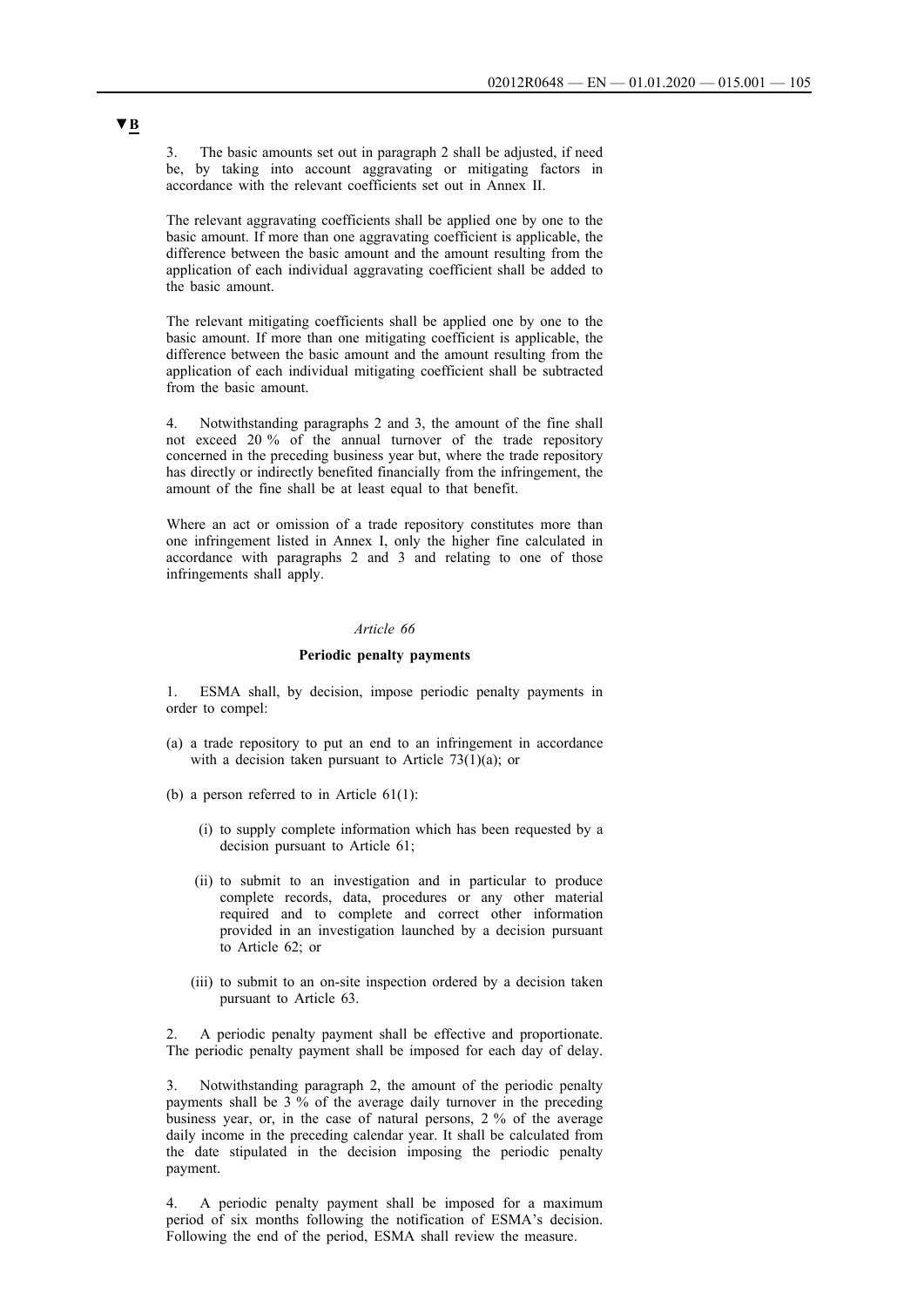#### *Article 67*

### **Hearing of the persons concerned**

### **▼M11**

1. Before taking any decision under Article 73(1) and on a periodic penalty payment under Article 66, ESMA shall give the persons who are subject to the proceedings the opportunity to be heard on its findings. ESMA shall base its decisions only on findings on which the persons who are subject to the proceedings have had an opportunity to comment.

The first subparagraph of this paragraph shall not apply to the decisions referred to in points (a), (c) and (d) of Article  $73(1)$  if urgent action is needed in order to prevent significant and imminent damage to the financial system or to prevent significant and imminent damage to the integrity, transparency, efficiency and orderly functioning of financial markets, including to the stability or the correctness of data reported to a trade repository. In such a case, ESMA may adopt an interim decision and shall give the persons concerned the opportunity to be heard as soon as possible after taking its decision.

## **▼B**

2. The rights of the defence of the persons subject to the proceedings shall be fully respected in the proceedings. They shall be entitled to have access to ESMA's file, subject to the legitimate interest of other persons in the protection of their business secrets. The right of access to the file shall not extend to confidential information or ESMA's internal preparatory documents.

## *Article 68*

### **Disclosure, nature, enforcement and allocation of fines and periodic penalty payments**

ESMA shall disclose to the public every fine and periodic penalty payment that has been imposed pursuant to Articles 65 and 66 unless such disclosure to the public would seriously jeopardise the financial markets or cause disproportionate damage to the parties involved. Such disclosure shall not contain personal data within the meaning of Regulation (EC) No 45/2001.

2. Fines and periodic penalty payments imposed pursuant to Articles 65 and 66 shall be of an administrative nature.

3. Where ESMA decides to impose no fines or penalty payments, it shall inform the European Parliament, the Council, the Commission, and the competent authorities of the Member State concerned accordingly and shall set out the reasons for its decision.

4. Fines and periodic penalty payments imposed pursuant to Articles 65 and 66 shall be enforceable.

Enforcement shall be governed by the rules of civil procedure in force in the State in the territory of which it is carried out. The order for its enforcement shall be appended to the decision without other formality than verification of the authenticity of the decision by the authority which the government of each Member State shall designate for that purpose and shall make known to ESMA and to the Court of Justice.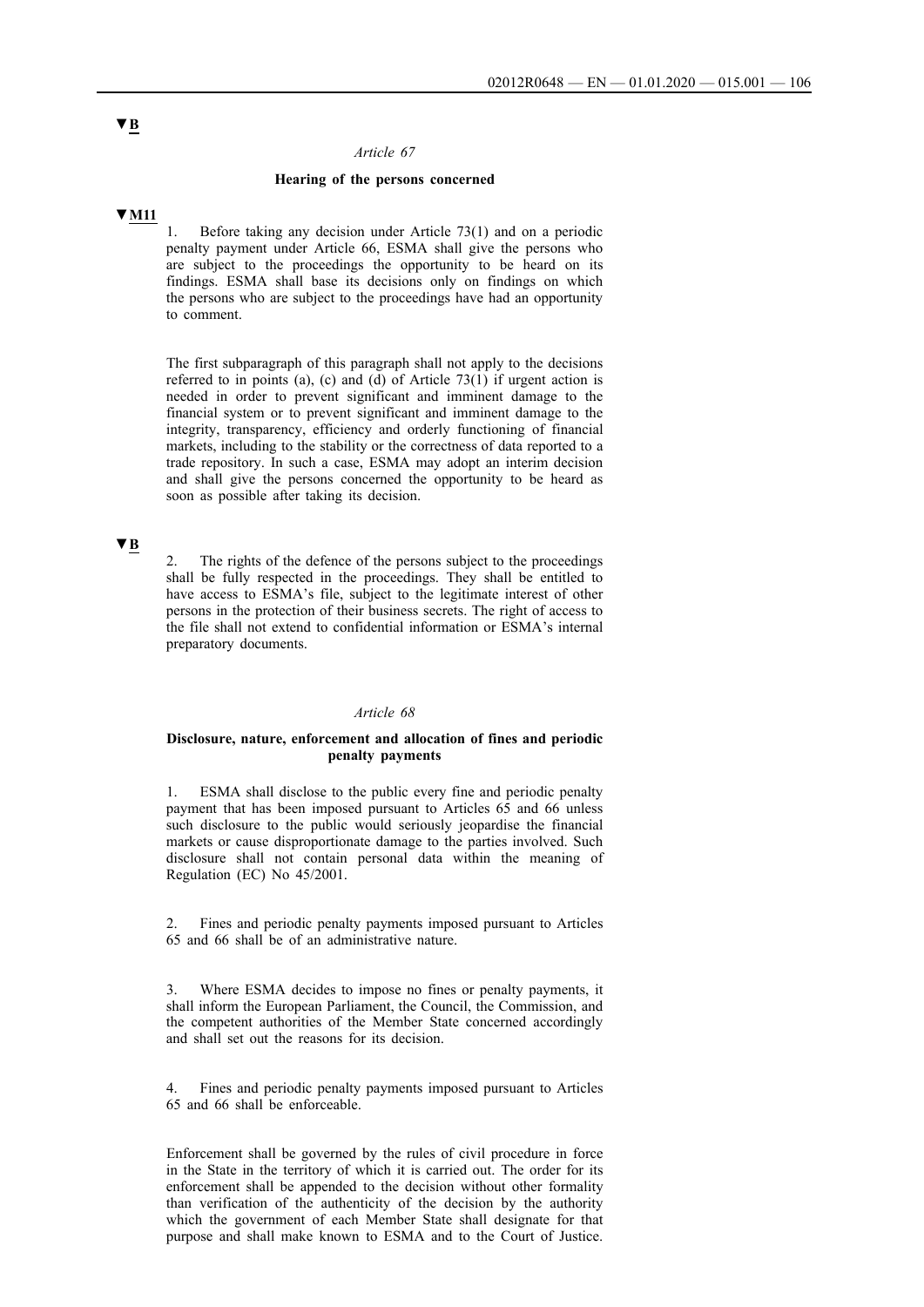When those formalities have been completed on application by the party concerned, the latter may proceed to enforcement in accordance with the national law, by bringing the matter directly before the competent body.

Enforcement may be suspended only by a decision of the Court of Justice. However, the courts of the Member State concerned shall have jurisdiction over complaints that enforcement is being carried out in an irregular manner.

5. The amounts of the fines and periodic penalty payments shall be allocated to the general budget of the European Union.

#### *Article 69*

### **Review by the Court of Justice**

The Court of Justice shall have unlimited jurisdiction to review decisions whereby ESMA has imposed a fine or a periodic penalty payment. It may annul, reduce or increase the fine or periodic penalty payment imposed.

### *Article 70*

#### **Amendments to Annex II**

In order to take account of developments on financial markets the Commission shall be empowered to adopt delegated acts in accordance with Article 82 concerning measures to amend Annex II.

#### *Article 71*

#### **Withdrawal of registration**

1. Without prejudice to Article 73, ESMA shall withdraw the registration of a trade repository where the trade repository:

- (a) expressly renounces the registration or has provided no services for the preceding six months;
- (b) obtained the registration by making false statements or by any other irregular means;
- (c) no longer meets the conditions under which it was registered.

2. ESMA shall, without undue delay, notify the relevant competent authority referred to in Article 57(1) of a decision to withdraw the registration of a trade repository.

3. The competent authority of a Member State in which the trade repository performs its services and activities and which considers that one of the conditions referred to in paragraph 1 has been met, may request ESMA to examine whether the conditions for the withdrawal of registration of the trade repository concerned are met. Where ESMA decides not to withdraw the registration of the trade repository concerned, it shall provide full reasons.

4. The competent authority referred to in paragraph 3 shall be the authority designated under Article 22.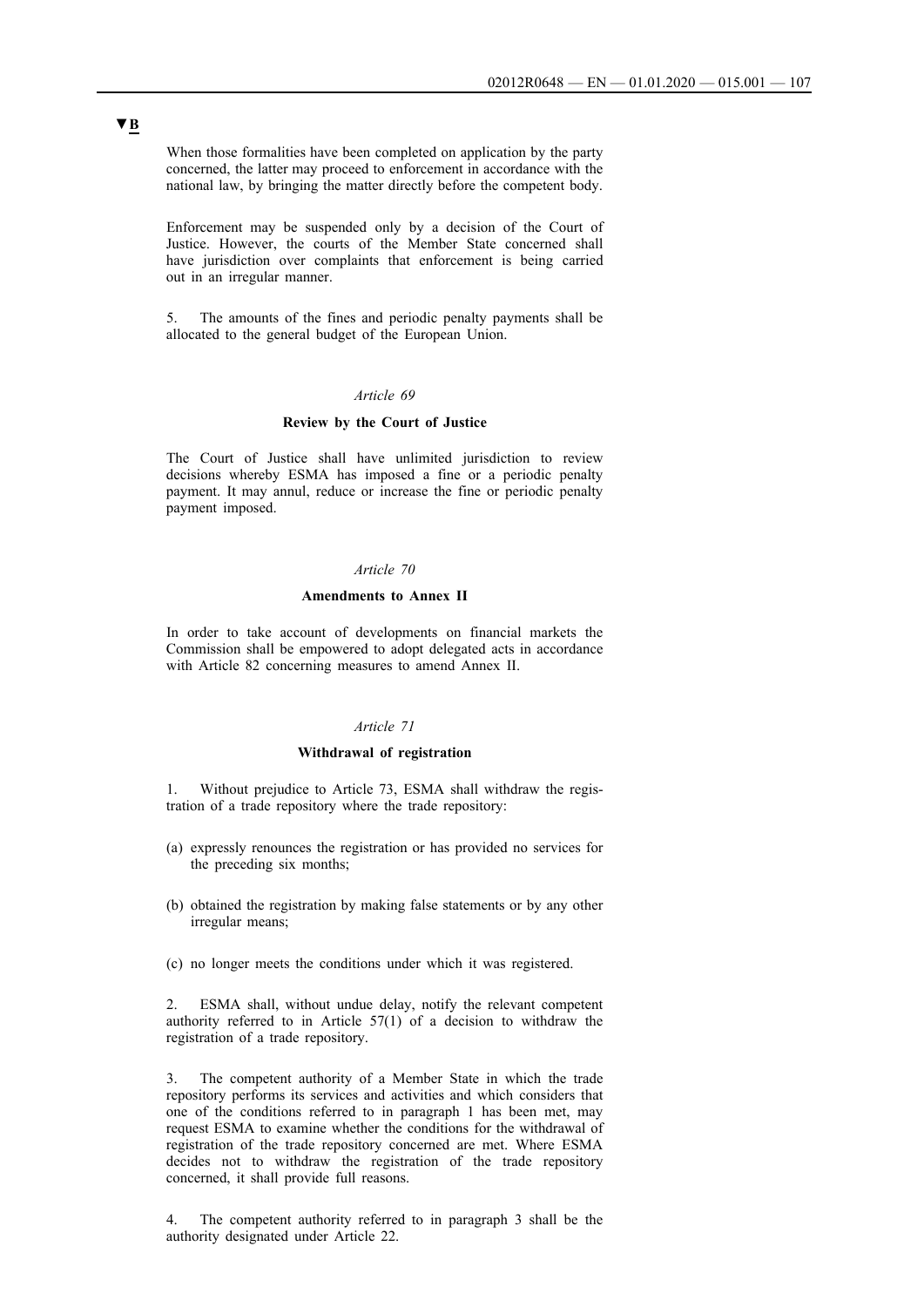### *Article 72*

## **Supervisory fees**

1. ESMA shall charge fees to the trade repositories in accordance with this Regulation and in accordance with the delegated acts adopted pursuant to paragraph 3. Those fees shall fully cover ESMA's necessary expenditure relating to the registration and supervision of trade repositories and the reimbursement of any costs that the competent authorities may incur carrying out work pursuant to this Regulation in particular as a result of any delegation of tasks in accordance with Article 74.

## **▼M11**

2. The amount of any fee charged to a trade repository shall cover all reasonable administrative costs incurred by ESMA in relation to its registration and ESMA's supervisory activities and shall be proportionate to the turnover of the trade repository concerned and the type of registration and supervision exercised by ESMA.

## **▼B**

3. The Commission shall adopt a delegated act in accordance with Article 82 to specify further the type of fees, the matters for which fees are due, the amount of the fees and the manner in which they are to be paid.

#### *Article 73*

#### **Supervisory measures by ESMA**

1. Where, in accordance with Article 64(5), ESMA finds that a trade repository has committed one of the infringements listed in Annex I, it shall take one or more of the following decisions:

- (a) requiring the trade repository to bring the infringement to an end;
- (b) imposing fines under Article 65;
- (c) issuing public notices;

(d) as a last resort, withdrawing the registration of the trade repository.

2. When taking the decisions referred to in paragraph 1, ESMA shall take into account the nature and seriousness of the infringement, having regard to the following criteria:

- (a) the duration and frequency of the infringement;
- (b) whether the infringement has revealed serious or systemic weaknesses in the undertaking's procedures or in its management systems or internal controls;
- (c) whether financial crime has been occasioned, facilitated or otherwise attributable to the infringement;
- (d) whether the infringement has been committed intentionally or negligently.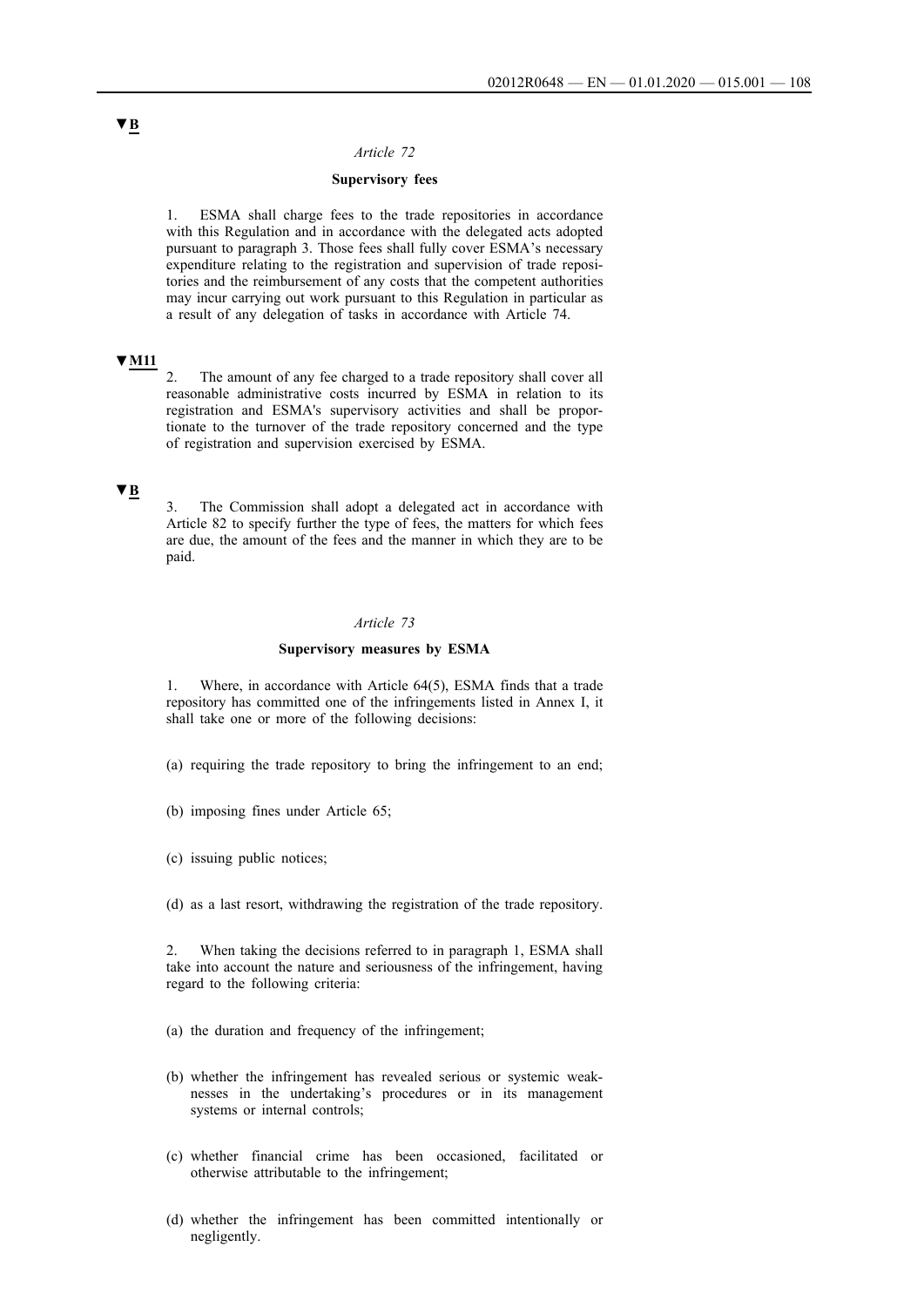3. Without undue delay, ESMA shall notify any decision adopted pursuant to paragraph 1 to the trade repository concerned, and shall communicate it to the competent authorities of the Member States and to the Commission. It shall publicly disclose any such decision on its website within 10 working days from the date when it was adopted.

When making public its decision as referred to in the first subparagraph, ESMA shall also make public the right of the trade repository concerned to appeal the decision, the fact, where relevant, that such an appeal has been lodged, specifying that such an appeal does not have suspensive effect, and the fact that it is possible for ESMA's Board of Appeal to suspend the application of the contested decision in accordance with Article 60(3) of Regulation (EU) No 1095/2010.

## *Article 74*

### **Delegation of tasks by ESMA to competent authorities**

Where necessary for the proper performance of a supervisory task, ESMA may delegate specific supervisory tasks to the competent authority of a Member State in accordance with the guidelines issued by ESMA pursuant to Article 16 of Regulation (EU) No 1095/2010. Such specific supervisory tasks may, in particular, include the power to carry out requests for information in accordance with Article 61 and to conduct investigations and on-site inspections in accordance with Article 62 and Article 63(6).

2. Prior to delegation of a task, ESMA shall consult the relevant competent authority. Such consultation shall concern:

(a) the scope of the task to be delegated;

(b) the timetable for the performance of the task; and

(c) the transmission of necessary information by and to ESMA.

3. In accordance with the regulation on fees adopted by the Commission pursuant to Article 72(3), ESMA shall reimburse a competent authority for costs incurred as a result of carrying out delegated tasks.

4. ESMA shall review the decision referred to in paragraph 1 at appropriate intervals. A delegation may be revoked at any time.

5. A delegation of tasks shall not affect the responsibility of ESMA and shall not limit ESMA's ability to conduct and oversee the delegated activity. Supervisory responsibilities under this Regulation, including registration decisions, final assessments and follow-up decisions concerning infringements, shall not be delegated.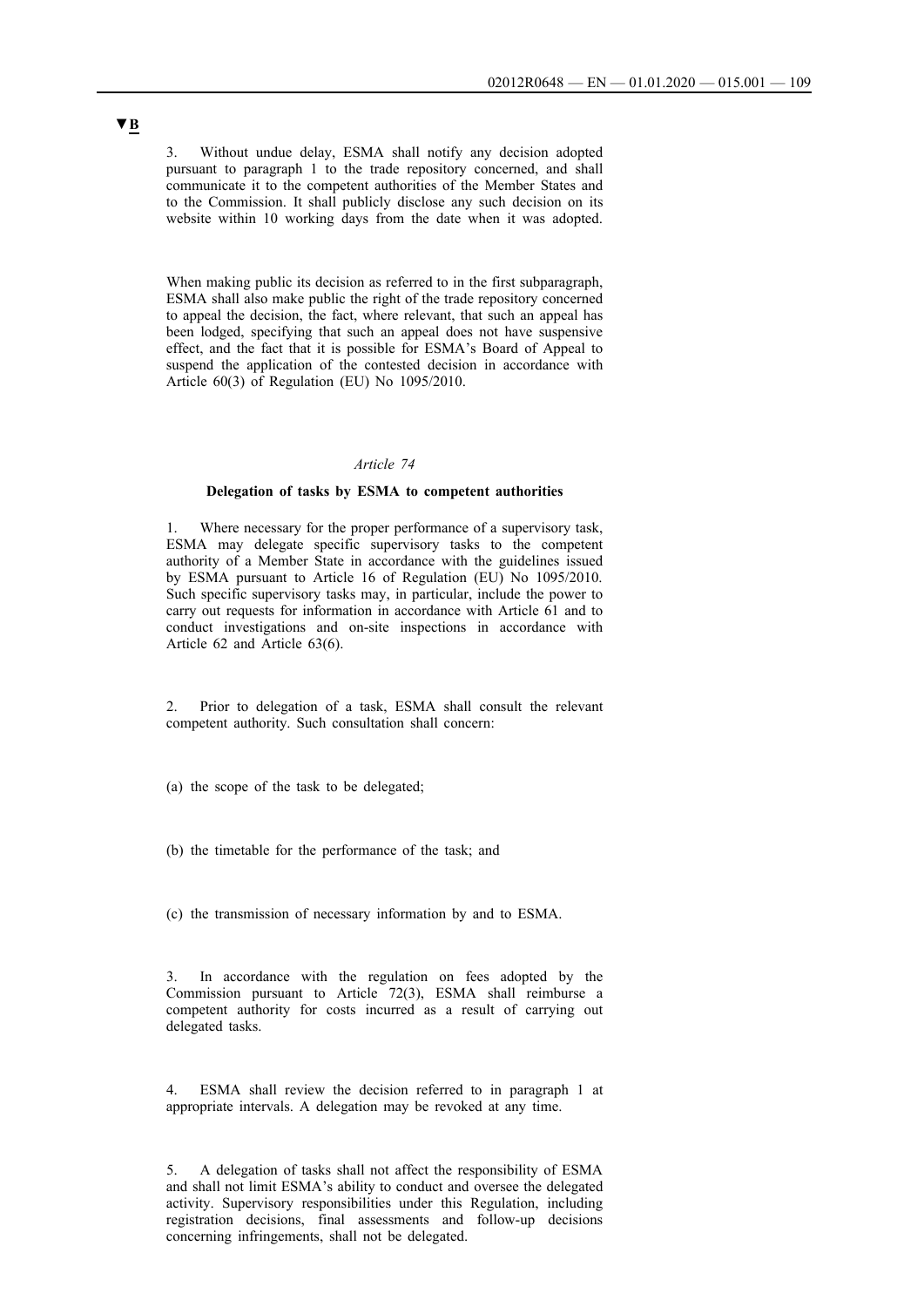### *CHAPTER 2*

### *Relations with third countries*

#### *Article 75*

#### **Equivalence and international agreements**

1. The Commission may adopt an implementing act determining that the legal and supervisory arrangements of a third country ensure that:

- (a) trade repositories authorised in that third country comply with legally binding requirements which are equivalent to those laid down in this Regulation;
- (b) effective supervision and enforcement of trade repositories takes place in that third country on an ongoing basis; and
- (c) guarantees of professional secrecy exist, including the protection of business secrets shared with third parties by the authorities, and they are at least equivalent to those set out in this Regulation.

That implementing act shall be adopted in accordance with the examination procedure referred to in Article 86(2).

2. Where appropriate, and in any case after adopting an implementing act as referred to in paragraph 1, the Commission shall submit recommendations to the Council for the negotiation of international agreements with the relevant third countries regarding mutual access to, and exchange of information on, derivative contracts held in trade repositories which are established in that third country, in a way that ensures that Union authorities, including ESMA, have immediate and continuous access to all the information needed for the exercise of their duties.

3. After conclusion of the agreements referred to in paragraph 2, and in accordance with them, ESMA shall establish cooperation arrangements with the competent authorities of the relevant third countries. Those arrangements shall specify at least:

- (a) a mechanism for the exchange of information between ESMA and any other Union authorities that exercise responsibilities in accordance with this Regulation on the one hand and the relevant competent authorities of third countries concerned on the other; and
- (b) procedures concerning the coordination of supervisory activities.

4. ESMA shall apply Regulation (EC) No 45/2001 with regard to the transfer of personal data to a third country.

#### *Article 76*

#### **Cooperation arrangements**

Relevant authorities of third countries that do not have any trade repository established in their jurisdiction may contact ESMA with a view to establishing cooperation arrangements to access information on derivatives contracts held in Union trade repositories.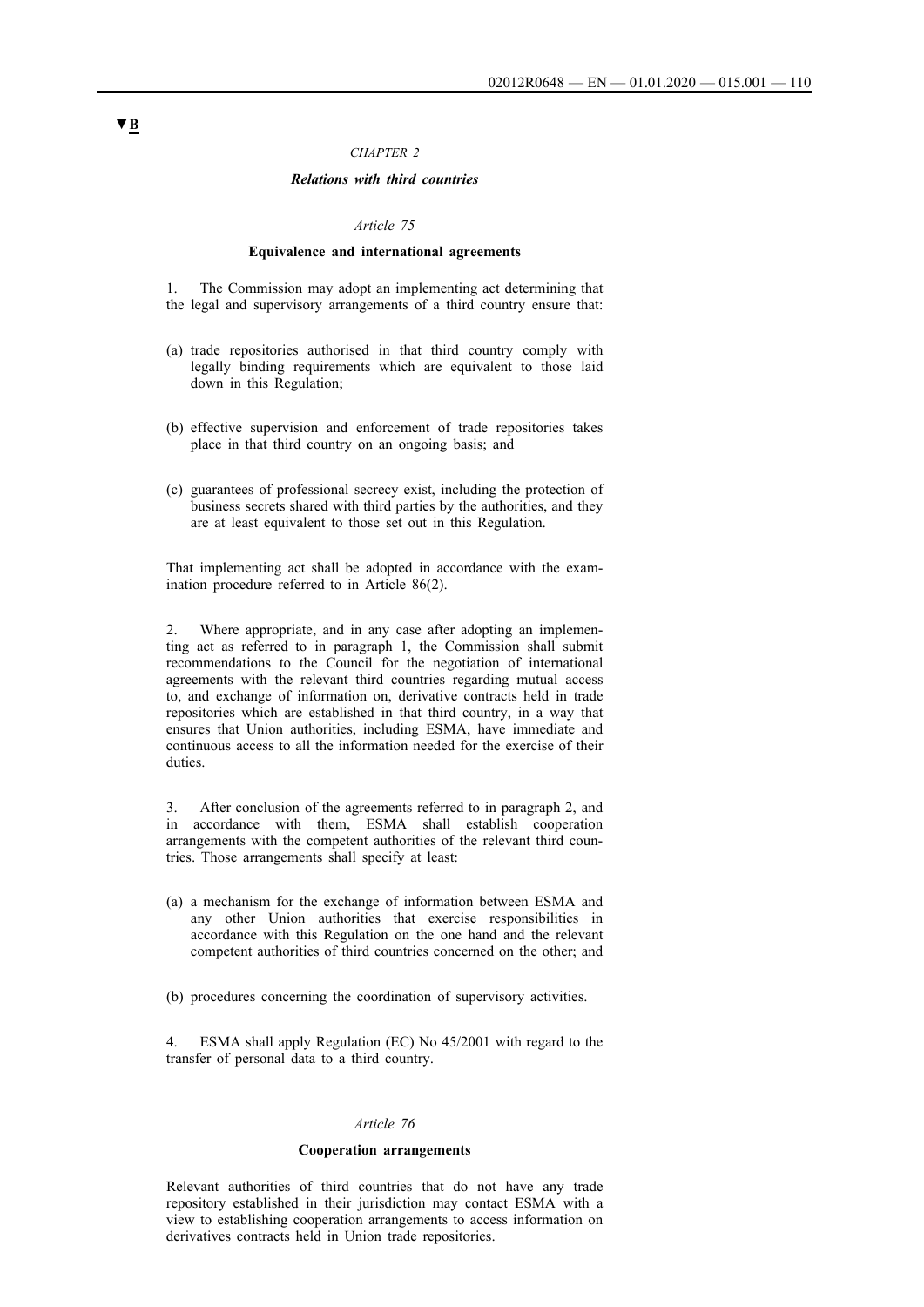ESMA may establish cooperation arrangements with those relevant authorities regarding access to information on derivatives contracts held in Union trade repositories that these authorities need to fulfil their respective responsibilities and mandates, provided that guarantees of professional secrecy exist, including the protection of business secrets shared by the authorities with third parties.

## **▼M11**

## *Article 76a*

### **Mutual direct access to data**

1. Where necessary for the exercise of their duties, relevant authorities of third countries in which one or more trade repositories are established shall have direct access to information in trade repositories established in the Union, provided that the Commission has adopted an implementing act in accordance with paragraph 2 to that effect.

2. Upon the submission of a request by the authorities referred to in paragraph 1 of this Article, the Commission may adopt implementing acts, in accordance with the examination procedure referred to in Article 86(2), determining whether the legal framework of the third country of the requesting authority fulfils all of the following conditions:

- (a) trade repositories established in that third country are duly authorised;
- (b) effective supervision and enforcement of trade repositories takes place in that third country on an ongoing basis;
- (c) guarantees of professional secrecy exist, including the protection of business secrets shared with third parties by the authorities, and they are at least equivalent to those set out in this Regulation;
- (d) trade repositories authorised in that third country are subject to a legally binding and enforceable obligation to grant the entities referred to in Article 81(3) direct and immediate access to the data.

# **▼B**

#### *Article 77*

### **Recognition of trade repositories**

1. A trade repository established in a third country may provide its services and activities to entities established in the Union for the purposes of Article 9 only after its recognition by ESMA in accordance with paragraph 2.

2. A trade repository referred to in paragraph 1 shall submit to ESMA its application for recognition together with all necessary information, including at least the information necessary to verify that the trade repository is authorised and subject to effective supervision in a third country which:

- (a) has been recognised by the Commission, by means of an implementing act pursuant to Article 75(1), as having an equivalent and enforceable regulatory and supervisory framework;
- (b) has entered into an international agreement with the Union pursuant to Article 75(2); and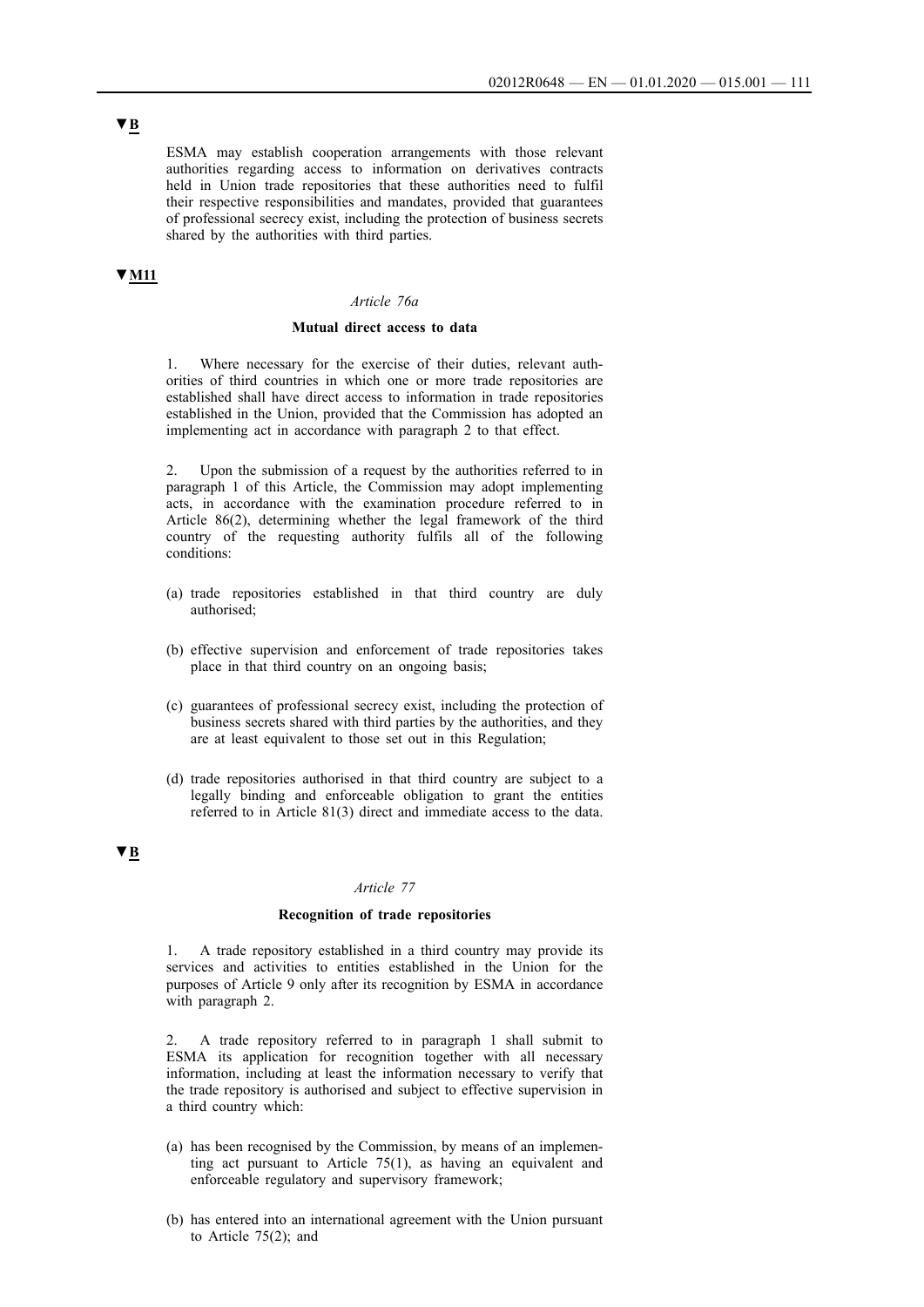(c) has entered into cooperation arrangements pursuant to Article 75(3) to ensure that Union authorities, including ESMA, have immediate and continuous access to all the necessary information.

Within 30 working days of receipt of the application, ESMA shall assess whether the application is complete. If the application is not complete, ESMA shall set a deadline by which the applicant trade repository has to provide additional information.

Within 180 working days of the submission of a complete application, ESMA shall inform the applicant trade repository in writing with a fully reasoned explanation whether the recognition has been granted or refused.

ESMA shall publish on its website a list of the trade repositories recognised in accordance with this Regulation.

## TITLE VII

### **REQUIREMENTS FOR TRADE REPOSITORIES**

### *Article 78*

### **General requirements**

1. A trade repository shall have robust governance arrangements, which include a clear organisational structure with well defined, transparent and consistent lines of responsibility and adequate internal control mechanisms, including sound administrative and accounting procedures, which prevent any disclosure of confidential information.

2. A trade repository shall maintain and operate effective written organisational and administrative arrangements to identify and manage any potential conflicts of interest concerning its managers, employees, or any person directly or indirectly linked to them by close links.

3. A trade repository shall establish adequate policies and procedures sufficient to ensure its compliance, including of its managers and employees, with all the provisions of this Regulation.

4. A trade repository shall maintain and operate an adequate organisational structure to ensure continuity and orderly functioning of the trade repository in the performance of its services and activities. It shall employ appropriate and proportionate systems, resources and procedures.

5. Where a trade repository offers ancillary services such as trade confirmation, trade matching, credit event servicing, portfolio reconciliation or portfolio compression services, the trade repository shall maintain those ancillary services operationally separate from the trade repository's function of centrally collecting and maintaining records of derivatives.

6. The senior management and members of the board of a trade repository shall be of sufficiently good repute and experience so as to ensure the sound and prudent management of the trade repository.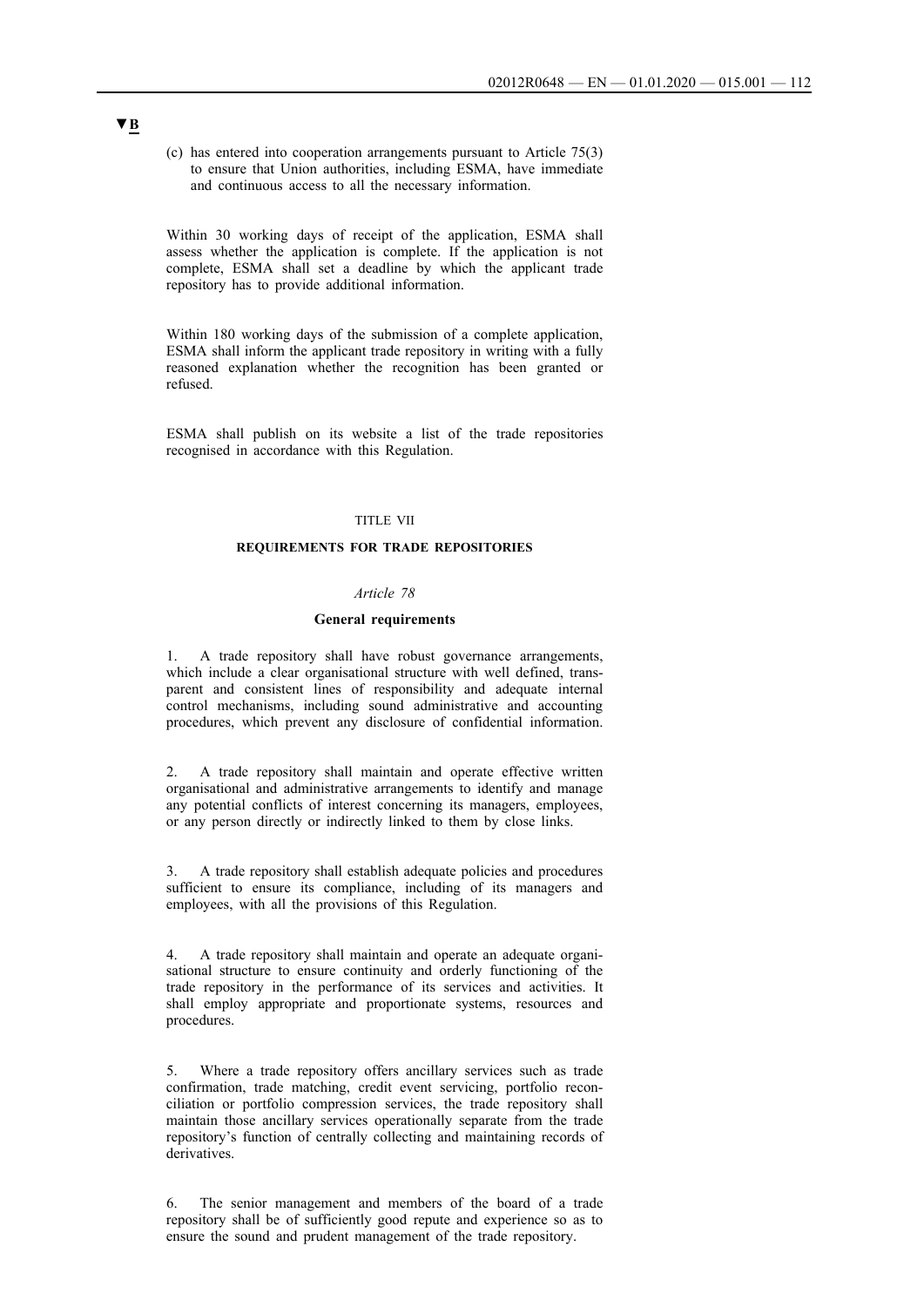7. A trade repository shall have objective, non-discriminatory and publicly disclosed requirements for access by undertakings subject to the reporting obligation under Article 9. A trade repository shall grant service providers non-discriminatory access to information maintained by the trade repository, on condition that the relevant counterparties have provided their consent. Criteria that restrict access shall only be permitted to the extent that their objective is to control the risk to the data maintained by a trade repository.

8. A trade repository shall publicly disclose the prices and fees associated with services provided under this Regulation. It shall disclose the prices and fees of each service provided separately, including discounts and rebates and the conditions to benefit from those reductions. It shall allow reporting entities to access specific services separately. The prices and fees charged by a trade repository shall be cost-related.

### *Article 79*

### **Operational reliability**

1. A trade repository shall identify sources of operational risk and minimise them through the development of appropriate systems, controls and procedures. Such systems shall be reliable and secure and have adequate capacity to handle the information received.

2. A trade repository shall establish, implement and maintain an adequate business continuity policy and disaster recovery plan aiming at ensuring the maintenance of its functions, the timely recovery of operations and the fulfilment of the trade repository's obligations. Such a plan shall at least provide for the establishment of backup facilities.

3. A trade repository from which registration has been withdrawn shall ensure orderly substitution including the transfer of data to other trade repositories and the redirection of reporting flows to other trade repositories.

#### *Article 80*

### **Safeguarding and recording**

1. A trade repository shall ensure the confidentiality, integrity and protection of the information received under Article 9.

2. A trade repository may only use the data it receives under this Regulation for commercial purposes if the relevant counterparties have provided their consent.

3. A trade repository shall promptly record the information received under Article 9 and shall maintain it for at least 10 years following the termination of the relevant contracts. It shall employ timely and efficient record keeping procedures to document changes to recorded information.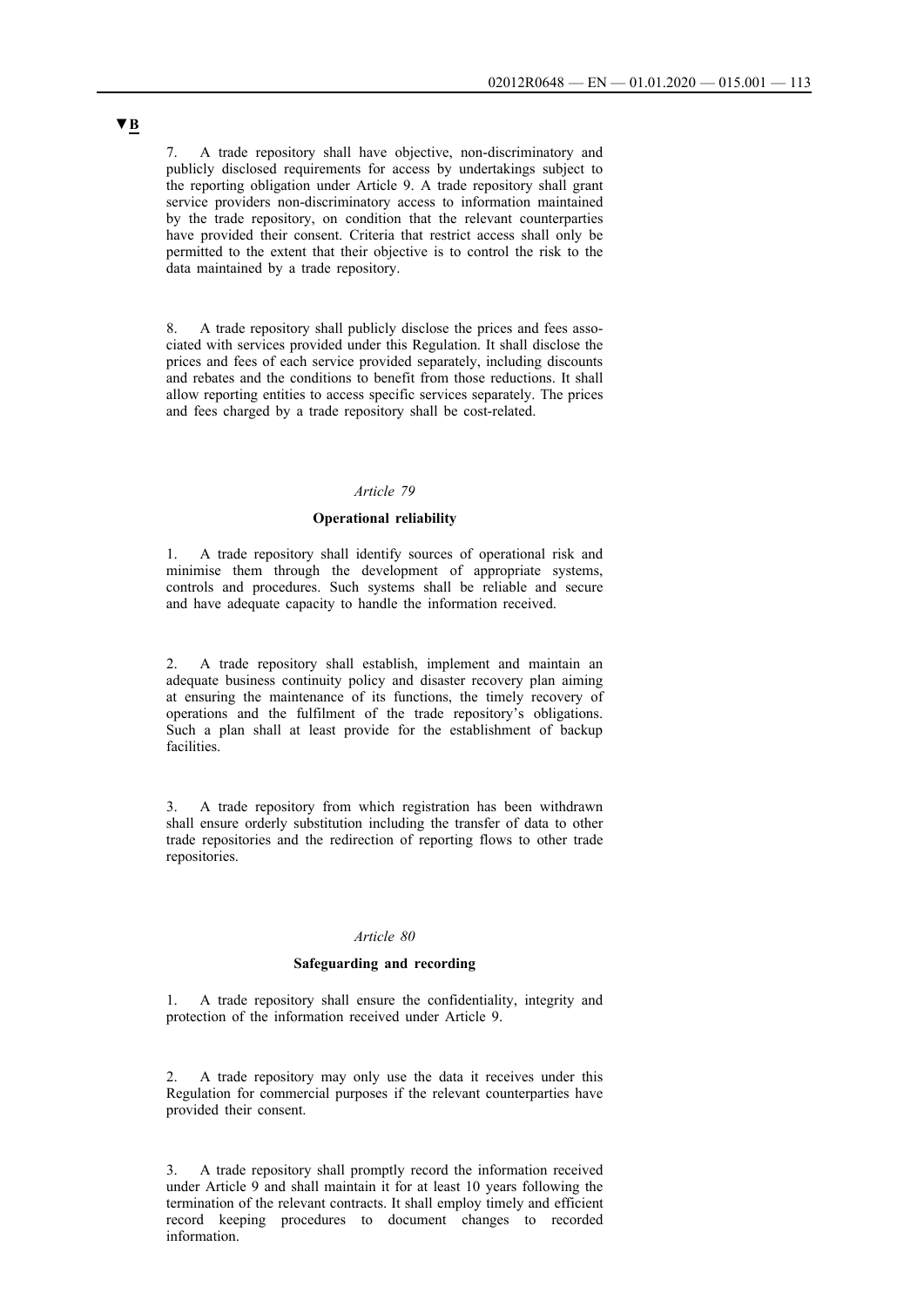4. A trade repository shall calculate the positions by class of derivatives and by reporting entity based on the details of the derivative contracts reported in accordance with Article 9.

5. A trade repository shall allow the parties to a contract to access and correct the information on that contract in a timely manner.

## **▼M11**

5a. Upon request, a trade repository shall provide counterparties that are not required to report the details of their OTC derivative contracts pursuant to Article 9(1a) to (1d) and counterparties and CCPs which have delegated their reporting obligation pursuant to Article 9(1f) with access to the information reported on their behalf.

### **▼B**

6. A trade repository shall take all reasonable steps to prevent any misuse of the information maintained in its systems.

A natural person who has a close link with a trade repository or a legal person that has a parent undertaking or a subsidiary relationship with the trade repository shall not use confidential information recorded in a trade repository for commercial purposes.

### *Article 81*

### **Transparency and data availability**

1. A trade repository shall regularly, and in an easily accessible way, publish aggregate positions by class of derivatives on the contracts reported to it.

2. A trade repository shall collect and maintain data and shall ensure that the entities referred to in paragraph 3 have direct and immediate access to the details of derivatives contracts they need to fulfil their respective responsibilities and mandates.

## **▼M7**

3. A trade repository shall make the necessary information available to the following entities to enable them to fulfil their respective responsibilities and mandates:

- (a) ESMA;
- (b) EBA;
- (c) EIOPA;
- (d) the ESRB;
- (e) the competent authority supervising CCPs accessing the trade repositories;
- (f) the competent authority supervising the trading venues of the reported contracts;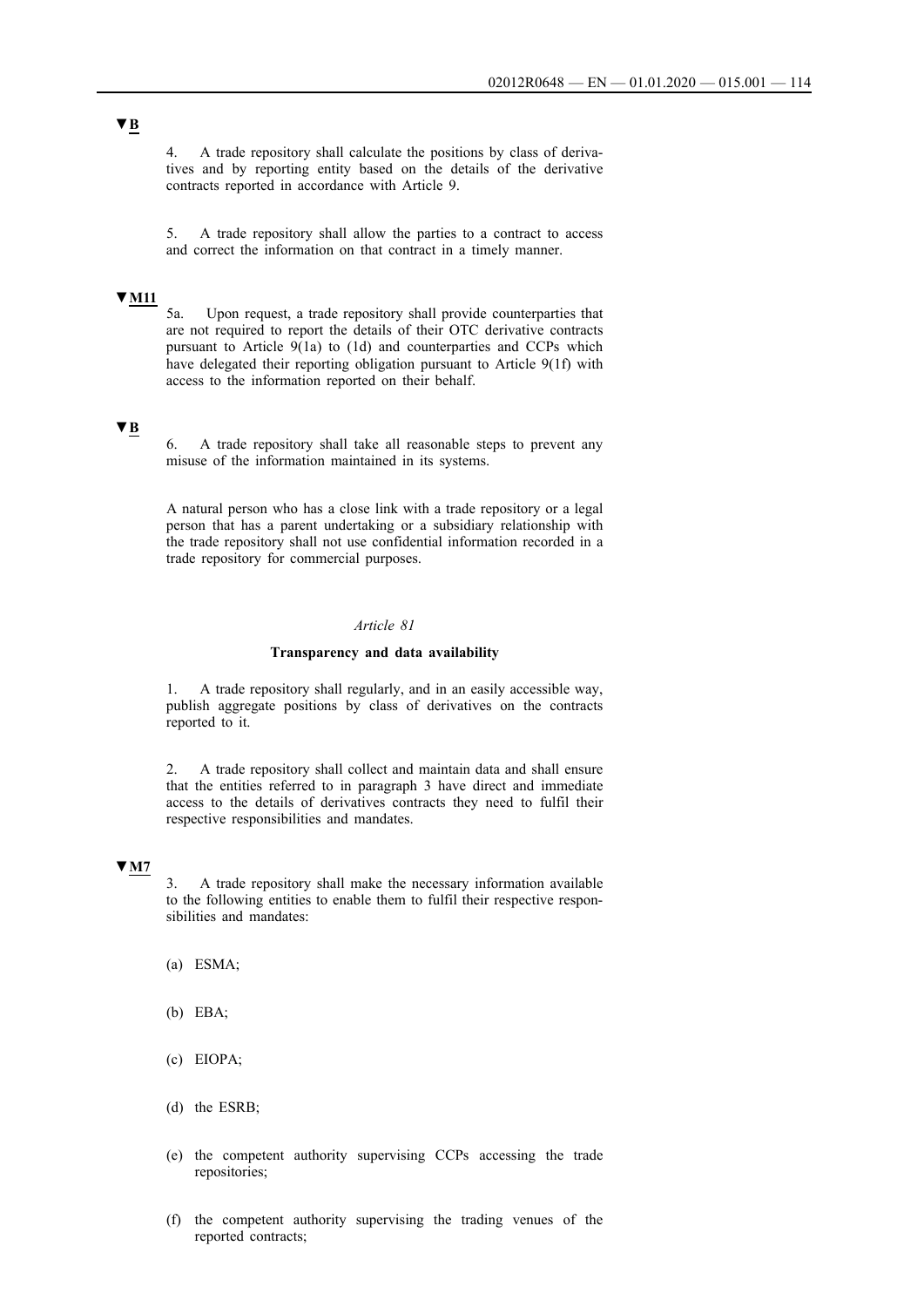- (g) the relevant members of the ESCB, including the ECB in carrying out its tasks within a single supervisory mechanism under Council Regulation (EU) No 1024/2013 (1);
- (h) the relevant authorities of a third country that has entered into an international agreement with the Union as referred to in Article 75;
- (i) supervisory authorities designated under Article 4 of Directive  $2004/25/EC$  of the European Parliament and of the Council  $(2)$ ;
- (j) the relevant Union securities and market authorities whose respective supervisory responsibilities and mandates cover contracts, markets, participants and underlyings which fall within the scope of this Regulation;
- (k) the relevant authorities of a third country that have entered into a cooperation arrangement with ESMA, as referred to in Article 76;
- (l) the Agency for the Cooperation of Energy Regulators established by Regulation (EC) No 713/2009 of the European Parliament and of the Council  $(3)$ ;
- (m) the resolution authorities designated under Article 3 of Directive  $2014/59/EU$  of the European Parliament and the Council  $(4)$ ;
- (n) the Single Resolution Board established by Regulation (EU) No 806/2014;
- (o) competent authorities or national competent authorities within the meaning of Regulations (EU) No 1024/2013 and (EU) No 909/2014 and of Directives 2003/41/EC, 2009/65/EC, 2011/61/EU, 2013/36/EU and, 2014/65/EU, and supervisory authorities within the meaning of Directive 2009/138/EC;
- (p) the competent authorities designated in accordance with Article 10(5) of this Regulation;

(q) the relevant authorities of a third country in respect of which an implementing act pursuant to Article 76a has been adopted.

## **▼M4**

A trade repository shall transmit data to competent authorities in accordance with the requirements under Article 26 of Regulation (EU) No  $600/2014$  (<sup>5</sup>).

<sup>(1)</sup> Council Regulation (EU) No 1024/2013 of 15 October 2013 conferring specific tasks on the European Central Bank concerning policies relating to the prudential supervision of credit institutions (OJ L 287, 29.10.2013, p. 63). (2) Directive 2004/25/EC of the European Parliament and of the Council of

<sup>21</sup> April 2004 on takeover bids (OJ L 142, 30.4.2004, p. 12).

<sup>(3)</sup> Regulation (EC) No 713/2009 of the European Parliament and of the Council of 13 July 2009 establishing an Agency for the Cooperation of Energy Regulators (OJ L 211, 14.8.2009, p. 1).

<sup>(4)</sup> Directive 2014/59/EU of the European Parliament and of the Council of 15 May 2014 establishing a framework for the recovery and resolution of credit institutions and investment firms and amending Council Directive 82/891/EEC and Directives 2001/24/EC, 2002/47/EC, 2004/25/EC, 2005/56/EC, 2007/36/EC, 2011/35/EU, 2012/30/EU and 2013/36/EU, and Regulations (EU) No 1093/2010 and (EU) No 648/2012, of the European Parliament and of the Council (OJ L 173, 12.6.2014, p. 190).

<sup>(5)</sup> Regulation (EU) No 600/2014 of the European Parliament and of the Council of 15 May 2014 on markets in financial instruments and amending Regulation (EU) No 648/2012 (OJ L 173, 12.6.2014, p. 84).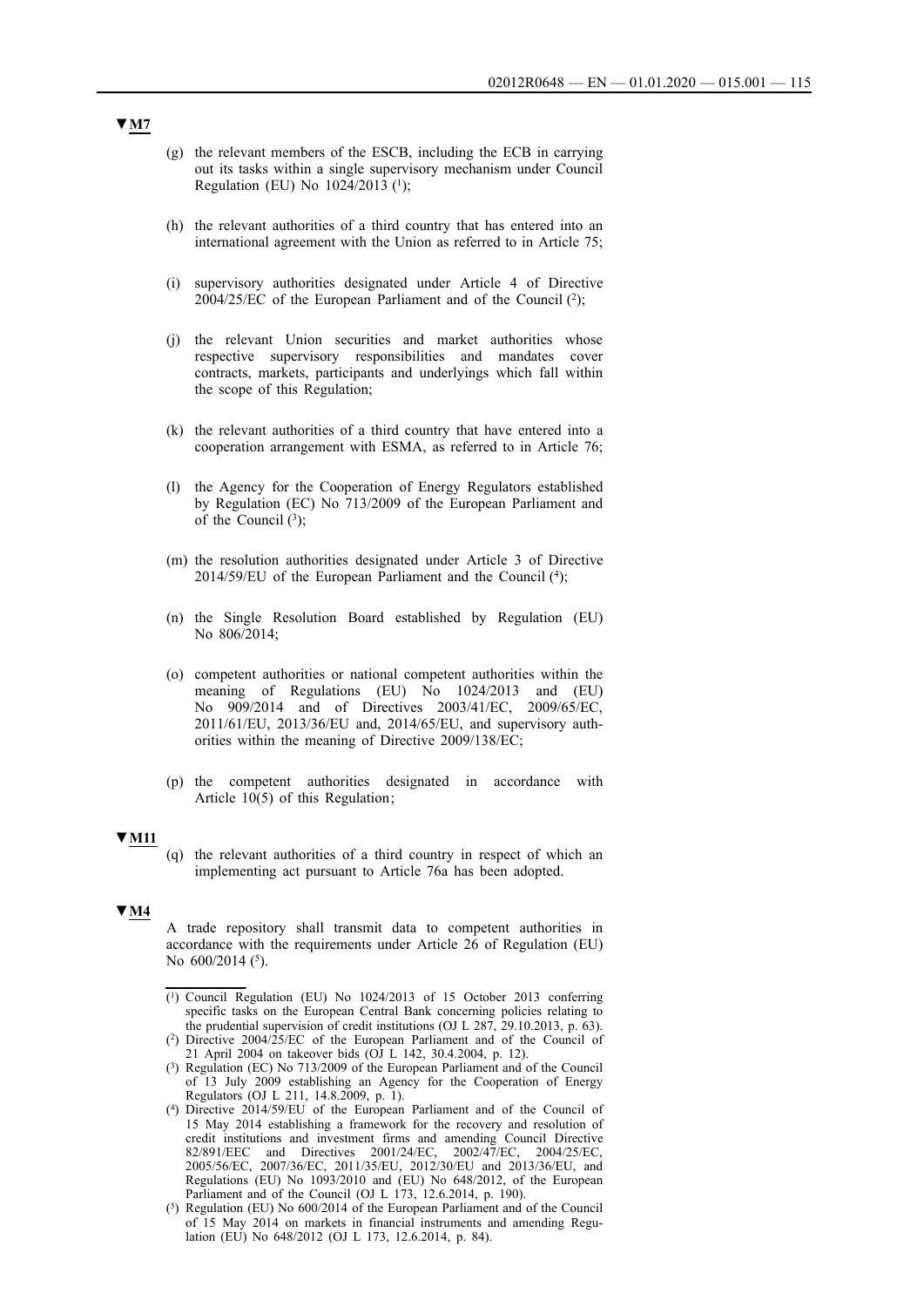4. ESMA shall share the information necessary for the exercise of their duties with other relevant Union authorities.

## **▼M11**

5. In order to ensure the consistent application of this Article, ESMA shall, after consulting the members of the ESCB, develop draft regulatory technical standards specifying the following:

- (a) the information to be published or made available in accordance with paragraphs 1 and 3;
- (b) the frequency of publication of the information referred to in paragraph 1;
- (c) the operational standards required to aggregate and compare data across trade repositories and for the entities referred to in paragraph 3 to access that information;
- (d) the terms and conditions, the arrangements and the required documentation under which trade repositories grant access to the entities referred to in paragraph 3.

ESMA shall submit those draft regulatory technical standards to the Commission by 18 June 2020.

In developing those draft regulatory technical standards, ESMA shall ensure that the publication of the information referred to paragraph 1 does not reveal the identity of any party to any contract.

Power is delegated to the Commission to supplement this Regulation by adopting the regulatory technical standards referred to in the first subparagraph in accordance with Articles 10 to 14 of Regulation (EU) No 1095/2010.

## **▼B**

## *Article 82*

#### **Exercise of the delegation**

1. The power to adopt delegated acts is conferred to the Commission subject to the conditions laid down in this Article.

## **▼M12**

<sup>2.</sup> The power to adopt delegated acts referred to in Articles 1(6), Article  $4(3a)$ , Article  $25(2a)$ , Article  $25(6a)$ , Article  $25a(3)$ , Article 25d(3), Article 25i(7), Article 25o, Article 64(7), Article 70, Article 72(3), and Article 85(2) shall be conferred to the Commission for an indeterminate period of time.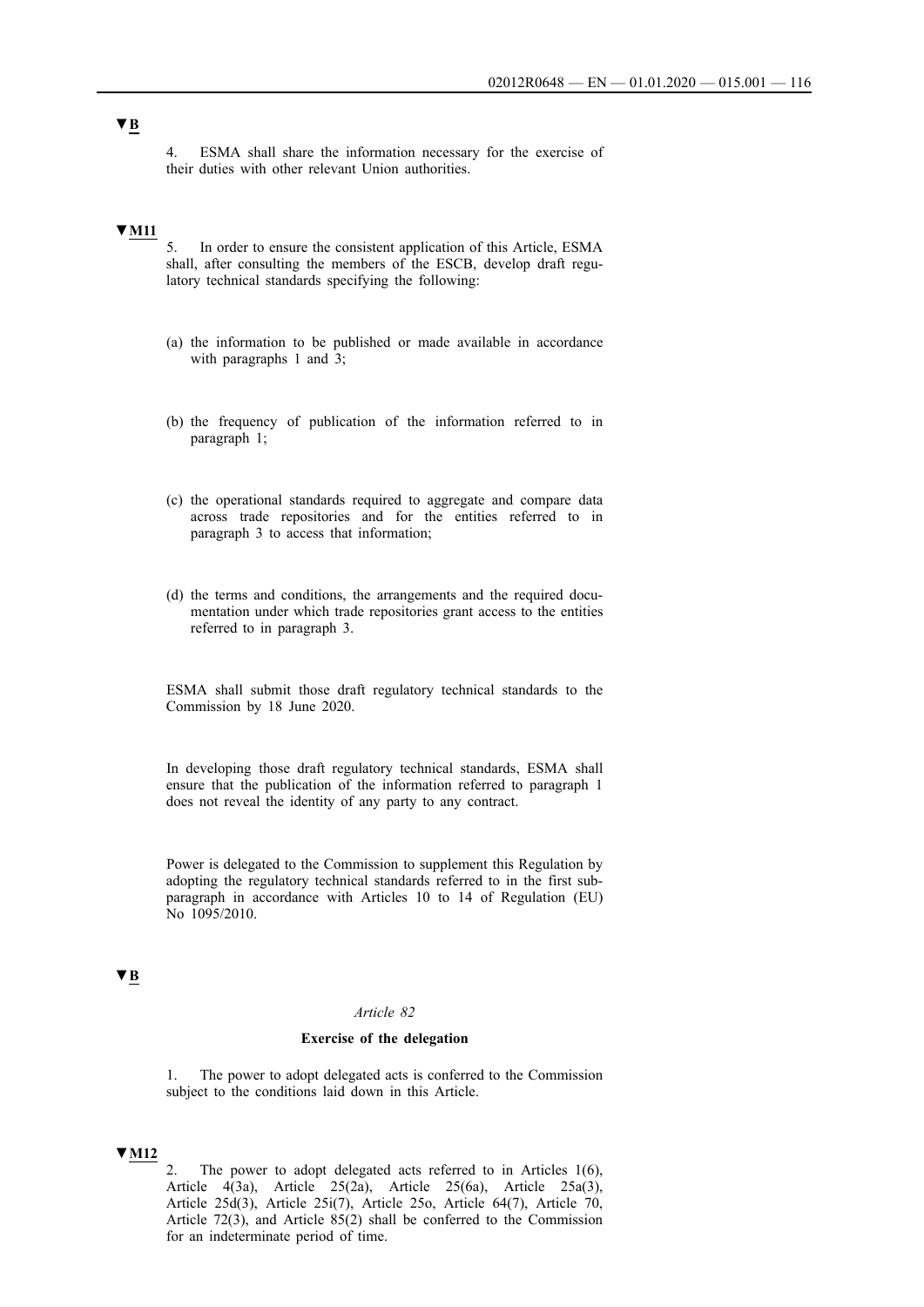3. The delegation of power referred to in Article 1(6), Article 4(3a), Article 25(2a), Article 25(6a), Article 25a(3), Article 25d(3), Article 25i(7), Article 25o, Article 64(7), Article 70, Article 72(3) and Article 85(2) may be revoked at any time by the European Parliament or by the Council. A decision to revoke shall put an end to the delegation of the power specified in that decision. It shall take effect the day following the publication of the decision in the *Official Journal of the European Union* or at a later date specified therein. It shall not affect the validity of any delegated acts already in force.

4. Before adopting a delegated act, the Commission shall endeavour to consult ESMA and shall consult experts designated by each Member State in accordance with the principles laid down in the Interinstitutional Agreement of 13 April 2016 on Better Law-Making.

## **▼M11**

5. As soon as it adopts a delegated act, the Commission shall notify it simultaneously to the European Parliament and to the Council.

## **▼M12**

6. A delegated act adopted pursuant to Article 1(6), Article 4(3a), Article 25(2a), Article 25(6a), Article 25a(3), Article 25d(3), Article 25i(7), Article 25o, Article 64(7), Article 70, Article 72(3) and Article 85(2) shall enter into force only if no objection has been expressed either by the European Parliament or the Council within a period of three months of notification of that act to the European Parliament and the Council or if, before the expiry of that period, the European Parliament and the Council have both informed the Commission that they will not object. That period shall be extended by three months at the initiative of the European Parliament or of the Council.

**▼B**

#### TITLE VIII

### **COMMON PROVISIONS**

### *Article 83*

### **Professional secrecy**

1. The obligation of professional secrecy shall apply to all persons who work or have worked for the competent authorities designated in accordance with Article 22 and the authorities referred to in Article 81(3), for ESMA, or for auditors and experts instructed by the competent authorities or ESMA. No confidential information that those persons receive in the course of their duties shall be divulged to any person or authority, except in summary or aggregate form such that an individual CCP, trade repository or any other person cannot be identified, without prejudice to cases covered by criminal or tax law or to this Regulation.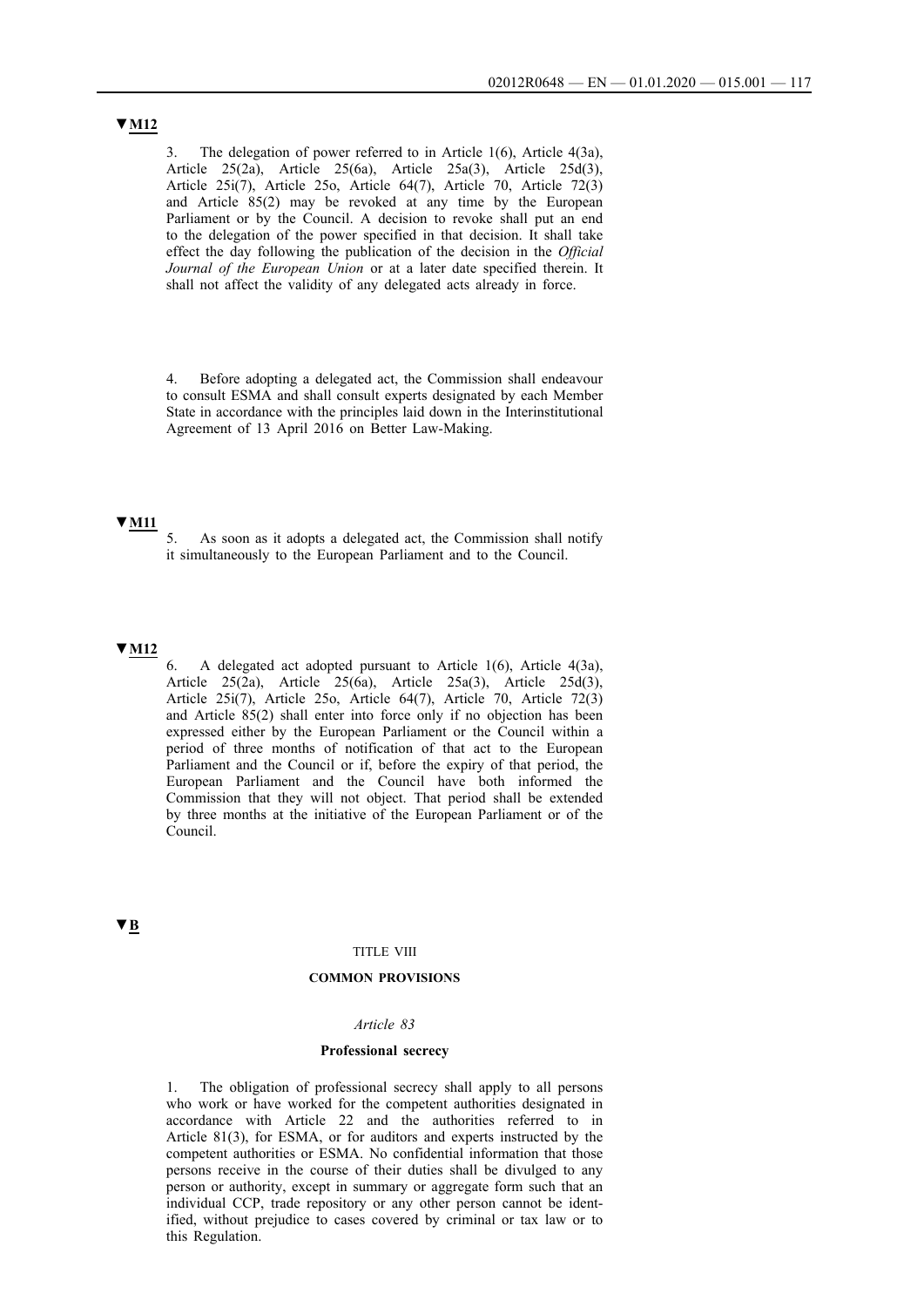2. Where a CCP has been declared bankrupt or is being compulsorily wound up, confidential information which does not concern third parties may be divulged in civil or commercial proceedings where necessary for carrying out the proceeding.

3. Without prejudice to cases covered by criminal or tax law, the competent authorities, ESMA, bodies or natural or legal persons other than competent authorities which receive confidential information pursuant to this Regulation may use it only in the performance of their duties and for the exercise of their functions, in the case of the competent authorities, within the scope of this Regulation or, in the case of other authorities, bodies or natural or legal persons, for the purpose for which such information was provided to them or in the context of administrative or judicial proceedings specifically relating to the exercise of those functions, or both. Where ESMA, the competent authority or another authority, body or person communicating information consents thereto, the authority receiving the information may use it for other non-commercial purposes.

4. Any confidential information received, exchanged or transmitted pursuant to this Regulation shall be subject to the conditions of professional secrecy laid down in paragraphs 1, 2 and 3. However, those conditions shall not prevent ESMA, the competent authorities or the relevant central banks from exchanging or transmitting confidential information in accordance with this Regulation and with other legislation applicable to investment firms, credit institutions, pension funds, UCITS, AIFMs, insurance and reinsurance intermediaries, insurance undertakings, regulated markets or market operators or otherwise with the consent of the competent authority or other authority or body or natural or legal person that communicated the information.

5. Paragraphs 1, 2 and 3 shall not prevent the competent authorities from exchanging or transmitting confidential information, in accordance with national law, that has not been received from a competent authority of another Member State.

### *Article 84*

### **Exchange of information**

Competent authorities, ESMA, and other relevant authorities shall, without undue delay, provide one another with the information required for the purposes of carrying out their duties.

2. Competent authorities, ESMA, other relevant authorities and other bodies or natural and legal persons receiving confidential information in the exercise of their duties under this Regulation shall use it only in the course of their duties.

3. Competent authorities shall communicate information to the relevant members of the ESCB where such information is relevant for the exercise of their duties.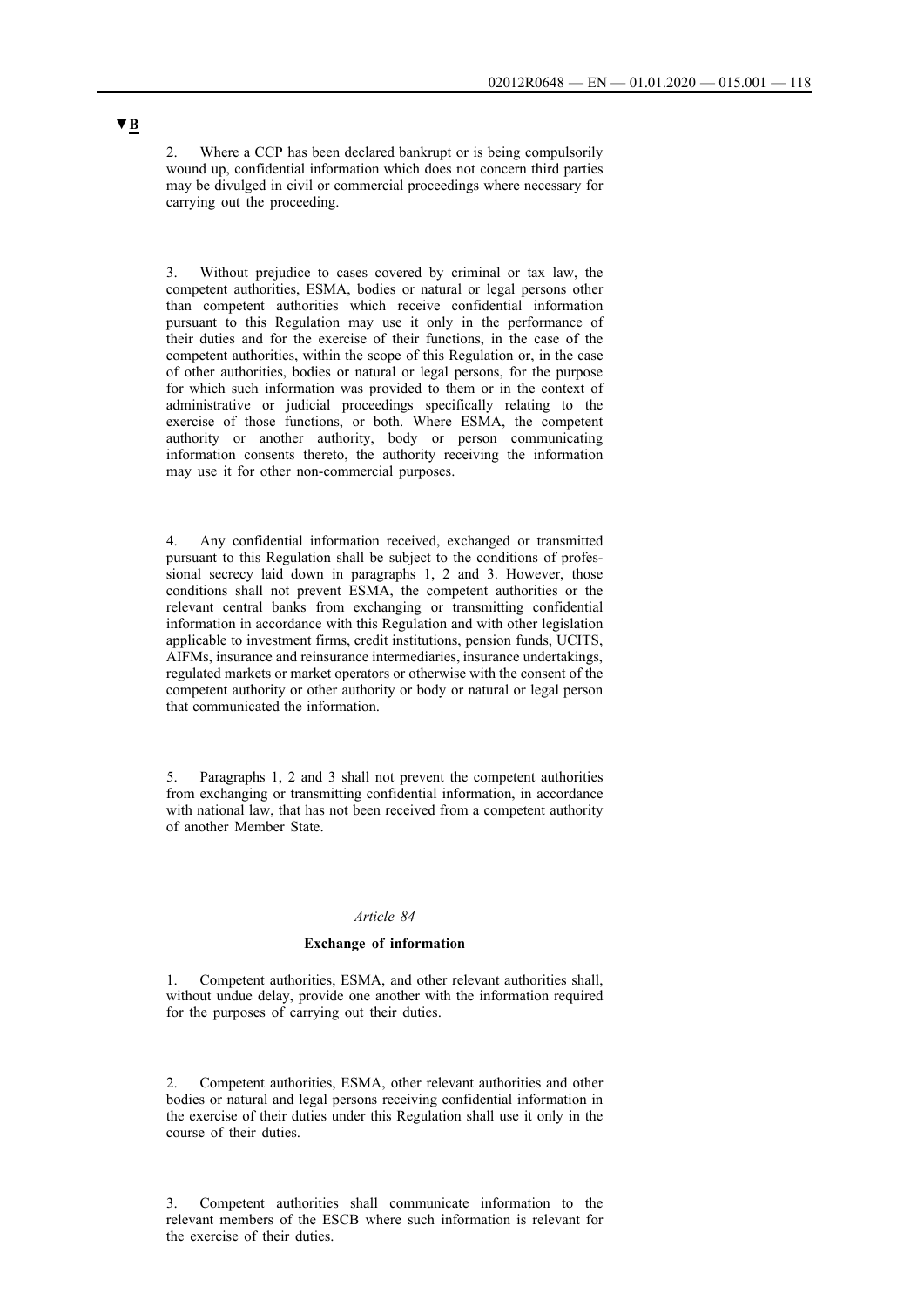### TITLE IX

### **TRANSITIONAL AND FINAL PROVISIONS**

#### *Article 85*

### **Reports and review**

## **▼M11**

1. By 18 June 2024 the Commission shall assess the application of this Regulation and prepare a general report. The Commission shall submit that report to the European Parliament and to the Council, together with any appropriate proposals.

1a. By 17 June 2023 ESMA shall submit a report to the Commission on the following:

- (a) the impact of Regulation (EU) 2019/834 of the European Parliament and of the Council  $(1)$  on the level of clearing by financial and non-financial counterparties and on the distribution of clearing within each type of counterparty, in particular with regard to financial counterparties that have a limited volume of activity in OTC derivatives and with regard to the appropriateness of the clearing thresholds referred to in Article 10(4);
- (b) the impact of Regulation (EU) 2019/834 on the quality and accessibility of the data reported to trade repositories, as well as the quality of the information made available by trade repositories;
- (c) the changes to the reporting framework, including the take-up and implementation of delegated reporting as laid down in Article 9(1a) and in particular its impact on the reporting burden for non-financial counterparties that are not subject to the clearing obligation;
- (d) the accessibility of clearing services, in particular whether the requirement to provide clearing services, directly or indirectly, under fair, reasonable, non-discriminatory and transparent commercial terms referred to in Article 4(3a) has been effective in facilitating access to clearing.

2. By 18 June 2020, and every 12 months thereafter until the final extension referred to in the third subparagraph, the Commission shall prepare a report assessing whether viable technical solutions have been developed for the transfer by pension scheme arrangements of cash and non-cash collateral as variation margins and the need for any measures to facilitate those viable technical solutions.

ESMA shall, by 18 December 2019, and every 12 months thereafter until the final extension referred to in the third subparagraph, in cooperation with EIOPA, EBA and the ESRB, submit a report to the Commission, assessing the following:

<sup>(1)</sup> Regulation (EU) 2019/834 of the European Parliament and of the Council of 20 May 2019 amending Regulation (EU) No 648/2012 as regards the clearing obligation, the suspension of the clearing obligation, the reporting requirements, the risk-mitigation techniques for OTC derivative contracts not cleared by a central counterparty, the registration and supervision of trade repositories and the requirements for trade repositories (OJ L 141, 28.5.2019, p. 42).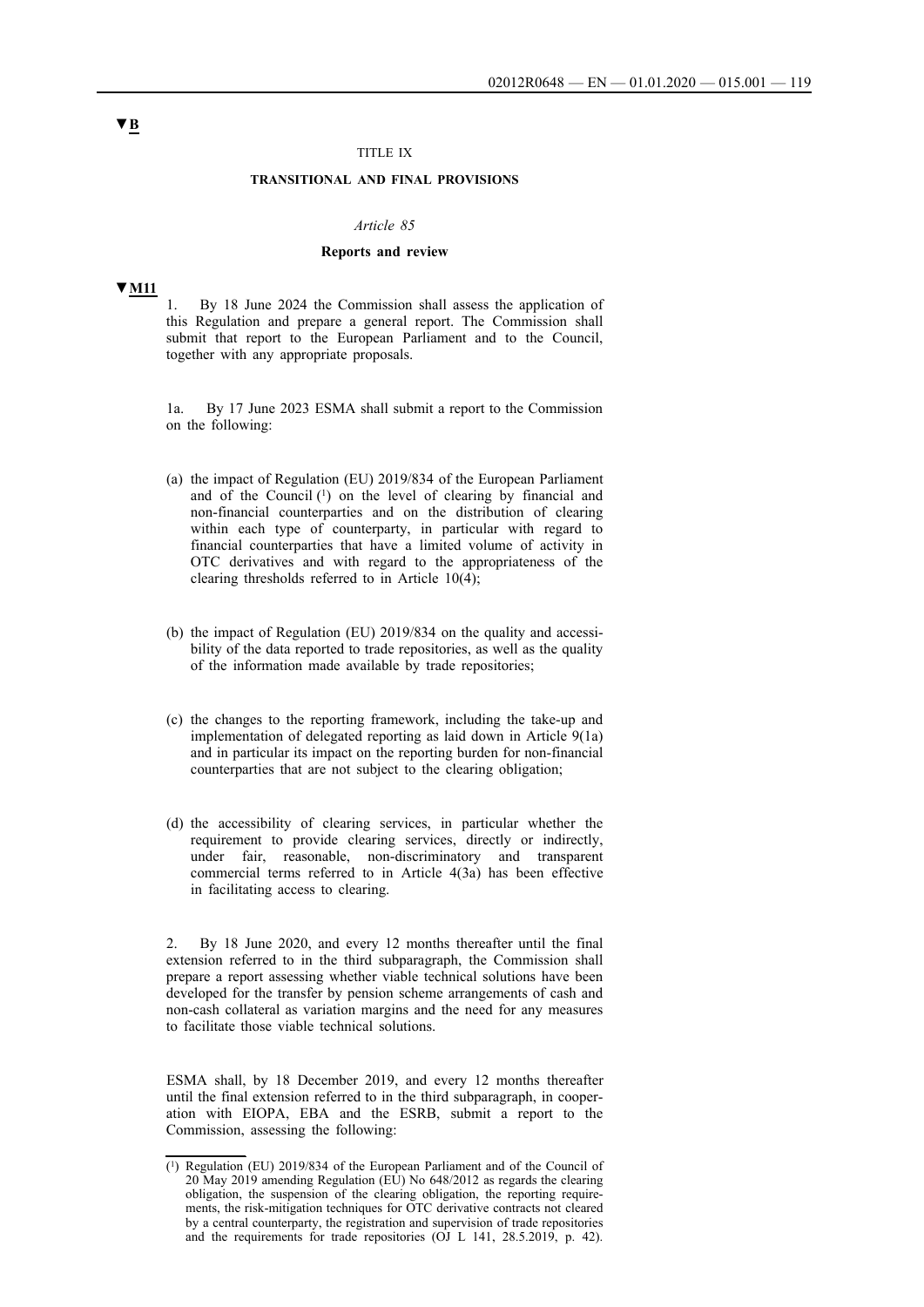- (a) whether CCPs, clearing members and pension scheme arrangements have undertaken an appropriate effort and have developed viable technical solutions facilitating the participation of such arrangements in central clearing by posting cash and non-cash collateral as variation margins, including the implications of those solutions on market liquidity and procyclicality and their potential legal or other implications;
- (b) the volume and the nature of the activity of pension scheme arrangements in cleared and non-cleared OTC derivatives markets, within each asset class, and any related systemic risk to the financial system;
- (c) the consequences of pension scheme arrangements fulfilling the clearing requirement on their investment strategies, including any shift in their cash and non-cash asset allocation;
- (d) the implications of the clearing thresholds specified pursuant to point (b) of Article 10(4) for pension scheme arrangements;
- (e) the impact of other legal requirements on the cost differentials between cleared and non-cleared OTC derivative contracts, including margin requirements for non-cleared derivatives and the calculation of the leverage ratio in accordance with Regulation (EU) No 575/2013;
- (f) whether any further measures are necessary to facilitate a clearing solution for pension scheme arrangements.

The Commission may adopt a delegated act in accordance with Article 82 to extend the two-year period referred to in Article 89(1) twice, each time by one year, where it concludes that no viable technical solution has been developed and that the adverse effect of centrally clearing derivative contracts on the retirement benefits of future pensioners remains unchanged.

CCPs, clearing members and pension scheme arrangements shall make their best efforts to contribute to the development of viable technical solutions that facilitate the clearing of OTC derivative contracts by such arrangements.

The Commission shall set up an expert group composed of representatives of CCPs, clearing members, pension scheme arrangements and other relevant parties to such viable technical solutions to monitor their efforts and assess the progress made in the development of viable technical solutions that facilitate the clearing of OTC derivative contracts by pension scheme arrangements, including the transfer by such arrangements of cash and non-cash collateral as variation margins. That expert group shall meet at least every six months. The Commission shall consider the efforts made by CCPs, clearing members and pension scheme arrangements when drafting its report pursuant to the first subparagraph.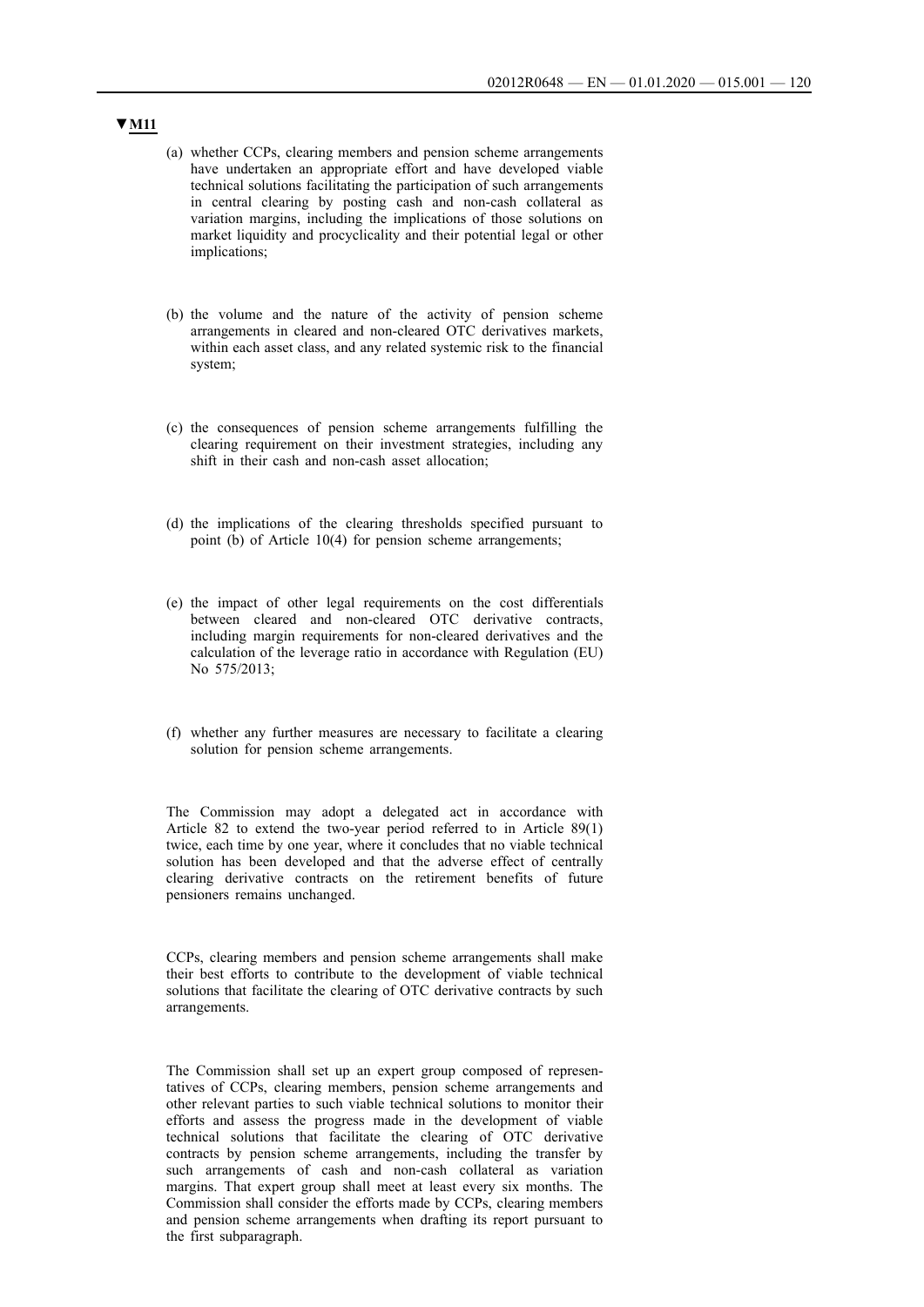3. By 18 December 2020 the Commission shall prepare a report assessing:

- (a) whether the obligations to report transactions under Article 26 of Regulation (EU) No 600/2014 and under this Regulation create a duplicative transaction reporting obligation for non-OTC derivatives and whether reporting of non-OTC transactions could be reduced or simplified for all counterparties without undue loss of information;
- (b) the necessity and appropriateness of aligning the trading obligation for derivatives under Regulation (EU) No 600/2014 with changes made under Regulation (EU) 2019/834 to the clearing obligation for derivatives, in particular to the scope of the entities that are subject to the clearing obligation;
- (c) whether any trades that directly result from post-trade risk reduction services, including portfolio compression, should be exempted from the clearing obligation referred to in Article 4(1), taking into account the extent to which those services mitigate risk, in particular counterparty credit risk and operational risk, the potential for circumvention of the clearing obligation and the potential disincentive to central clearing.

The Commission shall submit the report referred to in the first subparagraph to the European Parliament and to the Council, together with any appropriate proposals.

3a. By 18 May 2020, ESMA shall submit a report to the Commission. That report shall assess:

- (a) the consistency of the reporting requirements for non-OTC derivatives under Regulation (EU) No 600/2014 and under Article 9 of this Regulation, both in terms of the details of the derivative contracts that are to be reported and access to data by the relevant entities and whether those requirements should be aligned;
- (b) the feasibility of further simplifying the reporting chains for all counterparties, including for all indirect clients, taking into account the need for timely reporting and taking into account the measures adopted pursuant to Article 4(4) of this Regulation and Article 30(2) of Regulation (EU) No 600/2014;
- (c) the alignment of the trading obligation for derivatives under Regulation (EU) No 600/2014 with changes made under Regulation (EU) 2019/834 to the clearing obligation for derivatives, in particular to the scope of the entities that are subject to the clearing obligation;
- (d) in cooperation with the ESRB, whether any trades that directly result from post-trade risk reduction services, including portfolio compression, should be exempted from the clearing obligation referred to in Article 4(1); that report shall: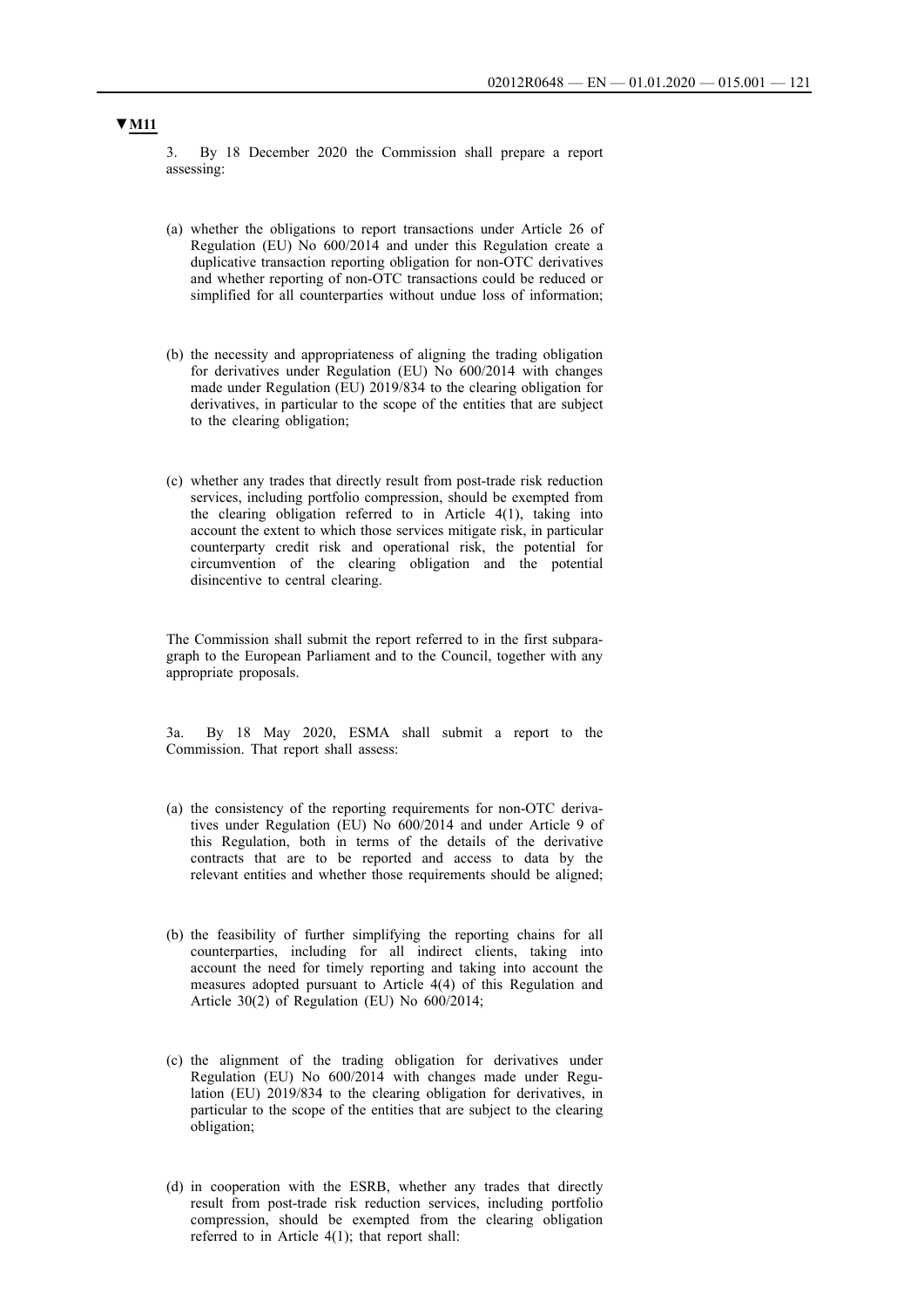- (i) investigate portfolio compression and other available non-price forming post-trade risk reduction services which reduce non-market risks in derivatives portfolios without changing the market risk of the portfolios, such as rebalancing transactions;
- (ii) explain the purposes and functioning of such post-trade risk reduction services, the extent to which they mitigate risk, in particular counterparty credit risk and operational risk, and assess the need to clear such trades or to exempt them from clearing, in order to manage systemic risk; and
- (iii) assess to what extent any exemption from the clearing obligation for such services discourages central clearing and may lead to counterparties circumventing the clearing obligation;
- (e) whether the list of financial instruments that are considered highly liquid with minimal market and credit risk, in accordance with Article 47, could be extended and whether that list could include one or more money market funds authorised in accordance with Regulation (EU) 2017/1131 of the European Parliament and of the Council  $(1)$ .

### **▼B**

The Commission shall, in cooperation with the Member States and ESMA, and after requesting the assessment of the ESRB, draw up an annual report assessing any possible systemic risk and cost implications of interoperability arrangements.

The report shall focus at least on the number and complexity of such arrangements, and the adequacy of risk-management systems and models. The Commission shall submit the report to the European Parliament and the Council, together with any appropriate proposals.

The ESRB shall provide the Commission with its assessment of any possible systemic risk implications of interoperability arrangements.

5. ESMA shall present an annual report to the European Parliament, the Council and the Commission on the penalties imposed by competent authorities, including supervisory measures, fines and periodic penalty payments.

### **▼M12**

ESMA shall, in cooperation with the ESRB and in agreement with, in accordance with Article 24b(3), the central banks of issue of all Union currencies of the financial instruments cleared or to be cleared by the third-country CCP to which the implementing act referred to in the second subparagraph of Article 25(2c) is addressed, submit a report to the Commission on the application of the provisions of that implementing act, in particular assessing whether the financial stability risk for the Union or for one or more of its Member States is sufficiently mitigated. ESMA shall submit its report to the Commission within 12 months of the end of the adaptation period determined in accordance

<sup>(1)</sup> Regulation (EU) 2017/1131 of the European Parliament and of the Council of 14 June 2017 on money market funds (OJ L 169, 30.6.2017, p. 8).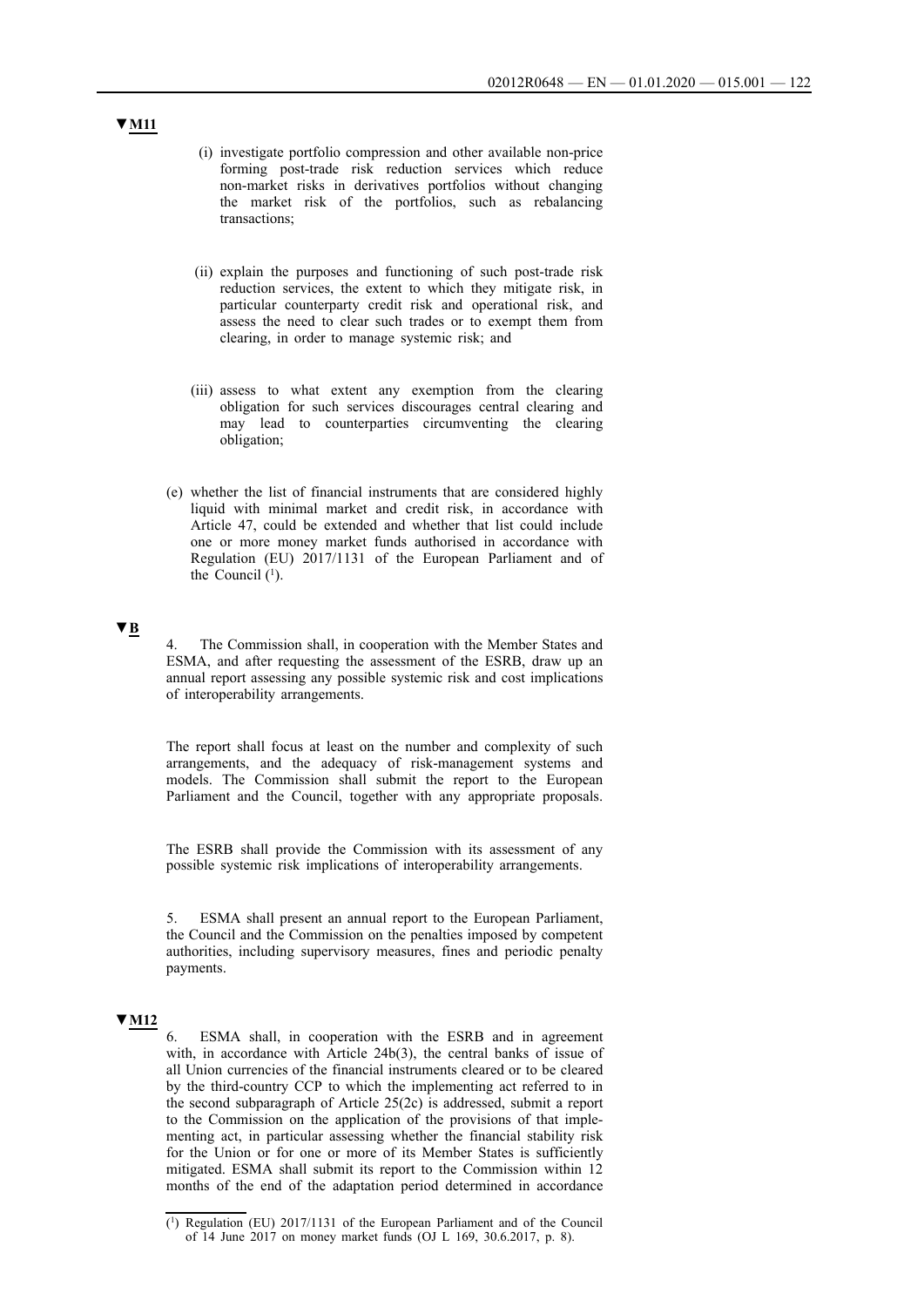with point (b) of the fourth subparagraph of Article 25(2c). The agreement of a central bank of issue shall only relate to the currency it issues and not to the report as a whole.

Within 12 months of transmission of the report referred to in the first subparagraph, the Commission shall prepare a report on the application of the provisions of that implementing act. The Commission shall submit its report to the European Parliament and to the Council, together with any appropriate proposals.

7. By 2 January 2023, the Commission shall prepare a report assessing the effectiveness of:

- (a) ESMA's tasks, in particular the CCP Supervisory Committee's, in fostering the convergence and coherence of the application of this Regulation among the competent authorities referred to in Article 22 and the colleges referred to in Article 18;
- (b) the framework for the recognition and supervision of third-country CCPs;
- (c) the framework for guaranteeing a level playing field among CCPs authorised in accordance with Article 14 as well as among authorised CCPs and third-country CCPs recognised in accordance with Article 25;
- (d) the division of responsibilities between ESMA, the competent authorities and the central banks of issue.

The Commission shall submit the report to the European Parliament and the Council together with any appropriate proposals.

# **▼B**

### *Article 86*

#### **Committee procedure**

1. The Commission shall be assisted by the European Securities Committee established by Commission Decision 2001/528/EC (1). That committee shall be a committee within the meaning of Regulation (EU) No 182/2011.

2. Where reference is made to this paragraph, Article 5 of Regulation (EU) No 182/2011 shall apply.

## **▼M11**

3. Where reference is made to this paragraph, Article 8 of Regulation (EU) No 182/2011, in conjunction with Article 5 thereof, shall apply.

## **▼B**

### *Article 87*

### **Amendment to Directive 98/26/EC**

1. In Article 9(1) of Directive 98/26/EC, the following subparagraph is added:

 $\overline{(^1)}$  OJ L 191, 13.7.2001, p. 45.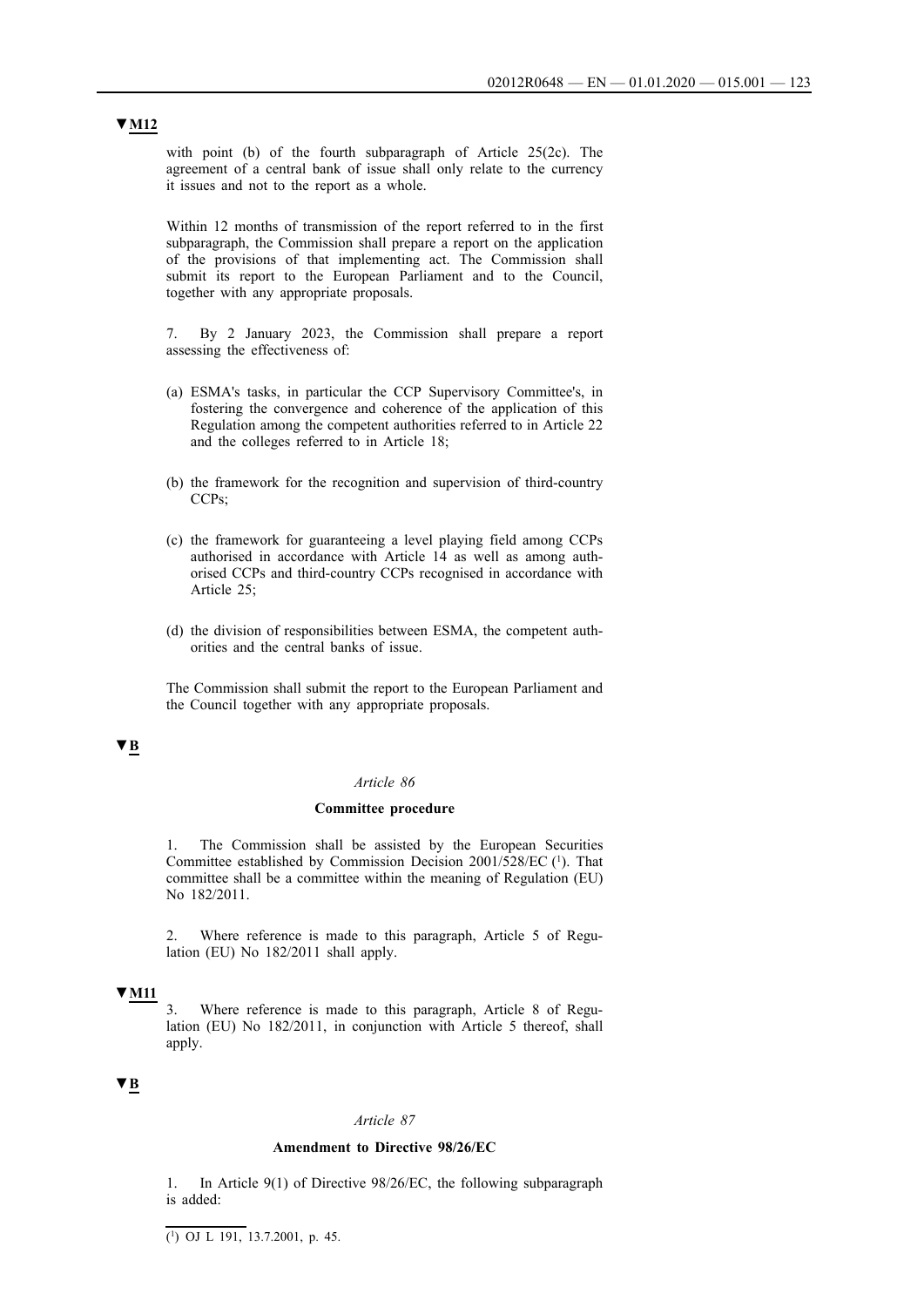'Where a system operator has provided collateral security to another system operator in connection with an interoperable system, the rights of the providing system operator to that collateral security shall not be affected by insolvency proceedings against the receiving system operator.'.

2. Member States shall adopt and publish the laws, regulations and administrative provisions necessary to comply with point (1) by 17 August 2014. They shall forthwith inform the Commission thereof.

When Member States adopt those measures, they shall contain a reference to Directive 98/26/EC or shall be accompanied by such reference on the occasion of their official publication. The methods of making such reference shall be laid down by Member States.

## *Article 88*

### **Websites**

1. ESMA shall maintain a website which provides details of the following:

- (a) contracts eligible for the clearing obligation under Article 5;
- (b) penalties imposed for breaches of Articles 4, 5 and 7 to 11;
- (c) CCPs authorised to offer services or activities in the Union that are established in the Union, and the services or activities which they are authorised to provide or perform, including the classes of financial instruments covered by their authorisation;
- (d) penalties imposed for breaches of Titles IV and V;
- (e) CCPs authorised to offer services or activities in the Union established in a third country, and the services or activities which they are authorised to provide or perform, including the classes of financial instruments covered by their authorisation;
- (f) trade repositories authorised to offer services or activities in the Union;
- (g) fines and periodic penalty payments imposed in accordance with Articles 65 and 66;
- (h) the public register referred to in Article 6.

2. For the purposes of points (b), (c) and (d) of paragraph 1, competent authorities shall maintain websites, which shall be linked to the ESMA website.

3. All websites referred to in this Article shall be publicly accessible and regularly updated, and shall provide information in a clear format.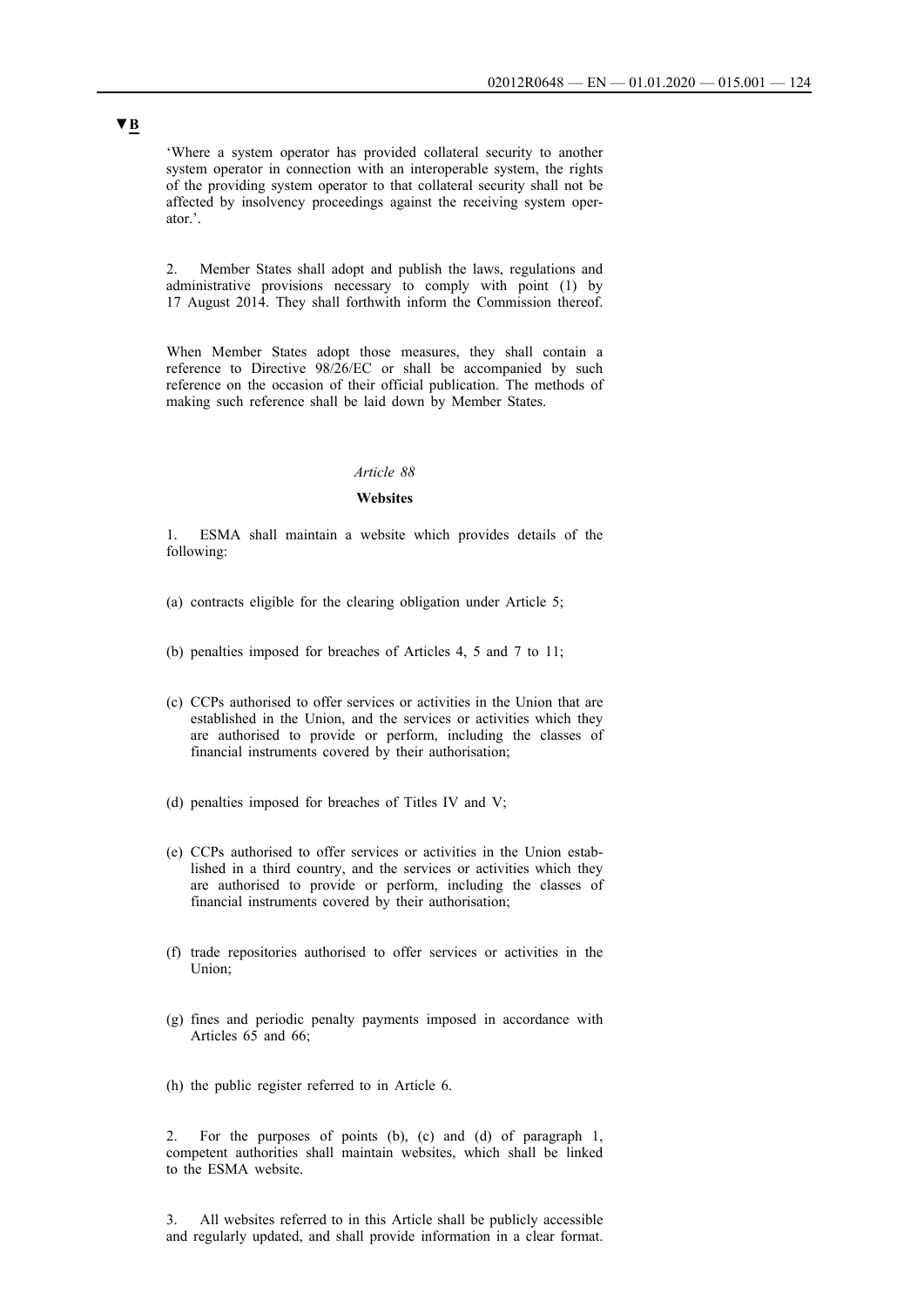#### *Article 89*

### **Transitional provisions**

### **▼M11**

1. Until 18 June 2021, the clearing obligation set out in Article 4 shall not apply to OTC derivative contracts that are objectively measurable as reducing investment risks that directly relate to the financial solvency of pension scheme arrangements, and to entities established to provide compensation to members of such arrangements in case of default.

The clearing obligation set out in Article 4 shall not apply to OTC derivative contracts as referred to in the first subparagraph of this paragraph entered into by pension scheme arrangements from 17 August 2018 until 16 June 2019.

### **▼B**

The OTC derivative contracts, which would otherwise be subject to the clearing obligation under Article 4, entered into by those entities during this period shall be subject to the requirements laid down in Article 11.

In relation to pension scheme arrangements referred to in Article 2(10)(c) and (d) the exemption referred to in paragraph 1 of this Article shall be granted by the relevant competent authority for types of entities or types of arrangements. After receiving the request, the competent authority shall notify ESMA and EIOPA. Within 30 calendar days of receipt of the notification ESMA, after consulting EIOPA, shall issue an opinion assessing compliance of the type of entities or the type of arrangements with Article  $2(10)(c)$  or  $\dot{d}$ ) as well as the reasons why an exemption is justified due to difficulties in meeting the variation margin requirements. The competent authority shall only grant an exemption where it is fully satisfied that the type of entities or the type of arrangements complies with Article  $2(10)(c)$  or (d) and that they encounter difficulties in meeting the variation margin requirements. The competent authority shall adopt a decision within ten working days of receipt of ESMA's opinion, taking due account of that opinion. If the competent authority does not agree with ESMA's opinion, it shall give full reasons in its decision and shall explain any significant deviation therefrom.

ESMA shall publish on its website a list of types of entities and types of arrangements referred to in Article  $2(10)(c)$  and (d) which has been granted an exemption in accordance with the first subparagraph. To further strengthen consistency in supervisory outcomes, ESMA shall conduct a peer review of the entities included on the list every year in accordance with Article 30 of Regulation (EU) No 1095/2010.

3. A CCP that has been authorised in its Member State of establishment to provide clearing services in accordance with the national law of that Member State before all the regulatory technical standards under Articles 4, 5, 8 to 11, 16, 18, 25, 26, 29, 34, 41, 42, 44, 45, 46, 47, 49, 56 and 81 are adopted by the Commission, shall apply for authorisation under Article 14 for the purposes of this Regulation within six months of the date of entry into force of all the regulatory technical standards under Articles 16, 25, 26, 29, 34, 41, 42, 44, 45, 47 and 49.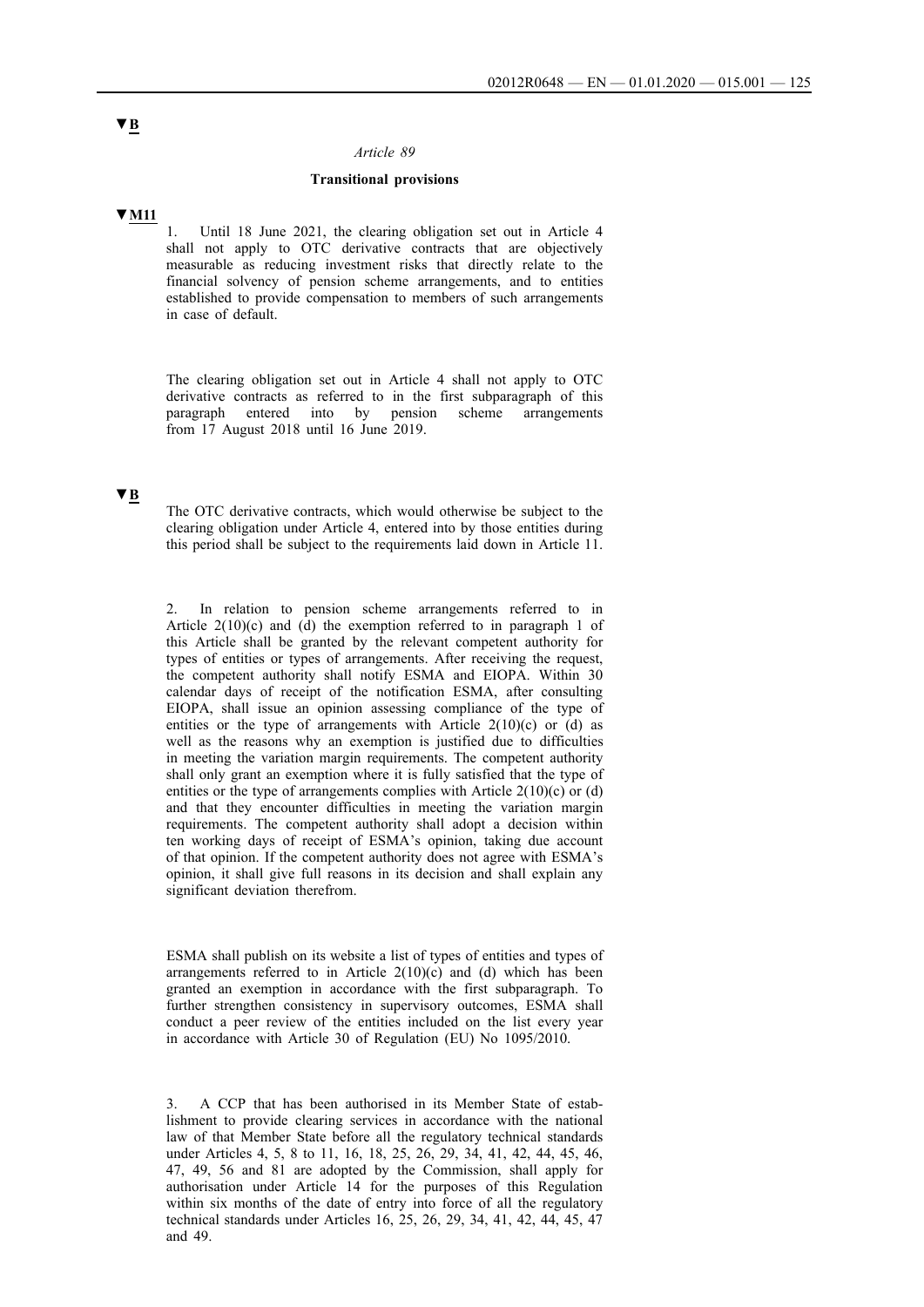A CCP established in a third country, which has been recognised to provide clearing services in a Member State in accordance with the national law of that Member State before all the regulatory technical standards under Articles 16, 26, 29, 34, 41, 42, 44, 45, 47 and 49 are adopted by the Commission, shall apply for recognition under Article 25 for the purposes of this Regulation within six months of the date of entry into force of all the regulatory technical standards under Articles 16, 26, 29, 34, 41, 42, 44, 45, 47 and 49.

## **▼M12**

3a. ESMA shall not exercise its powers pursuant to Article 25(2a), (2b) and (2c) until the date of entry into force of the delegated acts referred to in the second subparagraph of Article 25(2a) and in Article 25a(3) and, in relation to CCPs for which ESMA has not adopted a recognition decision pursuant to Article 25 before 1 January 2020, until the date of entry into force of the relevant implementing act referred to in Article 25(6).

3b. ESMA shall establish and manage a college pursuant to Article 25c for all CCPs recognised in accordance with Article 25 before 1 January 2020 within four months from the date of entry into force of the delegated act referred to in the second subparagraph of Article 25(2a).

3c. ESMA shall review the recognition decisions adopted pursuant to Article 25(1) before the date of entry into force of the delegated acts referred to in the second subparagraph of Article 25(2a) and in Article 25a(3) within 18 months from the date of entry into force of the delegated act referred to in the second subparagraph of Article 25(2a), in accordance with Article 25(5).

Where, following the review referred to in the first subparagraph of this paragraph, ESMA determines that a CCP recognised before 1 January 2020 should be classified as a Tier 2 CCP in accordance with Article 25(2a), ESMA shall set an appropriate adaptation period which shall not exceed 18 months within which the CCP must comply with the requirements referred to in Article 25(2b). ESMA may extend the adaptation period up to an additional six months upon the reasoned request of the CCP or any of the competent authorities responsible for the supervision of clearing members established in the Union, where such extension is justified by exceptional circumstances and by the impact on the clearing members established in the Union.

## **▼B**

4. Until a decision is made under this Regulation on the authorisation or recognition of a CCP, the respective national rules on authorisation and recognition of CCPs shall continue to apply and the CCP shall continue to be supervised by the competent authority of its Member State of establishment or recognition.

Where a competent authority authorised a CCP to clear a given class of derivatives in accordance with the national law of its Member State before all the regulatory technical standards under Articles 16, 26, 29, 34, 41, 42, 45, 47 and 49 are adopted by the Commission, the competent authority of that Member State shall notify ESMA of that authorisation within one month of the date of entry into force of the regulatory technical standards under Article 5(1).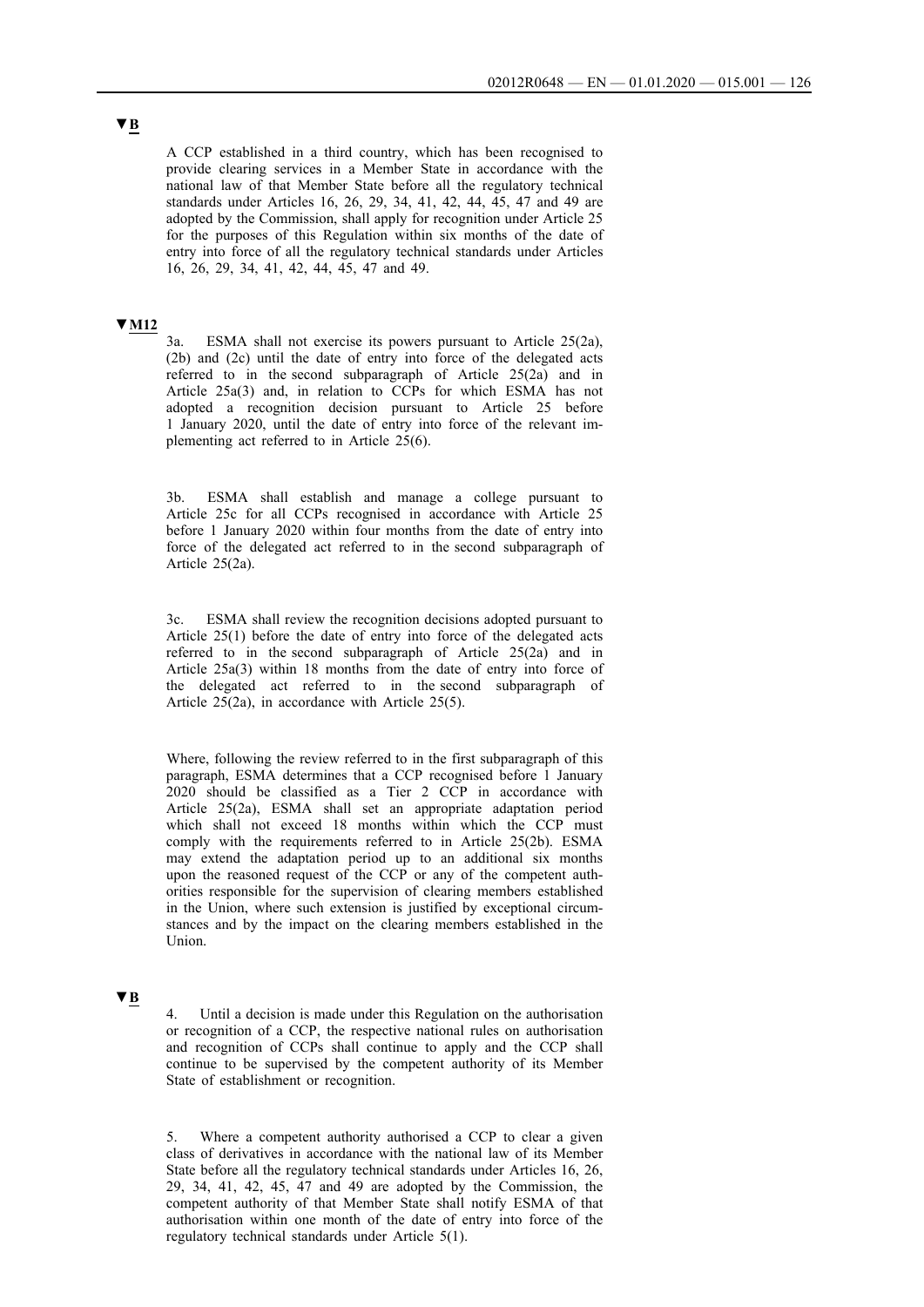**▼B**

Where a competent authority recognised a CCP established in a third country to provide clearing services in accordance with the national law of its Member State before all the regulatory technical standards under Articles 16, 26, 29, 34, 41, 42, 45, 47 and 49 are adopted by the Commission, the competent authority of that Member State shall notify ESMA of that recognition within one month of the date of entry into force of the regulatory technical standards under Article 5(1).

## **▼M1 ▼C1**

5a. Until 15 months after the date of entry into force of the latest of the regulatory technical standards referred to in Articles 16, 25, 26, 29, 34, 41, 42, 44, 45, 47 and 49, or until a decision is made under Article 14 on the authorisation of the CCP, whichever is earlier, that CCP shall apply the treatment specified in the third subparagraph of this paragraph.

Until 15 months after the date of entry into force of the latest of the regulatory technical standards referred to in Articles 16, 26, 29, 34, 41, 42, 44, 45, 47 and 49, or until a decision is made under Article 25 on the recognition of the CCP, whichever is earlier, that CCP shall apply the treatment specified in the third subparagraph of this paragraph.

Until the deadlines defined in the first two subparagraphs of this paragraph, and subject to the fourth subparagraph of this paragraph, where a CCP neither has a default fund nor has in place a binding arrangement with its clearing members that allows it to use all or part of the initial margin received from its clearing members as if they were pre-funded contributions, the information it is to report in accordance with Article 50c(1) shall include the total amount of initial margin it has received from its clearing members.

The deadlines referred to in the first and second subparagraphs of this paragraph may be extended by six months in accordance with a Commission implementing act adopted pursuant to Article 497(3) of Regulation (EU) No 575/2013.

# **▼B**

6. A trade repository that has been authorised or registered in its Member State of establishment to collect and maintain the records of derivatives in accordance with the national law of that Member State before all the regulatory and implementing technical standards under Articles 9, 56 and 81 are adopted by the Commission, shall apply for registration under Article 55 within six months of the date of entry into force of those regulatory and implementing technical standards.

A trade repository established in a third country, which is allowed to collect and maintain the records of derivatives in a Member State in accordance with the national law of that Member State before all the regulatory and implementing technical standards under Articles 9, 56 and 81 are adopted by the Commission, shall apply for recognition under Article 77 within six months of the date of entry into force of those regulatory and implementing technical standards.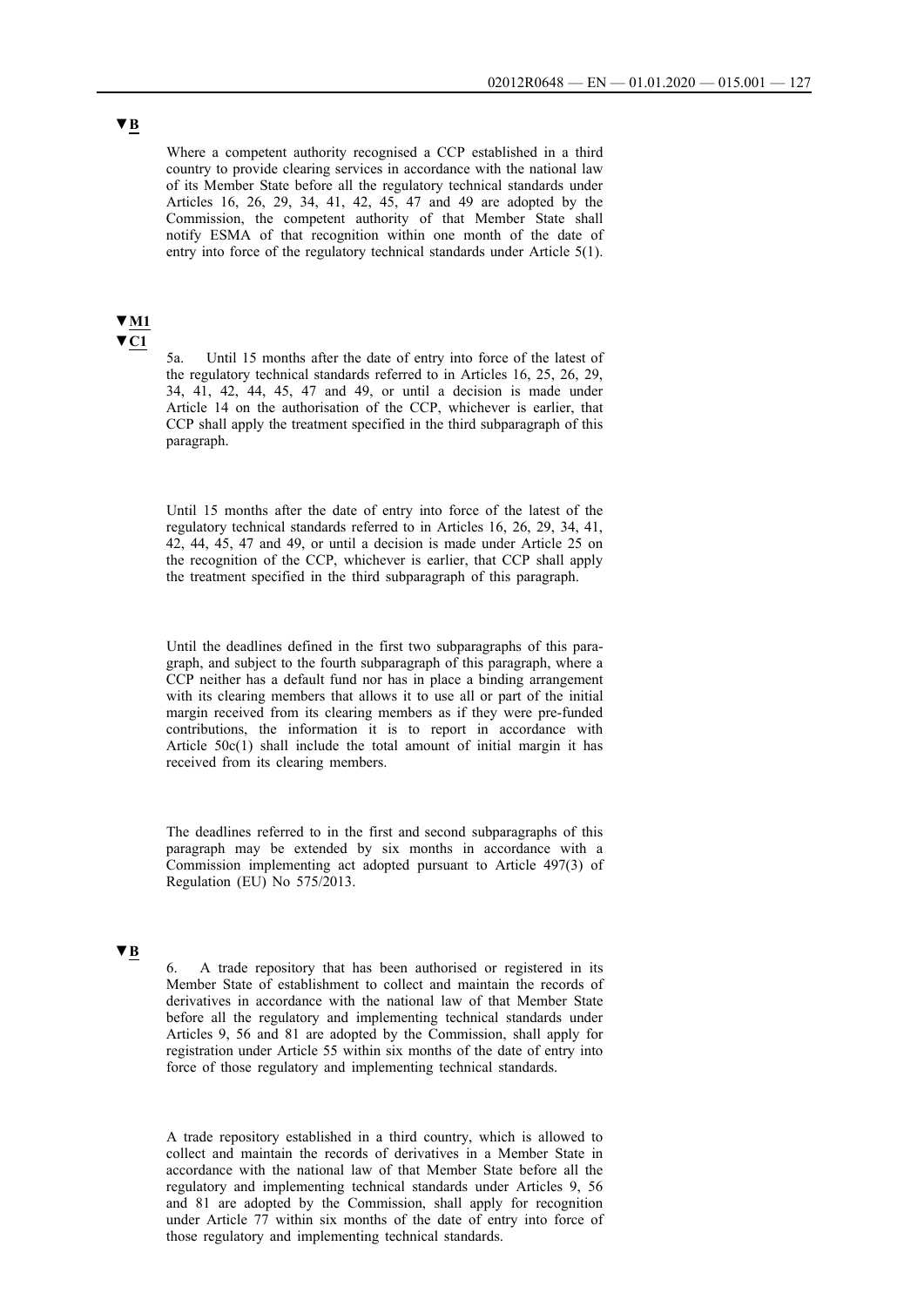7. Until a decision is made under this Regulation on the registration or recognition of a trade repository, the respective national rules on authorisation, registration and recognition of trade repositories shall continue to apply and the trade repository shall continue to be supervised by the competent authority of its Member State of establishment or recognition.

8. A trade repository that has been authorised or registered in its Member State of establishment to collect and maintain the records of derivatives in accordance with the national law of that Member State before the regulatory and implementing technical standards under Articles 56 and 81 are adopted by the Commission, can be used to meet the reporting requirement under Article 9 until the time a decision is made on the registration of the trade repository under this Regulation.

A trade repository established in a third country which has been allowed to collect and maintain the records of derivatives in accordance with the national law of a Member State before all the regulatory and implementing technical standards under Articles 56 and 81 are adopted by the Commission, can be used to meet the reporting requirement under Article 9 until the time a decision is made on the recognition of the trade repository under this Regulation.

9. Notwithstanding Article 81(3)(f), where no international agreement is in place between a third country and the Union as referred to in Article 75, a trade repository may make the necessary information available to the relevant authorities of that third country until 17 August 2013 provided that it notifies ESMA.

### **▼M12**

### *Article 90*

### **Staff and resources of ESMA**

By 2 January 2022, ESMA shall assess the staffing and resources needs arising from the assumption of its powers and duties in accordance with this Regulation and submit a report to the European Parliament, the Council and the Commission.

## **▼B**

### *Article 91*

### **Entry into force**

This Regulation shall enter into force on the twentieth day following that of its publication in the *Official Journal of the European Union*.

This Regulation shall be binding in its entirety and directly applicable in all Member States.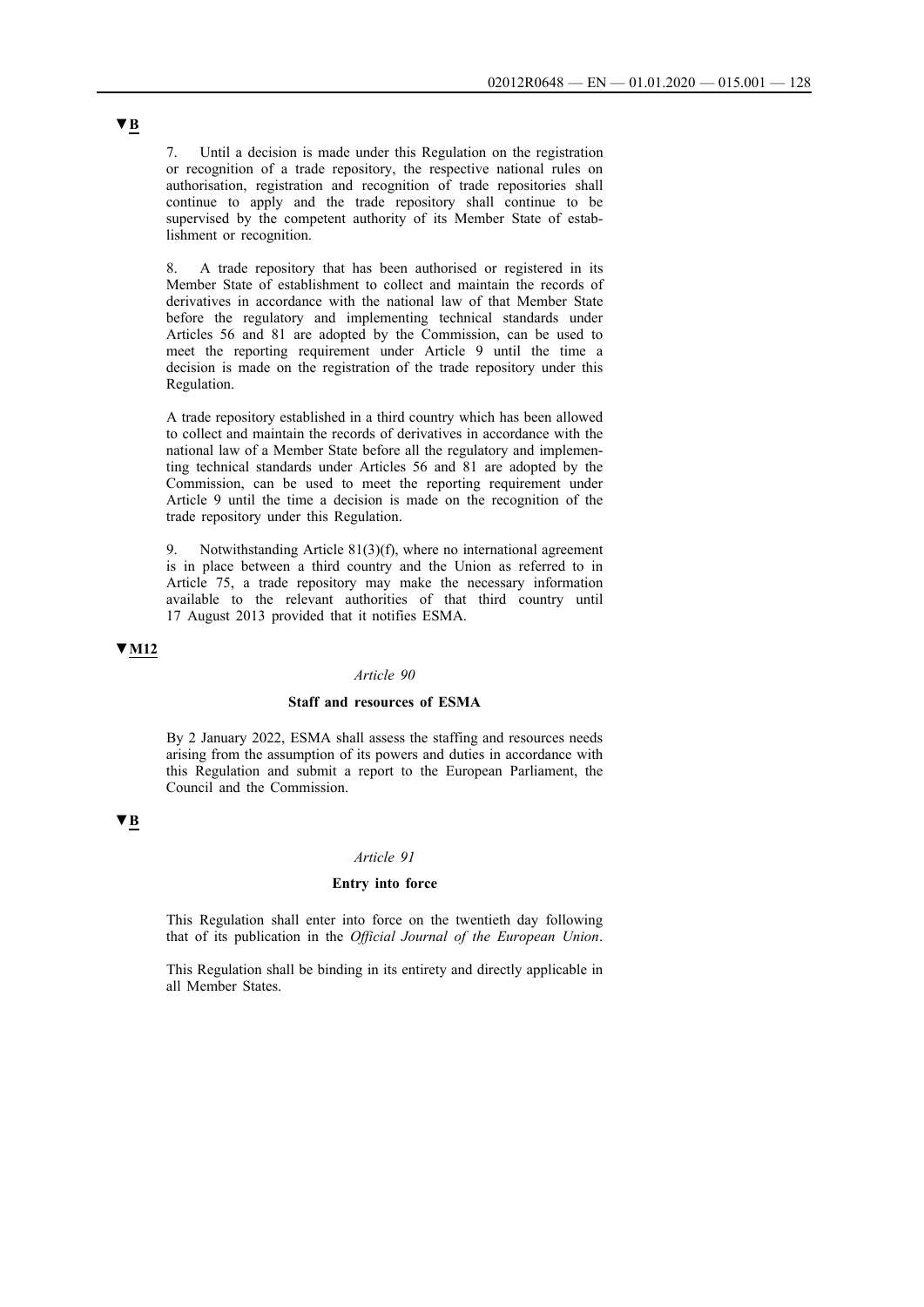#### *ANNEX I*

### **List of infringements referred to in Article 65(1)**

- I. Infringements relating to organisational requirements or conflicts of interest:
	- (a) a trade repository infringes Article 78(1) by not having robust governance arrangements which include a clear organisational structure with well-defined, transparent and consistent lines of responsibility and adequate internal control mechanisms, including sound administrative and accounting procedures, which prevent the disclosure of confidential information;
	- (b) a trade repository infringes Article 78(2) by not maintaining or operating effective written organisational and administrative arrangements to identify and manage any potential conflicts of interest concerning its managers, its employees, and any person directly or indirectly linked to them by close links;
	- (c) a trade repository infringes Article 78(3) by not establishing adequate policies and procedures sufficient to ensure compliance, including that of its managers and employees, with all the provisions of this Regulation;
	- (d) a trade repository infringes Article 78(4) by not maintaining or operating an adequate organisational structure to ensure continuity and orderly functioning of the trade repository in the performance of its services and activities;
	- (e) a trade repository infringes Article 78(5) by not separating operationally its ancillary services from its function of centrally collecting and maintaining records of derivatives;
	- (f) a trade repository infringes Article 78(6) by not ensuring that its senior management and the members of the board are of sufficiently good repute and experience so as to ensure the sound and prudent management of the trade repository;
	- (g) a trade repository infringes Article 78(7) by not having objective non-discriminatory and publicly disclosed requirements for access by services providers and undertakings subject to the reporting obligation under Article 9;
	- (h) a trade repository infringes Article 78(8) by not publicly disclosing the prices and fees associated with services provided under this Regulation, by not allowing reporting entities to access specific services separately or by charging prices and fees that are not cost related;

### **▼M11**

- (i) a trade repository infringes point (a) of Article 78(9) by not establishing adequate procedures for the effective reconciliation of data between trade repositories;
- (j) a trade repository infringes point (b) of Article 78(9) by not establishing adequate procedures to verify the completeness and correctness of the data reported;
- (k) a trade repository infringes point (c) of Article 78(9) by not establishing adequate policies for the orderly transfer of data to other trade repositories where requested by the counterparties and CCPs referred to in Article 9 or where otherwise necessary.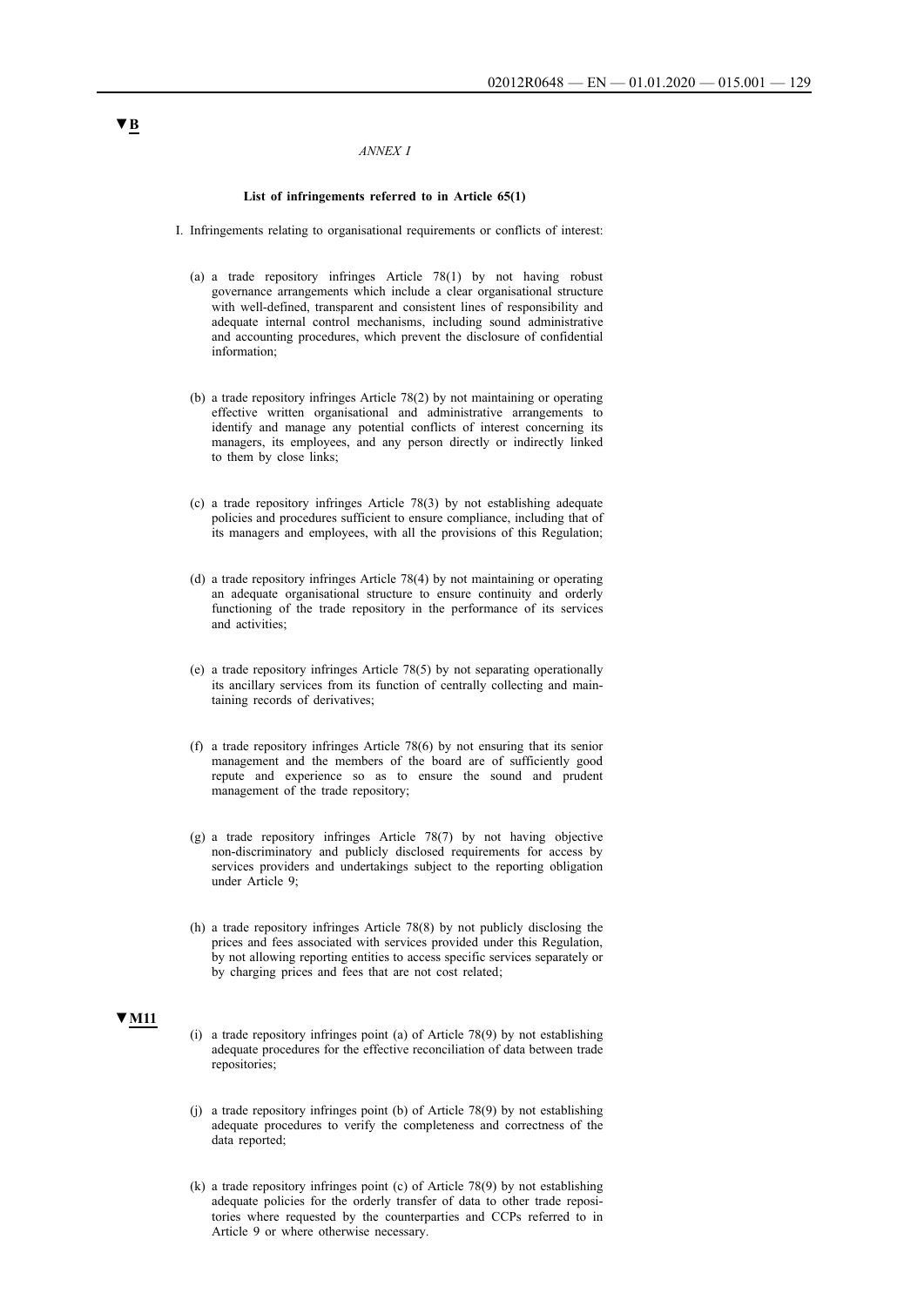- II. Infringements relating to operational requirements:
	- (a) a trade repository infringes Article 79(1) by not identifying sources of operational risk or by not minimising those risks through the development of appropriate systems, controls and procedures;
	- (b) a trade repository infringes Article 79(2) by not establishing, implementing or maintaining an adequate business continuity policy and disaster recovery plan aimed at ensuring the maintenance of its functions, the timely recovery of operations and the fulfilment of the trade repository's obligations;
	- (c) a trade repository infringes Article 80(1) by not ensuring the confidentiality, integrity or protection of the information received under Article 9;
	- (d) a trade repository infringes Article 80(2) by using the data that it receives under this Regulation for commercial purposes without the relevant counterparties having provided their consent;
	- (e) a trade repository infringes Article 80(3) by not promptly recording the information received under Article 9 or by not maintaining it for at least 10 years following the termination of the relevant contracts or by not employing timely and efficient record-keeping procedures to document changes to recorded information;
	- (f) a trade repository infringes Article 80(4) by not calculating the positions by class of derivatives and by reporting entity based on the details of the derivative contracts reported in accordance with Article 9;
	- (g) a trade repository infringes Article 80(5) by not allowing the parties to a contract to access and correct the information on that contract in a timely manner;
	- (h) a trade repository infringes Article 80(6) by not taking all reasonable steps to prevent any misuse of the information maintained in its systems.
- III. Infringements relating to transparency and the availability of information:
	- (a) a trade repository infringes Article 81(1) by not regularly publishing, in an easily accessible way, aggregate positions by class of derivatives on the contracts reported to it;
	- (b) a trade repository infringes Article 81(2) by not allowing the entities referred to in Article 81(3) direct and immediate access to the details of derivatives contracts they need to fulfil their respective responsibilities and mandates.
- IV. Infringements relating to obstacles to the supervisory activities:
	- (a) a trade repository infringes Article 61(1) by providing incorrect or misleading information in response to a simple request for information by ESMA in accordance with Article 61(2) or in response to a decision by ESMA requiring information in accordance with Article 61(3);
	- (b) a trade repository provides incorrect or misleading answers to questions asked pursuant to Article  $62(1)(c)$ ;
	- (c) a trade repository does not comply in due time with a supervisory measure adopted by ESMA pursuant to Article 73 ;

(d) a trade repository infringes Article 55(4) by not notifying ESMA in due time of any material changes to the conditions for its registration.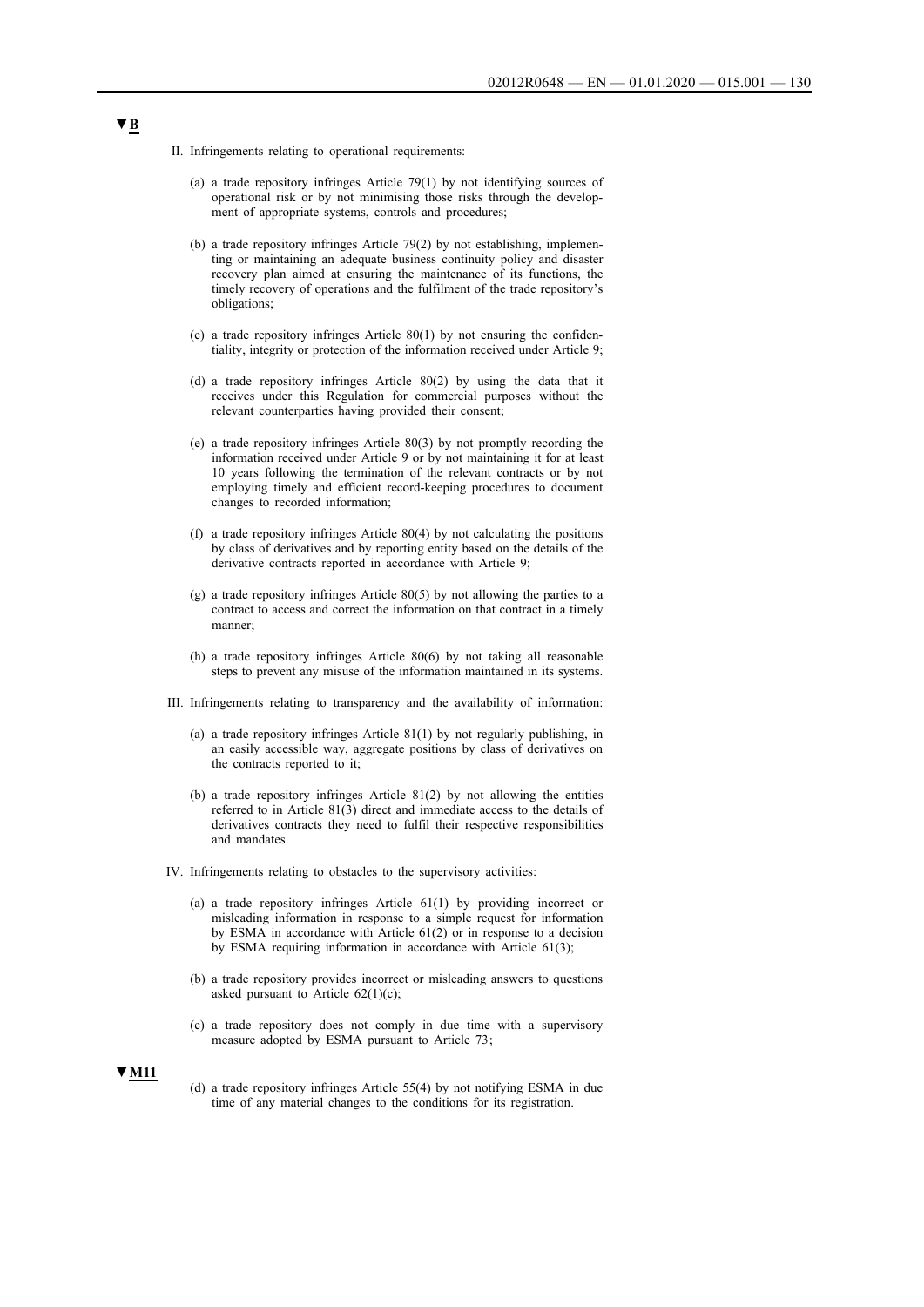#### *ANNEX II*

### **List of the coefficients linked to aggravating and mitigating factors for the application of Article 65(3)**

The following coefficients shall be applicable, cumulatively, to the basic amounts referred to in Article 65(2):

- I. Adjustment coefficients linked to aggravating factors:
	- (a) if the infringement has been committed repeatedly, for every time it has been repeated, an additional coefficient of 1,1 shall apply;
	- (b) if the infringement has been committed for more than six months, a coefficient of 1,5 shall apply;
	- (c) if the infringement has revealed systemic weaknesses in the organisation of the trade repository, in particular in its procedures, management systems or internal controls, a coefficient of 2,2 shall apply;
	- (d) if the infringement has a negative impact on the quality of the data it maintains, a coefficient of 1,5 shall apply;
	- (e) if the infringement has been committed intentionally, a coefficient of 2 shall apply;
	- (f) if no remedial action has been taken since the breach has been identified, a coefficient of 1,7 shall apply;
	- (g) if the trade repository's senior management has not cooperated with ESMA in carrying out its investigations, a coefficient of 1,5 shall apply.
- II. Adjustment coefficients linked to mitigating factors:
	- (a) if the infringement has been committed for less than 10 working days, a coefficient of 0,9 shall apply;
	- (b) if the trade repository's senior management can demonstrate to have taken all the necessary measures to prevent the infringement, a coefficient of 0,7 shall apply;
	- (c) if the trade repository has brought quickly, effectively and completely the infringement to ESMA's attention, a coefficient of 0,4 shall apply;
	- (d) if the trade repository has voluntarily taken measures to ensure that a similar infringement cannot be committed in the future, a coefficient of 0,6 shall apply.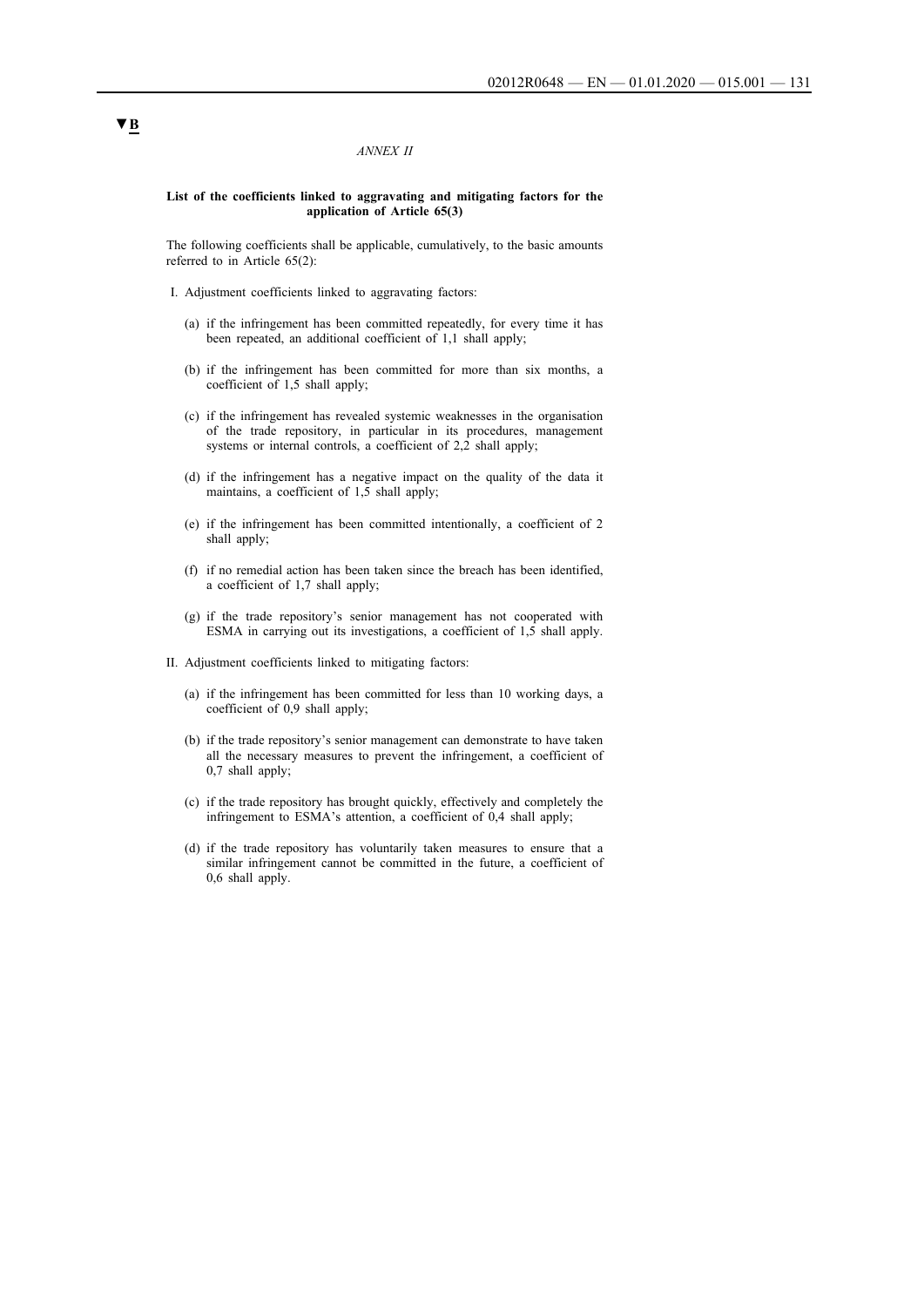#### *ANNEX III*

#### **List of infringements referred to in Article 25j(1)**

- I. Infringements relating to capital requirements:
	- (a) a Tier 2 CCP infringes Article 16(1) by not having a permanent and available initial capital of at least EUR 7,5 million;
	- (b) a Tier 2 CCP infringes Article 16(2) by not having capital, including retained earnings and reserves, which is proportionate to the risk stemming from its activities and at all times sufficient to ensure an orderly winding-down or restructuring of that activities over an appropriate time span and an adequate protection of the CCP against credit, counterparty, market, operational, legal and business risks which are not already covered by specific financial resources as referred to in Articles 41 to 44.
- II. Infringements relating to organisational requirements or conflicts of interest:
	- (a) a Tier 2 CCP infringes Article 26(1) by not having robust governance arrangements which include a clear organisational structure with well-defined, transparent and consistent lines of responsibility, effective processes to identify, manage, monitor and report the risks to which it is or might be exposed and adequate internal control mechanisms, including sound administrative and accounting procedures;
	- (b) a Tier 2 CCP infringes Article 26(2) by not adopting policies and procedures which are sufficiently effective to ensure compliance including that of its managers and employees, with this Regulation;
	- (c) a Tier 2 CCP infringes Article 26(3) by not maintaining or operating an organisational structure that ensures continuity and orderly functioning in the performance of its services and activities or by not employing appropriate and proportionate systems, resources or procedures;
	- (d) a Tier 2 CCP infringes Article 26(4) by not maintaining a clear separation between the reporting lines for risk management and those for other operations of the CCP;
	- (e) a Tier 2 CCP infringes Article 26(5) by not adopting, implementing or maintaining a remuneration policy which promotes sound and effective risk management and which does not create incentives to relax risk standards;
	- (f) a Tier 2 CCP infringes Article 26(6) by not maintaining information technology systems adequate to deal with the complexity, variety and type of services and activities performed to ensure high standards of security and the integrity and confidentiality of the information maintained;
	- (g) a Tier 2 CCP infringes Article 26(7) by not making its governance arrangements, the rules governing the CCP, or its admission criteria for clearing membership available publicly free of charge;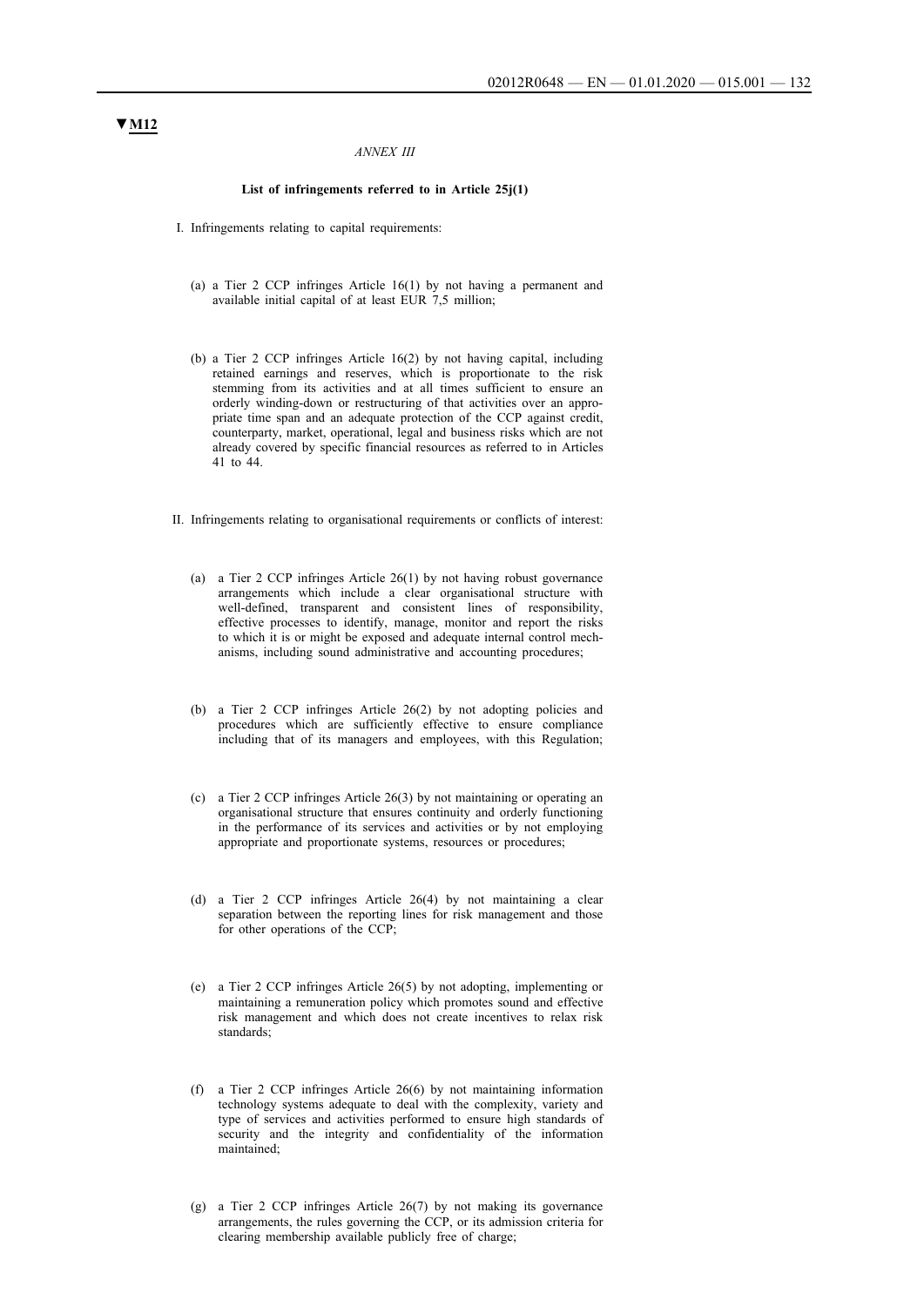- (h) a Tier 2 CCP infringes Article 26(8) by not being subject to frequent and independent audits or by not communicating the results of those audits to the board or by not making those results available to ESMA;
- (i) a Tier 2 CCP infringes Article 27(1) or the second subparagraph of Article 27(2) by not ensuring that its senior management and the members of the board are of sufficiently good repute and experience to ensure the sound and prudent management of the CCP;
- (j) a Tier 2 CCP infringes Article 27(2) by not ensuring that at least one third, but no less than two, of the members of that board are independent or by not inviting the representatives of the clients of clearing members to board meetings for matters relevant to Articles 38 and 39 or by linking the compensation of the independent and other non-executive members of the board to the business performance of the CCP;
- (k) a Tier 2 CCP infringes Article 27(3) by not clearly determining the roles and responsibilities of the board or by not making the minutes of the board meeting available to ESMA or the auditors;
- (l) a Tier 2 CCP infringes Article 28(1) by not establishing a risk committee or by not composing that risk committee of representatives of its clearing members, independent members of the board and representatives of its clients, by composing the risk committee in a way that one of those groups of representatives has a majority in the risk committee, or by not duly informing ESMA of the activities and decisions of the risk committee where ESMA has requested to be duly informed;
- (m) a Tier 2 CCP infringes Article 28(2) by not clearly determining the mandate, the governance arrangements to ensure its independence, the operational procedures, the admission criteria or the election mechanism of risk committee members or by not making those governance arrangements publicly available or by not determining that the risk committee is chaired by an independent member of the board and reports directly to the board and holds regular meetings;
- (n) a Tier 2 CCP infringes Article 28(3) by not allowing the risk committee to advise the board on any arrangements that may impact the risk management of the CCP or by not making reasonable efforts to consult the risk committee on developments impacting the risk management of the CCP in emergency situations;
- (o) a Tier 2 CCP infringes Article 28(5) by not promptly informing ESMA of any decision in which the board decides not to follow the advice of the risk committee;
- (p) a Tier 2 CCP infringes Article 29(1) by not maintaining all the records on the services and activity provided by that CCP for a period of at least 10 years, which are required to enable ESMA to monitor the CCP's compliance with this Regulation;
- (q) a Tier 2 CCP infringes Article 29(2) by not maintaining, for a period of at least 10 years following the termination of a contract, all information on all contracts it has processed in a way that enables the identification of the original terms of a transaction before clearing by that CCP;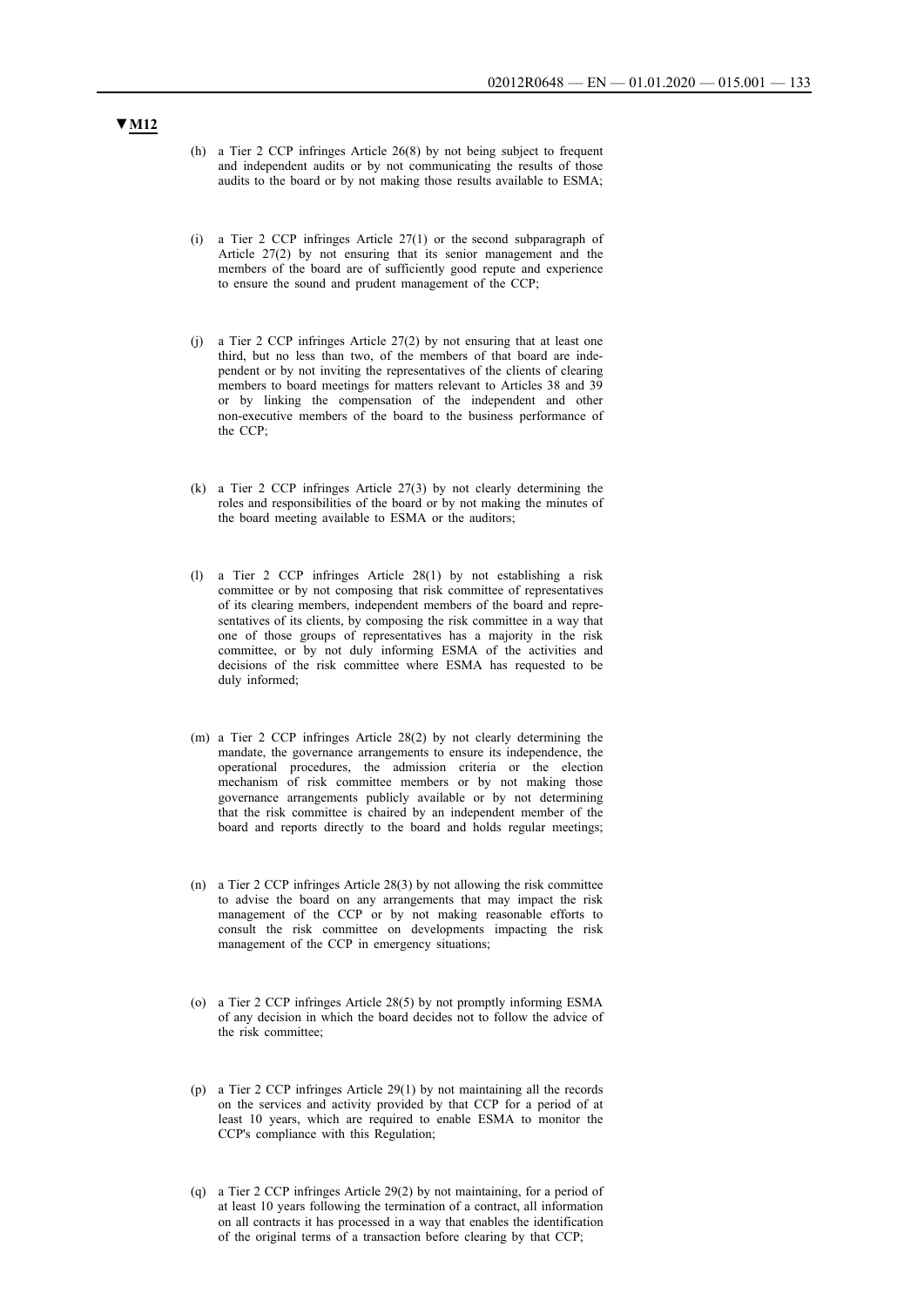- (r) a Tier 2 CCP infringes Article 29(3) by not making the records and information referred to in paragraphs 1 and 2 of Article 29, or all information on the positions of cleared contracts, irrespective of the venue where the transactions were executed, available upon request to ESMA and the relevant members of the ESCB;
- (s) a Tier 2 CCP infringes Article 30(1) by not, or by falsely or by incompletely, informing ESMA of the identities of its shareholders or members, whether direct or indirect, natural or legal, persons that have qualifying holdings or of the amounts of those holdings;
- (t) a Tier 2 CCP infringes Article 30(4) by allowing the persons referred to in Article 30(1) exercise an influence which is likely to be prejudicial to the sound and prudent management of the CCP;
- (u) a Tier 2 CCP infringes Article 31(1) by not, or by falsely or by incompletely, notifying ESMA of any change to its management or not providing ESMA with all information necessary to assess compliance with Article 27(1) or the second subparagraph of Article 27(2);
- (v) a Tier 2 CCP infringes Article 33(1) by not maintaining or operating effective written organisational and administrative arrangements to identify or manage any potential conflict of interest between itself, including its managers, employees or any person with direct or indirect control or close links, and its clearing members or their clients known to the CCP or by not maintaining or implementing adequate procedures aiming at resolving possible conflicts of interest;
- (w) a Tier 2 CCP infringes Article 33(2) by not clearly disclosing the general nature or sources of conflicts of interest, before accepting new transactions from the clearing member concerned, to the clearing member or to a concerned client of that clearing member who is known to the CCP where the organisational or administrative arrangements of that CCP to manage a conflict of interest are not sufficient to ensure, with reasonable confidence, that risks of damage to the interest of a clearing member or client are prevented;
- (x) a Tier 2 CCP infringes Article 33(3) by not taking into account in its written arrangements any circumstances, of which it is or should be aware, which may give rise to a conflict of interest arising as a result of the structure and business activities of other undertakings with which it has a parent undertaking or a subsidiary relationship;
- (y) a Tier 2 CCP infringes Article 33(5) by not taking all reasonable steps to prevent any misuse of the information held in its systems or preventing the use of that information for other business activities, or by a natural person who has a close link to a CCP or a legal person that has a parent undertaking or a subsidiary relationship with the CCP using confidential information recorded in that CCP for any commercial purposes without the prior consent of the client to whom such confidential information belongs;
- (z) a Tier 2 CCP infringes Article 36(1) by not acting fairly and professionally in accordance with the best interests of its clearing members and their clients;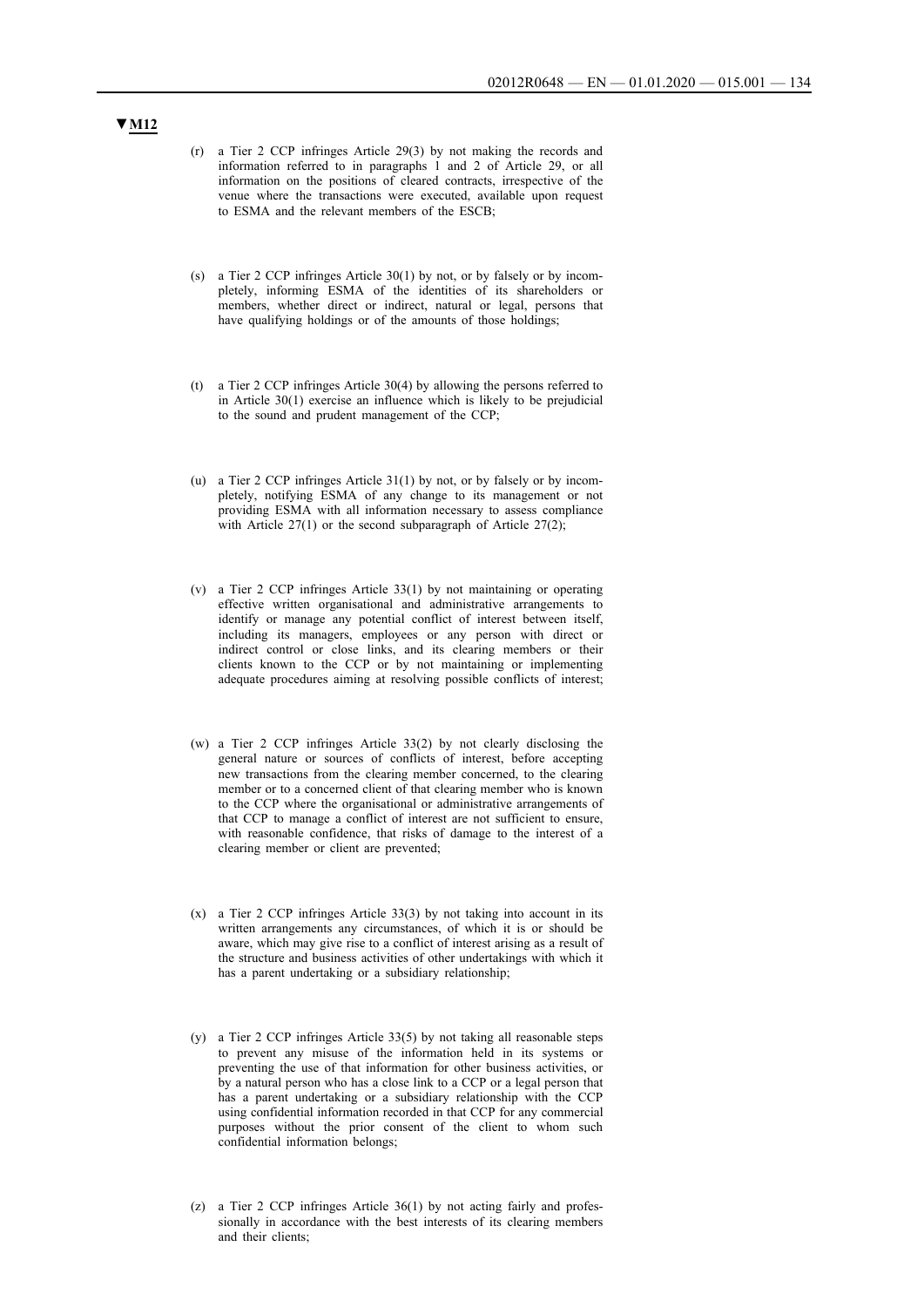- (aa) a Tier 2 CCP infringes Article 36(2) by not having accessible, transparent and fair rules for the prompt handling of complaints;
- (ab) a Tier 2 CCP infringes Article 37(1) or (2) by using, on an ongoing basis, discriminatory, opaque or subjective admission criteria, or by otherwise failing to ensure fair and open access to that CCP on an ongoing basis or by failing to ensure on an ongoing basis that its clearing members have sufficient financial resources and operational capacity to meet the obligations arising from the participation in that CCP, or by failing to conduct a comprehensive review of compliance by its clearing members on an annual basis;
- (ac) a Tier 2 CCP infringes Article 37(4) by failing to have objective and transparent procedures for the suspension and the orderly exit of clearing members that no longer meet the criteria referred to in Article  $37(1)$ ;
- (ad) a Tier 2 CCP infringes Article 37(5) by denying access to a clearing member meeting the criteria referred to in Article 37(1) where such denial of access is not duly justified in writing and based on a comprehensive risk analysis;
- (ae) a Tier 2 CCP infringes Article 38(1) by not allowing the clients of its clearing members separate access to the specific services provided;
- (af) a Tier 2 CCP infringes Article 39(7) by not offering the different levels of segregation referred to in that paragraph on reasonable commercial terms.
- III. Infringements relating to operational requirements:
	- (a) a Tier 2 CCP infringes Article 34(1) by not establishing, implementing or maintaining an adequate business continuity policy and disaster recovery plan aimed at ensuring the preservation of its functions, the timely recovery of operations and the fulfilment of the CCP's obligations, which at least allows for the recovery of all transactions at the time of disruption to allow the CCP to continue to operate with certainty and to complete settlement on the scheduled date;
	- (b) a Tier 2 CCP infringes Article 34(2) by not establishing, implementing or maintaining an adequate procedure aimed at ensuring the timely and orderly settlement or transfer of the assets and positions of clients and clearing members in the event of withdrawal of recognition pursuant to a decision under Article 25;
	- (c) a Tier 2 CCP infringes the second subparagraph of Article 35(1) by outsourcing major activities linked to the risk management of that CCP without ESMA's approval;
	- (d) a Tier 2 CCP infringes Article 39(1) by not keeping separate records and accounts that enable it, at any time and without delay, to distinguish in accounts with the CCP the assets and positions held for the account of one clearing member from the assets and positions held for the account of any other clearing member and from its own assets;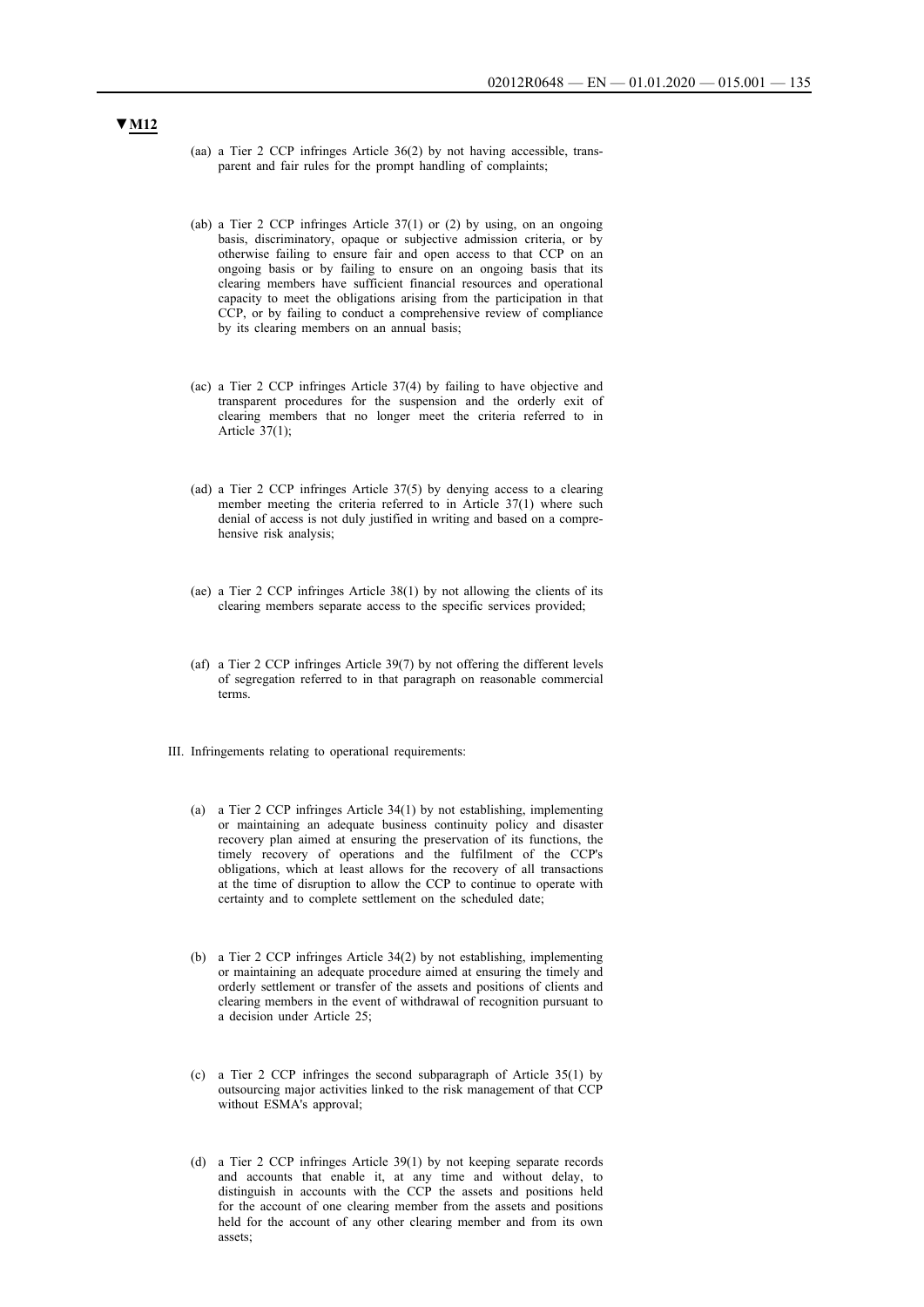- (e) a Tier 2 CCP infringes Article 39(2) by not offering to keep and not keeping where so requested separate records and accounts enabling each clearing member to distinguish in accounts with the CCP the assets and positions of that clearing member from those held for the account of its clients;
- (f) a Tier 2 CCP infringes Article 39(3) by not offering to keep and not keeping where so requested separate records and accounts enabling each clearing member to distinguish in accounts with the CCP the assets and positions held for the account of a client from those held for the account of other clients, or by not offering its clearing members the possibility to open more accounts in their own name for the account of their clients where so requested;
- (g) a Tier 2 CCP infringes Article 40 by not measuring and assessing its liquidity and credit exposures to each clearing member and, where relevant, to another CCP with which it has concluded an interoperability arrangement on a near to real-time basis or by not having access to the relevant pricing sources to effectively measure its exposures on a reasonable cost basis;
- (h) a Tier 2 CCP infringes Article 41(1) by not imposing, calling or collecting margins to limit its credit exposures from its clearing members or, where relevant, from CCPs with which it has concluded an interoperability arrangement, or by imposing, calling or collecting margins which are not sufficient to cover potential exposures that the CCP estimates to occur until the liquidation of the relevant positions or to cover losses that result at least 99 % of the exposures movements over an appropriate time horizon or sufficient to ensure that the CCP fully collateralises its exposures with all its clearing members and, where relevant, with all CCPs with which it has concluded an interoperability arrangement, at least on a daily basis, or, if necessary, to take into account any potentially procyclical effects;
- (i) a Tier 2 CCP infringes Article 41(2) by failing to adopt models and parameters in setting its margin requirements that capture the risk characteristics of the products cleared taking into account the interval between margin collections, market liquidity and the possibility of changes over the duration of the transaction;
- (j) a Tier 2 CCP infringes Article 41(3) by not calling and collecting margins on an intraday basis, at least when predefined thresholds are exceeded;
- (k) a Tier 2 CCP infringes Article 42(3) by not maintaining a default fund which at least enables it to withstand, under extreme but plausible market conditions, the default of the clearing member to which it has the largest exposures or of the second and third largest clearing members if the sum of their exposures are larger, or by developing scenarios that do not include the most volatile periods that have been experienced by the markets for which the CCP provides its services and a range of potential future scenarios, which take into account sudden sales of financial resources and rapid reductions in market liquidity;
- (l) a Tier 2 CCP infringes Article 43(2) where its default fund referred to in Article 42 and its other financial resources referred to in Article 43(1) do not enable it to withstand the default of the two clearing members to which it has the largest exposures under extreme but plausible market conditions;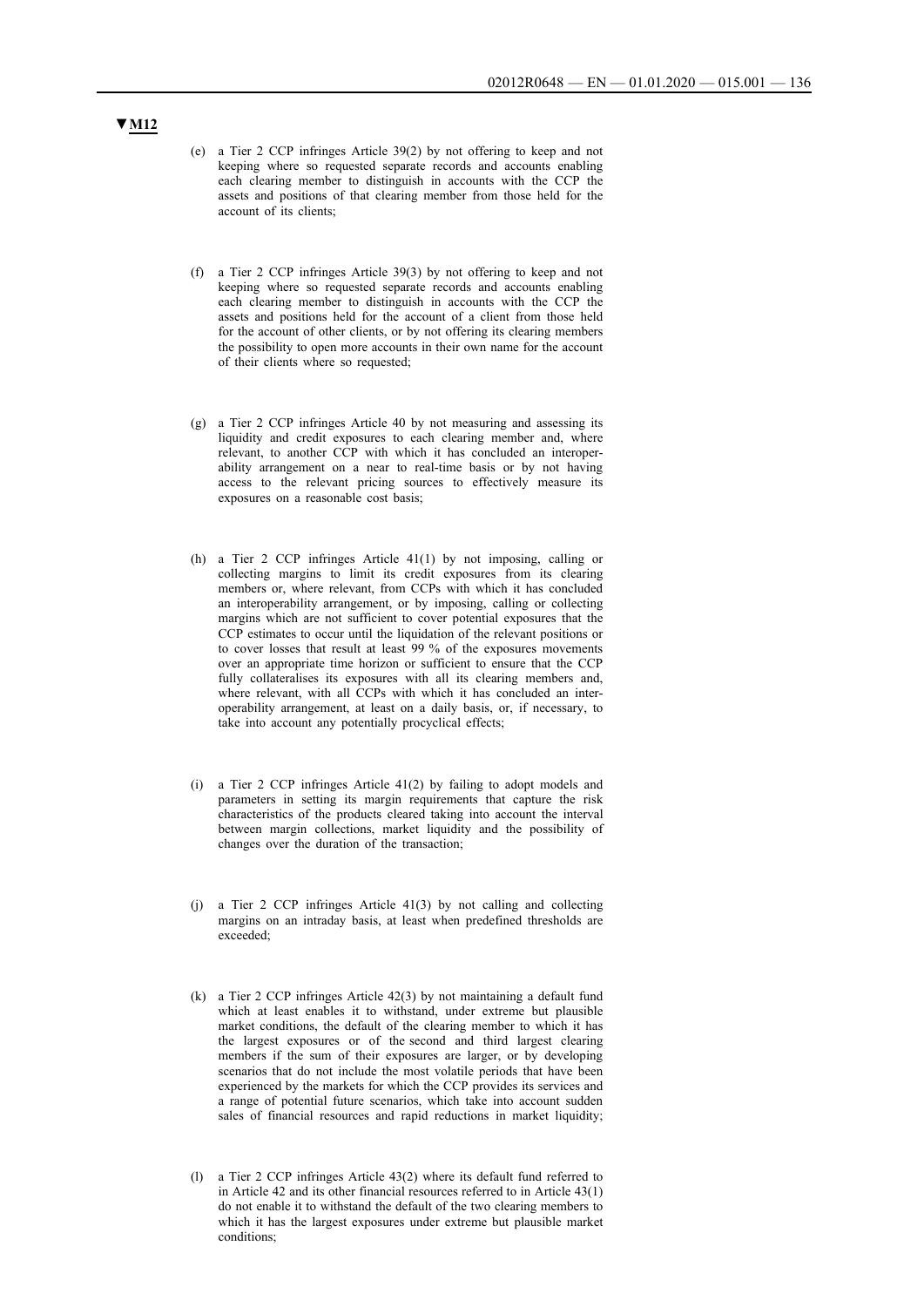- (m) a Tier 2 CCP infringes Article 44(1) by not having access at all times to adequate liquidity to perform its services and activities or by not measuring on a daily basis its potential liquidity needs;
- (n) a Tier 2 CCP infringes Article  $45(1)$ , (2) and (3) by not using the margins posted by a defaulting clearing member prior to other financial resources in covering losses;
- (o) a Tier 2 CCP infringes Article 45(4) by not using dedicated own resources before using the default fund contributions of non-defaulting clearing members;
- (p) a Tier 2 CCP infringes Article 46(1) by accepting anything other than highly liquid collateral with minimal credit and market risk to cover its initial and ongoing exposure to its clearing members where other collateral is not allowed under the delegated act adopted by the Commission under Article 46(3);
- (q) a Tier 2 CCP infringes Article 47(1) by investing its financial resources other than in cash or highly liquid financial instruments with minimum market and credit risk and capable of being liquidated rapidly with minimal adverse price effect;
- (r) a Tier 2 CCP infringes Article 47(3) by not depositing financial instruments posted as margins or as default fund contributions with operators of securities settlement systems that ensure the full protection of those financial instruments where those are available or by not using other highly secure arrangements with authorised financial institutions;
- (s) a Tier 2 CCP infringes Article 47(4) by performing cash deposits other than through highly secure arrangements with authorised financial institutions or through the use of standing deposit facilities of central banks or other comparable means provided by central banks;
- (t) a Tier 2 CCP infringes Article 47(5) by depositing assets with a third party without ensuring that the assets belonging to the clearing members are identifiable separately from the assets belonging to the CCP and from assets belonging to that third party by means of differently titled accounts on the books of the third party or any other equivalent measures that achieve the same level of protection or by not having prompt access to the financial instruments when required;
- (u) a Tier 2 CCP infringes Article 47(6) by investing its capital or the sums arising from the requirements laid down in Articles 41 to 44 in its own securities or those of its parent undertaking or its subsidiary;
- (v) a Tier 2 CCP infringes Article 48(1) by not having detailed procedures in place to be followed where a clearing member does not comply with the participation requirements laid down in Article 37 within the time limit and in accordance with the procedures established by the CCP, or by not setting out in detail the procedures to be followed in the event the default of a clearing member is not declared by the CCP, or by not reviewing those procedures annually;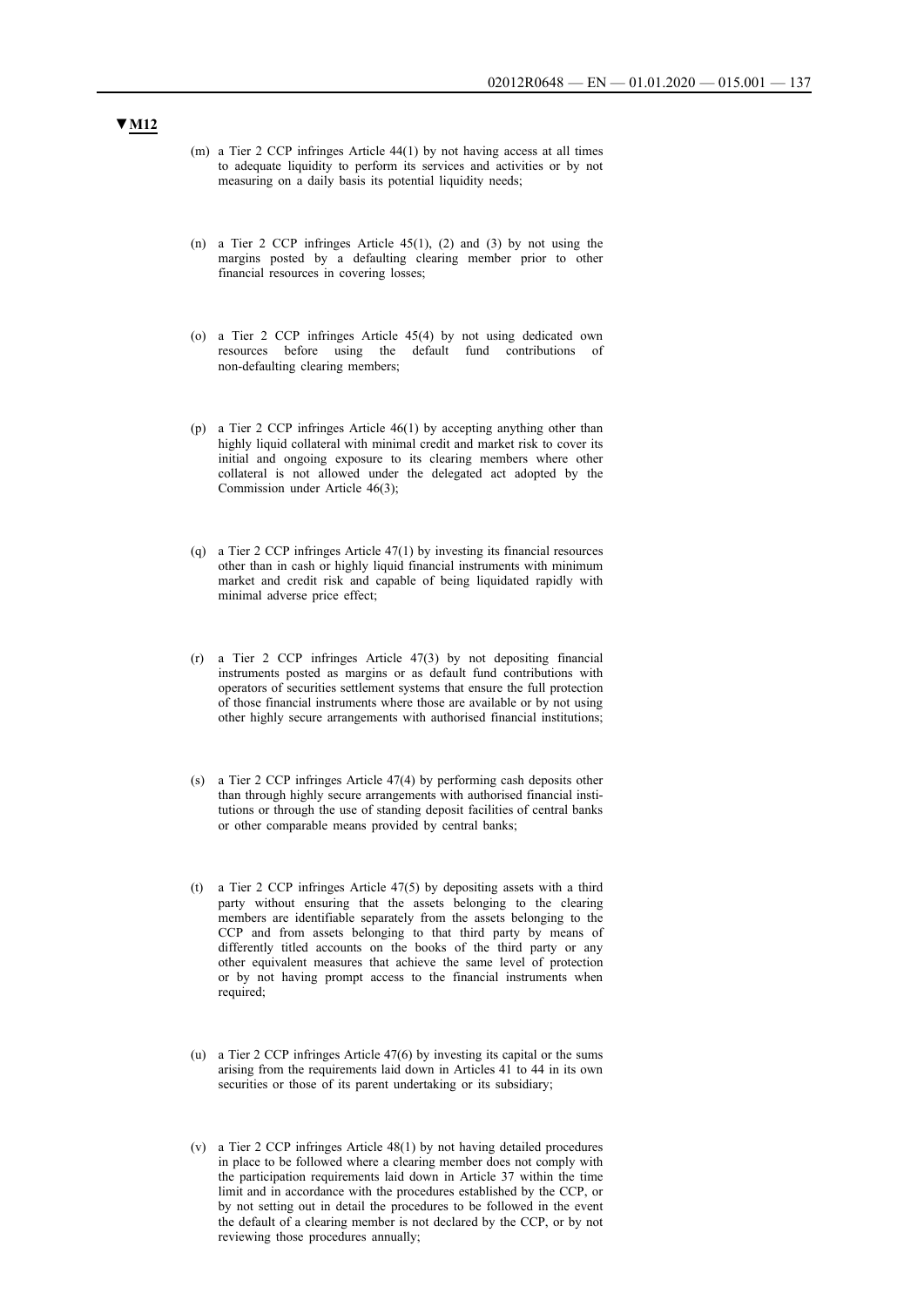- (w) a Tier 2 CCP infringes Article 48(2) by failing to take prompt action to contain losses and liquidity pressures resulting from clearing member defaults and to ensure that the closing out of any clearing member's positions does not disrupt its operations or expose the non-defaulting clearing members to losses they cannot anticipate or control;
- (x) a Tier 2 CCP infringes Article 48(3) by failing to promptly inform ESMA before the default procedure is declared or triggered;
- (y) a Tier 2 CCP infringes Article 48(4) by not verifying that its default procedures are enforceable and not taking all reasonable steps to ensure that it has the legal powers to liquidate the proprietary positions of the defaulting clearing member and to transfer or liquidate the clients' positions of the defaulting clearing member;
- (z) a Tier 2 CCP infringes Article 49(1) by not regularly reviewing its models and parameters adopted to calculate its margin requirements, default fund contributions, collateral requirements or other risk control mechanisms; by not subjecting those models to rigorous and frequent stress tests to assess their resilience in extreme but plausible market conditions; by not performing back tests to assess the reliability of the methodology adopted; by failing to obtain independent validation; by failing to inform ESMA of the results of the tests performed; or by failing to obtain ESMA's validation before adopting any significant change to the models and parameters where ESMA did not allow for a provisional adoption of that change prior to its validation;
- (aa) a Tier 2 CCP infringes Article 49(2) by not regularly testing the key aspects of its default procedures or by failing to take all reasonable steps to ensure that all clearing members understand them and have appropriate arrangements in place to respond to a default event;
- (ab) a Tier 2 CCP infringes Article 50(1) by not using, where practical and available, central bank money to settle its transactions or by not taking steps to strictly limit cash settlement risks where central bank money is not used;
- (ac) a Tier 2 CCP infringes Article 50(3) by not eliminating principal risks through the use of delivery-versus-payment mechanisms to the extent possible, where that CCP has an obligation to make or receive deliveries of financial instruments;
- (ad) a Tier 2 CCP infringes Article 50a or Article 50b by not calculating K<sub>CCP</sub> as specified in those Articles or by not following the rules for the calculation of  $K_{CCP}$  set out in Articles 50a(2), 50b and 50d;
- (ae) a Tier 2 CCP infringes Article 50a(3) by calculating  $K_{CCP}$  less than quarterly or less frequently than required by ESMA in accordance with Article 50a(3);
- (af) a Tier 2 CCP infringes Article 51(2) by not having non-discriminatory access both to the data that it needs for the performance of its functions from a trading venue to the extent that the CCP complies with the operational and technical requirements established by that trading venue and to the relevant settlement system;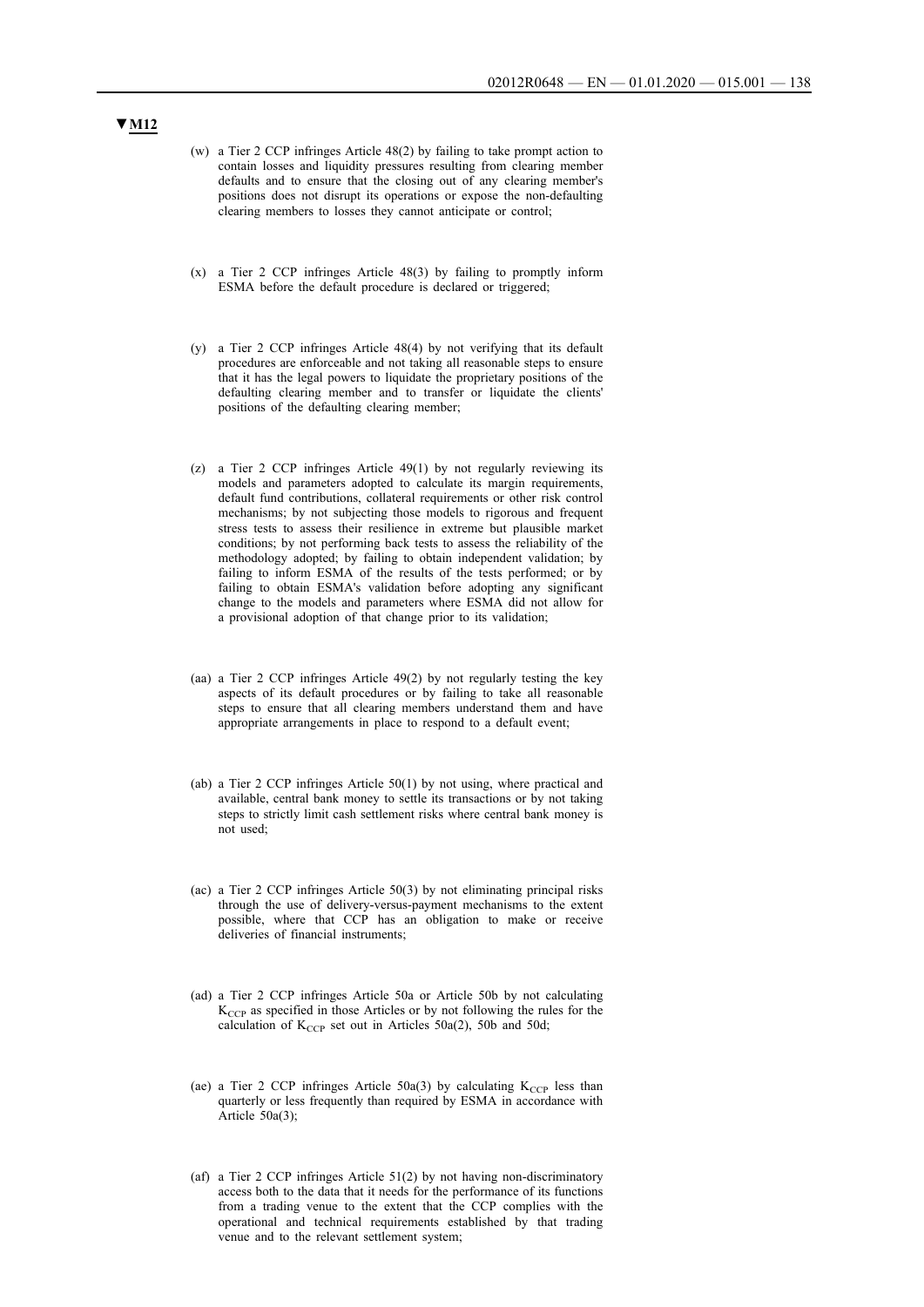- (ag) a Tier 2 CCP infringes Article 52(1) by entering into an interoperability arrangement without fulfilling any of the requirements set out in points (a) to (d) of that paragraph;
- (ah) a Tier 2 CCP infringes Article 53(1) by not distinguishing in accounts the assets and positions held for the account of another CCP with whom it has entered into an interoperability arrangement;
- (ai) a Tier 2 CCP infringes Article 54(1) by entering an interoperability arrangement without the prior approval of ESMA.
- IV. Infringements relating to transparency and the availability of information:
	- (a) a Tier 2 CCP infringes Article 38(1) by not publicly disclosing the prices and fees of each service provided separately including discounts and rebates and the conditions to benefit from those reductions;
	- (b) a Tier 2 CCP infringes Article 38(1) by not disclosing the information on costs and revenues of its services to ESMA;
	- (c) a Tier 2 CCP infringes Article 38(2) by not disclosing to its clearing members and their clients the risks associated with the services provided;
	- (d) a Tier 2 CCP infringes Article 38(3) by not disclosing to its clearing members or ESMA the price information used to calculate its end-ofday exposures to its clearing members or by not publicly disclosing the volume of cleared transactions for each instrument cleared by the CCP on an aggregated basis;
	- (e) a Tier 2 CCP infringes Article 38(4) by not publicly disclosing the operational and technical requirements relating to the communication protocols covering content and message formats it uses to interact with third parties including the operational and technical requirements referred to in Article 7;
	- (f) a Tier 2 CCP infringes Article 38(5) by not publicly disclosing any breaches by clearing members of the criteria referred to in Article 37(1) or the requirements laid down in Article 38(1) except where ESMA considered that such a disclosure would constitute a threat to financial stability or to market confidence or would seriously jeopardise the financial markets or cause disproportionate damage to the parties involved;
	- (g) a Tier 2 CCP infringes Article 38(6) by not providing its clearing members with a simulation tool allowing them to determine the amount of additional initial margin, on a gross basis, that the CCP may require upon the clearing of a new transaction or by making that tool accessible on an unsecured basis.
	- (h) a Tier 2 CCP infringes Article 38(7) by not providing its clearing members with information on the initial margin models it uses as detailed in points (a), (b) and (c) of the second sentence of that paragraph.
	- (i) a Tier 2 CCP infringes Article 39(7) by not publicly disclosing the levels of protection and the costs associated with the different levels of segregation that it provides;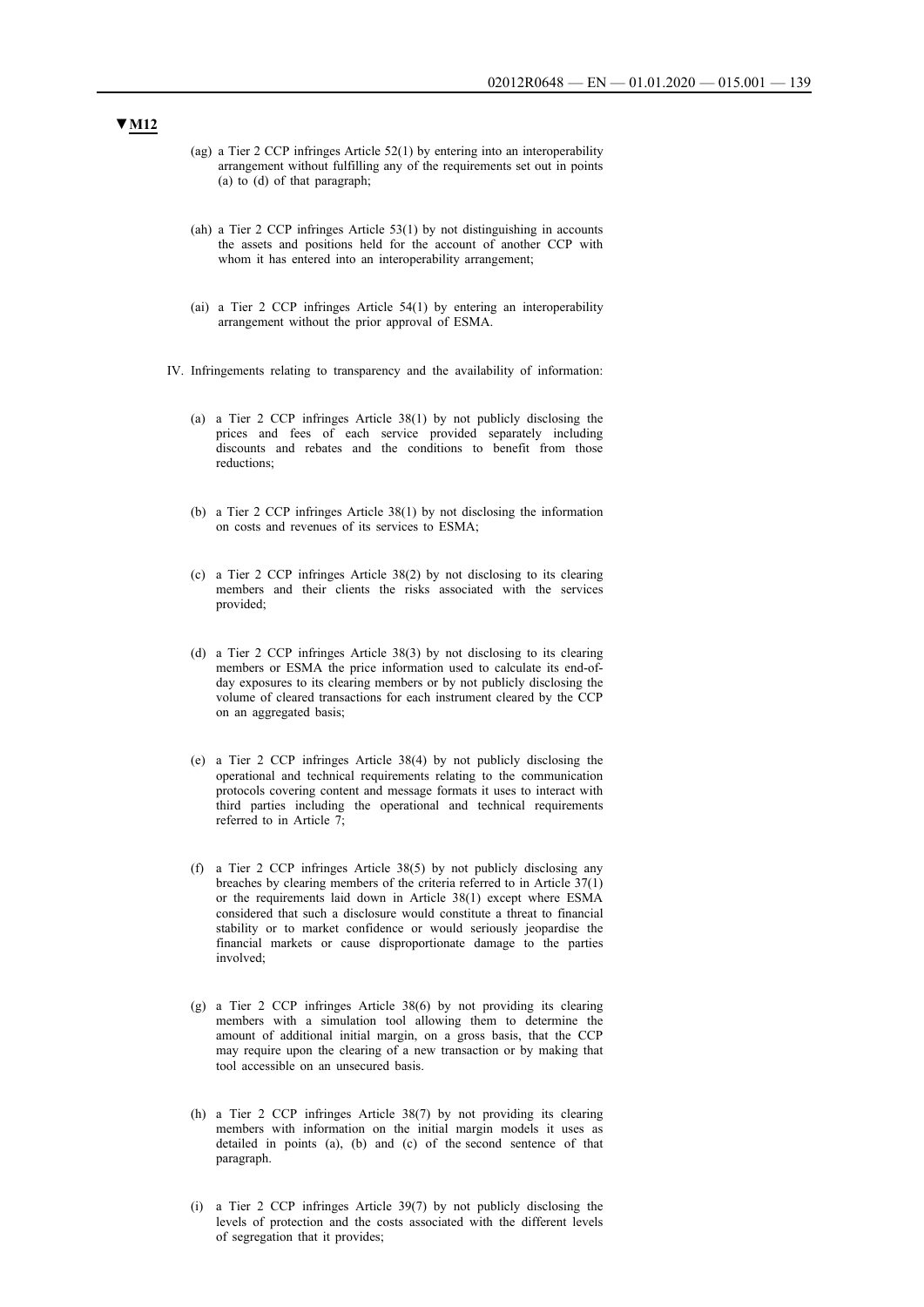- (j) a Tier 2 CCP infringes Article 49(3) by not publicly disclosing key aspects on its risk management model or assumptions adopted to perform the stress test referred to in Article 49(1);
- (k) a Tier 2 CCP infringes Article 50(2) by not clearly stating its obligations with respect to deliveries of financial instruments, including whether it has an obligation to make or receive delivery of a financial instrument or whether it indemnifies participants for losses incurred in the delivery process.
- (l) a Tier 2 CCP infringes Article 50c(1) by not reporting the information referred in points (a) to (e) of Article  $50c(1)$  to those of its clearing members which are institutions or to their competent authorities;
- (m) a Tier 2 CCP infringes Article 50c(2) by notifying those of its clearing members which are institutions less than quarterly or less frequently than required by ESMA in accordance with Article 50c(2).
- V. Infringements relating to obstacles to the supervisory activities:
	- (a) a CCP infringes Article 25f by failing to provide information in response to a decision requiring information pursuant to Article 25f(3), or by providing incorrect or misleading information in response to a simple request for information by ESMA in accordance with Article 25f(2) or in response to a decision by ESMA requiring information in accordance with Article 25f(3);
	- (b) a CCP or its representatives provide incorrect or misleading answers to questions asked pursuant to point (c) of Article 25g(1);
	- (c) a CCP infringes point (e) of Article  $25g(1)$  by not complying with ESMA's request for records of telephone or data traffic;
	- (d) a Tier 2 CCP does not comply in due time with a supervisory measure required by a decision adopted by ESMA pursuant to Article 25q;
	- (e) a Tier 2 CCP does not submit to an on-site inspection required by an inspection decision adopted by ESMA pursuant to Article 25h.